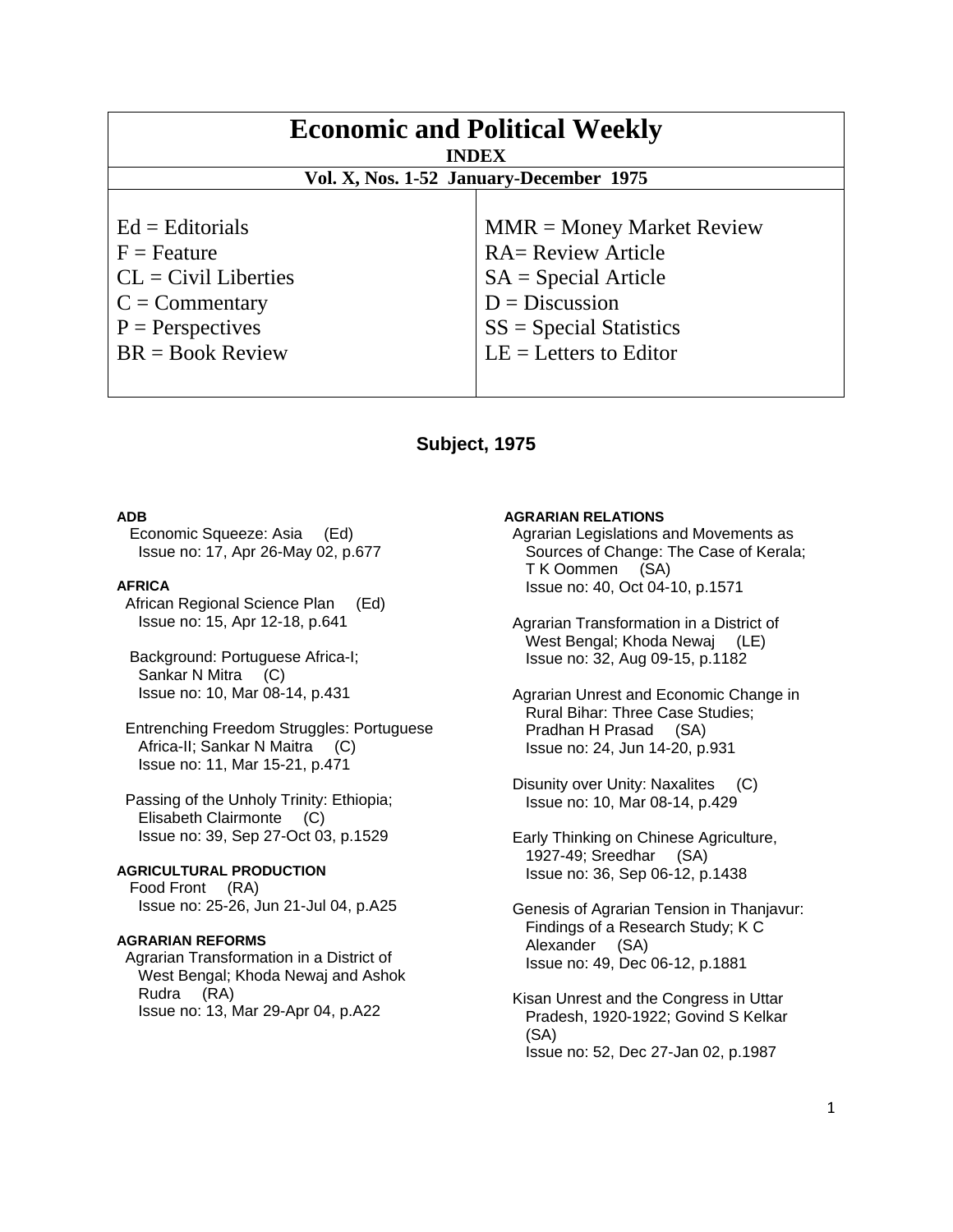# **AGRARIAN RELATIONS**

 Loans as a Part of Agrarian Relations: Some Results of a Preliminary Survey in West Bengal; Ashok Rudra (SA) Issue no: 28, Jul 12-18, p.1049

 Marachi Massacre: Bihar-I; Arun Sinha  $(C)$ Issue no: 49, Dec 06-12, p.1862

 Sarvodaya Farce: Land; Ram Mohan  $(C)$ Issue no: 18, May 03-09, p.720

 Share-Cropping Arrangements in West Bengal; Ashok Rudra (RA) Issue no: 39, Sep 27-Oct 03, p.A58

### **AGRICULTURAL CREDIT**

 IDA Loan for Agriculture (Ed) Issue no: 17, Apr 26-May 02, p.682

 Tale of Three Surveys (Ed) Issue no: 33-35, Aug 16-Sep 05, p.1227

# **AGRICULTURAL ECONOMICS**

 Contribution to the Output and Marketable Surplus of Agricultural Products by Cultivating Groups in India, 1960-61; Utsa Patnaik (RA) Issue no: 52, Dec 27-Jan 02, p.A90

 Crop-Sharing in Agriculture: A Reply; Pranab K Bardhan and T N Srinivasan (SA) Issue no: 40, Oct 04-10, p.1584

 Crop-Sharing Tenancy in Agriculture: A Rejoinder; Amiya Bagchi (SA) Issue no: 30, Jul 26-Aug 01, p.1131

 Farm Efficiency under Semi-Feudalism: A Critique of Marginalist Theories and Some Marxist Formulations: A Comment; Ranjit Sau (RA) Issue no: 13, Mar 29-Apr 04, p.A18

 Farmers' Response to Prices; Jairus Banaji (BR) Issue no: 32, Aug 09-15, p.1195

 India and the Colonial Mode of Production; Hamza Alavi (SA) Issue no: 33-35, Aug 16-Sep 05, p.1235

 India and the Colonial Mode of Production; Jairus Banaji (SA) Issue no: 49, Dec 06-12, p.1887

 India and the Colonial Mode of Production: Comments; Gail Omvedt (SA) Issue no: 42, Oct 18-24, p.1669

 Rates of Growth of Agriculture and Industry; Amal Krishna Dey (RA) Issue no: 25-26, Jun 21-Jul 04, p.A26

 Some Aspects of the Economics of Harvest Combines in Punjab; M S Mishra, Prasant A K Pattanaik and K Sundaram (RA) Issue no: 39, Sep 27-Oct 03, p.A65

### **AGRICULTURAL GROWTH AND DEVELOPMENT**

 Agrarian Transformation in a District of West Bengal; Khoda Newaj and Ashok Rudra (RA) Issue no: 13, Mar 29-Apr 04, p.A22

 Agricultural Development (Ed) Issue no: 30, Jul 26-Aug 01, p.1103

 Early Thinking on Chinese Agriculture, 1927-49; Sreedhar (SA) Issue no: 36, Sep 06-12, p.1438

 Not By Statistics (RA) Issue no: 52, Dec 27-Jan 02, p.A89

 Rates of Growth of Agriculture and Industry; Amal Krishna Dey (RA) Issue no: 25-26, Jun 21-Jul 04, p.A26

# **AGRICULTURAL INCOME**

 Agricultural Holdings Tax Nullified: North (C) Issue no: 13, Mar 29-Apr 04, p.546

 Female Work Participation: A Study of Inter-State Differences: A Comment; Narasimha D Reddy (SA) Issue no: 23, Jun 07-13, p.902

# **AGRICULTURAL LABOUR**

 From the Messes to the Masses: Women (C) Issue no: 51, Dec 20-26, p.1943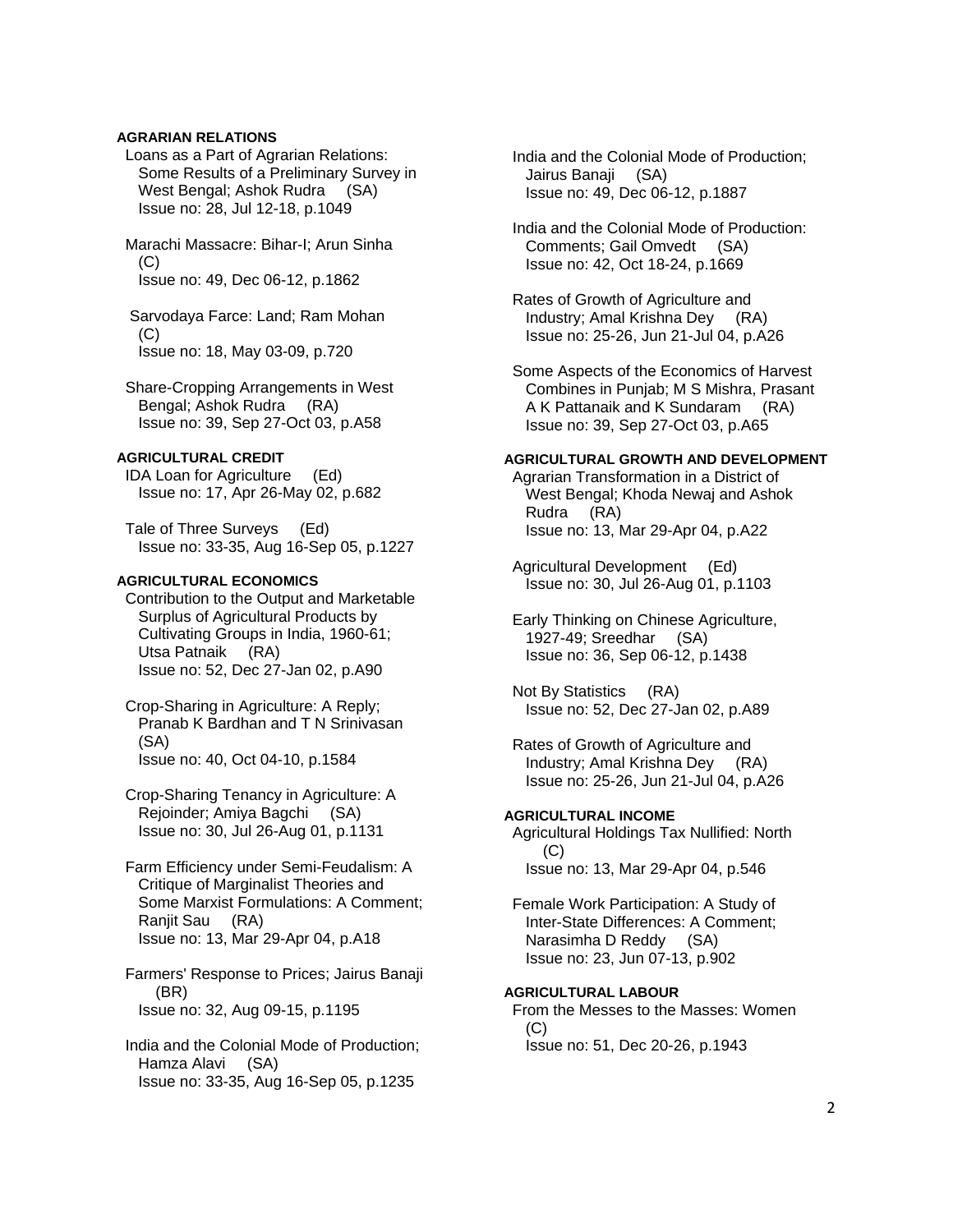**AGRICULTURAL LABOUR** Implementation, Still the Achilles Heel: Agricultural Labour; Hiranmay Dhar  $(C)$ Issue no: 50, Dec 13-19, p.9101

- Institutionalising Poverty: SFDA and MFALDA (Ed) Issue no: 43, Oct 25-31, p.1672
- Land Ceilings in Tamil Nadu: Facts and Fictions; Joan P Mencher (SA) Issue no: 05-07, Feb 01-21, p.241

 Minimum Wages Legislation for Agricultural Labour: A Review; G Parthasarathy and Dasaradha Rama Rao (RA) Issue no: 39, Sep 27-Oct 03, p.A76

 Minimum Wages: Farm Workers (Ed) Issue no: 29, Jul 19-25, p.1076

 Recent Farmers' Agitations in Punjab; Nirmal Azad (SA) Issue no: 17, Apr 26-May 02, p.702

### **AGRICULTURAL MACHINERY**

 Role of Small-Scale Industries in Economic Development: Irrigation Pumpsets Industry in Coimbatore; Michel Cartillier (SA) Issue no: 44-45, Nov 01-14, p.1732

# **AGRICULTURAL PLANNING AND POLICY**

 Agricultural Development (Ed) Issue no: 30, Jul 26-Aug 01, p.1103

 Changing Forms of Agricultural Enterprise in West Bengal: A Note; Nripen Bandyopadhyaya (SA) Issue no: 17, Apr 26-May 02, p.700

 Institutionalising Poverty: SFDA and MFALDA (Ed) Issue no: 43, Oct 25-31, p.1672

 Inter-Regional Disparities in per Capita Production and Productivity of Foodgrains: A Preliminary Note on Trends; N Krishnaji (F) Issue no: 33-35, Aug 16-Sep 05, p.1377  Package of Practices Approach in Adoption of High Yielding Varieties: An Appraisal; James G Ryan and K V Subrahmanyam (RA) Issue no: 52, Dec 27-Jan 02, p.A101

 Tale of Three Surveys (Ed) Issue no: 33-35, Aug 16-Sep 05, p.1227

### **AGRICULTURAL PRICES**  Dependent on Imports (RA) Issue no: 39, Sep 27-Oct 03, p.A57

 Farmers' Response to Prices; Jairus Banaji (BR) Issue no: 32, Aug 09-15, p.1195

 Higher Price under Cover: North (Ed) Issue no: 16, Apr 19-25, p.645

 Struggle for Higher Procurement Prices: North (C) Issue no: 19, May 10-16, p.749

#### **AGRICULTURAL PRICES COMMISSION**

 Administration and the Distribution of Irrigation Benefits; Robert Wade (SA) Issue no: 44-45, Nov 01-14, p.1743

All Eggs in the Food Basket: New Delhi; B<br>M (C)  $(C)$ Issue no: 11, Mar 15-21, p.462

 Dependent on Imports (RA) Issue no: 39, Sep 27-Oct 03, p.A57

 Food Front (RA) Issue no: 25-26, Jun 21-Jul 04, p.A25

 Foodgrains: Back to Free Market: New Delhi; B M (C) Issue no: 41, Oct 11-17, p.1596

 Growth Round the Corner; S K R and A S (SA) Issue no: 51, Dec 20-26, p.1959

 In a Vacuum (RA) Issue no: 13, Mar 29-Apr 04, p.A1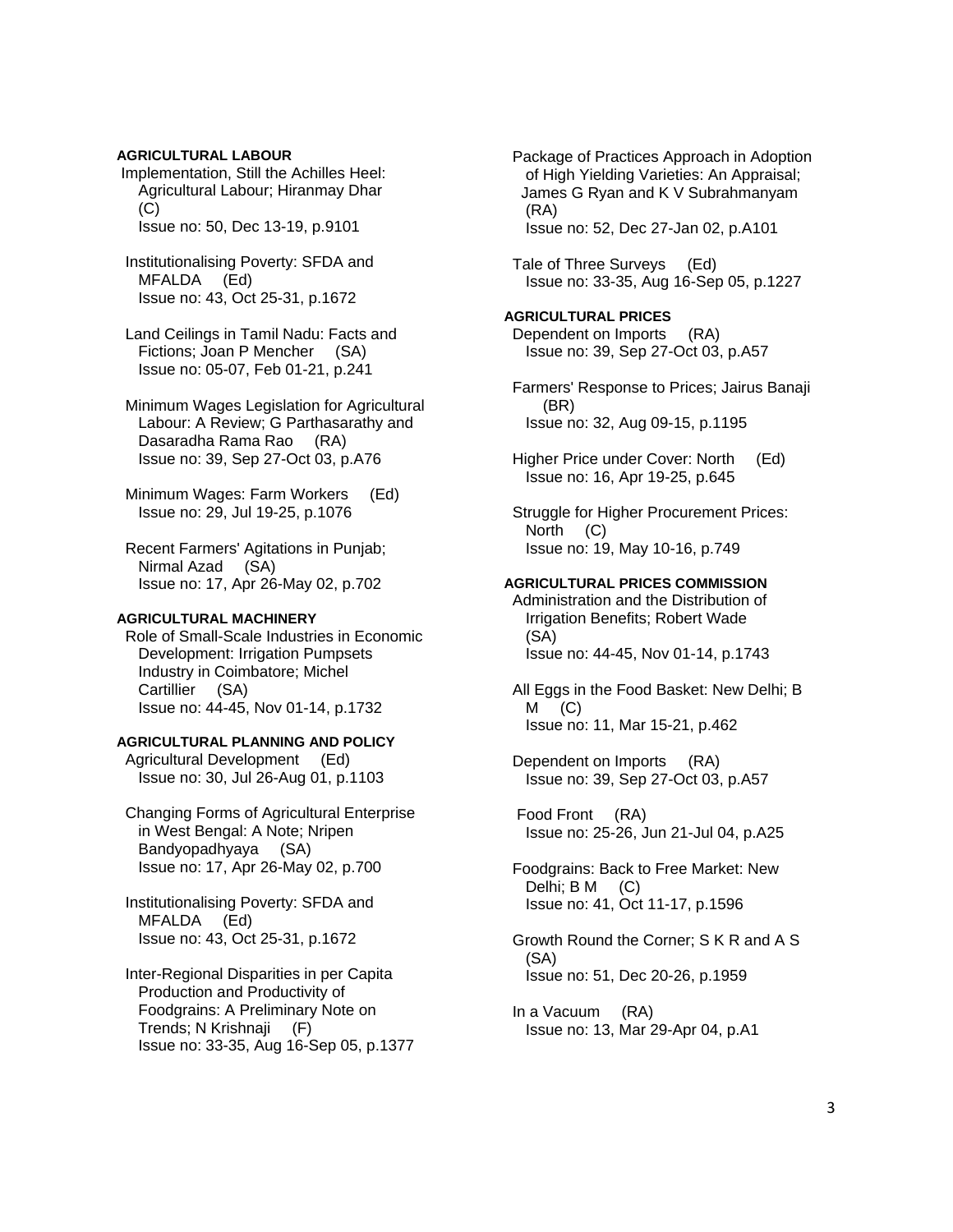## **AGRICULTURAL PRODUCTION**

 Arrested Green Revolution (C) Issue no: 25-26, Jun 21-Jul 04, p.944

**AGRICULTURAL PRODUCTION**  Beleaguered Thieu: Vietnam (Ed) Issue no: 01-02, Jan 11-17, p.02

 Contribution to the Output and Marketable Surplus of Agricultural Products by Cultivating Groups in India, 1960-61; Utsa Patnaik (RA) Issue no: 52, Dec 27-Jan 02, p.A90

 Cotton Production: Outlook for 1980; S B P Rao and K Ramachandran (SA) Issue no: 13, Mar 29-Apr 04, p.560

 Grain Power: United States (Ed) Issue no: 43, Oct 25-31, p.1672

 Hanoi Diary-III; K N Raj (C) Issue no: 03, Jan 18-24, p.61

 Harsh Winter for Brezhnev: Soviet Union (Ed) Issue no: 50, Dec 13-19, p.1895

 Higher Price under Cover: North (Ed) Issue no: 16, Apr 19-25, p.645

 India and the Colonial Mode of Production; Ashok Rudra (SA) Issue no: 42, Oct 18-24, p.1668

 India and the Colonial Mode of Production; Jairus Banaji (SA) Issue no: 49, Dec 06-12, p.1887

 India and the Colonial Mode of Production: Comments; Gail Omvedt (SA) Issue no: 42, Oct 18-24, p.1669

 Industrial Cartels and Research; Narendra Singh (C) Issue no: 16, Apr 19-25, p.657

 Inter-Regional Disparities in per Capita Production and Productivity of Foodgrains: A Preliminary Note on Trends; N Krishnaji (F) Issue no: 33-35, Aug 16-Sep 05, p.1377

 JP's Real Mission: Bihar (C) Issue no: 12, Mar 22-28, p.509  Measuring the Surplus in India: Sources and Methods; Dennis Childs and Michael Kidron (SA) Issue no: 09, Mar 01-07, p.399

 Misuse of Water: Irrigation (Ed) Issue no: 23, Jun 07-13, p.874

 Monopoly Procurement Scheme in Jeopardy: Maharashtra (C) Issue no: 31, Aug 02-08, p.1144

 Mysteries of the Dhora; Robert Wade  $(C)$ Issue no: 29, Jul 19-25, p.1081

 National Food Policy in the Framework of a National Food Budget; V S Vyas and S C Bandyopadhyay (RA) Issue no: 13, Mar 29-Apr 04, p.A2

 Organo-Mineral-Fertilisers: A Necessity for Indian Agriculture; S P Dhua (SA) Issue no: 15, Apr 12-18, p.619

 Package of Practices Approach in Adoption of High Yielding Varieties: An Appraisal; James G Ryan and K V Subrahmanyam (RA) Issue no: 52, Dec 27-Jan 02, p.A101

 Political Use of Grain Surpluses: United States; Harish Chandola (C) Issue no: 39, Sep 27-Oct 03, p.1531

 Price Bubble (Ed) Issue no: 12, Mar 22-28, p.495

 Tackling the Edible Oil Famine; K T Achaya (SA) Issue no: 19, May 10-16, p.758

 Tenurial Conditions and Mode of Exploitation: Study of Some Villages in Orissa: Further Notes; Krishna Bharadwaj and P K Das (RA) Issue no: 25-26, Jun 21-Jul 04, p.A49

**AGRICULTURAL PRODUCTS**  Nine Days' Wonder: Groundnut Extractions (Ed) Issue no: 39, Sep 27-Oct 03, p.1521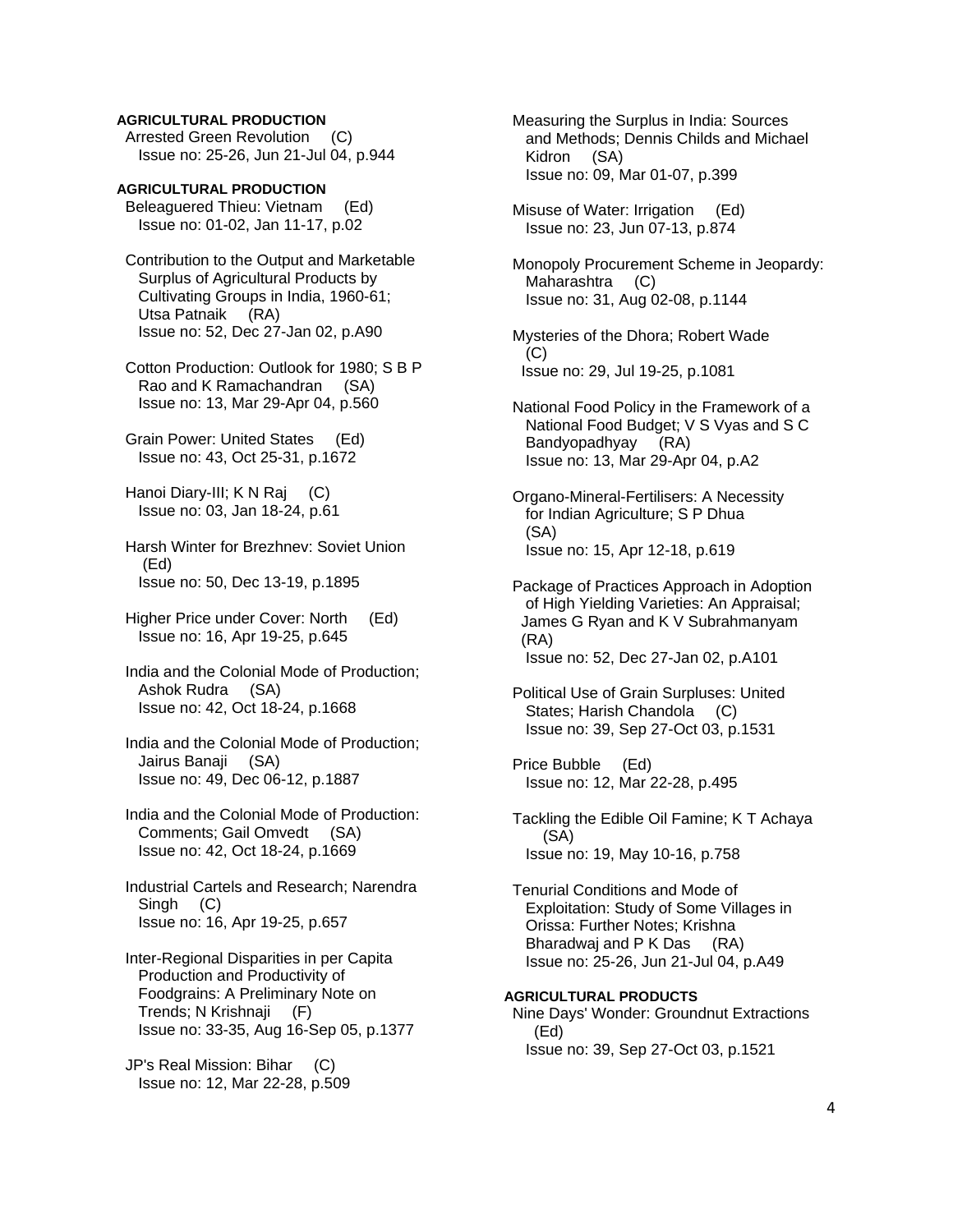**AGRICULTURAL RESEARCH**  Tackling the Edible Oil Famine; K T Achaya (SA) Issue no: 19, May 10-16, p.758

**AGRICULTURAL SECTOR**  All Eggs in the Food Basket: New Delhi; B  $M$   $(C)$ Issue no: 11, Mar 15-21, p.462

 Cooperative Farming for Whom: New Delhi; B  $M$   $(C)$ Issue no: 51, Dec 20-26, p.1942

 Crop-Sharing in Agriculture: A Reply; Pranab K Bardhan and T N Srinivasan (SA) Issue no: 40, Oct 04-10, p.1584

 Grain Power: United States (Ed) Issue no: 43, Oct 25-31, p.1672

 Hanoi Diary-III; K N Raj (C) Issue no: 03, Jan 18-24, p.61

 Recent Farmers' Agitations in Punjab; Nirmal Azad (SA) Issue no: 17, Apr 26-May 02, p.702

 Tenancy Reform in India (SA) Issue no: 33-35, Aug 16-Sep 05, p.1339

### **AGRICULTURAL TECHNOLOGY**

 Tubewell Irrigation: Analysis of Some Technical Alternatives; Ramesh Bhatia and Meera Mehta (RA) Issue no: 52, Dec 27-Jan 02, p.A111

## **AGRICULTURAL WAGES**

 Contribution to the Output and Marketable Surplus of Agricultural Products by Cultivating Groups in India, 1960-61; Utsa Patnaik (RA) Issue no: 52, Dec 27-Jan 02, p.A90

# **AIRCRAFT INDUSTRY**

 Implication of Franco-Pak Mirage Construction Project; Ravi Rikhye (C) Issue no: 46, Nov 15-21, p.1761

#### **ALCOHOLIC BEVERAGES**

 How Realistic: Prohibition (Ed) Issue no: 41, Oct 11-17, p.1593

**ALUMINIUM INDUSTRY**  Power Uncertainties: Aluminium (Ed) Issue no: 31, Aug 02-08, p.1140 What Decontrol Can't Do: Aluminium (Ed) Issue no: 42, Oct 18-24, p.1632 **ANDHRA PRADESH**  Failure of Placatory Measures: Scheduled Tribes; Sumanta Banerjee (C) Issue no: 23, Jun 07-13, p.882 Long Night's End: The Law (Ed) Issue no: 49, Dec 06-12, p.1859 New Trends in Andhra: South; Mohit Sen  $(C)$  Issue no: 04, Jan 25-31, p.106 Plea for Presidential Clemency: Kista Gowd and Bhoomiah (Ed) Issue no: 43, Oct 25-31, p.1673 **ANGOLA** 

 Angloan Tragedy (Ed) Issue no: 51, Dec 20-26, p.1938

 Lesson of Angola: International Affairs; GPD (F) Issue no: 49, Dec 06-12, p.1860

 Revolutionaries-and Others: Angola (C) Issue no: 18, May 03-09, p.723

#### **ANTHROPOLOGY**

Man Is the Measure; Rukmini Bhaya (BR) Issue no: 44-45, Nov 01-14, p.1730

 Village Studies, Participant Observation and Social Science Research in India; M N Srinivas (F) Issue no: 33-35, Aug 16-Sep 05, p.1387

# **ARAB-ISRAEL RELATIONS**

 Yom Kippur War in Retrospect: West Asia; Surendra Bhutani (C) Issue no: 48, Nov 29-Dec 05, p.1836

### **ARGENTINA**

 Wages of Populism: Argentina (Ed) Issue no: 27, Jul 05-11, p.984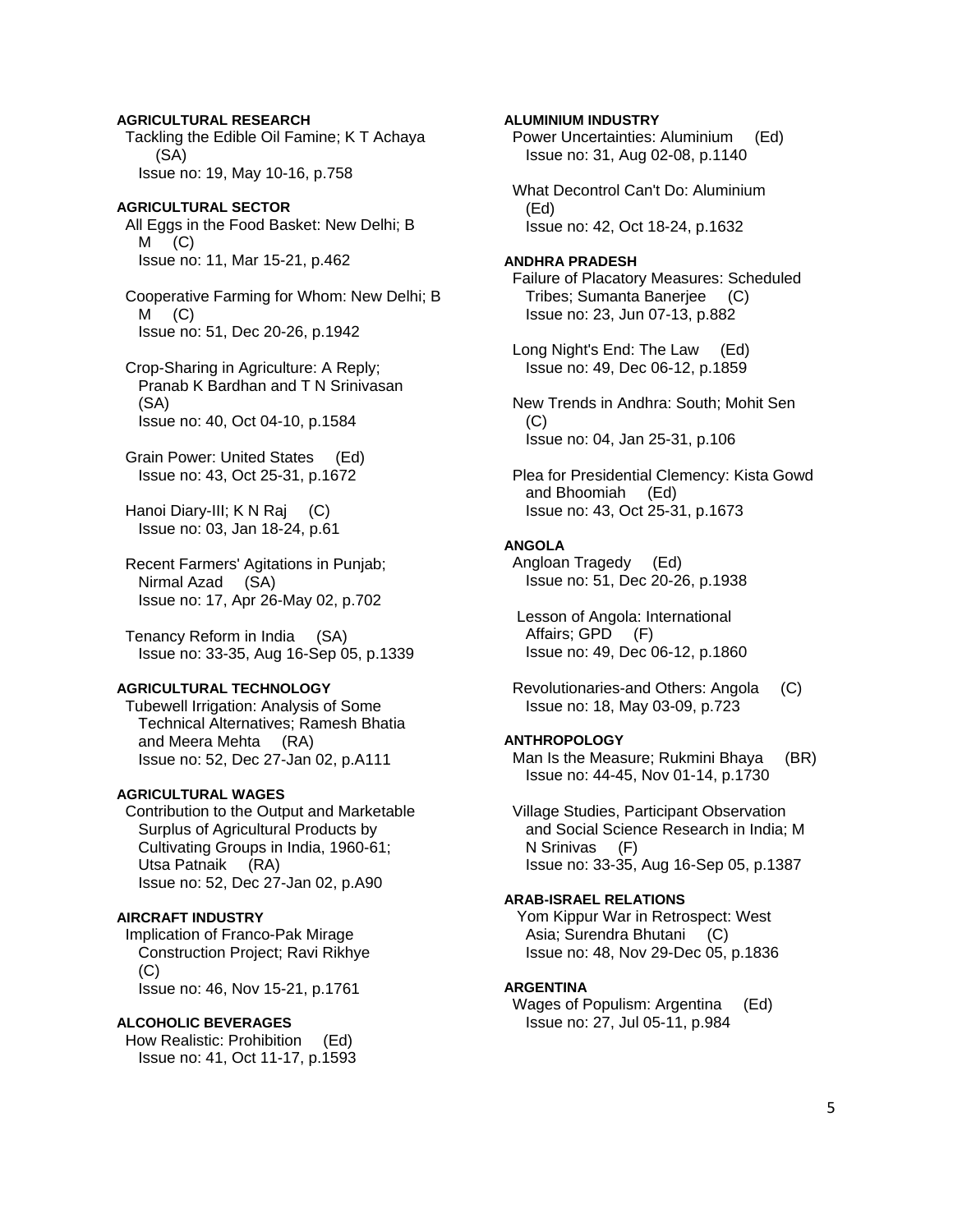# **ARMAMENTS**

 Arms Supplies to India (F) Issue no: 12, Mar 22-28, p.499

 Arms Supplies to Pakistan (F) Issue no: 12, Mar 22-28, p.501

### **ASSAM**

 Death in Barpeta: Assam; M S Prabhakar  $(C)$ Issue no: 10, Mar 08-14, p.423

 Man-Made Famine: Assam; Prabir Baishya (C) Issue no: 21, May 24-30, p.821

 Paupers of Kholisabhita Hindupara: Report on a Famine; Amrita Rangasami (SA) Issue no: 05-07, Feb 01-21, p.267

 Subtle Co-ordination: Assam (Ed) Issue no: 25-26, Jun 21-Jul 04, p.940

### **AUSTRALIA**

 Offensive by Vested Interests: Australia (Ed) Issue no: 47, Nov 22-28, p.1786

 Return to Conservative Rule: Australia (Ed) Issue no: 51, Dec 20-26, p.1940

# **AWARDS AND REWARDS**

 Not for This Freedom: Tamrapatras; Arun Chowdhury (C) Issue no: 10, Mar 08-14, p.430

### **BACKWARD REGIONS**

 Not a Simple Matter of Finance: Backward Areas (C) Issue no: 17, Apr 26-May 02, p.687

# **BALANCE OF PAYMENT**

 And so to Dynamic Self-Reliance: Balance of Payments (Ed) Issue no: 21, May 24-30, p.808

 US Balance of Payment (Ed) Issue no: 28, Jul 12-18, p.1047

### **BANGLADESH**

 Creating More Elbow Room: South Asia (Ed) Issue no: 52, Dec 27-Jan 02, p.1966

 Emergency in Bangladesh (Ed) Issue no: 01-02, Jan 11-17, p.1

 Food aid to Bangladesh (F) Issue no: 01-02, Jan 11-17, p.05

 Holiday's End: Bangladesh (Ed) Issue no: 24, Jun 14-20, p.909

- Lesson of Bangladesh (Ed) Issue no: 33-35, Aug 16-Sep 05, p.1229
- Liberation Gone Sour: International Affairs; GPD (F) Issue no: 48, Nov 29-Dec 05, p.1827

#### **BANK DEPOSITS**

 Deposit Mobilisation by Co-operative Banks: A Comparison with Scheduled Commercial Banks; Desinga N Rao (SA) Issue no: 29, Jul 19-25, p.1098

 Expansion of Commercial Banking; Meenakshi Tyagarajan (SA) Issue no: 47, Nov 22-28, p.1819

### **BANK MANAGEMENT**

 Development Banking: Top Management Tasks and Structure; V V Bhatt (RA) Issue no: 48, Nov 29-Dec 05, p.M119

 Personnel Management for Rural Banking; N R Sheth and B G Shah (SA) Issue no: 20, May 17-23, p.802

# **BANKRUPTCY**

 New York City: A Crisis of Confidence: United States; Romir Chatterjee (C) Issue no: 47, Nov 22-28, p.1798

### **BANKS AND BANKING**

 Deposit Mobilisation by Co-operative Banks: A Comparison with Scheduled Commercial Banks; Desinga N Rao (SA) Issue no: 29, Jul 19-25, p.1098

 Development Banking: Top Management Tasks and Structure; V V Bhatt (RA) Issue no: 48, Nov 29-Dec 05, p.M119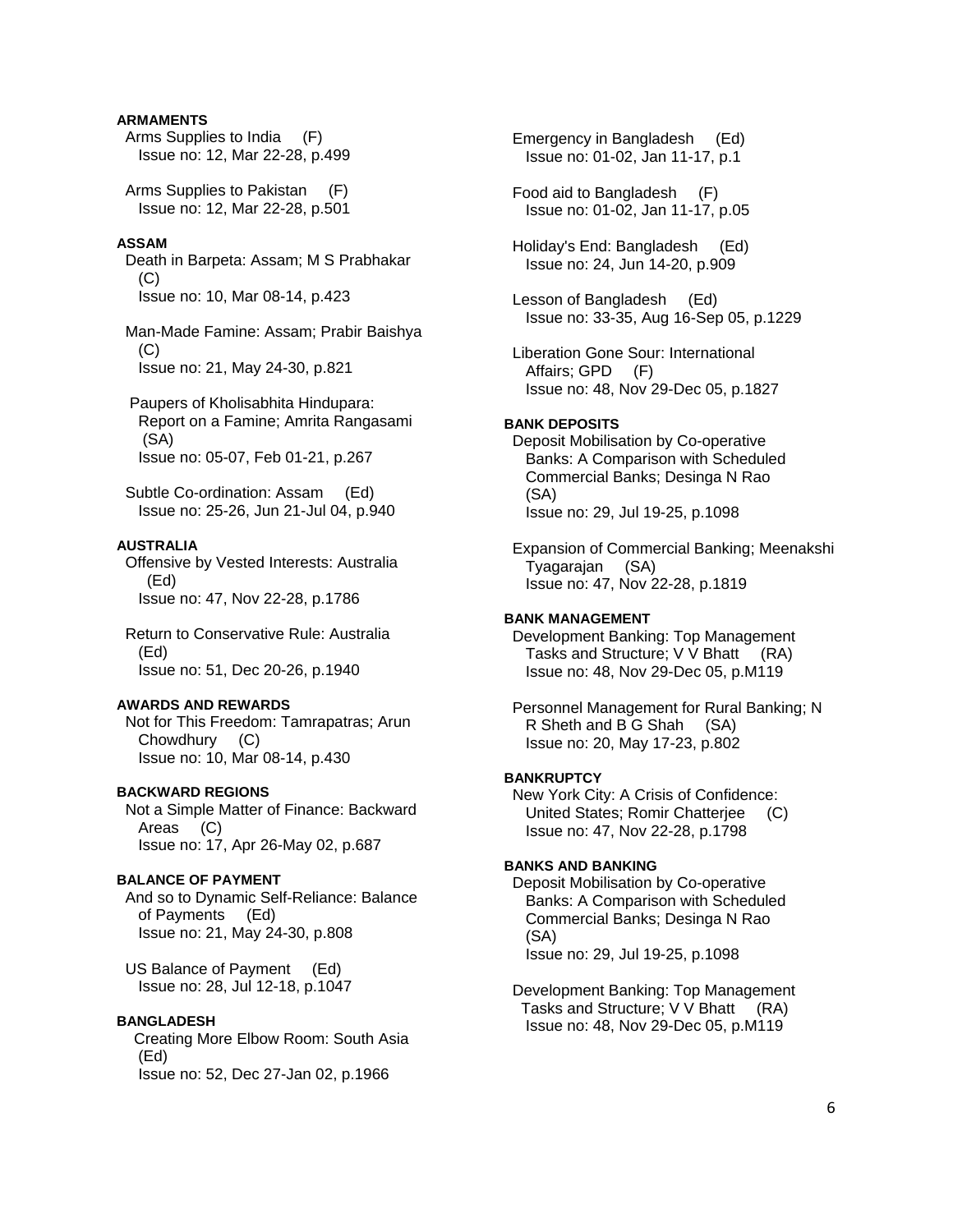# **BANKS AND BANKING**

Expansion of Commercial Banking; Meenakshi Tyagarajan (SA) Issue no: 47, Nov 22-28, p.1819

 L'Affaire National and Grindlays (C) Issue no: 21, May 24-30, p.823

 Looking for Borrowers (Ed) Issue no: 29, Jul 19-25, p.1075

 New Banks for Old (Ed) Issue no: 48, Nov 29-Dec 05, p.1825

 Personnel Policies in Commercial Banks; Tushar K Das (RA) Issue no: 36, Sep 06-12, p.M73

 Seasonal Ritual (Ed) Issue no: 46, Nov 15-21, p.1749

 Token Start on Rural Banks: New Delhi; B M  $(C)$ Issue no: 40, Oct 04-10, p.1559

### **BEVERAGES**

 Where Spirits Command: North (C) Issue no: 22, May 31-Jun 06, p.854

# **BHOODAN MOVEMENT**

 Sarvodaya Farce: Land; Ram Mohan  $(C)$ Issue no: 18, May 03-09, p.720

#### **BIHAR**

 Agrarian Unrest and Economic Change in Rural Bihar: Three Case Studies; Pradhan H Prasad (SA) Issue no: 24, Jun 14-20, p.931

 Back to the Old Days (Ed) Issue no: 39, Sep 27-Oct 03, p.1519

 Implementation, Still the Achilles Heel: Agricultural Labour; Hiranmay Dhar (C) Issue no: 50, Dec 13-19, p.9101

 Kill Them and Call Them Naxalites: Bihar (Ed) Issue no: 23, Jun 07-13, p.872

 Marachi Massacre: Bihar-I; Arun Sinha (C) Issue no: 49, Dec 06-12, p.1862

 Material Base of Santhal Movement: Bihar  $(C)$ Issue no: 11, Mar 15-21, p.464

 More Laws against Bonded Labour: Bihar; Arun Sinha (C) Issue no: 41, Oct 11-17, p.1601

 Murder to Landlords' Order: Bihar; Arvind Narayan Das (C) Issue no: 24, Jun 14-20, p.915

 Need for Joint Indo-Nepal Measures: The Bihar Floods-II; Arun Sinha (C) Issue no: 36, Sep 06-12, p.1421

 Operation 'Total Revolution': Bihar; Janardhan Thakur (C) Issue no: 08, Feb 22-28, p.344

 Step-Motherly Treatment for Fishermen's Cooperatives: Bihar-II (C) Issue no: 49, Dec 06-12, p.1863

 Struggle of Workers and Tribal Peasants in Chhotanagpur: Bihar; Arvind Narayan Das (C) Issue no: 09, Mar 01-07, p.384

 Troubles of Gandak Project: South; Arun Sinha (C) Issue no: 42, Oct 18-24, p.1637

 Unnatural Deluge: The Bihar Floods-I; Arvind Narayan Das (C) Issue no: 36, Sep 06-12, p.1420

#### **BIOGAS**

 Bio-gas in China: Technology (Ed) Issue no: 46, Nov 15-21, p.1752

### **BIOGRAPHY AND AUTOBIOGRAPHY**

 Sardar Vallabhbhai Patel at 100; Howard Spodek (SA) Issue no: 50, Dec 13-19, p.1925

 Sardar, Wrong or Right; Rukmini Bhaya (BR) Issue no: 19, May 10-16, p.755

 Uneven Compendium; B M Sankhdher (BR) Issue no: 41, Oct 11-17, p.1608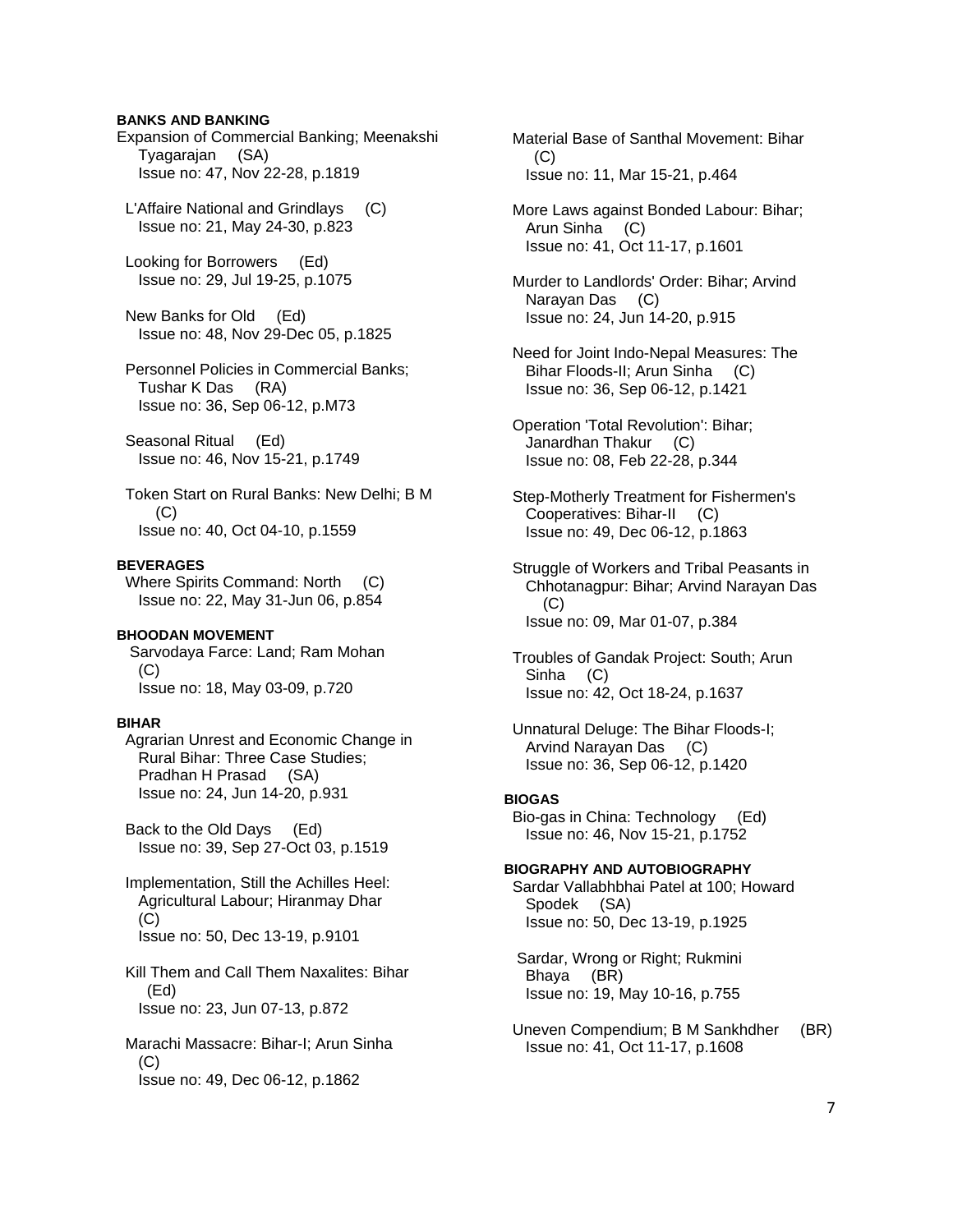## **BLACK MONEY**

 More Concessions: Black Money (Ed) Issue no: 49, Dec 06-12, p.1858

# **BOMBAY**

 Economics and Diseconomies of 'Clearance': Slums; D N Moorty (C) Issue no: 40, Oct 04-10, p.1562

 Keeping the Poor out: Bombay (Ed) Issue no: 13, Mar 29-Apr 04, p.537

 Lop-Sided Priorities: Transportation (Ed) Issue no: 52, Dec 27-Jan 02, p.1966

 Politics of Population Movements: The Case of Bombay; Mary Fainsod Katzenstein (SA) Issue no: 51, Dec 20-26, p.1955

 Slums (Ed) Issue no: 28, Jul 12-18, p.1035

 Violence of the Chawls: Bombay; Anil Awachat (C) Issue no: 11, Mar 15-21, p.469

### **BONDED LABOUR**

 More Laws against Bonded Labour: Bihar; Arun Sinha (C) Issue no: 41, Oct 11-17, p.1601

### **BOOKS REVIEWED**

 Agee, Philip: "Inside the Company: CIA Diary" Issue no: 51, Dec 20-26, p.1952

 Ahmed, Imtiaz (ed): "Caste and Social Stratification among the Muslims" Issue no: 14, Apr 05-11, p.580

 Beteille, Andre and T N Madan (Ed): "Encounter and Experience: Personal Accounts of Fieldwork" Issue no: 44-45, Nov 01-14, p.1730

 Bicanic, Rudolf: "Economic Policy in Socialist Yugoslavia" Issue no: 37, Sep 13-19, p.1461

 Central Institute of Research and Training in Public Cooperation: "School Drop-Out among Harijan Children: Causes and Cure" Issue no: 42, Oct 18-24, p.1648

 Chandra, Sudhir: "Dependence and Disillusionment: Mergence of National Consciousness in Later 19th Century India" Issue no: 38, Sep 20-26, p.1500

 Chenery, Hollis et al: "Redistribution with Growth: Policies to Improve Income Distribution in Developing Countries in the Context of Economic Growth" Issue no: 18, May 03-09, p.725

 Chomsky, Noam: "Peace in the Middle East: Reflections on Justice and Nationhood" Issue no: 11, Mar 15-21, p.475

 Dubey, S M: "Social Mobility among the Professions: Study of the Professions in a Traditional Indian City" Issue no: 48, Nov 29-Dec 05, p.1839

 Field, John Osgood and Marcus F Franda: " Communist Parties of West Bengal" Issue no: 09, Mar 01-07, p.395

 Gulhati, N D: "Development of Inter-State Rivers: Law and Practice in India" Issue no: 10, Mar 08-14, p.436

 Gulhati, N D: "Indus Waters Treaty: An Experience in International Mediation" Issue no: 10, Mar 08-14, p.436

 Heilbroner, Robert L: " Inquiry into the Human Prospect" Issue no: 48, Nov 29-Dec 05, p.1839

 Hicks, John: " Crisis in Keynesian Economics" Issue no: 04, Jan 25-31, p.107

 HMSO: "Constitutional Relations between Britain and India: The Transfer of Power, Vol V: The Simla Conference - Background and Proceedings, 1 September 1944 - 28 July 1945" Issue no: 21, May 24-30, p.827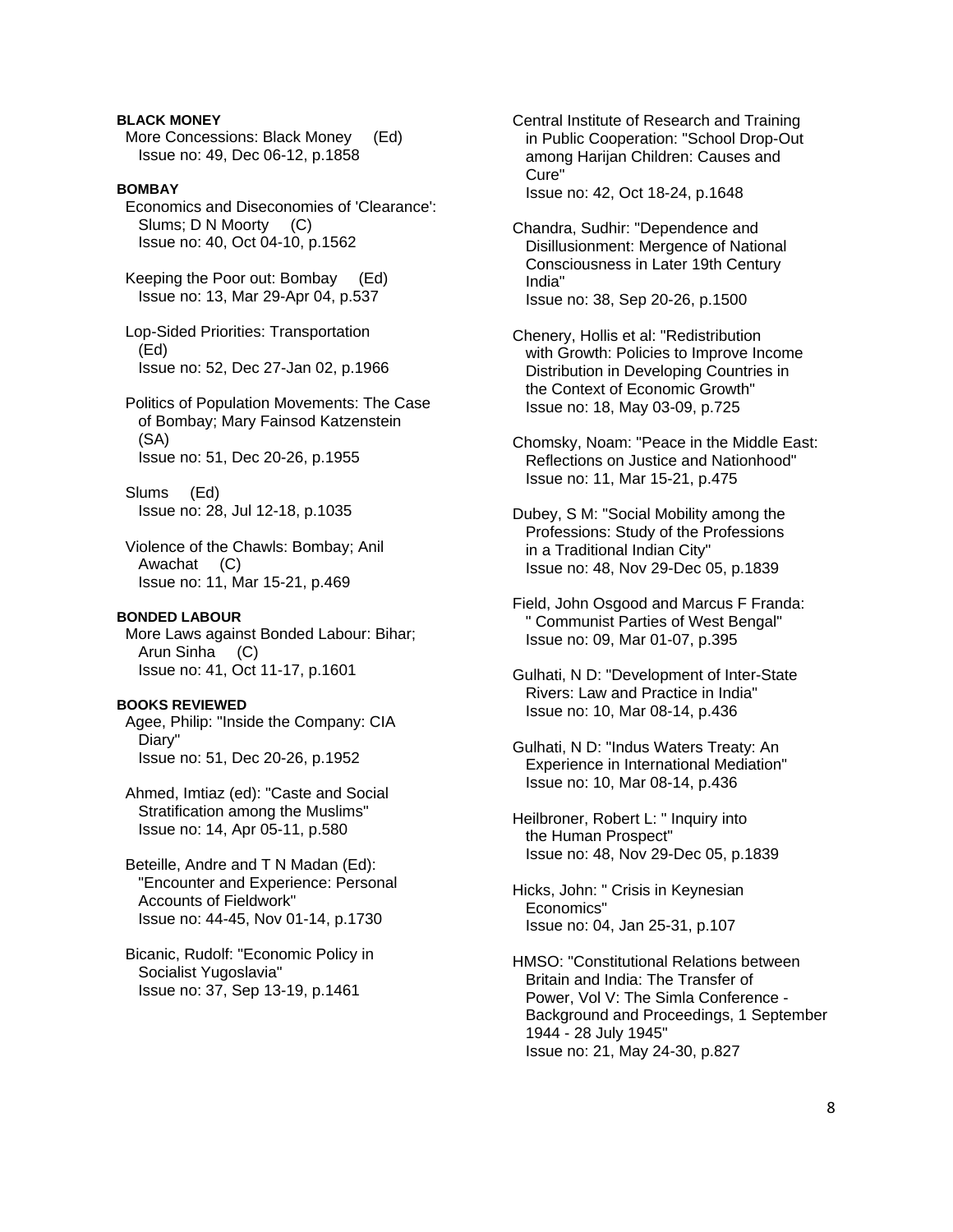### **BOOKS REVIEWED**

 Humsden, Malvern: "Incendiary Weapons" Issue no: 52, Dec 27-Jan 02, p.1983

 Illich, Ivan: "Energy and Equity" Issue no: 30, Jul 26-Aug 01, p.1117

 Illich, Ivan: "Medical Nemesis: The Expropriation of Health" Issue no: 43, Oct 25-31, p.1687

 Illich, Ivan: "Tools for Conviviality" Issue no: 52, Dec 27-Jan 02, p.1985

 Illich, Ivan: "Energy and Equity" Issue no: 52, Dec 27-Jan 02, p.1985

 Jain, J P: "Nuclear India Vol I and II" Issue no: 20, May 17-23, p.793

 Joshi, P C: "Land Reforms in India" Issue no: 49, Dec 06-12, p.1872

 Lamb, Helen B: "Vietnam's Will to Live: Resistance to Foreign Aggression from Early Times through the Nineteenth Century" Issue no: 08, Feb 22-28, p.357

 Mitra, Ashok: "Economic Theory and Planning: Essays in Honour of A K Das Gupta" Issue no: 29, Jul 19-25, p.1090

 Mukherjee, Nilmani: "(A) Bengal Zamindar: Jaykrishna Mukherjee of Uttarpara and His Times (1808-1888)" Issue no: 39, Sep 27-Oct 03, p.1537

 Naik, J P: "Policy and Performance in Indian Education, 1947-1974" Issue no: 40, Oct 04-10, p.1566

 Nilkanta, K A and G Srinivasachari: "Life and Culture of the Indian People: A Historical Survey" Issue no: 28, Jul 12-18, p.1048

 Patankar, Pandit and Lilian Dey: "Social Communication in Family Planning: A Case Book" Issue no: 31, Aug 02-08, p.1156

 Satyanarayana, J: "Incentives and Productivity in Public Enterprises" Issue no: 42, Oct 18-24, p.1647

 Schumacher, E F: "Small Is Beautiful: Economics as if People Mattered" Issue no: 46, Nov 15-21, p.1769

 Sen, S P (ed): "Dictionary of National Biography" Issue no: 41, Oct 11-17, p.1608

 Shankar, V: "My Reminiscences of Sardar Patel" Issue no: 19, May 10-16, p.755

 Simha, S L N (ed): "Inflation in India" Issue no: 25-26, Jun 21-Jul 04, p.961

 Stockholm International Peace Research Institute: " Problem of Chemical and Biological Warfare.Vol VI: Technical Aspects of Early Warning and Verification" Issue no: 40, Oct 04-10, p.1567

 Turlach, Manfred: "Politisch-Soziale Struktur und Entwicklung eines Indischen Bundeslandes (Kerala: Politico-Social Structure and Development of an Indian State)" Issue no: 03, Jan 18-24, p.71

 Tyagi, D S: "Farmers' Response to Agricultural Prices in India: A Study in Decision-Making" Issue no: 32, Aug 09-15, p.1195

 Weiner, Myron and Osgood John Field: "Electoral Politics in the Indian States: Three Disadvantaged Sectors" Issue no: 41, Oct 11-17, p.1607

 Weissman, Steve: "Big Brother and the Holding Company: The World behind Watergate" Issue no: 36, Sep 06-12, p.1431

 White, Lawrence J: "Industrial Concentration and Economic Power in Pakistan" Issue no: 23, Jun 07-13, p.889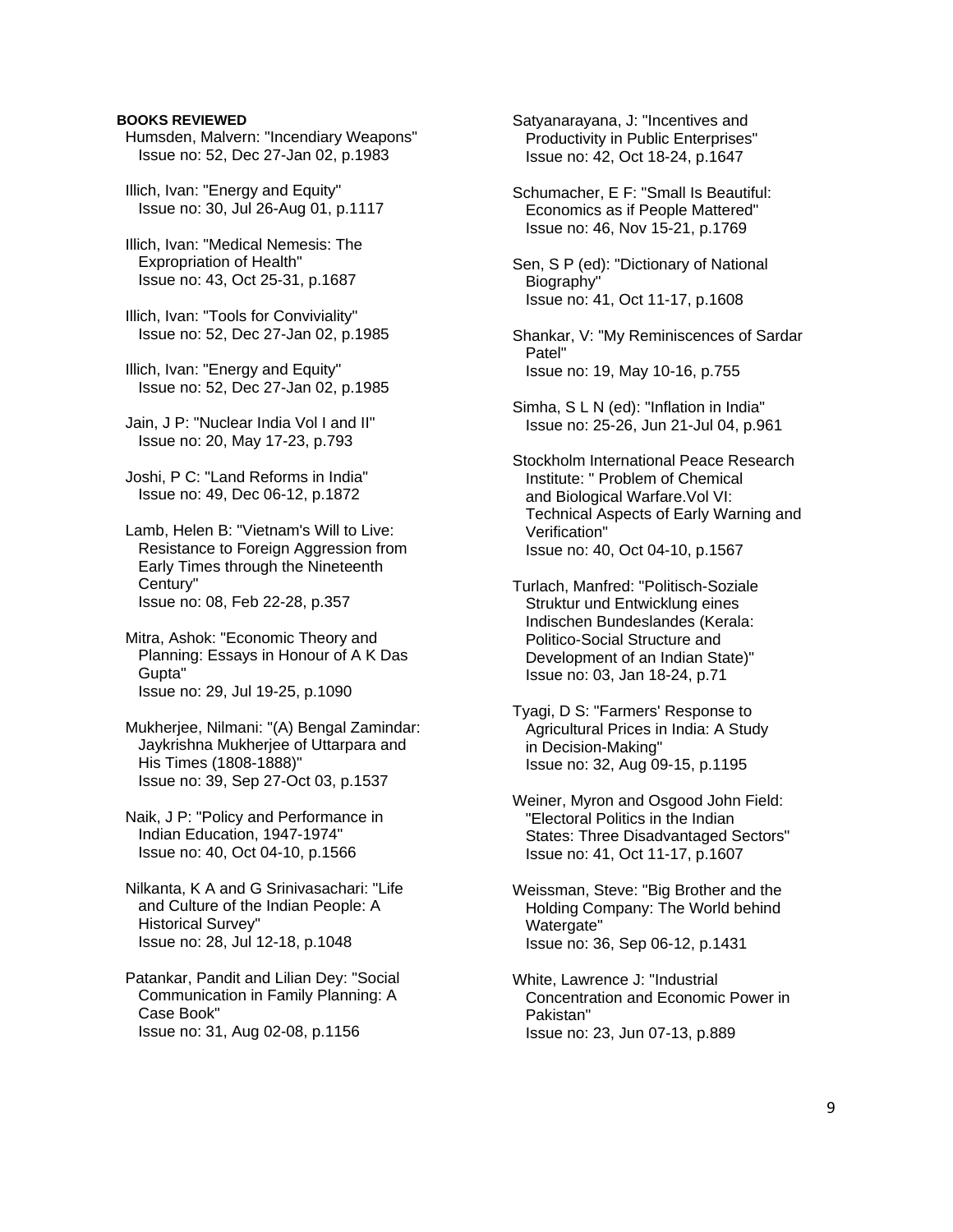# **BRAZIL**

 Dialectics of Underdevelopment; Ranjit Sau (RA) Issue no: 27, Jul 05-11, p.999

 Japanese Connection: Brazil (Ed) Issue no: 32, Aug 09-15, p.1180

### **BROADCASTING**

 Privilege and Partisanship; Nireekshak (F) Issue no: 01-02, Jan 11-17, p.07

#### **BUDDHISTS**

 Hanoi Diary-II; K N Raj (C) Issue no: 01-02, Jan 11-17, p.19

### **BUDGET, STATES**

 Not a Matter of Mere Budgeting: North (C) Issue no: 03, Jan 18-24, p.53

 Putting the Budget in Its Place: North (C) Issue no: 04, Jan 25-31, p.103

#### **BUDGET, STATES-1975-1976**

 For the Rural Rich: Maharashtra (C) Issue no: 11, Mar 15-21, p.463

 New Milestone in MISA (Ed) Issue no: 22, May 31-Jun 06, p.843

 Timid Economic Start: Jammu and Kashmir; Balraj Puri (C) Issue no: 39, Sep 27-Oct 03, p.1528

# **BUDGET, UNION-1974-1975**

 Budgeting for the Rich (Ed) Issue no: 09, Mar 01-07, p.375

 A Less Irrelevant Budget (Ed) Issue no: 08, Feb 22-28, p.335

# **BUDGET, UNION-1975-1976**

 Contingent upon the Unlikely: The Budget-II; N J Jhaveri (SA) Issue no: 11, Mar 15-21, p.481

# Decline and Fall of Public Sector: The Budget-I; S K Rao and Prabha T Patnaik (SA) Issue no: 11, Mar 15-21, p.477

# **BUREAUCRACY**

 Formal Probes, New Jagirs: Madhya Pradesh; N K Singh (C) Issue no: 19, May 10-16, p.748

#### **BUSINESS AND POLITICS**

 Avoidable Confrontation: Labour (C) Issue no: 32, Aug 09-15, p.1185

 Lengthening Sick List: West Bengal (C) Issue no: 39, Sep 27-Oct 03, p.1527

#### **BUSINESS MANAGEMENT**

 World Raw Material Shortage and Price Fluctuations, 1972-1974: How Should Industry Plan?; Angus Hone (RA) Issue no: 09, Mar 01-07, p.M9

#### **CAMBODIA**

Another Domino: Cambodia (Ed) Issue no: 12, Mar 22-28, p.496

 Closer to China: Cambodia (Ed) Issue no: 36, Sep 06-12, p.1417

 How the US Made Cambodia's Revolution: International Affairs; GPD (F) Issue no: 12, Mar 22-28, p.498

 Spring of Victory: Cambodia; Harish Chandola (C) Issue no: 17, Apr 26-May 02, p.692

# **CANAL IRRIGATION**

 Mysteries of the Dhora; Robert Wade (C) Issue no: 29, Jul 19-25, p.1081

 Troubles of Gandak Project: South; Arun Sinha (C) Issue no: 42, Oct 18-24, p.1637

# **CAPITAL**

 Capital and Growth; A K Dasgupta (RA) Issue no: 47, Nov 22-28, p.1802

# **CAPITAL EXPENDITURE**

 Optimal Capital Structure and Lower Cost of Capital: Towards an Operational Approach in the Indian Context; S K Chakraborty and Abhijit Sen (SA) Issue no: 48, Nov 29-Dec 05, p.M106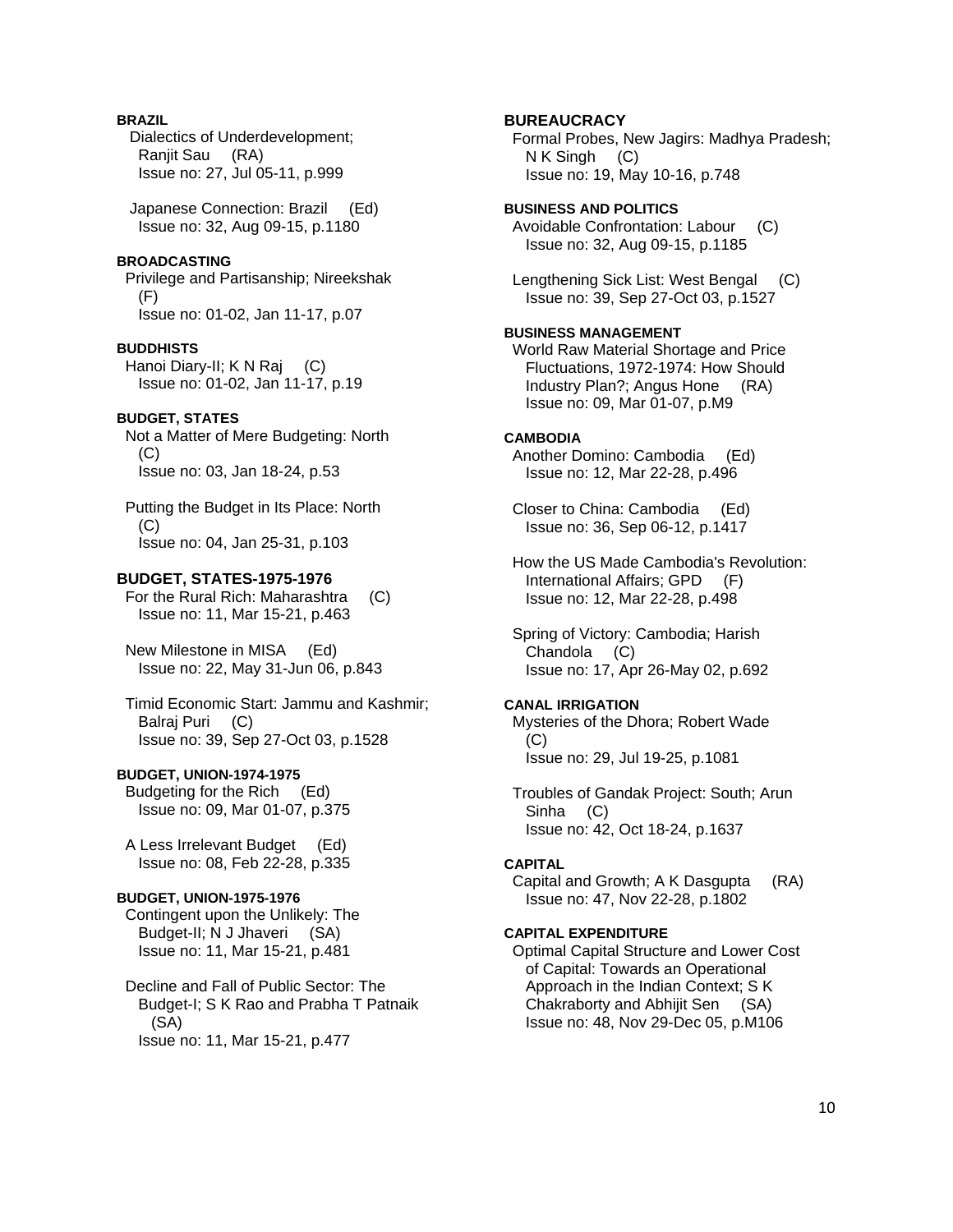# **CAPITALISM**

 Capitalism, Imperialism and Underdevelopment; Ranjit Sau (SA) Issue no: 33-35, Aug 16-Sep 05, p.1263

 Capitalism: The Deepening Crisis; Frederick F Clairmonte (C) Issue no: 16, Apr 19-25, p.651

 Destruction and Creation of Development Alternatives; Peter O'Brien (SA) Issue no: 31, Aug 02-08, p.1166

 Dialectics of Underdevelopment; Ranjit Sau (RA) Issue no: 27, Jul 05-11, p.999

 Jawaharlal Nehru and the Capitalist Class, 1936; Bipan Chandra (SA) Issue no: 33-35, Aug 16-Sep 05, p.1307

 Reincarnation of Gandhian Ideas; Romesh Diwan (BR) Issue no: 52, Dec 27-Jan 02, p.1985

# **CASTE CONFLICTS**

 To Keep Them on Their Knees: Scheduled Castes (Ed) Issue no: 19, May 10-16, p.740

#### **CASTES AND CASTE SYSTEM**

 Muslim Caste: Theory and Practice; A R Momin (BR) Issue no: 14, Apr 05-11, p.580

 Social Inequalities and Development in India; Victor D'Souza (SA) Issue no: 19, May 10-16, p.770

 Wretched of the Earth; Rukmini Bhaya (BR) Issue no: 42, Oct 18-24, p.1648

### **CAUVERY WATER DISPUTE**

 Hyphens That Divide; A G Noorani (BR) Issue no: 10, Mar 08-14, p.436

### **CEMENT INDUSTRY**

 Economies of Scale in Cement Industry; G S Gupta (SA) Issue no: 13, Mar 29-Apr 04, p.551

 Partial Deal: Cement (Ed) Issue no: 40, Oct 04-10, p.1556  Public Sector's Unfulfilled Promise: Cement (C) Issue no: 41, Oct 11-17, p.1599

#### **CEREALS**

 Food Imports: Why and for Whom?; N K Chandra (SA) Issue no: 05-07, Feb 01-21, p.255

 Hanoi Diary-III; K N Raj (C) Issue no: 03, Jan 18-24, p.61

 Relative Prices of Cereals, 1952 to 1970; S K Chakrabarti (RA) Issue no: 25-26, Jun 21-Jul 04, p.A43

 Struggle for Higher Procurement Prices: North (C) Issue no: 19, May 10-16, p.749

#### **CHEMICAL INDUSTRY**

 SIPRI's Contribution; Jashbhai Patel (BR) Issue no: 40, Oct 04-10, p.1567

### **CHILE**

 Chile: Parliamentary Socialism and Class Struggle; T V Sathya Murthy (SA) Issue no: 14, Apr 05-11, p.583

 Chile: Parliamentary Socialism and Class Struggle; T V Sathya Murthy (SA) Issue no: 15, Apr 12-18, p.623

 Dialectics of Underdevelopment; Ranjit Sau (RA) Issue no: 27, Jul 05-11, p.999

#### **CHINA**

 Bio-gas in China: Technology (Ed) Issue no: 46, Nov 15-21, p.1752

 Bogey of 'Over-Population'; Harish Chandola (C) Issue no: 08, Feb 22-28, p.351

 Chiao Kuan-hua's World; GPD (F) Issue no: 41, Oct 11-17, p.1595

 China's New Constitution; G P Deshpande (SA) Issue no: 05-07, Feb 01-21, p.143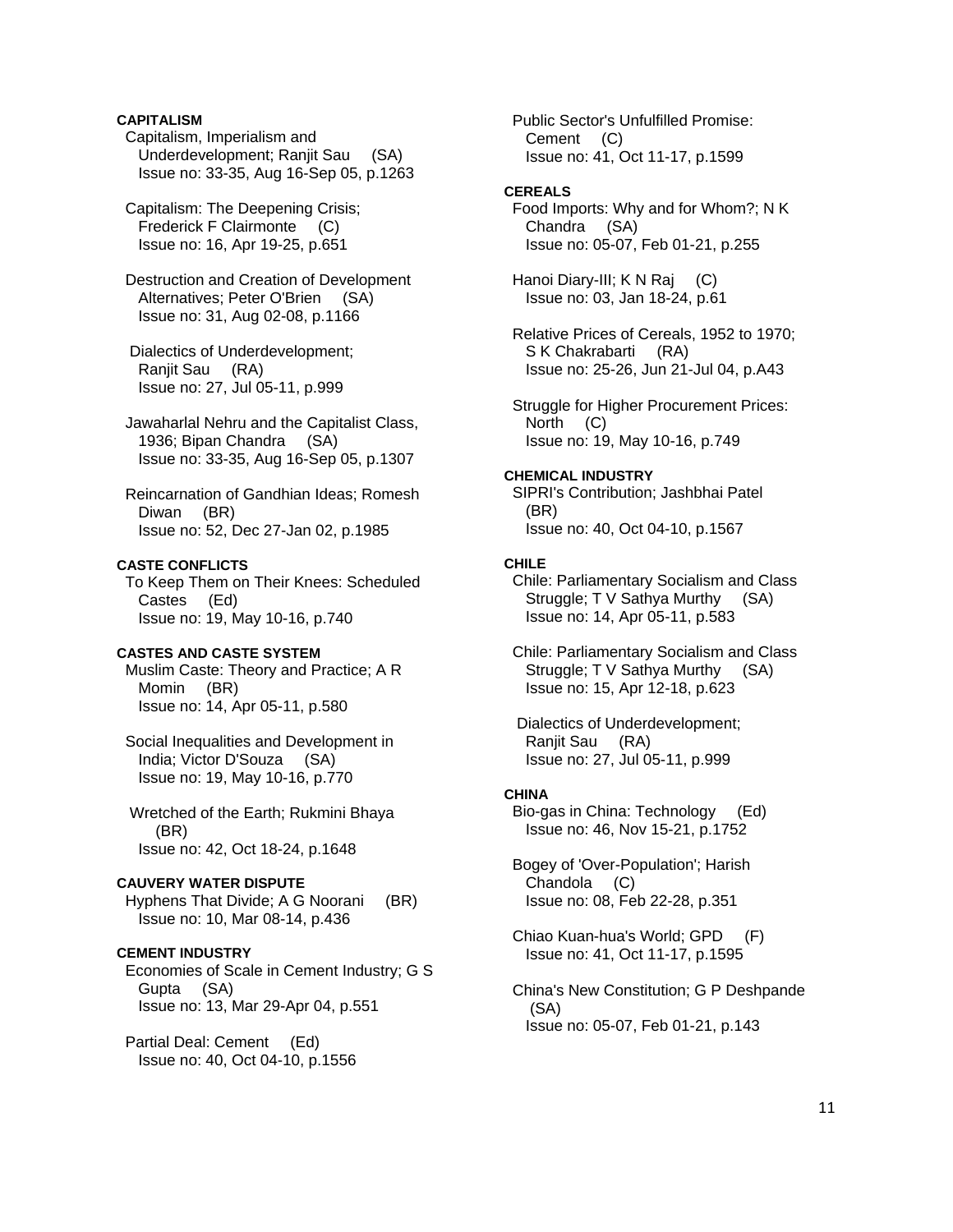# **CHINA**

Early Thinking on Chinese Agriculture, 1927-49; Sreedhar (SA) Issue no: 36, Sep 06-12, p.1438

 Greater and Greater Disorder: International Affairs; GPD (C) Issue no: 09, Mar 01-07, p.383

 Importance of the Superstructure: China; G P Deshpande (C) Issue no: 09, Mar 01-07, p.387

 Incorrect Handling of Contradictions: Kissinger in Peking (Ed) Issue no: 44-45, Nov 01-14, p.1712

 Support without Illusions: China and Allende (C) Issue no: 17, Apr 26-May 02, p.690

 Unlearned Lessons: International Affairs (Ed) Issue no: 15, Apr 12-18, p.606

# **CHINA-CHILE RELATIONS**

 Support without Illusions: China and Allende (C) Issue no: 17, Apr 26-May 02, p.690

#### **CHINA-JAPAN ECONOMIC RELATIONS**

 Soviet Objection: China-Japan Treaty (Ed) Issue no: 28, Jul 12-18, p.1037

### **CHINESE**

 Shrinking Neutral Turf: Overseas Chinese (Ed) Issue no: 30, Jul 26-Aug 01, p.1104

### **CIA**

 CIA at Work; D R Chaudhry (BR) Issue no: 51, Dec 20-26, p.1952

 CIA's Hidden Wars: The Philippines (Ed) Issue no: 52, Dec 27-Jan 02, p.1967

## **CIVIL LIBERTIES**

 Holiday's End: Bangladesh (Ed) Issue no: 24, Jun 14-20, p.909

**COAL INDUSTRY**  Women in a Coal-Mining District; Indira Rothermund (SA) Issue no: 31, Aug 02-08, p.1160 **COIMBATORE**  Role of Small-Scale Industries in Economic Development: Irrigation Pumpsets Industry in Coimbatore; Michel Cartillier (SA) Issue no: 44-45, Nov 01-14, p.1732 **COLLABORATIONS**  At Private Sector's Service (Ed) Issue no: 13, Mar 29-Apr 04, p.535 **COLONIALISM**  Background: Portuguese Africa-I; Sankar N Mitra (C) Issue no: 10, Mar 08-14, p.431 Colonial Coordinates of Intellectual Life; Suresh Sharma (P) Issue no: 52, Dec 27-Jan 02, p.1979 India and the Colonial Mode of Production; Hamza Alavi (SA) Issue no: 33-35, Aug 16-Sep 05, p.1235 A Khartoum Diary; A M (C) Issue no: 11, Mar 15-21, p.473 Political Science in India: Academic Colonialism and Lessons for the Third World; C P Bhambhri (SA) Issue no: 18, May 03-09, p.730 Shape of Things to Come: Portuguese Africa-III; Sankar N Maitra (C) Issue no: 12, Mar 22-28, p.516 **COMMERCIAL BANKS** 

 Cause for Concern (Ed) Issue no: 04, Jan 25-31, p.87

 Deposit Mobilisation by Co-operative Banks: A Comparison with Scheduled Commercial Banks; Desinga N Rao (SA) Issue no: 29, Jul 19-25, p.1098

 Expansion of Commercial Banking; Meenakshi Tyagarajan (SA) Issue no: 47, Nov 22-28, p.1819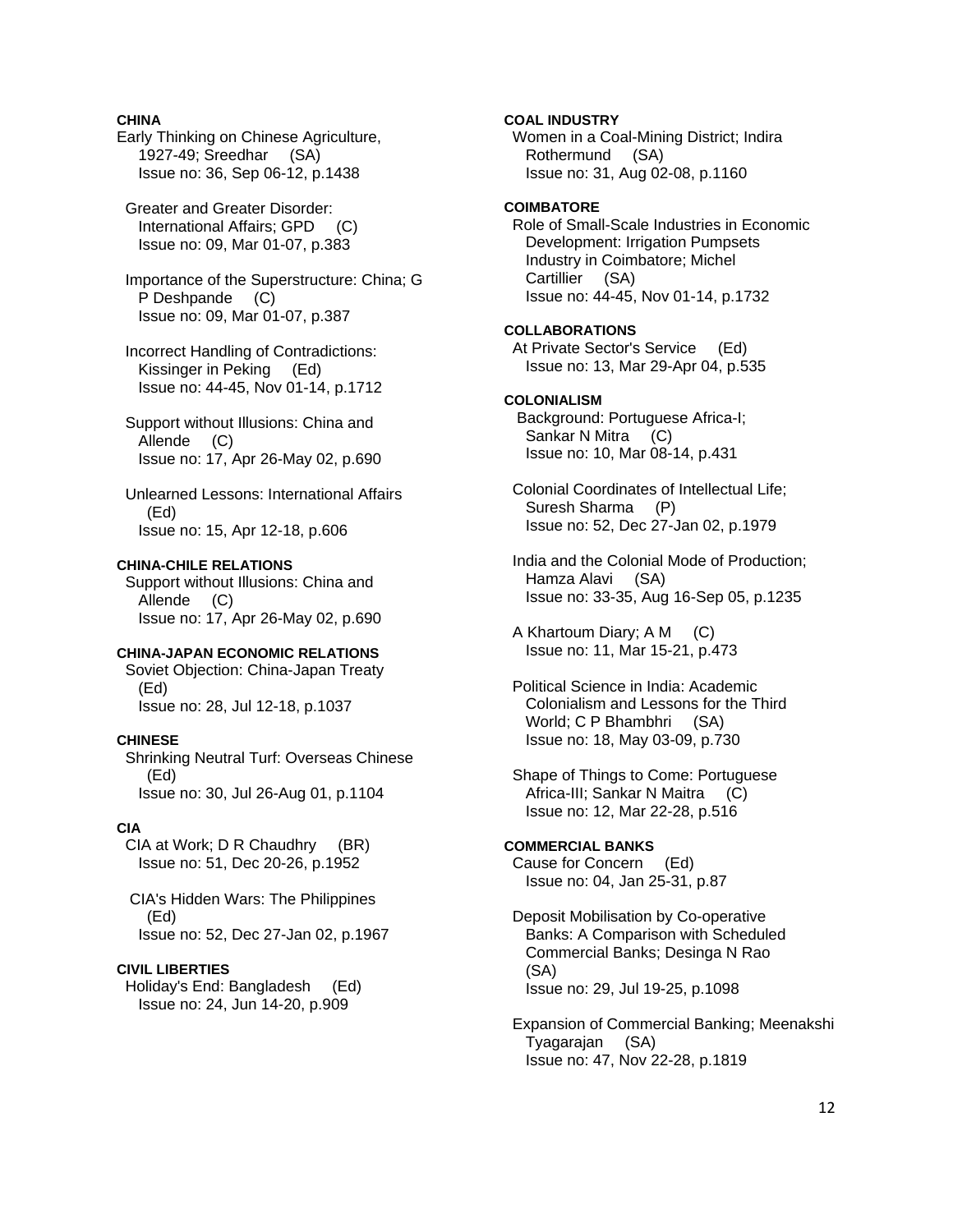## **COMMERCIAL BANKS**

 Impact of Expansion on Bank's Earnings, Expenses and Profit; Meenakshi Tyagarajan (SA) Issue no: 48, Nov 29-Dec 05, p.1841

 New Banks for Old (Ed) Issue no: 48, Nov 29-Dec 05, p.1825

 Personnel Policies in Commercial Banks; Tushar K Das (RA) Issue no: 36, Sep 06-12, p.M73

# **COMMITTEES AND COMMISSIONS**

 Dishing out the Goodies: Youth Policy (Ed) Issue no: 51, Dec 20-26, p.1940

- Exploited by Co-operatives: Scheduled Tribes; N Y Naidu (C) Issue no: 18, May 03-09, p.718
- Fudged Economics; Nireekshak (F) Issue no: 12, Mar 22-28, p.504

 IPCL Story: Petrochemicals; R S Ganapathy (C) Issue no: 38, Sep 20-26, p.1495

- Legal Assistance to the Poor: A Critique of the Expert Committee Report; Upendra Baxi (SA) Issue no: 27, Jul 05-11, p.1005
- Much Chaff in Hathi Report; D J S K (OP) Issue no: 24, Jun 14-20, p.927

 New-Look NCST: Science and Technology; R S Ganapathy (C) Issue no: 12, Mar 22-28, p.507

 Paying for Past Sins: North (C) Issue no: 39, Sep 27-Oct 03, p.1526

 Plugging Sales Tax Evasion: North (C) Issue no: 30, Jul 26-Aug 01, p.1110

 School Teachers' Plight: Tamil Nadu (C) Issue no: 40, Oct 04-10, p.1560

 Scuttling the Hathi Report: New Delhi; B M (C) Issue no: 21, May 24-30, p.818

 Sen Committee and After: Education (C) Issue no: 47, Nov 22-28, p.1790

 What Is Wrong with Anti-Adulteration Law; Balraj Puri (C) Issue no: 37, Sep 13-19, p.1455

 When Will Morale and Credibility Return?; Romesh Thapar (F) Issue no: 13, Mar 29-Apr 04, p.539

## **COMMODITY PRICES**

 Commodity Earnings Instability: A Modest Proposal; JDAC (P) Issue no: 38, Sep 20-26, p.1491

 Commodity Price Stabilisation (Ed) Issue no: 13, Mar 29-Apr 04, p.556

#### **COMMUNAL VIOLENCE**

 Politics of Wakf Boards: Jama Masjid Riot (C) Issue no: 08, Feb 22-28, p.343

 Violence of the Chawls: Bombay; Anil Awachat (C) Issue no: 11, Mar 15-21, p.469

### **COMMUNALISM**

 Commnnism and Communalism in Kerala; Georges Kristoffel Lieten (BR) Issue no: 03, Jan 18-24, p.71

### **COMMUNICATION MEDIA**

 Approach to Programme Research; Pramod Kale (RA) Issue no: 09, Mar 01-07, p.M19

# **COMMUNISM**

 Dissolving Alliances: US in Asia; J A Naik (C) Issue no: 37, Sep 13-19, p.1459

### **COMMUNIST PARTIES**

 Between Tweedledum and Tweedledee: Kerala; Apararka (C) Issue no: 13, Mar 29-Apr 04, p.547

 Bhupesh Gupta's World: International Affairs; GPD (SA) Issue no: 05-07, Feb 01-21, p.141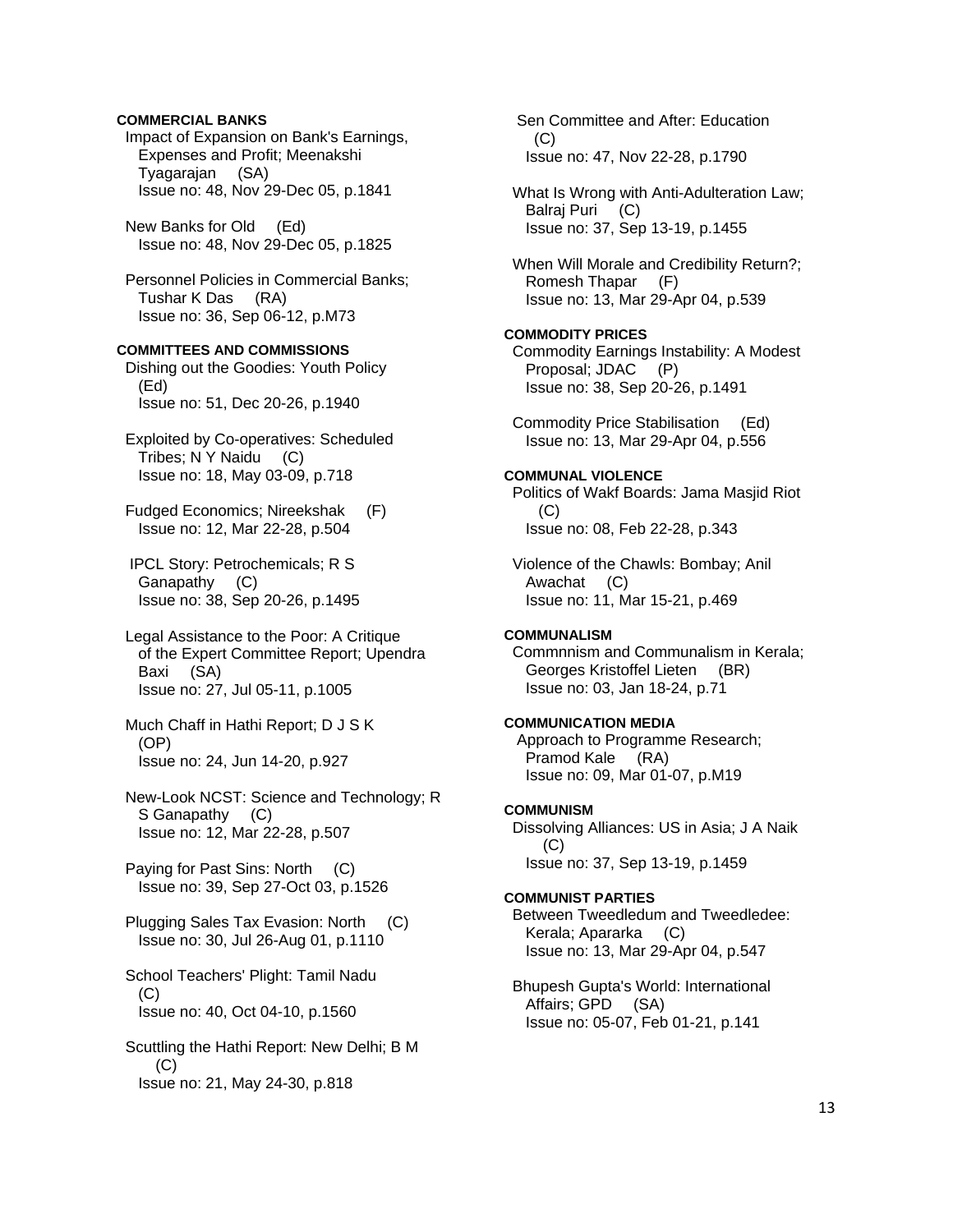**COMMUNIST PARTIES**  Blinkered Statistics; Georges Kristoffel Lieten (BR) Issue no: 09, Mar 01-07, p.395 China's New Constitution; G P Deshpande (SA) Issue no: 05-07, Feb 01-21, p.143 CITU's Political Failure: Labour (C) Issue no: 24, Jun 14-20, p.919 CPM's Double Manoeuvre: West Bengal  $(C)$  Issue no: 19, May 10-16, p.750 Disunity over Unity; Praful Gohain (LE) Issue no: 19, May 10-16, p.742 Disunity over Unity: Naxalites (C) Issue no: 10, Mar 08-14, p.429 Five Years after: Maharashtra (Ed) Issue no: 14, Apr 05-11, p.565 Kerala Prepares: South; Mohit Sen (C) Issue no: 22, May 31-Jun 06, p.854 Petty Politics: Kerala; Apararka (C) Issue no: 18, May 03-09, p.722 Political Fermentation; Romesh Thapar (F) Issue no: 05-07, Feb 01-21, p.137 Politics of Political Execution; Ram Mohan (C) Issue no: 22, May 31-Jun 06, p.852 Setback for the Revolution: Portugal (Ed) Issue no: 41, Oct 11-17, p.1594 Shifting Balance: Kerala; Apararka (C) Issue no: 46, Nov 15-21, p.1756 **COMPANIES**  Agricultural Refinance Corporation Issue no: 37, Sep 13-19, p.1486 Ahmedabad Electricity: Higher Sales, Lower Gross Profit Issue no: 37, Sep 13-19, p.1465

 Ahmedabad Manufacturing and Calico Printing Issue no: 37, Sep 13-19, p.1466 Air Control and Chemical Engineering Issue no: 43, Oct 25-31, p.1686 Alembic Chemical Issue no: 22, May 31-Jun 06, p.850 Alembic Chemical Works Company Limited Issue no: 25-26, Jun 21-Jul 04, p.976 Alembic Glass Industries Ltd Issue no: 23, Jun 07-13, p.905 Aluminium Industries Issue no: 42, Oct 18-24, p.1645 Amar Dyechem Issue no: 19, May 10-16, p.746 Andhra Bank Issue no: 31, Aug 02-08, p.1175 Andhra Sugar Issue no: 13, Mar 29-Apr 04, p.542 Andhra Valley Issue no: 39, Sep 27-Oct 03, p.1535 Apollo Tyres Issue no: 11, Mar 15-21, p.472 Apollo Tyres Issue no: 42, Oct 18-24, p.1645 Ashok Leyland Issue no: 12, Mar 22-28, p.505 Ashok Leyland Limited Issue no: 10, Mar 08-14, p.453 Asian Cables Issue no: 15, Apr 12-18, p.609 Asian Cables Issue no: 36, Sep 06-12, p.1426 Assam Petro Chemicals Issue no: 31, Aug 02-08, p.1154 Associated Bearing Issue no: 10, Mar 08-14, p.421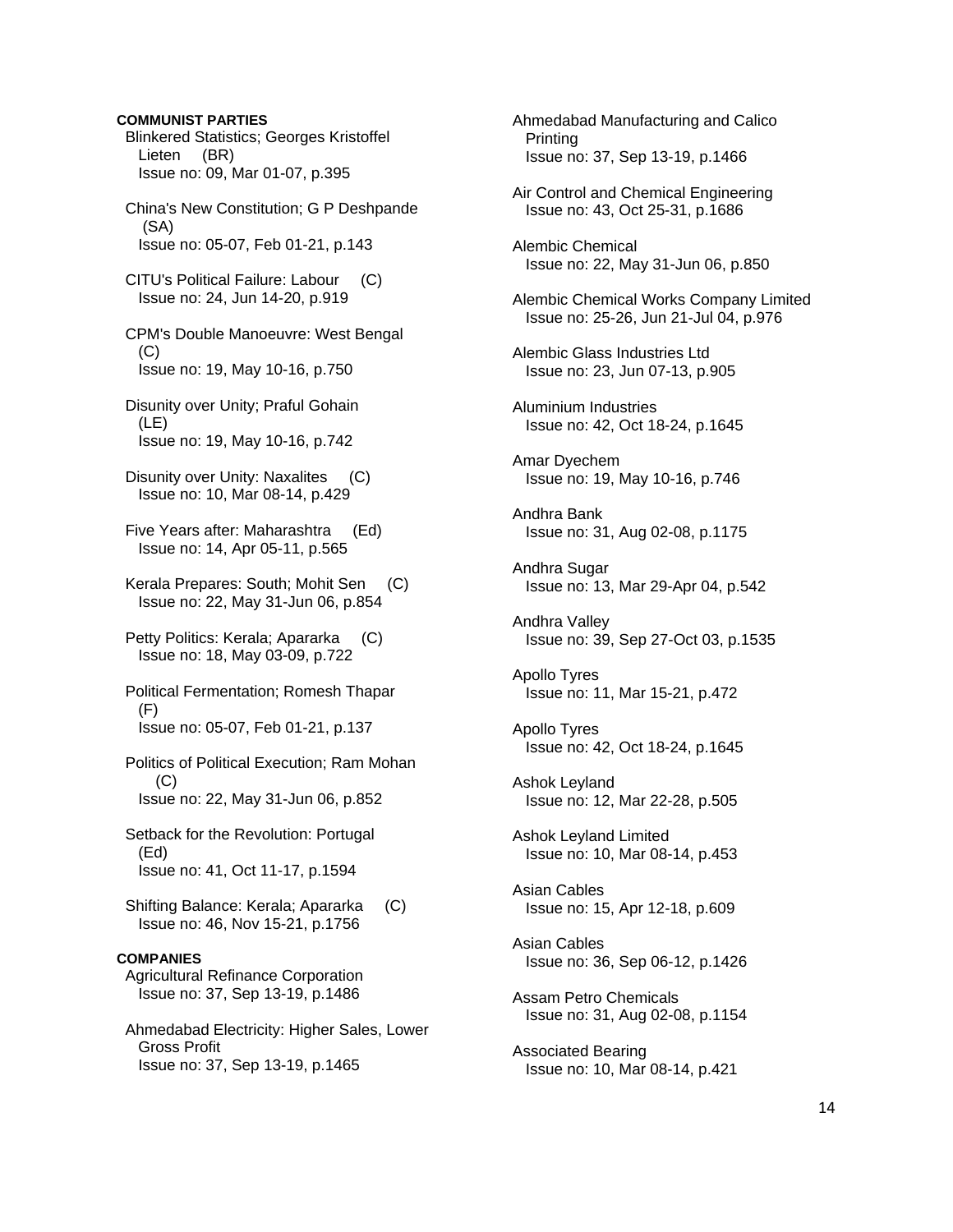**COMPANIES**  Atlas Copco (India) Issue no: 13, Mar 29-Apr 04, p.542 Automobile Products of India: Expansion **Without Equity**  Issue no: 04, Jan 25-31, p.94 Avery India Issue no: 19, May 10-16, p.745 Bajaj Auto Issue no: 41, Oct 11-17, p.1605 Ballarpur Paper: Excellent Results Despite Underutilisation Issue no: 03, Jan 18-24, p.46 Ballarpur Paper: New Pastures Issue no: 09, Mar 01-07, p.381 Baroda Rayon: Higher Profits Despite Lower Margins Issue no: 23, Jun 07-13, p.879 Bata India Issue no: 20, May 17-23, p.782 Bayer (India) Issue no: 17, Apr 26-May 02, p.680 Bayer India Issue no: 19, May 10-16, p.774 Belapur Sugar: Misdirected Moneys Issue no: 15, Apr 12-18, p.609 Best and Crompton Engineering Issue no: 39, Sep 27-Oct 03, p.1535 Bharat Bijlee Issue no: 04, Jan 25-31, p.96 Bharat Bijlee Issue no: 50, Dec 13-19, p.1904 Bharat Commerce and Industries Issue no: 31, Aug 02-08, p.1154 Bharat Gears Issue no: 41, Oct 11-17, p.1602 Bihar Alloy Steels Issue no: 25-26, Jun 21-Jul 04, p.953

 Bilaspur Spinning Issue no: 12, Mar 22-28, p.505 Blue Star Issue no: 28, Jul 12-18, p.1039 Blundell Eomite Paints Issue no: 01-02, Jan 11-17, p.12 Blundell Eomite Paints Issue no: 47, Nov 22-28, p.1799 Bombay Burmah Issue no: 43, Oct 25-31, p.1710 Bombay Burmah: Accent on Manufacturing Issue no: 10, Mar 08-14, p.421 Bombay Deying: Putting Off Capital **Expenditure**  Issue no: 12, Mar 22-28, p.504 Bombay Oxygen Issue no: 32, Aug 09-15, p.1194 Borax Morarji Issue no: 11, Mar 15-21, p.459 Borax Morarji Issue no: 15, Apr 12-18, p.610 Britannia Biscuit: Diversifying with Profit Issue no: 36, Sep 06-12, p.1428 British Paints Issue no: 18, May 03-09, p.716 Calcutta Steel Issue no: 36, Sep 06-12, p.1430 Camphor and Allied Products Issue no: 04, Jan 25-31, p.95 Camphor and Allied Products Issue no: 15, Apr 12-18, p.610 Canara Steel Issue no: 50, Dec 13-19, p.1904 Cauvery Sugars and Chemicals Issue no: 52, Dec 27-Jan 02, p.1978 Ceat Tryes of India: Stalled Expansion Issue no: 21, May 24-30, p.815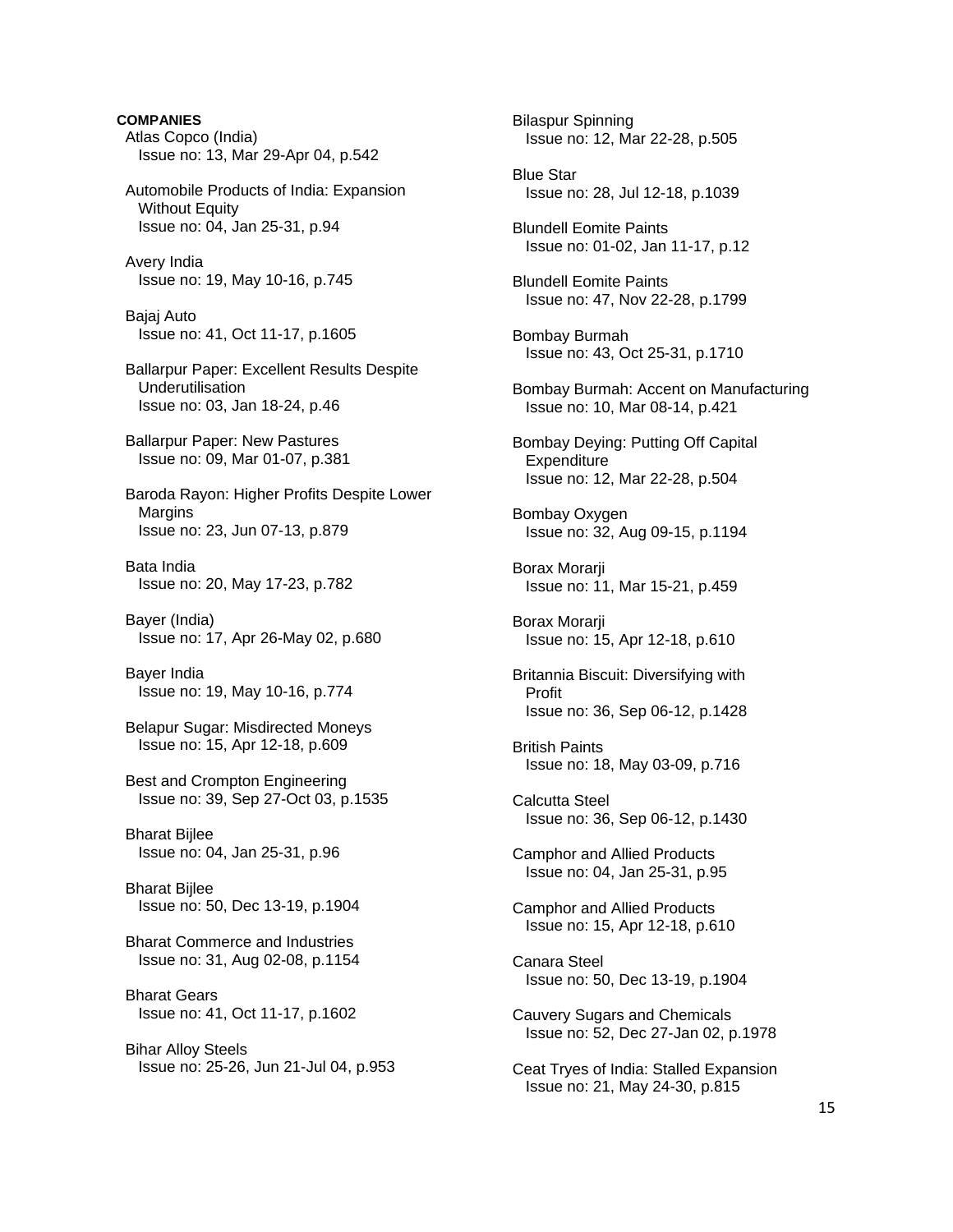# **COMPANIES**

 Cellulose Products of India Issue no: 36, Sep 06-12, p.1429

 Central India Spinning Issue no: 25-26, Jun 21-Jul 04, p.951

 Century Spinning: Basis of Diversification Issue no: 17, Apr 26-May 02, p.679

 Chemical Process Equipments Issue no: 43, Oct 25-31, p.1704

 Chemicals and Fibres of India Issue no: 08, Feb 22-28, p.341

 Chemo Pharma Laboratories Issue no: 36, Sep 06-12, p.1430

 Chloride India Issue no: 08, Feb 22-28, p.341

 Choksi Tube Issue no: 48, Nov 29-Dec 05, p.1853

 Chowgule Steamship Issue no: 36, Sep 06-12, p.1429

 Cochin Refineries Issue no: 21, May 24-30, p.817

 Colour Chem Issue no: 42, Oct 18-24, p.1645

 Cooper Engineering: Heavy Reliance on **Borrowings** Issue no: 50, Dec 13-19, p.1903

 Coromandel Fertilizers Issue no: 18, May 03-09, p.716

 Crompton Greaves Issue no: 46, Nov 15-21, p.1768

 Dalmia Cement Issue no: 16, Apr 19-25, p.649

 Dawn Mills Issue no: 39, Sep 27-Oct 03, p.1535

 Denison Hydraulics Issue no: 47, Nov 22-28, p.1810

 Devanagere Sugar Issue no: 04, Jan 25-31, p.96  DGTD Issue no: 50, Dec 13-19, p.1904

 Diamond Dies Issue no: 25-26, Jun 21-Jul 04, p.A30

 Dunlop India Issue no: 31, Aug 02-08, p.1173

 Dunlop India: Groundwork for Expansion Issue no: 29, Jul 19-25, p.1078

 Elecon Engineering Issue no: 37, Sep 13-19, p.1466

 Electric Construction and Equipment Issue no: 09, Mar 01-07, p.382

 Electrical Instruments Manufacturing Issue no: 01-02, Jan 11-17, p.11

 Elphinstone Spinning Issue no: 27, Jul 05-11, p.991

 Empire Dyeing Issue no: 21, May 24-30, p.817

 English Electric Company of India Issue no: 38, Sep 20-26, p.1499

 Escorts: Expansion Held Up Issue no: 27, Jul 05-11, p.990

 Falcon Tyres Issue no: 04, Jan 25-31, p.96

 Fiberglass Pilington Issue no: 37, Sep 13-19, p.1466

 Fit Tight Nuts and Bolts Issue no: 15, Apr 12-18, p.609

 Gaekwar Mills Issue no: 28, Jul 12-18, p.1039

 Gammon India Issue no: 16, Apr 19-25, p.650

 Gangappa Cables Issue no: 14, Apr 05-11, p.570

 Garware Nylons Issue no: 40, Oct 04-10, p.1569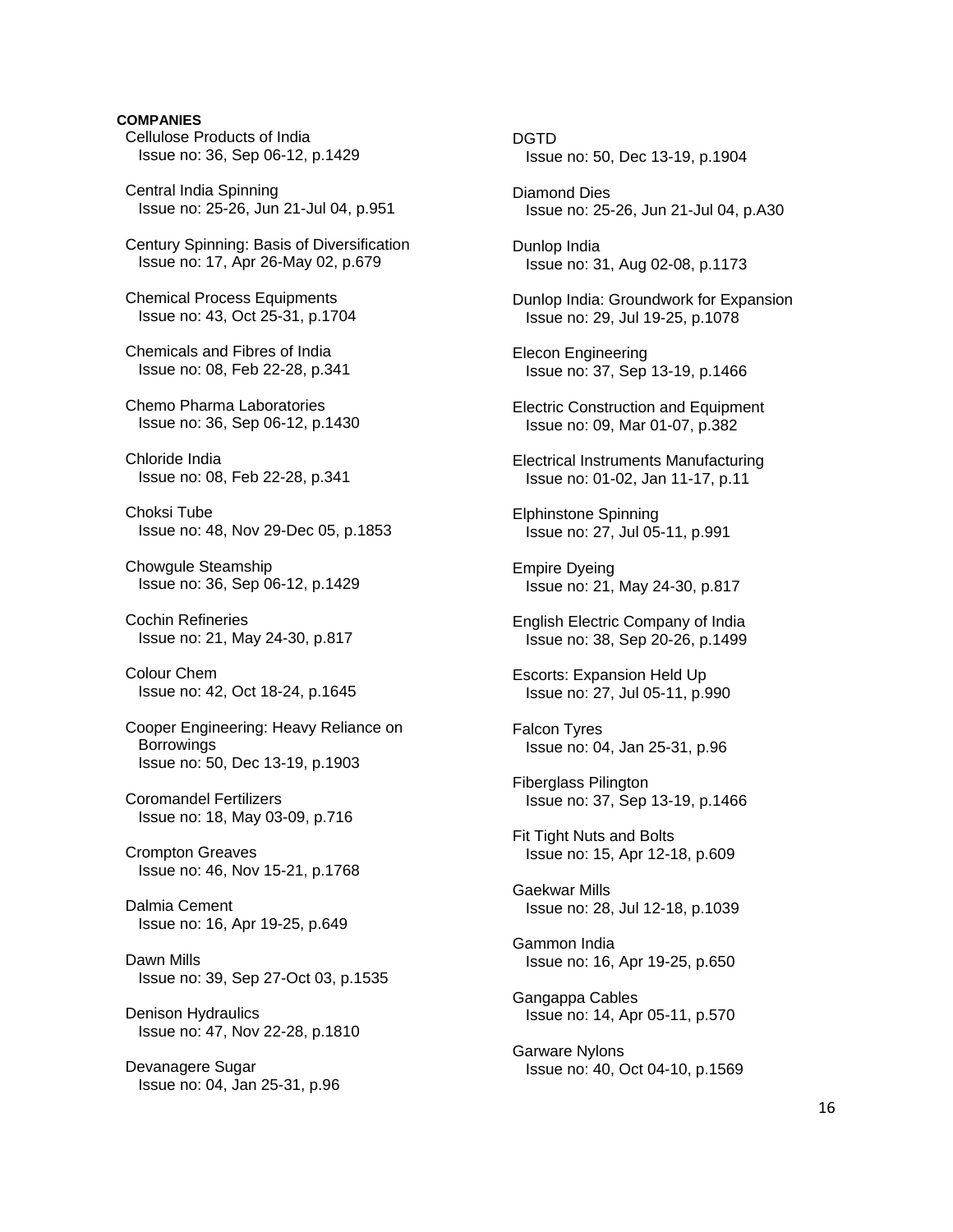# **COMPANIES**

 General Electric Company of India: Continued Good Results and Foreign Issue no: 46, Nov 15-21, p.1768

 Gian Agro Industries Issue no: 09, Mar 01-07, p.382

 Glaxo Laboratories (India) Issue no: 48, Nov 29-Dec 05, p.1837

 Globe Auto Issue no: 15, Apr 12-18, p.610

 Godfrey Phillips India Issue no: 30, Jul 26-Aug 01, p.1115

 Gokak Patel Volkart Issue no: 27, Jul 05-11, p.991

 Golden Tobacco Issue no: 52, Dec 27-Jan 02, p.1978

 Greaves Cotton's: Scaling New Profit Peaks Issue no: 52, Dec 27-Jan 02, p.1977

 Guest Keen Williams: Liquidity Crisis Issue no: 16, Apr 19-25, p.649

 Gujarat Alkalies and Chemicals Issue no: 23, Jun 07-13, p.880

 Gujarat State Fertilisers Company Issue no: 30, Jul 26-Aug 01, p.1116

 Gujchem Distillers India Issue no: 22, May 31-Jun 06, p.849

 Gwalior Rayon Issue no: 32, Aug 09-15, p.1193

 Herdillia Chemicals Issue no: 30, Jul 26-Aug 01, p.1116

 Hindustan Aluminium [Hindalco] Issue no: 31, Aug 02-08, p.1154

 Hindustan Breweries and Bottling Issue no: 08, Feb 22-28, p.342

 Hindustan Brown Boveri Issue no: 41, Oct 11-17, p.1605

 Hindustan Electro Graphites Issue no: 18, May 03-09, p.721  Hindustan Ferodo Issue no: 18, May 03-09, p.716 Hindustan Lever Issue no: 23, Jun 07-13, p.880 Hindustan Lever Limited Issue no: 25-26, Jun 21-Jul 04, p.977 Hindustan Motors Issue no: 40, Oct 04-10, p.1570 Hindustan Organic Chemicals Issue no: 17, Apr 26-May 02, p.680 Hotel Banjara Issue no: 37, Sep 13-19, p.1476 Hyderabad Allwyn Metal Issue no: 01-02, Jan 11-17, p.11 Hyderabad Asbestos Issue no: 31, Aug 02-08, p.1154 **ICICI**  Issue no: 11, Mar 15-21, p.492 Inchek Tyres Issue no: 51, Dec 20-26, p.1949 India Carbon Issue no: 14, Apr 05-11, p.568 India Steamship Issue no: 47, Nov 22-28, p.1800 India Steamship Company Ltd Issue no: 40, Oct 04-10, p.1585 Indian Dairy Entrepreneurs Agricultural Company (IDEAL) Issue no: 32, Aug 09-15, p.1194 Indian Dyestuff Issue no: 03, Jan 18-24, p.86 Indian Explosives: Excellent Profit Despite It All Issue no: 51, Dec 20-26, p.1948 Indian Organic Chemicals Limited Issue no: 37, Sep 13-19, p.1486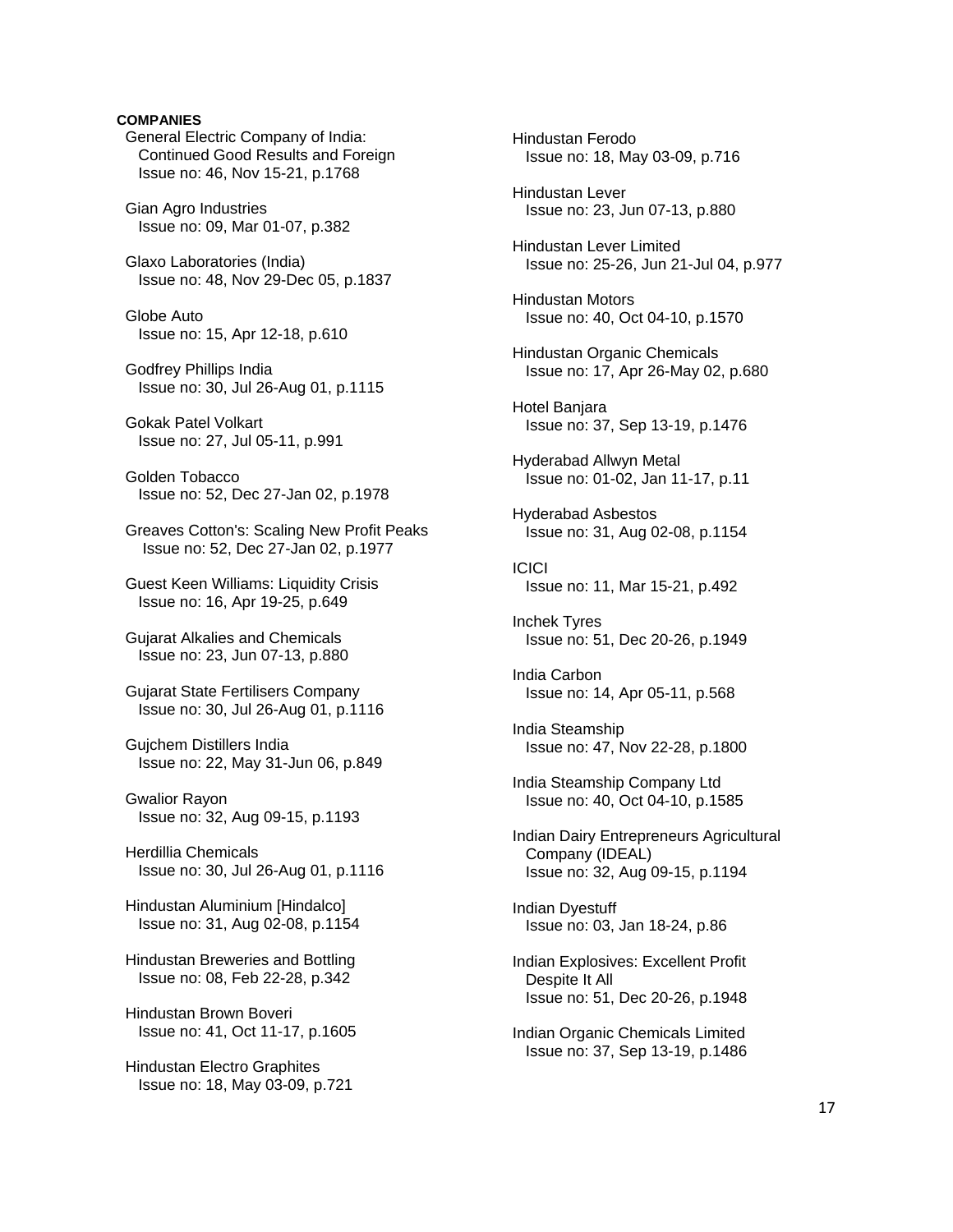**COMPANIES**  Indian Organic Chemicals: Underutilisation, Poor Profit Issue no: 38, Sep 20-26, p.1497 Indian Oxygen Issue no: 08, Feb 22-28, p.342 Indian Oxygen Ltd Issue no: 04, Jan 25-31, p.128 Indian Rayon Issue no: 04, Jan 25-31, p.94 Indian Rayon Issue no: 51, Dec 20-26, p.1949 Indian Standard Wagon Issue no: 20, May 17-23, p.782 Indian Vegetable Products Issue no: 25-26, Jun 21-Jul 04, p.953 Indo National Issue no: 11, Mar 15-21, p.470 Industrial Credit and Investment Corporation of India Issue no: 08, Feb 22-28, p.342 Investment Corporation of India Issue no: 50, Dec 13-19, p.1904 ITC: Wanting a Wider Base Issue no: 42, Oct 18-24, p.1643 J K Chemicals Issue no: 17, Apr 26-May 02, p.680 J K Industries Issue no: 13, Mar 29-Apr 04, p.A21 J K Industries Issue no: 16, Apr 19-25, p.650 J K Synthetics Issue no: 41, Oct 11-17, p.1605 Jaipur Metals and Electricals Issue no: 44-45, Nov 01-14, p.1727 Jay Engineering: Higher Profit Despite **Depression** 

Issue no: 43, Oct 25-31, p.1685

 Jayant Vitamins Issue no: 49, Dec 06-12, p.1871 Jesons Electronics Issue no: 39, Sep 27-Oct 03, p.1535 Jessop: Painful Exports Issue no: 01-02, Jan 11-17, p.10 Jyoti Issue no: 43, Oct 25-31, p.1687 Jyoti Limited Issue no: 41, Oct 11-17, p.1629 Kamani Metals and Alloys Issue no: 27, Jul 05-11, p.991 Kerala State Electronics Development Corporation (KSEDCC) Issue no: 43, Oct 25-31, p.1686 Kerala State Industrial Development Corporation (KSIDC) Issue no: 43, Oct 25-31, p.1687 Kesar Sugar Issue no: 14, Apr 05-11, p.568 Khandelwal Ferro Alloys: Arranging for Better Profits Issue no: 11, Mar 15-21, p.459 Kirloskar Brothers Issue no: 03, Jan 18-24, p.47 Kirloskar Cummins Issue no: 11, Mar 15-21, p.460 Kirloskar Pneumatic Company LTD Issue no: 51, Dec 20-26, p.1963 Lamps Caps and Filaments Issue no: 43, Oct 25-31, p.1687 Larsen and Toubro Issue no: 37, Sep 13-19, p.1466 Larsen and Toubro: Promising New Lines Issue no: 30, Jul 26-Aug 01, p.1115 M N Dastur Issue no: 16, Apr 19-25, p.655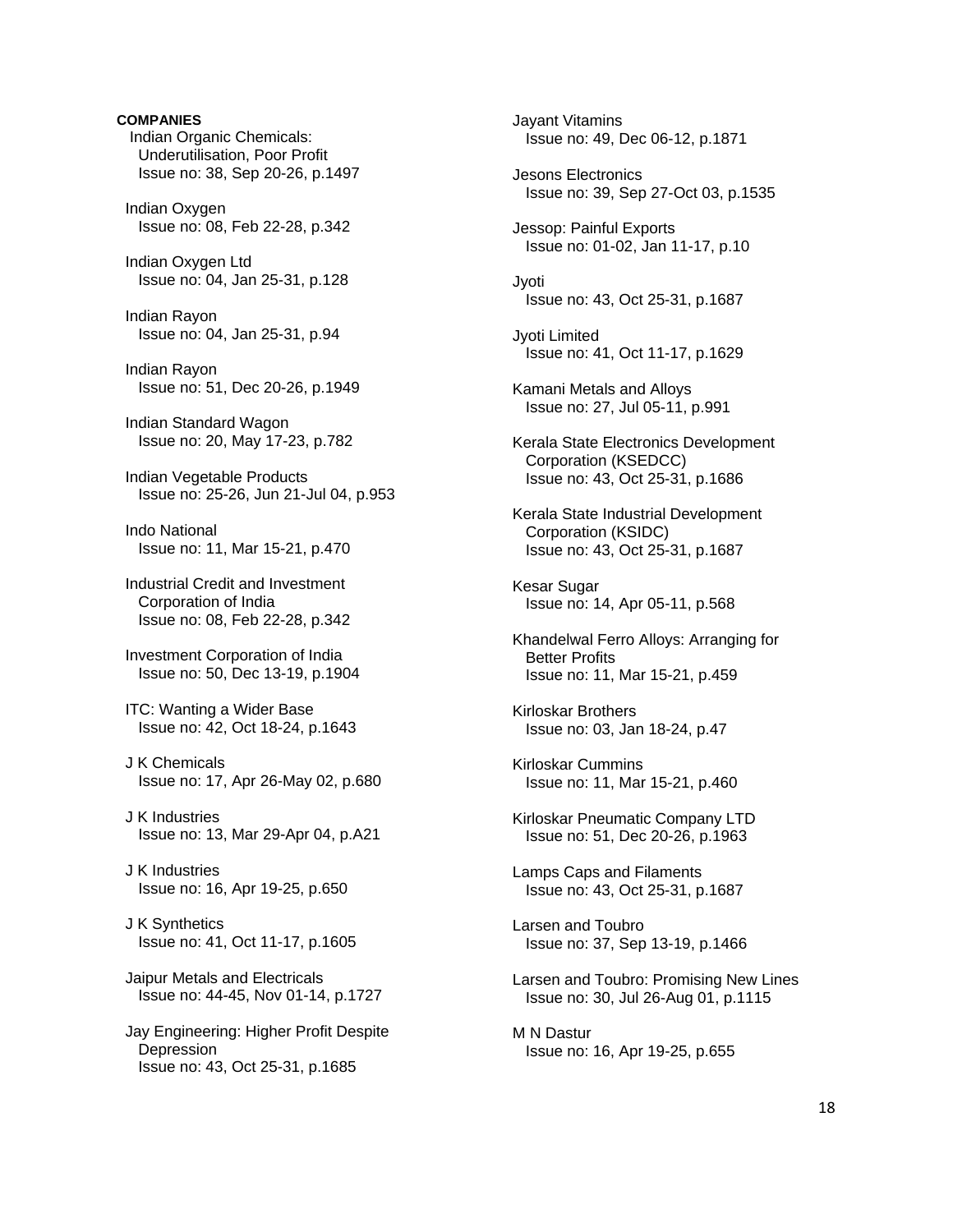**COMPANIES**  Madras Aluminium Company Limited Issue no: 27, Jul 05-11, p.1033 Madras Rubber Factory Issue no: 10, Mar 08-14, p.422 Madura Coats Issue no: 03, Jan 18-24, p.86 Mafatlal Fine: Multiple Adversities Issue no: 31, Aug 02-08, p.1153 Maharashtra Elektrosmelt Issue no: 36, Sep 06-12, p.1430 Mangalore Chemicals and Fertilisers Issue no: 11, Mar 15-21, p.476 Metal Box Company of India: Widening Range and Profit Issue no: 40, Oct 04-10, p.1569 Miles India Issue no: 22, May 31-Jun 06, p.866 Miles India Issue no: 37, Sep 13-19, p.1485 Mindindia Chemicals Issue no: 36, Sep 06-12, p.1429 Modi Industries: Mixed Perspectives Issue no: 28, Jul 12-18, p.1038 Modi Spinning and Weaving: Ranging Despite **Constraints**  Issue no: 44-45, Nov 01-14, p.1725 Mukund Iron Issue no: 44-45, Nov 01-14, p.1726 Mysore Cements Issue no: 52, Dec 27-Jan 02, p.1978 Mysore Kirloskar Issue no: 51, Dec 20-26, p.1949 National Insulated Cable Company of India Issue no: 40, Oct 04-10, p.1570 National Organic Chemical Industries (NOCIL): Slump in Demand Issue no: 18, May 03-09, p.715

 National Rayon's: In Full Control Issue no: 13, Mar 29-Apr 04, p.541 New Jehangir Vakil Mills Issue no: 46, Nov 15-21, p.1769 Nirlon Synthetic Issue no: 42, Oct 18-24, p.1670 Nirlon Synthetic Fibres and Chemicals Ltd Issue no: 40, Oct 04-10, p.1590 Orient Paper Issue no: 09, Mar 01-07, p.382 Orissa Industries Issue no: 38, Sep 20-26, p.1499 Otis Elevator Company Issue no: 21, May 24-30, p.817 Paper Products Issue no: 11, Mar 15-21, p.461 Parrys Confectionery Limited Issue no: 15, Apr 12-18, p.642 Pearlite Wire Products Issue no: 11, Mar 15-21, p.474 Perfect Circle Victor Issue no: 22, May 31-Jun 06, p.M52 Pfizer Issue no: 38, Sep 20-26, p.1499 Philips India Issue no: 17, Apr 26-May 02, p.686 Phillips Carbon Black Issue no: 16, Apr 19-25, p.649 Piramal Steel Issue no: 29, Jul 19-25, p.1084 Polson Issue no: 46, Nov 15-21, p.1769 Polychem Ltd Issue no: 38, Sep 20-26, p.1517 Polygas Issue no: 08, Feb 22-28, p.342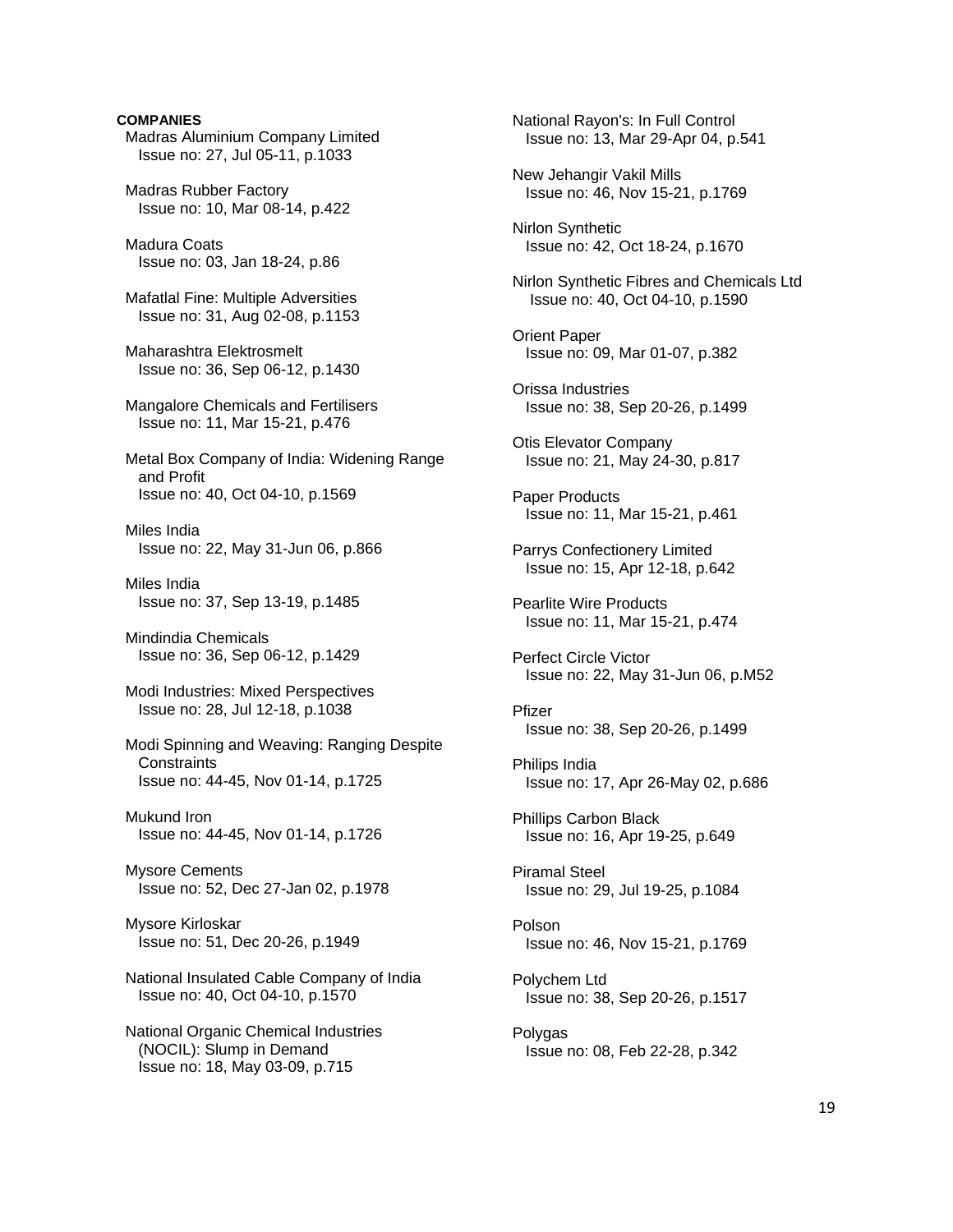**COMPANIES**  Polyolefins Industries Limited: In New Areas Issue no: 19, May 10-16, p.745 Porritts and Spencer Issue no: 13, Mar 29-Apr 04, p.542 Power Gas Issue no: 09, Mar 01-07, p.M13 Poysha Industrial Issue no: 40, Oct 04-10, p.1570 Poysha Industrial Company Limited Issue no: 38, Sep 20-26, p.1518 Premier Automobiles Issue no: 49, Dec 06-12, p.1871 Premier Tyres Issue no: 49, Dec 06-12, p.1871 Punjab Breweries Issue no: 14, Apr 05-11, p.568 Ramon and Demm Issue no: 48, Nov 29-Dec 05, p.1838 Rayon and Synthetic Textile Issue no: 17, Apr 26-May 02, p.699 Richardson Hindustan Issue no: 03, Jan 18-24, p.47 Sandoz (India) Issue no: 23, Jun 07-13, p.880 Scindia Steam Issue no: 49, Dec 06-12, p.1871 Scindia Steam Navigation Co Ltd Issue no: 51, Dec 20-26, p.1964 Scooters India Issue no: 14, Apr 05-11, p.570 Seshasayee Paper Issue no: 43, Oct 25-31, p.1685 Seshasayee Paper and Boards Limited Issue no: 39, Sep 27-Oct 03, p.1553 Seven Seas Transportation Issue no: 31, Aug 02-08, p.1154

 Seven Seas Transportation: Sailing on High Issue no: 20, May 17-23, p.782 Shalimar Paints: Preference for 'Home' Market Issue no: 22, May 31-Jun 06, p.849 Shipping Corporation of India Issue no: 47, Nov 22-28, p.1801 Shree Ram Mills: Hurt by Recession Issue no: 25-26, Jun 21-Jul 04, p.951 Shree Vallabh Glass Issue no: 47, Nov 22-28, p.1801 Shriram Bearings Issue no: 03, Jan 18-24, p.47 Siemens India Issue no: 09, Mar 01-07, p.382 Siporex India Issue no: 43, Oct 25-31, p.1686 Sirpur Paper Issue no: 01-02, Jan 11-17, p.11 Sirsilk Issue no: 13, Mar 29-Apr 04, p.A13 South India Shipping Issue no: 48, Nov 29-Dec 05, p.1838 South India Viscose Issue no: 30, Jul 26-Aug 01, p.1129 Southern Borax Issue no: 20, May 17-23, p.783 Southern Petrochemical Industries Corporation (SPIC) Issue no: 44-45, Nov 01-14, p.1727 Speciality Papers Issue no: 21, May 24-30, p.817 Standard Batteries Issue no: 04, Jan 25-31, p.95 Standard Batteries Issue no: 51, Dec 20-26, p.1949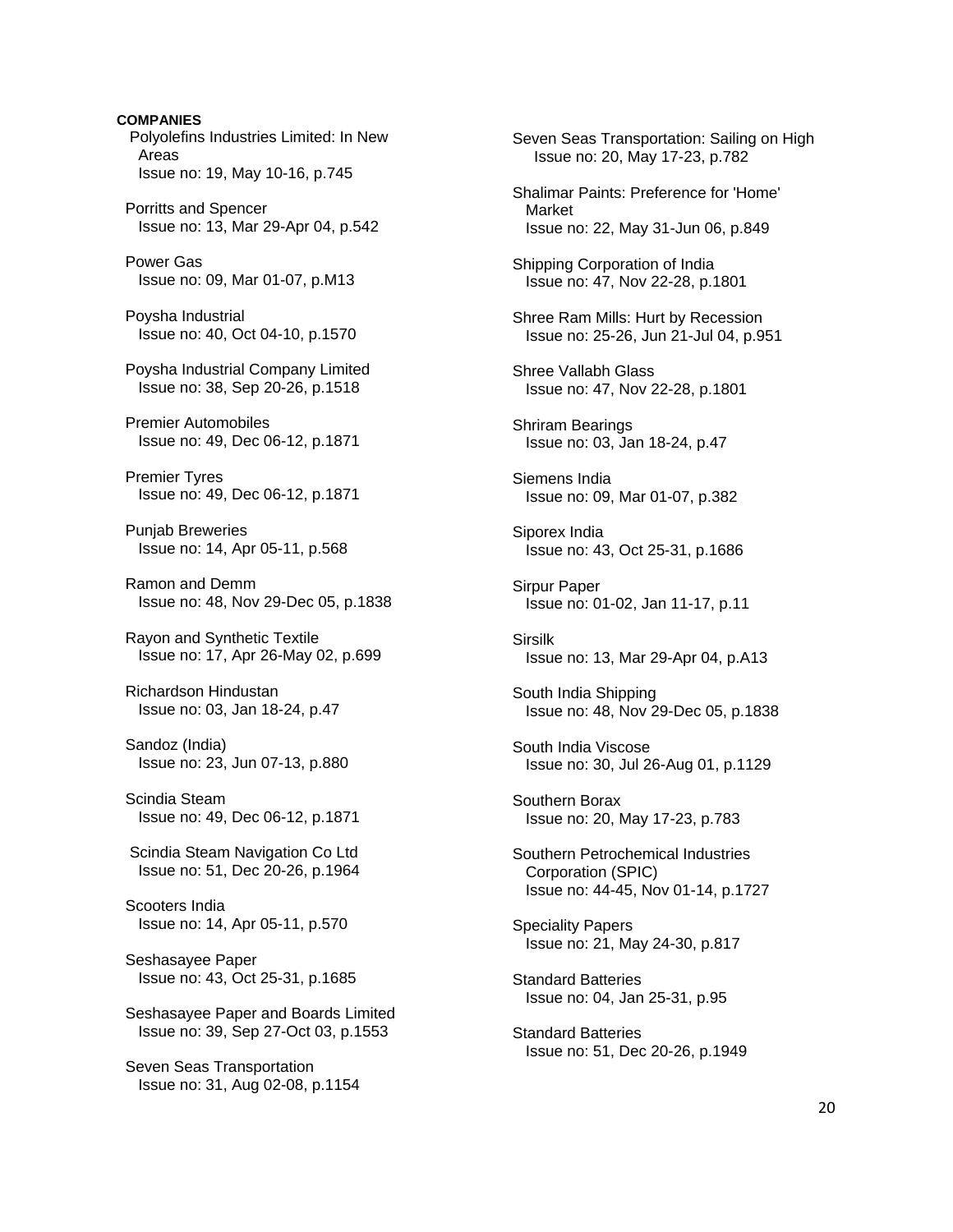**COMPANIES**  Standard Mills Issue no: 29, Jul 19-25, p.1079 State Bank Issue no: 14, Apr 05-11, p.598 State Industrial And Investment Corporation of Maharashtra (SICOM): Successful Industrial Dispersal Issue no: 41, Oct 11-17, p.1603 State Industries Promotion Corporation of Tamil Nadu Issue no: 50, Dec 13-19, p.1904 Steel and Fastners Issue no: 22, May 31-Jun 06, p.850 Suessen Textile Bearings Issue no: 18, May 03-09, p.716 Sundaram-Abex Issue no: 42, Oct 18-24, p.1667 Sunil Synchem Issue no: 36, Sep 06-12, p.1429 Sunita Chemicals Issue no: 14, Apr 05-11, p.567 Svadeshi Mills Issue no: 25-26, Jun 21-Jul 04, p.953 Swadeshi Polytex Issue no: 19, May 10-16, p.774 Swan Mills Issue no: 21, May 24-30, p.817 Synthetics and Chemicals Issue no: 32, Aug 09-15, p.1194 T Maneklal Manufacturing Issue no: 47, Nov 22-28, p.1801 Tamilnadu Industrial Investment **Corporation**  Issue no: 52, Dec 27-Jan 02, p.1972 Tanfort Tyres Issue no: 27, Jul 05-11, p.1013 Tata Chemicals Ltd Issue no: 48, Nov 29-Dec 05, p.1854

 Tata Chemicals: Socially Responsive **Business**  Issue no: 49, Dec 06-12, p.1869 Tata Electric Companies: Power Pays Issue no: 39, Sep 27-Oct 03, p.1534 Tata Engineering and Locomotives Issue no: 28, Jul 12-18, p.1039 Tata Hydro Issue no: 39, Sep 27-Oct 03, p.1535 Tata Iron and Steel Company Issue no: 38, Sep 20-26, p.1499 Tata Iron and Steel Company Ltd Issue no: 30, Jul 26-Aug 01, p.1136 Tata Mills Issue no: 29, Jul 19-25, p.1079 Tata Oil Mills Issue no: 11, Mar 15-21, p.486 Tata Oil: Miracle of Minor Oils Issue no: 32, Aug 09-15, p.1193 Tata Power Issue no: 39, Sep 27-Oct 03, p.1535 Textool Issue no: 43, Oct 25-31, p.1686 Thirumalai Chemicals Issue no: 17, Apr 26-May 02, p.680 Tinplate Company of India Issue no: 31, Aug 02-08, p.1155 Transformer and Switchgear Issue no: 39, Sep 27-Oct 03, p.1534 Travancore Electro Chemical Issue no: 20, May 17-23, p.783 Tri-Sure India Issue no: 09, Mar 01-07, p.398 Tri-Sure India Issue no: 11, Mar 15-21, p.491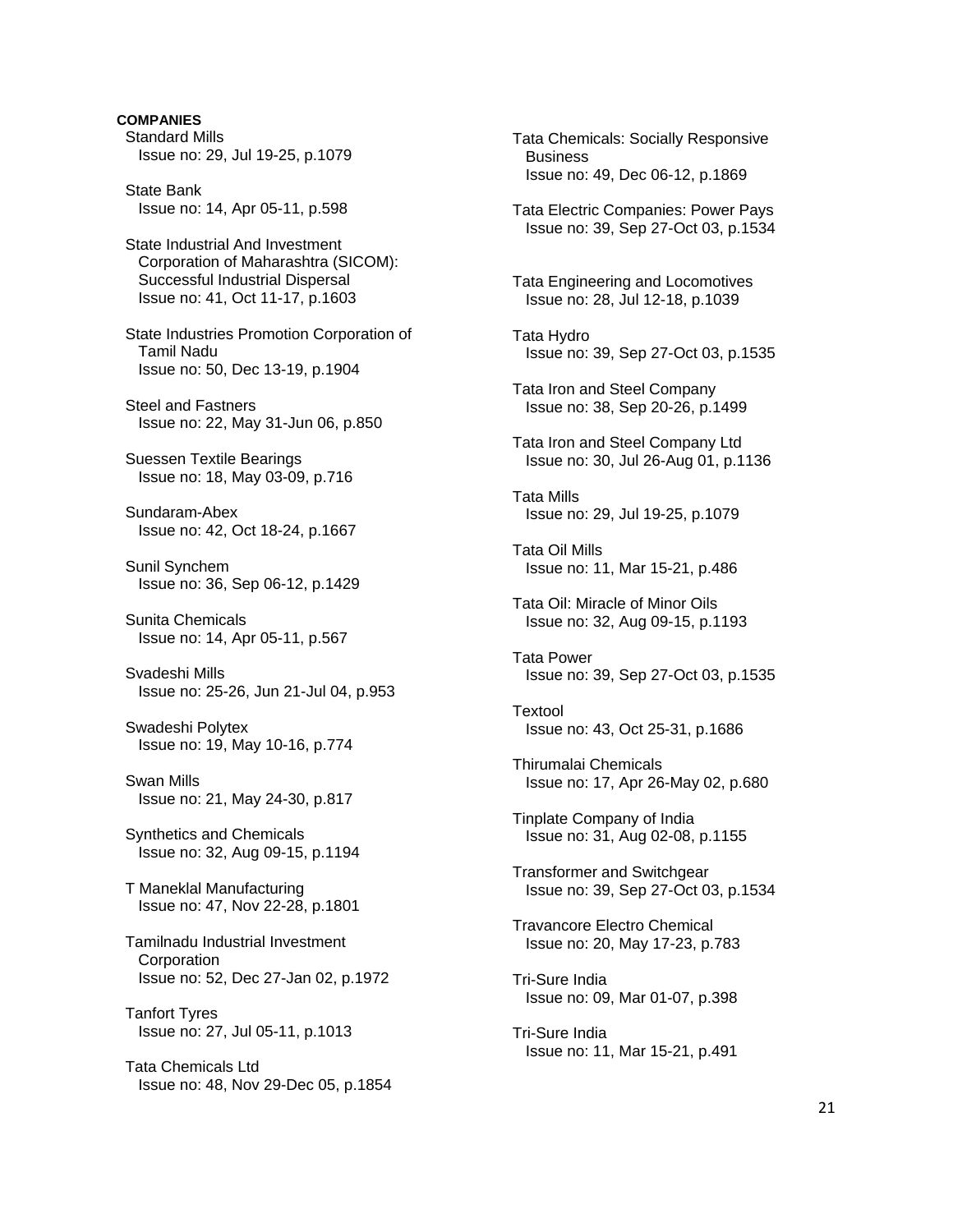**COMPANIES**  Tribeni Tissues Issue no: 14, Apr 05-11, p.569 Tribeni Tissues Issue no: 20, May 17-23, p.806 Trimurti Agrochemicals Issue no: 39, Sep 27-Oct 03, p.1535 Uniloids Issue no: 27, Jul 05-11, p.989 Union Bank of India Issue no: 28, Jul 12-18, p.1070 Union Carbide India: Export Pie in the Sky Issue no: 14, Apr 05-11, p.568 United Wire Ropes Issue no: 28, Jul 12-18, p.1063 Universal Cables Issue no: 37, Sep 13-19, p.1466 Upper India Bearings and Bushings Issue no: 27, Jul 05-11, p.991 Usha Martin Black (Wire Ropes) Issue no: 31, Aug 02-08, p.1155 Vazir Sultan Tobacco Issue no: 01-02, Jan 11-17, p.11 Vijaya Bank Ltd Issue no: 24, Jun 14-20, p.937 Vikrant Tyres Issue no: 31, Aug 02-08, p.1155 Vikrant Tyres Issue no: 14, Apr 05-11, p.569 Voltas: Rough Weather Issue no: 08, Feb 22-28, p.341 Vulcan-Laval Issue no: 17, Apr 26-May 02, p.680 Walchandnagar Industries Issue no: 09, Mar 01-07, p.382 Wandleside National Conductors Issue no: 22, May 31-Jun 06, p.850

 Warner Hindustan Issue no: 19, May 10-16, p.746 Welcast Steels Issue no: 30, Jul 26-Aug 01, p.1116 Widia (India) Issue no: 31, Aug 02-08, p.1155 **Wrapaids**  Issue no: 43, Oct 25-31, p.1686 Zenith Steel Pipes Issue no: 36, Sep 06-12, p.1429 Zuari Agro Chemicals: Cost Pressures Issue no: 47, Nov 22-28, p.1800 **COMPENSATION**  Compensation to Whom and for What: Sri Lanka; Tissa Balasuriya (C) Issue no: 30, Jul 26-Aug 01, p.1110 **COMPUTER**  Inconclusive Tussle: Computers (Ed) Issue no: 27, Jul 05-11, p.984 **CONGRESS PARTIES**  A Different Narora: Maharashtra-I  $(C)$  Issue no: 04, Jan 25-31, p.98 **CONSTITUTION**  China's New Constitution; G P Deshpande (SA) Issue no: 05-07, Feb 01-21, p.143 **CONSTITUTION OF INDIA**  Constitutional Changes (ED) Issue no: 52, Dec 27-Jan 02, p.1965 Perverse Priorities (Ed) Issue no: 11, Mar 15-21, p.455 **CONSTRUCTION INDUSTRY**  Labour-Intensive Construction Methods and Unemployment: World Bank Study on Substitution of Labour and Equipment in Civil Construction; Claes Croner (SA) Issue no: 46, Nov 15-21, p.1771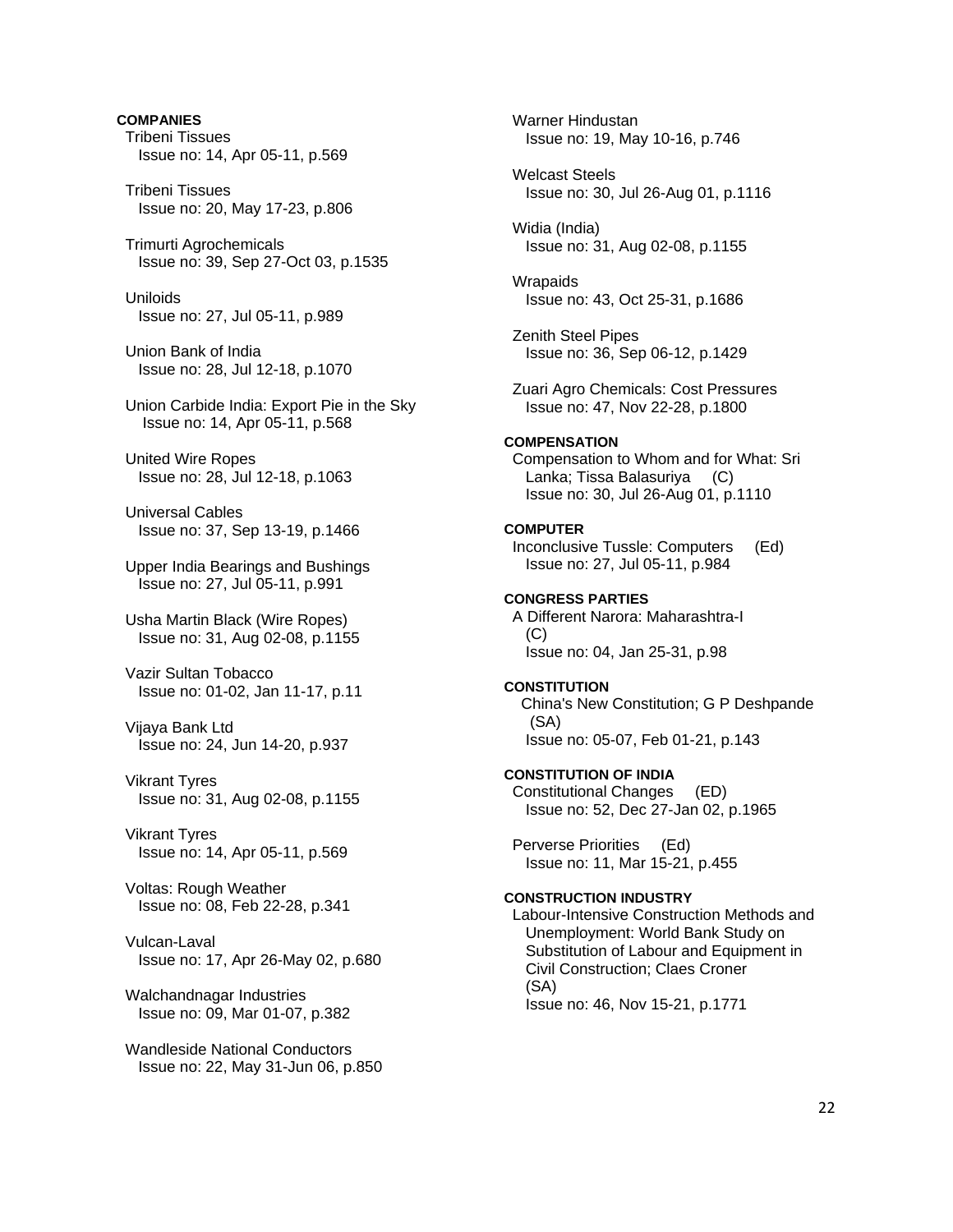# **CONSTRUCTION INDUSTRY**

 A Social Cost Approach to Choice of Technology in Building Construction; K P Kannan and R J S Spence (RA) Issue no: 48, Nov 29-Dec 05, p.M143

### **CONSUMER GOODS**

 Intersectoral Flow of Consumer Goods: Some Preliminary Results; Sudipto Mundle (SA) Issue no: 05-07, Feb 01-21, p.165

#### **CONSUMPTION**

 Intersectoral Flow of Consumer Goods: Some Preliminary Results; Sudipto Mundle (SA) Issue no: 05-07, Feb 01-21, p.165

### **CONTRABAND**

 Smuggling, Exchange Controls and Indian Economy; Sunanda Sen (SA) Issue no: 05-07, Feb 01-21, p.205

### **CONTRACT LABOUR**

 Neglected Section: Contract Labour (Ed) Issue no: 28, Jul 12-18, p.1037

### **COOPERATIVE CREDIT**

 Small Farmer Draws Blank: Co-operative Credit (Ed) Issue no: 40, Oct 04-10, p.1557

### **COOPERATIVE FARMING**

 Cooperative Farming for Whom: New Delhi; B  $M$  (C) Issue no: 51, Dec 20-26, p.1942

# **COOPERATIVES**

 Exploited by Co-operatives: Scheduled Tribes; N Y Naidu (C) Issue no: 18, May 03-09, p.718

Hanoi Diary-III; K N Raj (C) Issue no: 03, Jan 18-24, p.61

 Package of Practices Approach in Adoption of High Yielding Varieties: An Appraisal; James G Ryan and K V Subrahmanyam (RA) Issue no: 52, Dec 27-Jan 02, p.A101

 Step-Motherly Treatment for Fishermen's Cooperatives: Bihar-II (C) Issue no: 49, Dec 06-12, p.1863

# **CORPORATE SECTOR**

 Never Had It So Good: Corporate Sector (C) Issue no: 51, Dec 20-26, p.1941

 Optimal Capital Structure and Lower Cost of Capital: Towards an Operational Approach in the Indian Context; S K Chakraborty and Abhijit Sen (SA) Issue no: 48, Nov 29-Dec 05, p.M106

# **CORPORATE SOCIAL RESPONSIBILITY**

 Public Sector Management, Social Consciousness, and All That; Bharat Jhunjunwala (RA) Issue no: 09, Mar 01-07, p.M2

 Strategy for Family Planning Programmes in the Industrial Sector; C N S Nambudiri and Baldev R Sharma (RA) Issue no: 09, Mar 01-07, p.M16

#### **CORPORATE TAX**

 Changing the Corporate Tax Base; V D Lall (SA) Issue no: 12, Mar 22-28, p.531

 Income-Tax, Corporate Tax and Income Trends in India; Uma Datta Roy Choudhury, L N Rastogi and Gobind Chand (SA) Issue no: 08, Feb 22-28, p.371

#### **CORRUPTION**

 Day of the Eagle: Ouster of UDF Government: Nagaland; Harish Chandola  $(C)$ Issue no: 14, Apr 05-11, p.575

 Gifts-Unsolicited, of Course: Universities (Ed) Issue no: 01-02, Jan 11-17, p.03

 Many 'Cultures'; Romesh Thapar (F) Issue no: 24, Jun 14-20, p.913

 Paying for Past Sins: North (C) Issue no: 39, Sep 27-Oct 03, p.1526

 A Reign of Harassment; Romesh Thapar  $(F)$ Issue no: 17, Apr 26-May 02, p.685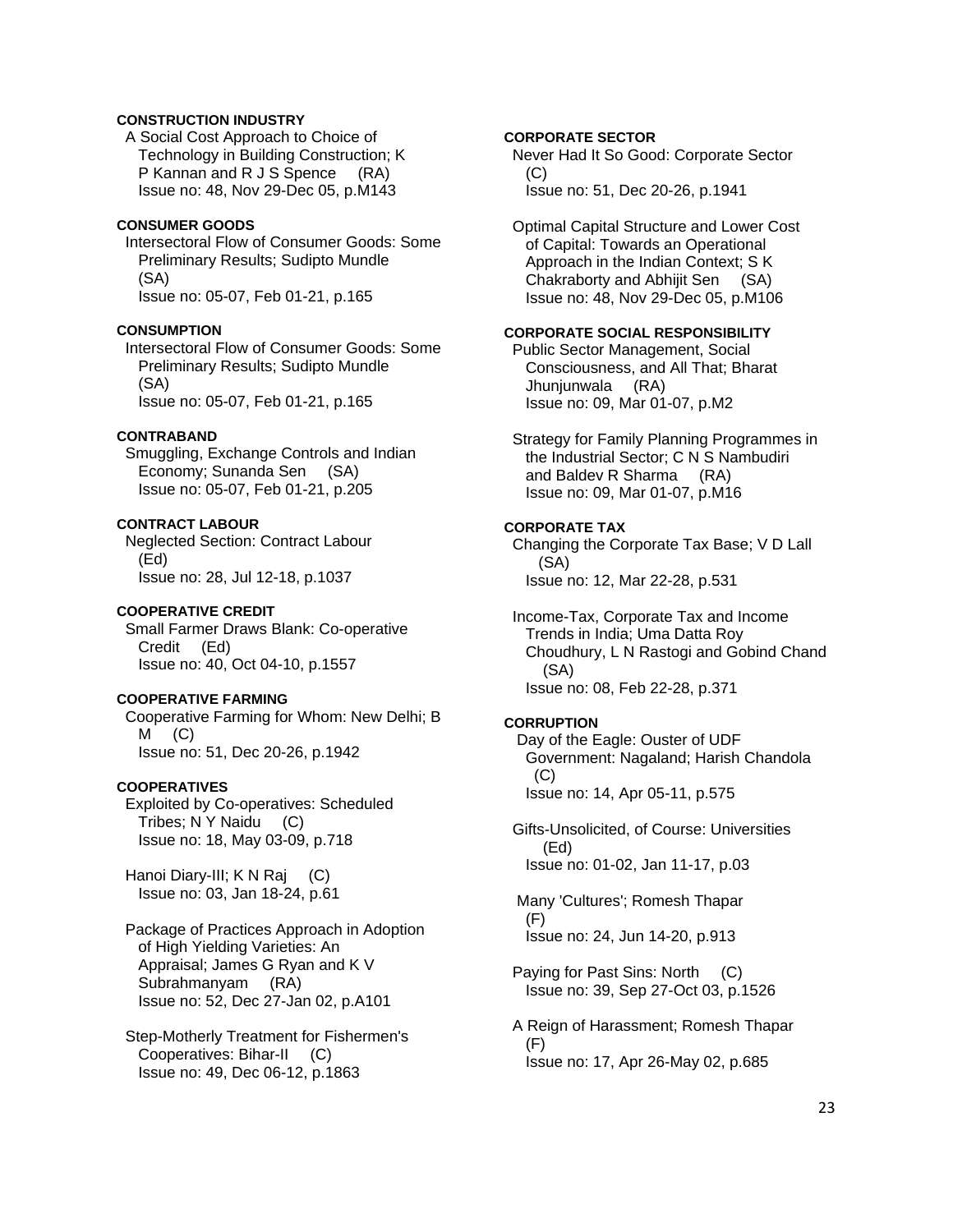# **CORRUPTION**

 Rural Electrification Loot: Haryana (Ed) Issue no: 04, Jan 25-31, p.89

 Unwise Deterrents (RA) Issue no: 36, Sep 06-12, p.M61

# **COST BENEFIT ANALYSIS**

 A Social Cost Approach to Choice of Technology in Building Construction; K P Kannan and R J S Spence (RA) Issue no: 48, Nov 29-Dec 05, p.M143

# **COTTON**

 Cotton Production: Outlook for 1980; S B P Rao and K Ramachandran (SA) Issue no: 13, Mar 29-Apr 04, p.560

 Fresh Bounty for Mills: Cotton Imports (Ed) Issue no: 01-02, Jan 11-17, p.03

 Monopoly Procurement Scheme in Jeopardy: Maharashtra (C) Issue no: 31, Aug 02-08, p.1144

 Sticky Cotton: Maharashtra (Ed) Issue no: 44-45, Nov 01-14, p.1712

# **COTTON TEXTILE INDUSTRY**

 No Cinderella This (Ed) Issue no: 49, Dec 06-12, p.1857

# **CREDIT**

 Looking for Borrowers (Ed) Issue no: 29, Jul 19-25, p.1075

 Token Start on Rural Banks: New Delhi; B M (C) Issue no: 40, Oct 04-10, p.1559

# **CREDIT POLICY**

 Cause for Concern (Ed) Issue no: 04, Jan 25-31, p.87

 Commitment, Not Conviction (Ed) Issue no: 19, May 10-16, p.739

 No Priorities: Credit Policy (Ed) Issue no: 39, Sep 27-Oct 03, p.1520

 Seasonal Ritual (Ed) Issue no: 46, Nov 15-21, p.1749

# **CROPPING PATTERN**

 Crop-Sharing Tenancy in Agriculture: A Rejoinder; Amiya Bagchi (SA) Issue no: 30, Jul 26-Aug 01, p.1131

 Some Characteristics of the Agrarian Social Structure of Tamil Nadu; K C Alexander (SA) Issue no: 16, Apr 19-25, p.664

# **CUBA**

 Pressures to Conform: Cuba; Lajpat Rai (C) Issue no: 01-02, Jan 11-17, p.16

# **CULTURAL CHANGES**

 Dependence in Indian Culture: From Mud Huts to Company Board Rooms; Gouranga P Chattopadhyay (RA) Issue no: 22, May 31-Jun 06, p.M30

# **CULTURAL HISTORY**

About an Imaginary People; C S (BR) Issue no: 28, Jul 12-18, p.1048

# **DAIRY INDUSTRY**

 On the Wrong Tracks: Dairy Development (Ed) Issue no: 11, Mar 15-21, p.457

# **DATA AND DATA PROCESSING**

 Inconclusive Tussle: Computers (Ed) Issue no: 27, Jul 05-11, p.984

# **DEBT**

 Land Grab through Loans: Rural Money Lending (Ed) Issue no: 36, Sep 06-12, p.1416

 Loans as a Part of Agrarian Relations: Some Results of a Preliminary Survey in West Bengal; Ashok Rudra (SA) Issue no: 28, Jul 12-18, p.1049

 More to Be Done: Rural Indebtedness (Ed) Issue no: 28, Jul 12-18, p.1036

 Tale of Three Surveys (Ed) Issue no: 33-35, Aug 16-Sep 05, p.1227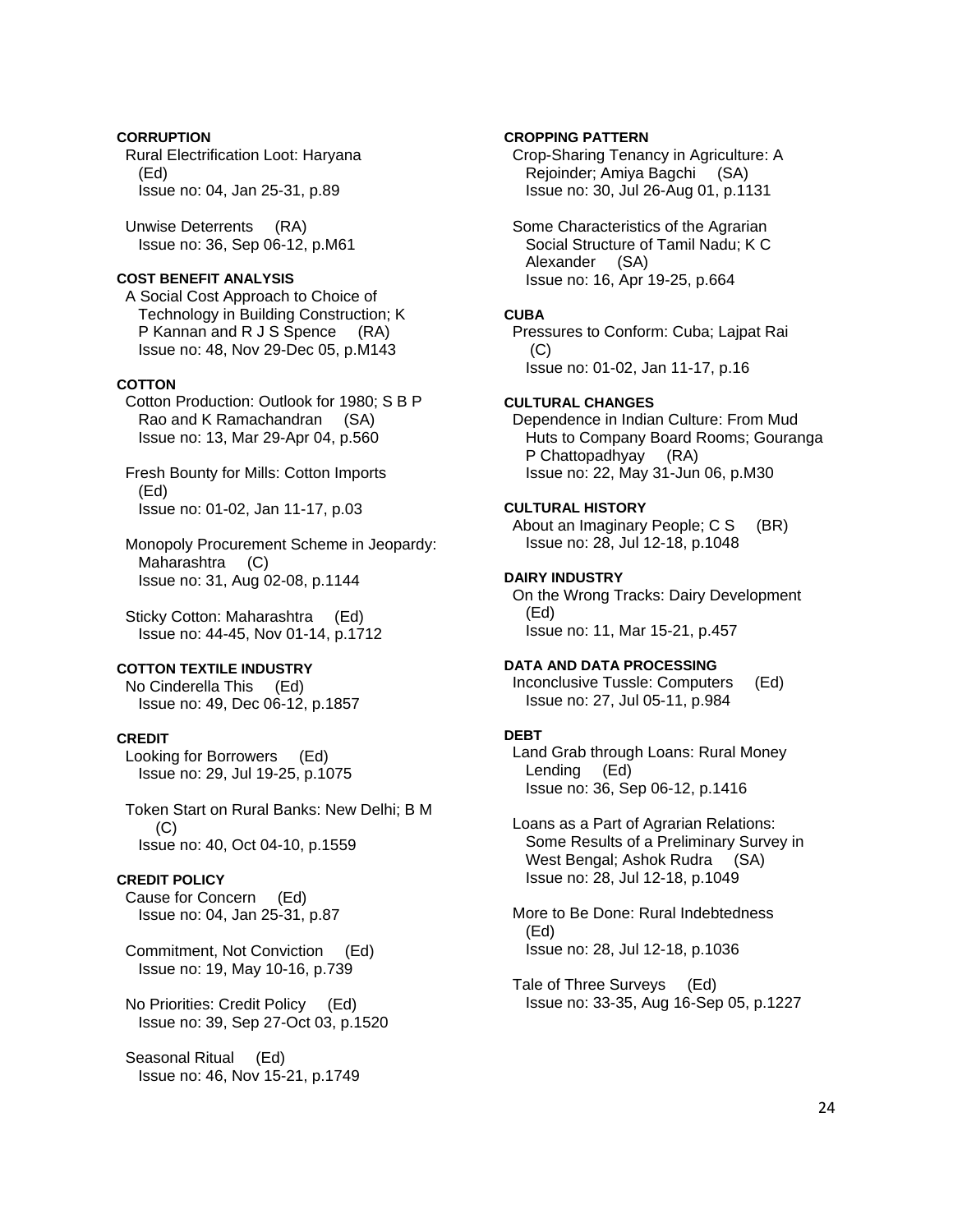# **DEFENCE EXPENDITURE**

 Defence Expenditure: A 'Growth' Stimulant; N J Jhaveri (RA) Issue no: 12, Mar 22-28, p.519

### **DEFENCE INDUSTRY**

 Implication of Franco-Pak Mirage Construction Project; Ravi Rikhye  $(C)$ Issue no: 46, Nov 15-21, p.1761

## **DEFENCE POLICY**

 Defence Expenditure: A 'Growth' Stimulant; N J Jhaveri (RA) Issue no: 12, Mar 22-28, p.519

## **DEFICIT FINANCING**

 Deficit without Purpose (Ed) Issue no: 23, Jun 07-13, p.871

# **DELHI**

 Elections to Delhi Metropolitan Council: An Analysis of Electoral and Ecological Variables; Raj Chandidas (SA) Issue no: 25-26, Jun 21-Jul 04, p.964

 Politics of Wakf Boards: Jama Masjid Riot  $(C)$ Issue no: 08, Feb 22-28, p.343

#### **DEVELOPING COUNTRIES**

 Effect of Indexation on Savings in Developing Countries; Pronab Sen (RA) Issue no: 22, May 31-Jun 06, p.M53

 External Debt of Developing Countries (Ed) Issue no: 19, May 10-16, p.773

 Love Song of J Alfred Prufrock; A M (BR) Issue no: 18, May 03-09, p.725

 Oil Price and Developing Countries; I S Gulati (SA) Issue no: 17, Apr 26-May 02, p.696

# **DEVELOPMENT AID**

Aid Outlook: New Delhi; B M (C) Issue no: 29, Jul 19-25, p.1080

 Aid Tap (RA) Issue no: 09, Mar 01-07, p.M1  Delusion of Self-Reliance: New Delhi; B M (C) Issue no: 39, Sep 27-Oct 03, p.1522

 Food aid to Bangladesh (F) Issue no: 01-02, Jan 11-17, p.05

 Foreign Aid and the Communist Bloe; Sankar L De (RA) Issue no: 50, Dec 13-19, p.1905

 IDA Loan for Agriculture (Ed) Issue no: 17, Apr 26-May 02, p.682

 A New Modality: World Bank Aid (Ed) Issue no: 08, Feb 22-28, p.337

#### **DEVELOPMENT BANKS**

 Development Banking: Top Management Tasks and Structure; V V Bhatt (RA) Issue no: 48, Nov 29-Dec 05, p.M119

#### **DHANBAD**

 Indebtedness among Colliery Workers: Dhanbad (C) Issue no: 31, Aug 02-08, p.1147

### **DOMESTIC SAVINGS**

 Effect of Indexation on Savings in Developing Countries; Pronab Sen (RA) Issue no: 22, May 31-Jun 06, p.M53

### **DRINKING WATER**

 Economics of Groundwater Utilisation: Traditional versus Modern Techniques; B D Dhawan (RA) Issue no: 25-26, Jun 21-Jul 04, p.A31

### **DROUGHT**

 Famine and Famine Policies: Some Empirical Evidence; N S Jodha (SA) Issue no: 41, Oct 11-17, p.1609

 Many Uses: Drought (Ed) Issue no: 19, May 10-16, p.741

 Starvation Deaths in a 'Surplus' State: Tamil Nadu (C) Issue no: 08, Feb 22-28, p.347

Why a Food Crisis?; Ernest Feder (P) Issue no: 30, Jul 19-25, p.1106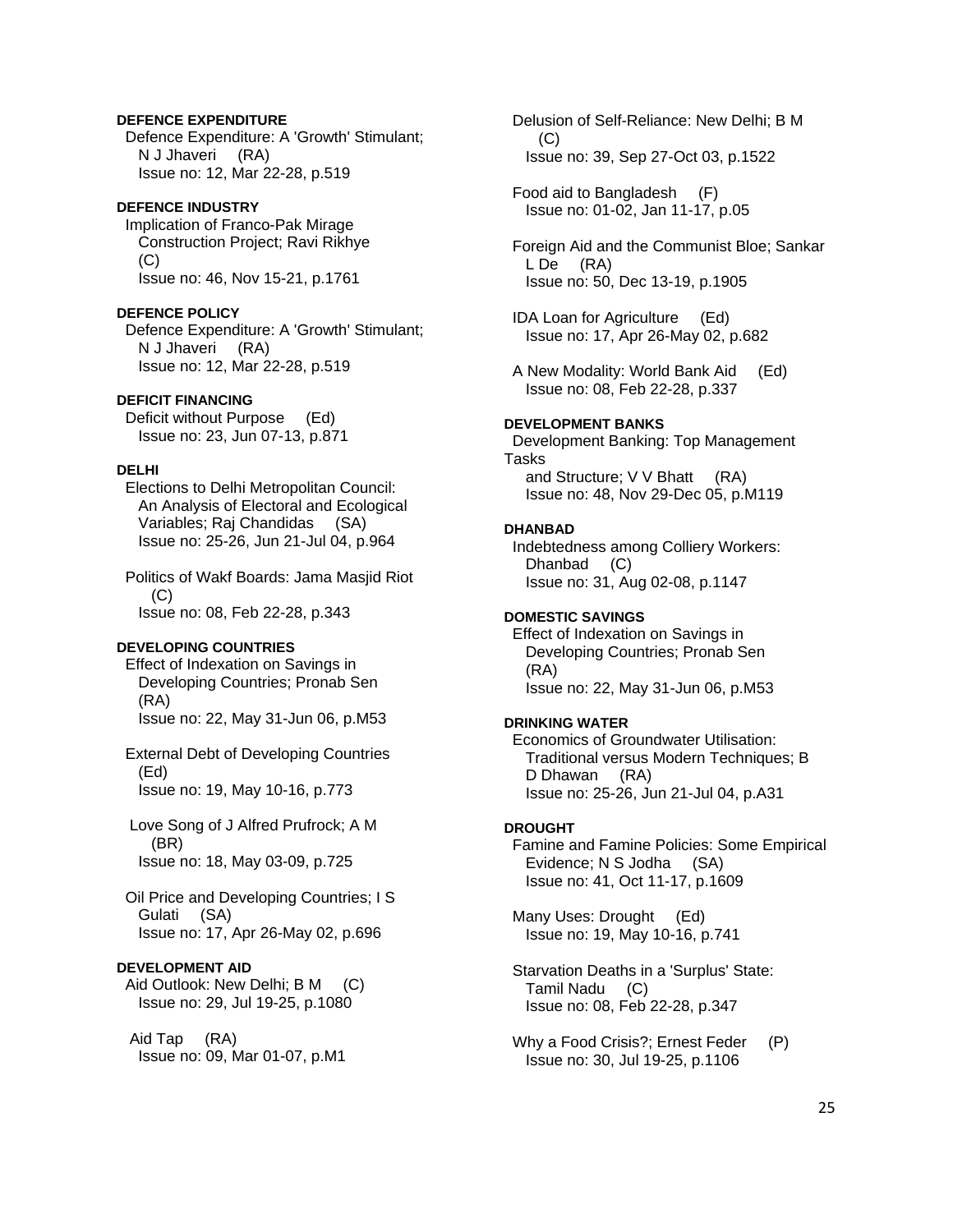### **ECONOMIC GROWTH AND DEVELOPMENT**

 Agrarian Unrest and Economic Change in Rural Bihar: Three Case Studies; Pradhan H Prasad (SA) Issue no: 24, Jun 14-20, p.931

 China and India: A Comparative Survey of Performance in Economic Development; Thomas E Weisskopf (SA) Issue no: 05-07, Feb 01-21, p.175

 Consolidation of the Regime: Pakistan; T Ariq Ali (C) Issue no: 21, May 24-30, p.825

DA Issue: New Delhi; B M (C) Issue no: 32, Aug 09-15, p.1183

 Dynamics of International Exploitation; Frederick F Clairmonte (C) Issue no: 32, Aug 09-15, p.1186

 Export Prospects for 1975-76; Angus Hone  $(C)$ Issue no: 13, Mar 29-Apr 04, p.543

 Goa Economic Development Corporation (Ed) Issue no: 14, Apr 05-11, p.597

 Growth and Diseconomies; Ashok Mitra (SA) Issue no: 43, Oct 25-31, p.1705

 Harsh Winter for Brezhnev: Soviet Union (Ed) Issue no: 50, Dec 13-19, p.1895

 Jawaharlal Nehru and Economic Change; Manmohan H K Singh (SA) Issue no: 33-35, Aug 16-Sep 05, p.1325

 Misleading Outcome: UK and EEC (C) Issue no: 25-26, Jun 21-Jul 04, p.945

 Never Had It So Good: Corporate Sector (C) Issue no: 51, Dec 20-26, p.1941

 Paris Pinnacle: Illusions and Reality; Edmond de Clermont (C) Issue no: 48, Nov 29-Dec 05, p.1828  Reckless Rise in Consumption: Government Finances (C) Issue no: 01-02, Jan 11-17, p.13

 Role of Small-Scale Industries in Economic Development: Irrigation Pumpsets Industry in Coimbatore; Michel Cartillier (SA) Issue no: 44-45, Nov 01-14, p.1732

 Slow Strangulation: The Economy (Ed) Issue no: 04, Jan 25-31, p.89

 Stabilisation, Equity and Growth (Ed) Issue no: 33-35, Aug 16-Sep 05, p.1225

 Structural Causes of the Economic Crisis (SA) Issue no: 03, Jan 18-24, p.75

 Turning Point in Economic Ties with West Germany (F) Issue no: 44-45, Nov 01-14, p.1722

 A Typology of Village Socio-Economic Systems: From Indian Village Studies; Biplab Dasgupta (SA) Issue no: 33-35, Aug 16-Sep 05, p.1395

 Urbanisation and Economic Change: A Pre-Theoretic Investigation of Tamil Nadu; C T Kurien and Josef James (SA) Issue no: 08, Feb 22-28, p.359

**ECONOMIC HISTORY**  Class Struggles in Uganda; Mahmood Mamdani (SA) Issue no: 33-35, Aug 16-Sep 05, p.1277

 De-industrialisation in India Reconsidered; Raghabendra Chatttopadhyay (SA) Issue no: 12, Mar 22-28, p.523

 Destruction and Creation of Development Alternatives; Peter O'Brien (SA) Issue no: 31, Aug 02-08, p.1166

 Dialectics of Underdevelopment; Ranjit Sau (RA) Issue no: 27, Jul 05-11, p.999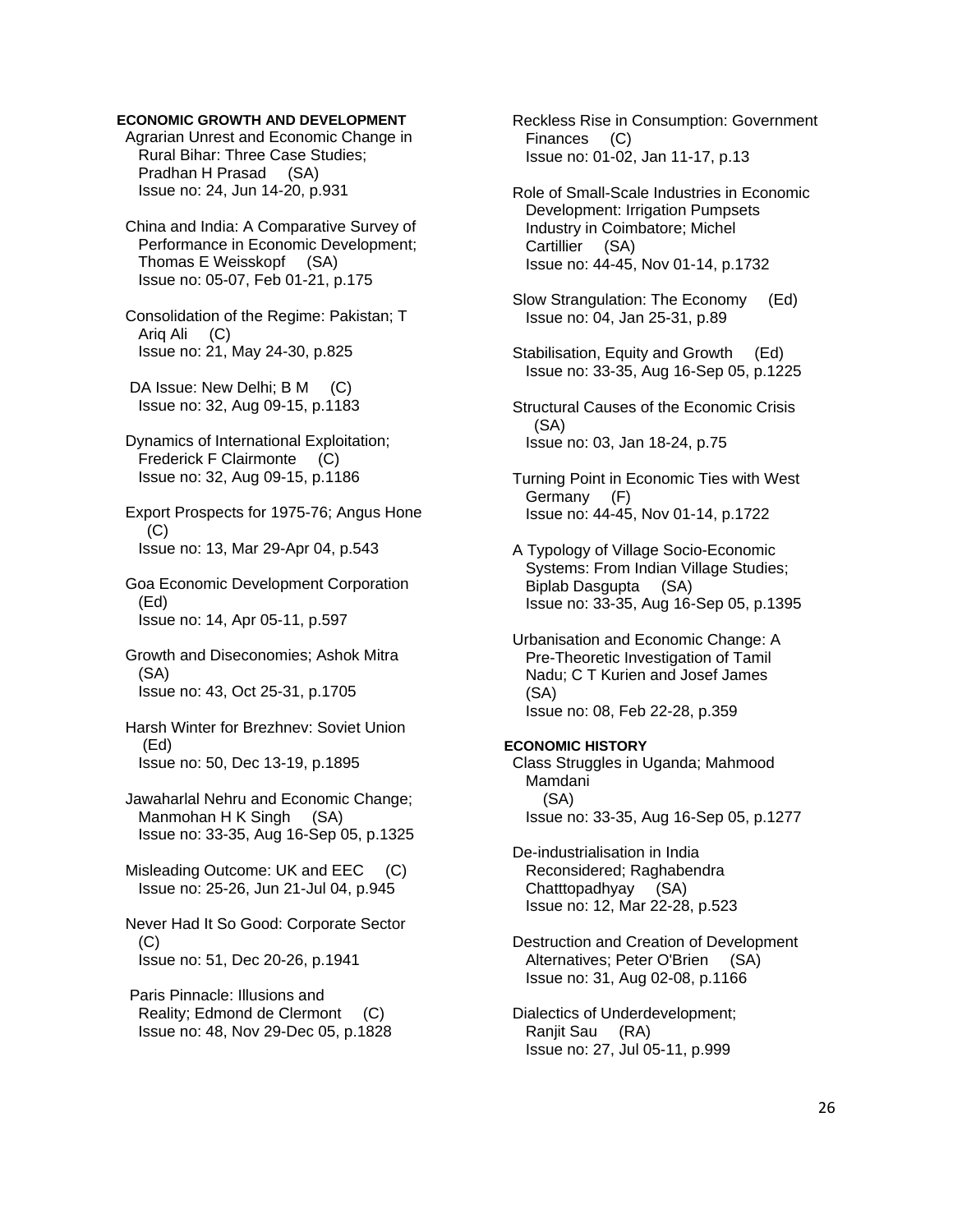# **ECONOMIC HISTORY**

 A Diary from Nowhere; A M (F) Issue no: 14, Apr 05-11, p.578

 Entrepreneurship in West Bengal, 1959-1970; Swaraj Bandyopadhyay, Swapan De and Arup Dastidar (RA) Issue no: 09, Mar 01-07, p.M25

 Foreign Aid and the Communist Bloe; Sankar L De (RA) Issue no: 50, Dec 13-19, p.1905

 India and the Colonial Mode of Production; Ashok Rudra (SA) Issue no: 42, Oct 18-24, p.1668

 India and the Colonial Mode of Production: Comments; Gail Omvedt (SA) Issue no: 42, Oct 18-24, p.1669

 Jawaharlal Nehru and the Capitalist Class, 1936; Bipan Chandra (SA) Issue no: 33-35, Aug 16-Sep 05, p.1307

 Ominous Surpluses: World Trade (Ed) Issue no: 13, Mar 29-Apr 04, p.536

 Urbanisation and Economic Change: A Pre-Theoretic Investigation of Tamil Nadu; C T Kurien and Josef James (SA) Issue no: 08, Feb 22-28, p.359

#### **ECONOMIC INDICATORS**

 Budgeting for the Rich (Ed) Issue no: 09, Mar 01-07, p.375

## **ECONOMIC POLICY**

 21-Point Programme: New Delhi; B M (C) Issue no: 27, Jul 05-11, p.992

 Absent Political Will; Romesh Thapar (F) Issue no: 03, Jan 18-24, p.51

 Agricultural Holdings Tax Nullified: North  $(C)$ Issue no: 13, Mar 29-Apr 04, p.546

Aid Outlook: New Delhi; B M (C) Issue no: 29, Jul 19-25, p.1080

 Annual Plan: New Delhi; B M (C) Issue no: 30, Jul 26-Aug 01, p.1109  Anything but Growth (Ed) Issue no: 21, May 24-30, p.807 Appointments Season; Romesh Thapar (F) Issue no: 14, Apr 05-11, p.567 Delusion of Self-Reliance: New Delhi; B M  $(C)$  Issue no: 39, Sep 27-Oct 03, p.1522 Economics, Economists and Policy-Makers: Some Preliminary Hypotheses; Arun Shourie (SA) Issue no: 05-07, Feb 01-21, p.147 Floundering in Steel: New Delhi; B M (C) Issue no: 12, Mar 22-28, p.506 Foreign Stick for Domestic Work-Horse: The Economy (Ed) Issue no: 08, Feb 22-28, p.336 Growth through 'Incentives': New Delhi; B  $M$  (C) Issue no: 50, Dec 13-19, p.1897 Growth without Priorities: New Delhi; B M  $(C)$  Issue no: 17, Apr 26-May 02, p.686 Japanese Connection: Brazil (Ed) Issue no: 32, Aug 09-15, p.1180 Love Song of J Alfred Prufrock; A M (BR) Issue no: 18, May 03-09, p.725 Means and Ends (BR) Issue no: 37, Sep 13-19, p.1461 Of Its Times; A K Bagchi (BR) Issue no: 29, Jul 19-25, p.1090 Planning: The Next Necessary Stage; Deb Kumar Bose (P) Issue no: 28, Jul 12-18, p.1046 Pressures to Conform: Cuba; Lajpat Rai (C) Issue no: 01-02, Jan 11-17, p.16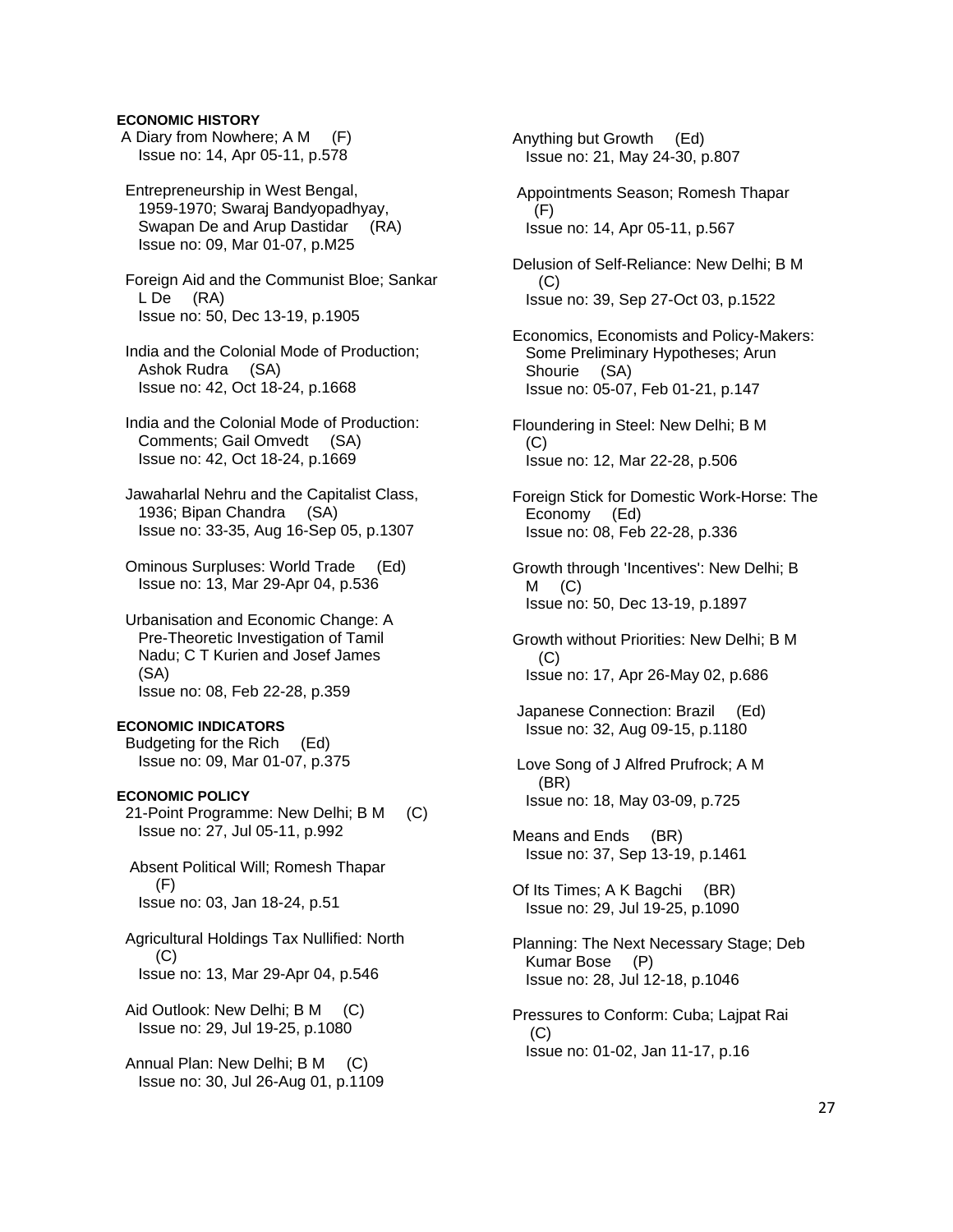Socialism for Twenty-Two Families; HKP (BR) Issue no: 23, Jun 07-13, p.889 Stabilisation, Equity and Growth (Ed) Issue no: 33-35, Aug 16-Sep 05, p.1225 Structural Changes Ruled Out: New Delhi; B  $M$  (C) Issue no: 46, Nov 15-21, p.1753 **ECONOMIC RECESSION**  Limits of Permissiveness: The Economy (Ed) Issue no: 03, Jan 18-24, p.44 Paris Pinnacle: Illusions and Reality; Edmond de Clermont (C) Issue no: 48, Nov 29-Dec 05, p.1828 Slow Strangulation: The Economy (Ed) Issue no: 04, Jan 25-31, p.89 Structural Causes of the Economic Crisis (SA) Issue no: 03, Jan 18-24, p.75 **ECONOMIC REFORMS**  And Now Chrysler: London (C) Issue no: 48, Nov 29-Dec 05, p.1835 Problems of Implementation: New Delhi; B M (Ed) Issue no: 33-35, Aug 16-Sep 05, p.1233 Structural Changes Ruled Out: New Delhi; B  $M$  (C) Issue no: 46, Nov 15-21, p.1753 Tenurial Conditions and Mode of Exploitation: A Study of Some Villages in Orissa; Krishna Bharadwaj and P K Das (SA) Issue no: 05-07, Feb 01-21, p.221 Too Many Government Corporations: Maharashtra (C) Issue no: 51, Dec 20-26, p.1945 **ECONOMIC SURVEYS** 

**ECONOMIC POLICY** 

 Economic Prospect for Europe (Ed) Issue no: 17, Apr 26-May 02, p.688

 Tall Claims (Ed) Issue no: 10, Mar 08-14, p.415

### **ECONOMICS**

 Capital and Growth; A K Dasgupta (RA) Issue no: 47, Nov 22-28, p.1802

 Capitalism: The Deepening Crisis; Frederick F Clairmonte (C) Issue no: 16, Apr 19-25, p.651

 Current National Income Statistics: What They Tell; Uma Datta Roy Choudhury and Pratap Narain (SA) Issue no: 39, Sep 27-Oct 03, p.1540

 Economics, Economists and Policy-Makers: Some Preliminary Hypotheses; Arun Shourie (SA) Issue no: 05-07, Feb 01-21, p.147

 Gandhi Is Alive and Well; Romesh Diwan (BR) Issue no: 46, Nov 15-21, p.1769

 Inflation, Money and Production; A K Dasgupta (BR) Issue no: 25-26, Jun 21-Jul 04, p.961

 Of Its Times; A K Bagchi (BR) Issue no: 29, Jul 19-25, p.1090

 Reincarnation of Gandhian Ideas; Romesh Diwan (BR) Issue no: 52, Dec 27-Jan 02, p.1985

 Technology and Social Dynamics: Feudalism and Its Decline; Ramprasad Sen Gupta (SA) Issue no: 38, Sep 20-26, p.1504

### **ECONOMISTS**

 Economics, Economists and Policy-Makers: Some Preliminary Hypotheses; Arun Shourie (SA) Issue no: 05-07, Feb 01-21, p.147

 Of Its Times; A K Bagchi (BR) Issue no: 29, Jul 19-25, p.1090

 Wolf Ladejinsky (Ed) Issue no: 29, Jul 19-25, p.1076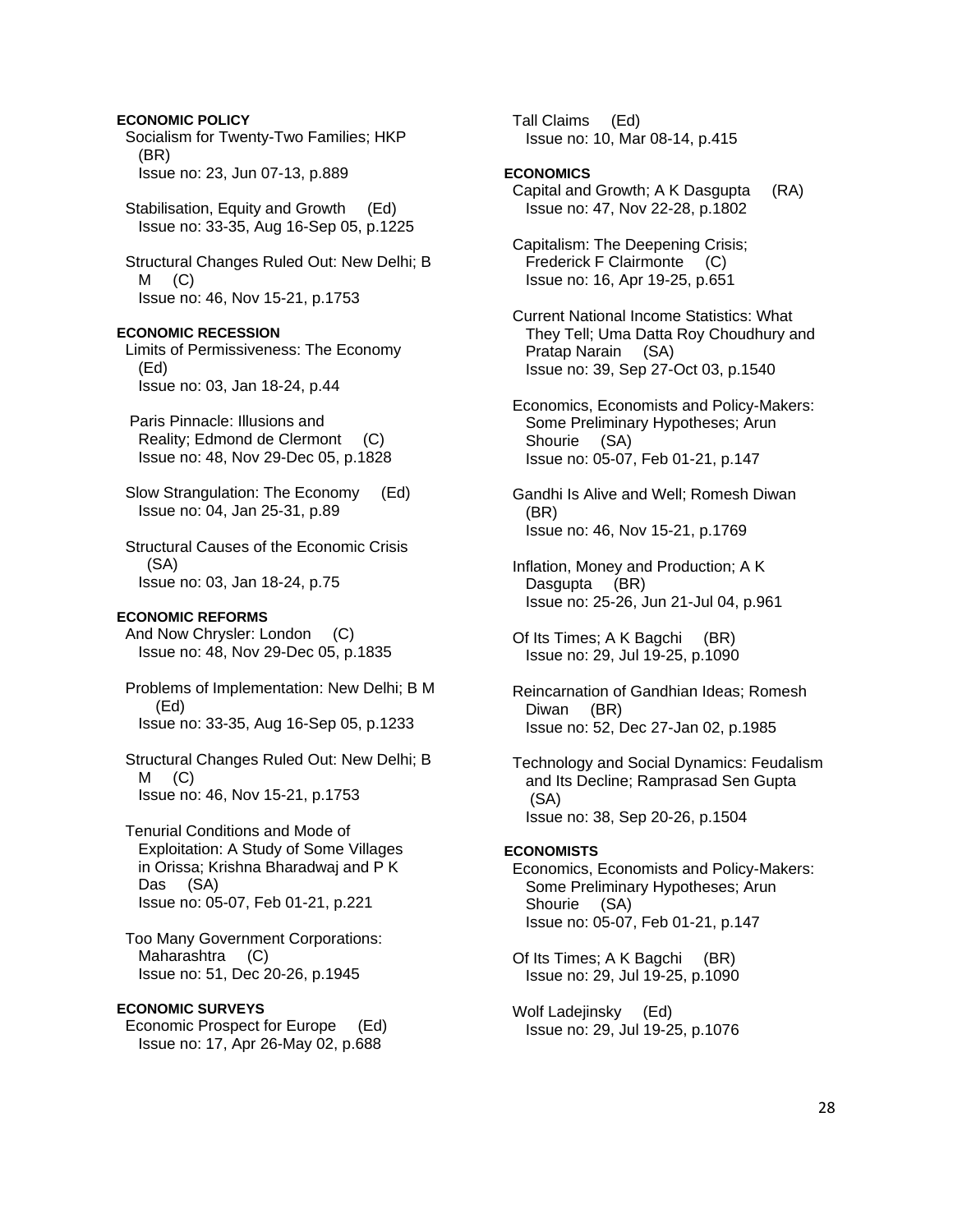**EDIBLE OIL**  Tackling the Edible Oil Famine; K T Achaya (SA) Issue no: 19, May 10-16, p.758 **EDUCATION**  Calling the Tune without Paying the Piper: Education; G D Sharma and M D Apte  $(C)$  Issue no: 12, Mar 22-28, p.508 Code of Conduct for Teachers: Education (C) Issue no: 46, Nov 15-21, p.1754 Education and Unemployment in Kerala; M D Apte (C) Issue no: 28, Jul 12-18, p.1041 Financing of Universities in Gujarat; D T Lakdawala and K R Shah (SA) Issue no: 20, May 17-23, p.795 Jawaharlal Nehru and Economic Change; Manmohan H K Singh (SA) Issue no: 33-35, Aug 16-Sep 05, p.1325 Misguided Import Substitution: Medical Education (Ed) Issue no: 46, Nov 15-21, p.1751 Price of Re-education: National Graduate Scheme (Ed) Issue no: 46, Nov 15-21, p.1751 Restructuring Our Universities; Amrik Singh (SA) Issue no: 48, Nov 29-Dec 05, p.1847 Sen Committee and After: Education  $(C)$  Issue no: 47, Nov 22-28, p.1790 Wretched of the Earth; Rukmini Bhaya (BR) Issue no: 42, Oct 18-24, p.1648 **EDUCATIONAL HISTORY**  What Ails the Indian Universities?; A M Rik Singh (SA) Issue no: 22, May 31-Jun 06, p.867

### **EDUCATIONAL INSTITUTIONS**

 Application of Management Concepts in a College: A Study in Feasibility; Swapan Kumar Bhattacharyya, Swaraj Bandyopadhyay and Binod Kumar (RA) Issue no: 36, Sep 06-12, p.M95

 Calling the Tune without Paying the Piper: Education; G D Sharma and M D Apte (C) Issue no: 12, Mar 22-28, p.508

**EDUCATIONAL POLICY AND REFORMS**  Dead-End (BR) Issue no: 40, Oct 04-10, p.1566

 Financing of Universities in Gujarat; D T Lakdawala and K R Shah (SA) Issue no: 20, May 17-23, p.795

 Price of Re-education: National Graduate Scheme (Ed) Issue no: 46, Nov 15-21, p.1751

 School Teachers' Plight: Tamil Nadu (C) Issue no: 40, Oct 04-10, p.1560

 Subtle Co-ordination: Assam (Ed) Issue no: 25-26, Jun 21-Jul 04, p.940

 What Ails the Indian Universities?; Amrik Singh (SA) Issue no: 22, May 31-Jun 06, p.867

 Wretched of the Earth; Rukmini Bhaya (BR) Issue no: 42, Oct 18-24, p.1648

### **EGYPT**

 Sadat and the Palestinians: West Asia; Surendra Bhutani (C) Issue no: 40, Oct 04-10, p.1564

#### **ELECTIONS**

 Coming in from the Cold: Italy (Ed) Issue no: 25-26, Jun 21-Jul 04, p.941

 Decline of Trade Union Bosses: Tamil Nadu  $(C)$ Issue no: 19, May 10-16, p.747

 Durbari Melodrama: Allahabad Verdict (Ed) Issue no: 24, Jun 14-20, p.908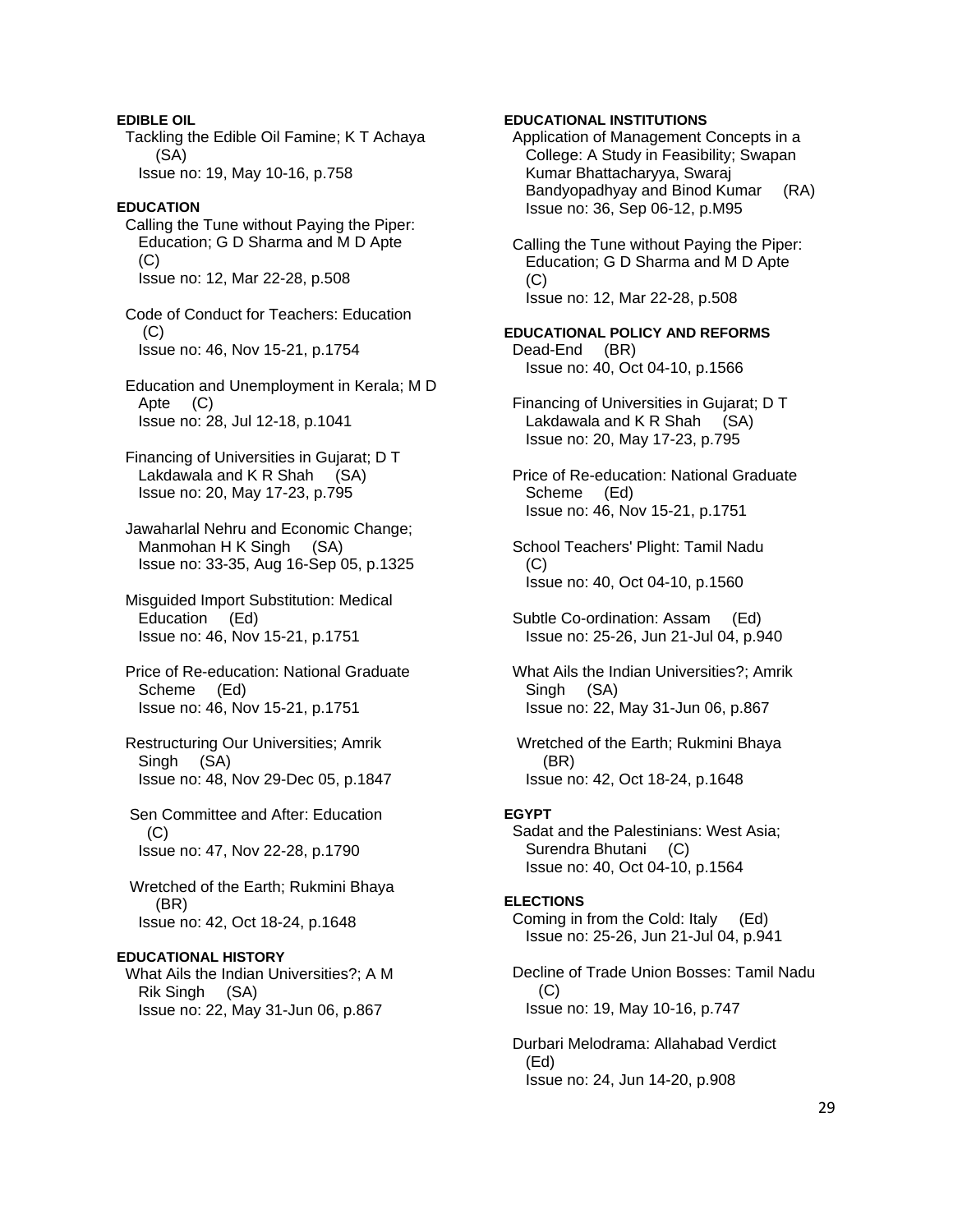Election Talk and All That; Romesh Thapar (F) Issue no: 04, Jan 25-31, p.91 Elections to Delhi Metropolitan Council: An Analysis of Electoral and Ecological Variables; Raj Chandidas (SA) Issue no: 25-26, Jun 21-Jul 04, p.964 A Farce: Gujarat (Ed) Issue no: 16, Apr 19-25, p.644 Gujarat: Pointers to Tomorrow; Romesh Thapar (F) Issue no: 23, Jun 07-13, p.877 Little to Do with People: Gujarat Elections (Ed) Issue no: 21, May 24-30, p.809 Playing around in the States; Romesh Thapar (F) Issue no: 19, May 10-16, p.744 Post-Election Bickering: Portugal (Ed) Issue no: 23, Jun 07-13, p.872 Ragged Opposition: Pakistan (Ed) Issue no: 42, Oct 18-24, p.1632 Repercussions of an Assassination; Romesh Thapar (F) Issue no: 01-02, Jan 11-17, p.05 Towards Early Reunification: Vietnam; Harish Chandola (C) Issue no: 48, Nov 29-Dec 05, p.1832 A Very Indian Summer; Romesh Thapar (F) Issue no: 21, May 24-30, p.813 What Statistics Don't Tell; Ghanshyam Shah (BR) Issue no: 41, Oct 11-17, p.1607 **ELECTORAL REFORMS**  Elections to Delhi Metropolitan Council: An Analysis of Electoral and Ecological Variables; Raj Chandidas (SA) Issue no: 25-26, Jun 21-Jul 04, p.964

**ELECTIONS** 

 What Statistics Don't Tell; Ghanshyam Shah (BR) Issue no: 41, Oct 11-17, p.1607 **ELECTRONICS INDUSTRY**  Empire-Building: Electronics (C) Issue no: 20, May 17-23, p.784 **EMERGENCY**  Avoidable Confrontation: Labour (C) Issue no: 32, Aug 09-15, p.1185 Emergency in Bangladesh (Ed) Issue no: 01-02, Jan 11-17, p.1 For Ever and Ever: The Emergency; Ram Mohan (C) Issue no: 13, Mar 29-Apr 04, p.545 **EMPLOYMENT**  Appointments Season; Romesh Thapar (F) Issue no: 14, Apr 05-11, p.567 Employment Implications for the Organised Sector in the Fifth Five-Year Plan; C P Malhotra (SA) Issue no: 04, Jan 25-31, p.119 Employment Lag (Ed) Issue no: 43, Oct 25-31, p.1671 Green Revolution and Inequality; P N Junankar (RA) Issue no: 13, Mar 29-Apr 04, p.A15 Keeping the Poor out: Bombay (Ed) Issue no: 13, Mar 29-Apr 04, p.537 **ENERGY**  Reincarnation of Gandhian Ideas; Romesh Diwan (BR) Issue no: 52, Dec 27-Jan 02, p.1985 Transportation and Equity; R S Ganapathy (BR) Issue no: 30, Jul 26-Aug 01, p.1117 **ENERGY PLANNING AND POLICY**  Still No Policy: Energy; R S Ganapathy  $(C)$ Issue no: 27, Jul 05-11, p.993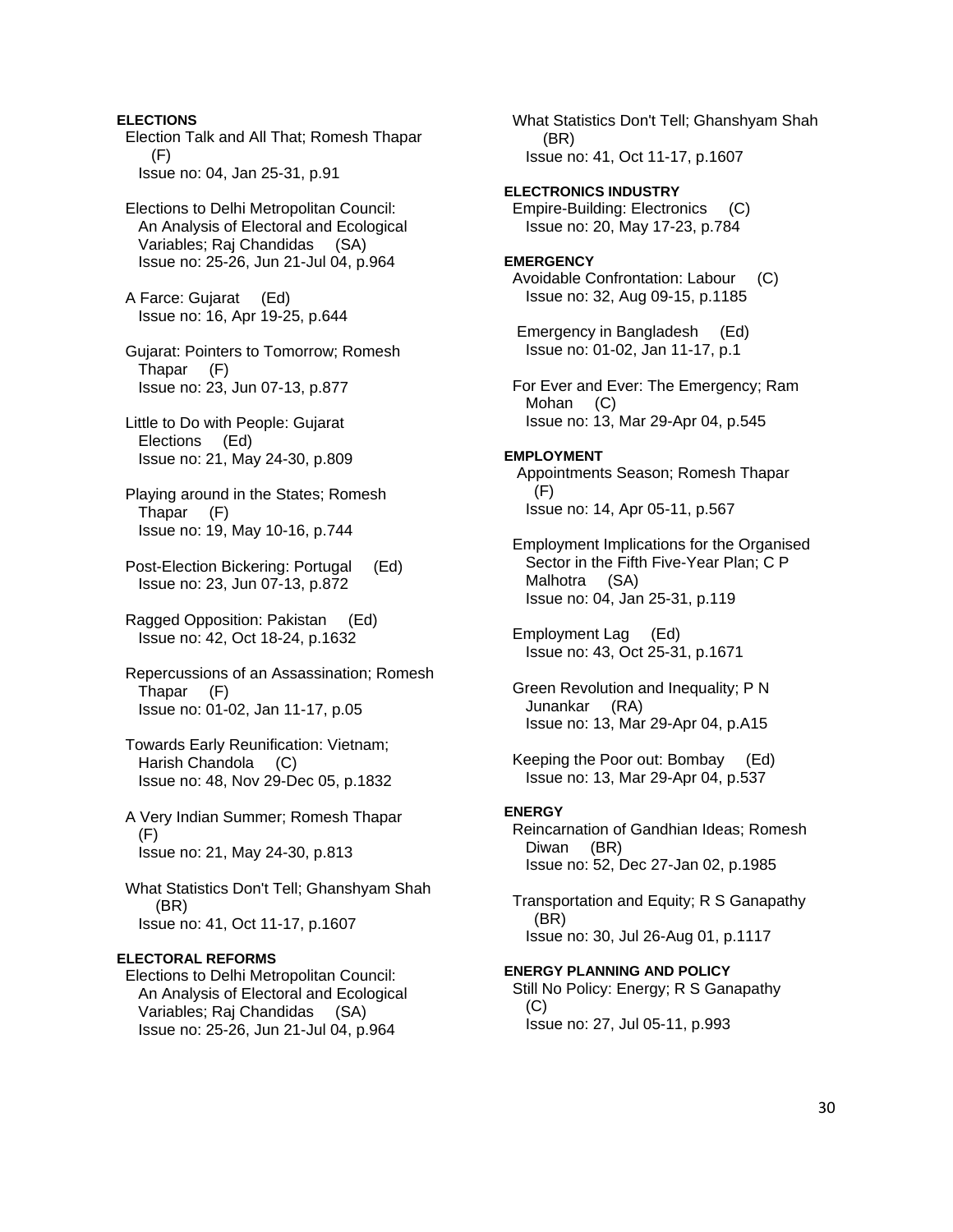# **ENGINEERING EXPORTS**

 Growth, Concentration and Diversification of India's Exports of Engineering Goods: 1956-71; C D Wadhva and O P Sharma (SA) Issue no: 14, Apr 05-11, p.591

### **ENGINEERING INDUSTRIES**

 Battle of Minimum Wages: Labour (C) Issue no: 11, Mar 15-21, p.467

 Struggle for Minimum Wages: Engineering Workers (C) Issue no: 15, Apr 12-18, p.612

# **ENTREPRENEURSHIP**

 Entrepreneurship in West Bengal, 1959-1970; Swaraj Bandyopadhyay, Swapan De and Arup Dastidar (RA) Issue no: 09, Mar 01-07, p.M25

### **ETHOPIA**

 Passing of the Unholy Trinity: Ethiopia; Elisabeth Clairmonte (C) Issue no: 39, Sep 27-Oct 03, p.1529

#### **EUROPEAN UNION**

 Commodity Earnings Instability: A Modest Proposal; JDAC (P) Issue no: 38, Sep 20-26, p.1491

 Heads I Win, Tails You Lose: London; Farrukh Dhondy (C) Issue no: 20, May 17-23, p.788

 Misleading Outcome: UK and EEC (C) Issue no: 25-26, Jun 21-Jul 04, p.945

 Snake's Progress: Exchange Rates (Ed) Issue no: 13, Mar 29-Apr 04, p.538

### **EXCHANGE RATES**

 After the Sterling Connection (Ed) Issue no: 36, Sep 06-12, p.1415

 Illusory Benefits: Exchange Rate (Ed) Issue no: 03, Jan 18-24, p.46

 Rupee-Rouble Tussle (Ed) Issue no: 14, Apr 05-11, p.563

 Snake's Progress: Exchange Rates (Ed) Issue no: 13, Mar 29-Apr 04, p.538

 Suitabllity of Currency Basket: Exchange Rate (Ed) Issue no: 17, Apr 26-May 02, p.676

 Time to Abandon Sterling: Exchange Reserves (Ed) Issue no: 03, Jan 18-24, p.45

 Wrong Peg (Ed) Issue no: 25-26, Jun 21-Jul 04, p.939

# **EXCISE DUTIES**

 Clamour for Excise Relief: New Delhi; B M (C) Issue no: 43, Oct 25-31, p.1675

 Mindless Applications: Excise Duties (Ed) Issue no: 21, May 24-30, p.810

 Where Spirits Command: North (C) Issue no: 22, May 31-Jun 06, p.854

# **EXPORT ORIENTED INDUSTRIES**

 Elusive Investment and Output (Ed) Issue no: 47, Nov 22-28, p.1785

### **EXPORTS**

 Export Prospects for 1975-76; Angus Hone (C) Issue no: 13, Mar 29-Apr 04, p.543

 Export Trap (Ed) Issue no: 44-45, Nov 01-14, p.1711

 Growing Capital Exports: Japan (Ed) Issue no: 44-45, Nov 01-14, p.1713

 Growth, Concentration and Diversification of India's Exports of Engineering Goods: 1956-71; C D Wadhva and O P Sharma (SA) Issue no: 14, Apr 05-11, p.591

 Leakages: Silver Exports (Ed) Issue no: 27, Jul 05-11, p.985

 Nine Days' Wonder: Groundnut Extractions (Ed) Issue no: 39, Sep 27-Oct 03, p.1521

What Is Good for... (Ed) Issue no: 03, Jan 18-24, p.43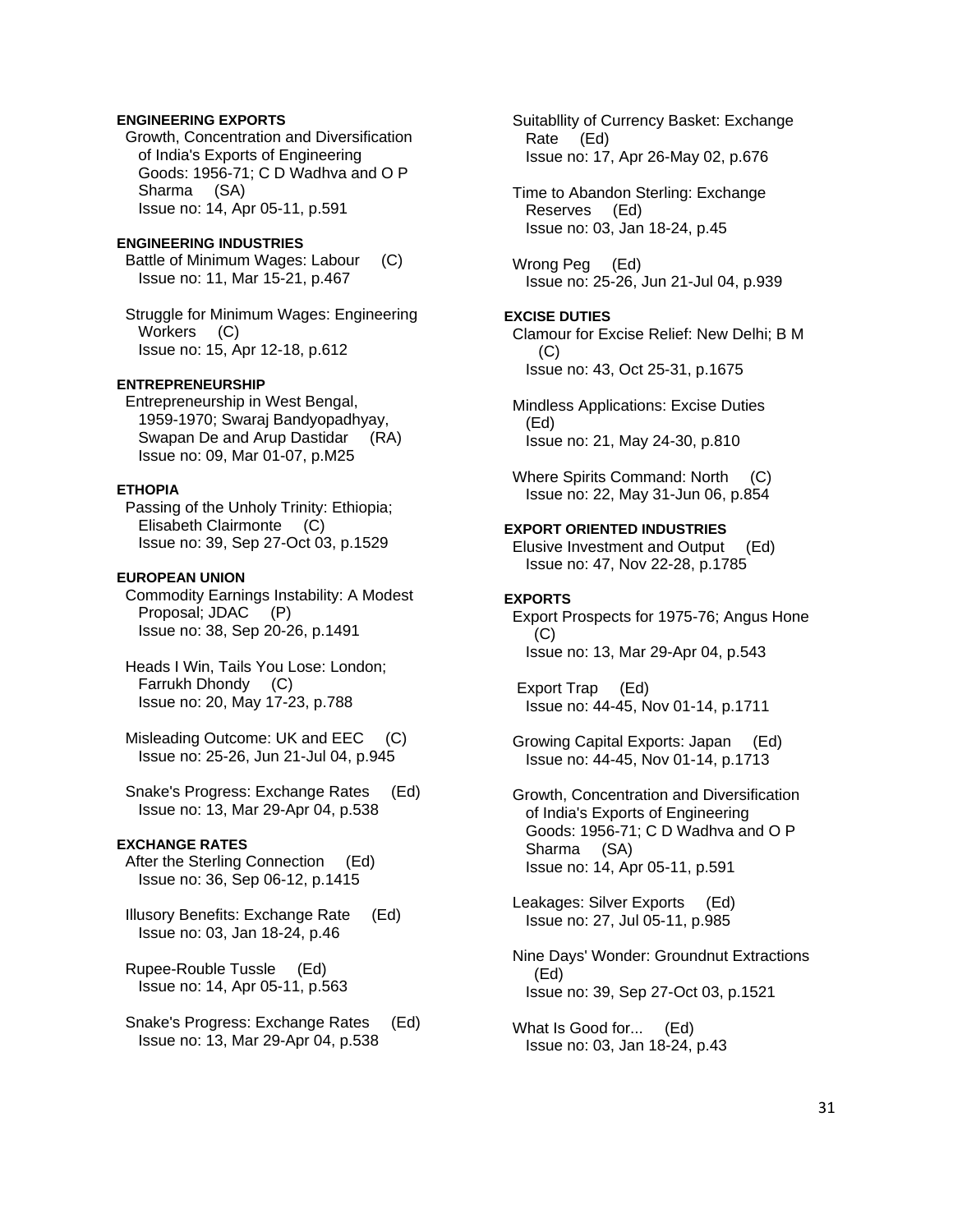# **EXTERNAL DEBT**

 External Debt of Developing Countries (Ed) Issue no: 19, May 10-16, p.773

# **FAMILY PLANNING**

 Family Planning Success Stories; Rukmini Bhaya (BR) Issue no: 31, Aug 02-08, p.1156

 Strategy for Family Planning Programmes in the Industrial Sector; C N S Nambudiri and Baldev R Sharma (RA) Issue no: 09, Mar 01-07, p.M16

 Wasted Propaganda: Family Planning; Sumanta Banerjee (C) Issue no: 37, Sep 13-19, p.1452

# **FAMINE**

 Famine and Famine Policies: Some Empirical Evidence; N S Jodha (SA) Issue no: 41, Oct 11-17, p.1609

 Man-Made Famine: Assam; Prabir Baishya  $(C)$ Issue no: 21, May 24-30, p.821

 Many Uses: Drought (Ed) Issue no: 19, May 10-16, p.741

 Needed: A New Famine Policy; David Morris Morris (SA) Issue no: 05-07, Feb 01-21, p.283

 Paupers of Kholisabhita Hindupara: Report on a Famine; Amrita Rangasami (SA) Issue no: 05-07, Feb 01-21, p.267

 Tackling the Edible Oil Famine; K T Achaya (SA) Issue no: 19, May 10-16, p.758

# **FARAKKA BARRAGE**

 Farakka Project: Calcutta Port's Fate in the Balance; Tushar Rajan Patranabis (SA) Issue no: 13, Mar 29-Apr 04, p.557

 Hyphens That Divide; A G Noorani (BR) Issue no: 10, Mar 08-14, p.436

 Power Worries Linger: West Bengal (C) Issue no: 43, Oct 25-31, p.1677

# **FARM LAND**  Recent Farmers' Agitations in Punjab; Nirmal Azad (SA) Issue no: 17, Apr 26-May 02, p.702 **FASCISM**  Passing of the Unholy Trinity: Ethiopia; Elisabeth Clairmonte (C) Issue no: 39, Sep 27-Oct 03, p.1529 **FERTILIZER INDUSTRY**  Fertiliser Muddle: New Delhi; B M  $(C)$  Issue no: 24, Jun 14-20, p.917 Institutional Barrier: Fertiliser Consumption (Ed) Issue no: 37, Sep 13-19, p.1448

 Organo-Mineral-Fertilisers: A Necessity for Indian Agriculture; S P Dhua (SA) Issue no: 15, Apr 12-18, p.619

 Vendetta against Indigenous Technology: New Delhi; B M (C) Issue no: 14, Apr 05-11, p.571

# **FERTILIZERS**

 Institutional Barrier: Fertiliser Consumption (Ed) Issue no: 37, Sep 13-19, p.1448

# **FEUDALISM**

 Farm Efficiency under Semi-Feudalism: A Critique of Marginalist Theories and Some Marxist Formulations: A Comment; Ranjit Sau (RA) Issue no: 13, Mar 29-Apr 04, p.A18

 India and the Colonial Mode of Production; Hamza Alavi (SA) Issue no: 33-35, Aug 16-Sep 05, p.1235

 Social Stratification in an Orissa Village; Jaganath Pathy (SA) Issue no: 23, Jun 07-13, p.893

 Technology and Social Dynamics: Feudalism and Its Decline; Ramprasad Sen Gupta (SA) Issue no: 38, Sep 20-26, p.1504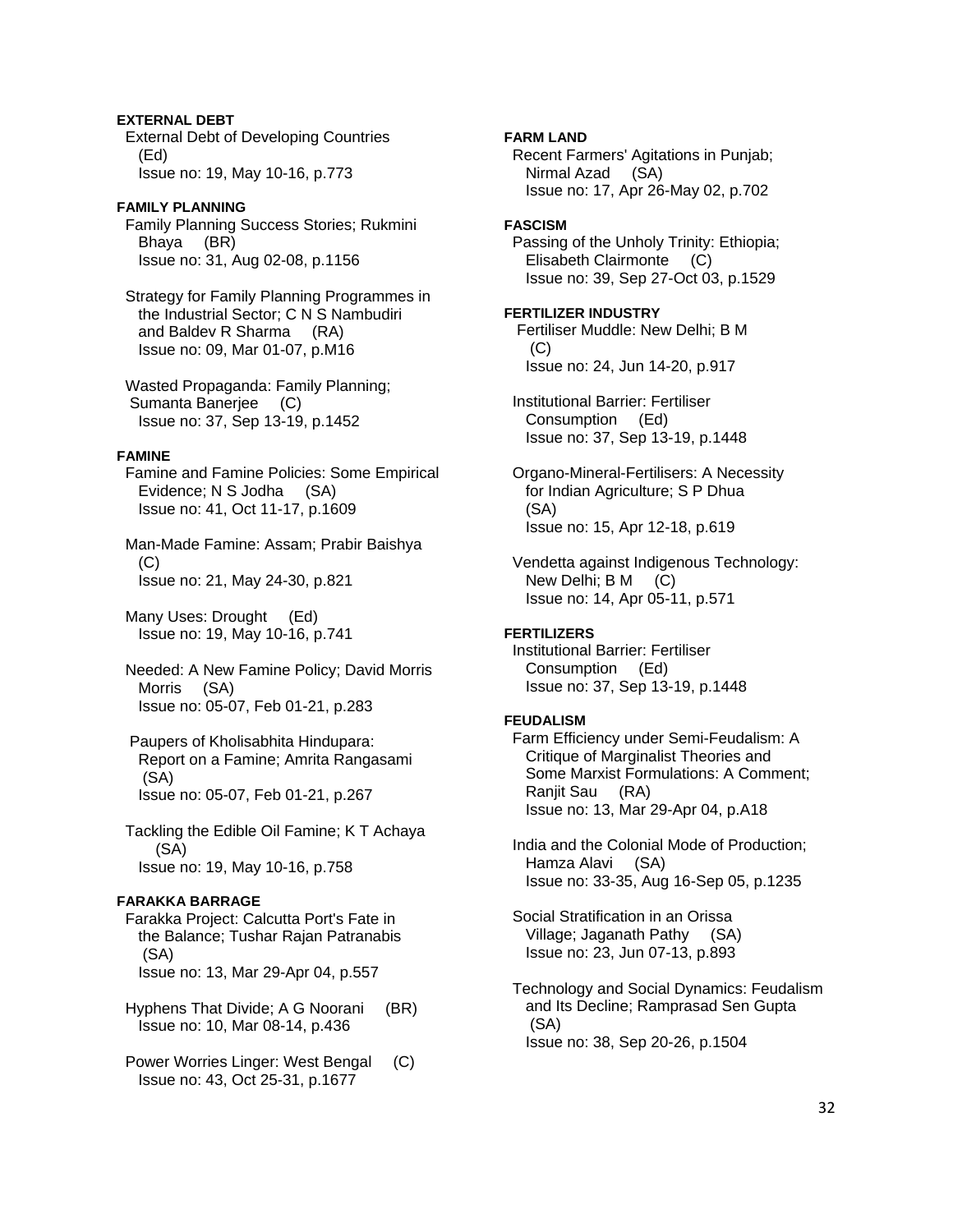# **FINANCE COMMISSION**  Inter-State Tax Effort; K N Reddy (SA) Issue no: 50, Dec 13-19, p.1916

**FINANCIAL MARKET**  Dithering on Company Deposits (C) Issue no: 44-45, Nov 01-14, p.1716

# **FISHERY COOPERATIVES**  Step-Motherly Treatment for Fishermen's Cooperatives: Bihar-II (C) Issue no: 49, Dec 06-12, p.1863

**FIVE YEAR PLANS-1969-1974**  Reckless Rise in Consumption: Government Finances (C) Issue no: 01-02, Jan 11-17, p.13

# **FIVE YEAR PLANS-1974-1979**

 Employment Implications for the Organised Sector in the Fifth Five-Year Plan; C P Malhotra (SA) Issue no: 04, Jan 25-31, p.119

 Floundering in Steel: New Delhi; B M (C) Issue no: 12, Mar 22-28, p.506

 Growth Not in Sight (Ed) Issue no: 20, May 17-23, p.775

 Perverse Priorities (Ed) Issue no: 11, Mar 15-21, p.455

What Is Good for... (Ed) Issue no: 03, Jan 18-24, p.43

# **FLOODS**

 Back to the Old Days (Ed) Issue no: 39, Sep 27-Oct 03, p.1519

 Floods in Nanded: Maharashtra (Ed) Issue no: 42, Oct 18-24, p.1633

 Need for Joint Indo-Nepal Measures: The Bihar Floods-II; Arun Sinha (C) Issue no: 36, Sep 06-12, p.1421

 One-Week Nightmare: A Patna Diary; Arvind Narayan Das (C) Issue no: 39, Sep 27-Oct 03, p.1523  Paupers of Kholisabhita Hindupara: Report on a Famine; Amrita Rangasami (SA) Issue no: 05-07, Feb 01-21, p.267

 Unnatural Deluge: The Bihar Floods-I; Arvind Narayan Das (C) Issue no: 36, Sep 06-12, p.1420

Why a Food Crisis?; Ernest Feder (P) Issue no: 30, Jul 19-25, p.1106

# **FOOD POLICY**

 CIA and the Politics of Food: United States; R Chaterriee (C) Issue no: 15, Apr 12-18, p.617

 Food Distribution and Procurement: A Comment (SA) Issue no: 29, Jul 19-25, p.1101

 Hasty Optimism: Food Policy (Ed) Issue no: 41, Oct 11-17, p.1593

 In a Vacuum (RA) Issue no: 13, Mar 29-Apr 04, p.A1

 A Major Opportunity: Food Policy (Ed) Issue no: 31, Aug 02-08, p.1140

 National Food Policy in the Framework of a National Food Budget; V S Vyas and S C Bandyopadhyay (RA) Issue no: 13, Mar 29-Apr 04, p.A2

# **FOOD PRESERVATION**

 What Is Wrong with Anti-Adulteration Law; Balraj Puri (C) Issue no: 37, Sep 13-19, p.1455

### **FOOD SECURITY**

Why a Food Crisis?; Ernest Feder (P) Issue no: 30, Jul 19-25, p.1106

### **FOODGRAIN TRADE**

 Circus in Place of Bread: West Bengal (Ed) Issue no: 09, Mar 01-07, p.376

 Food Imports: Why and for Whom?; N K Chandra (SA) Issue no: 05-07, Feb 01-21, p.255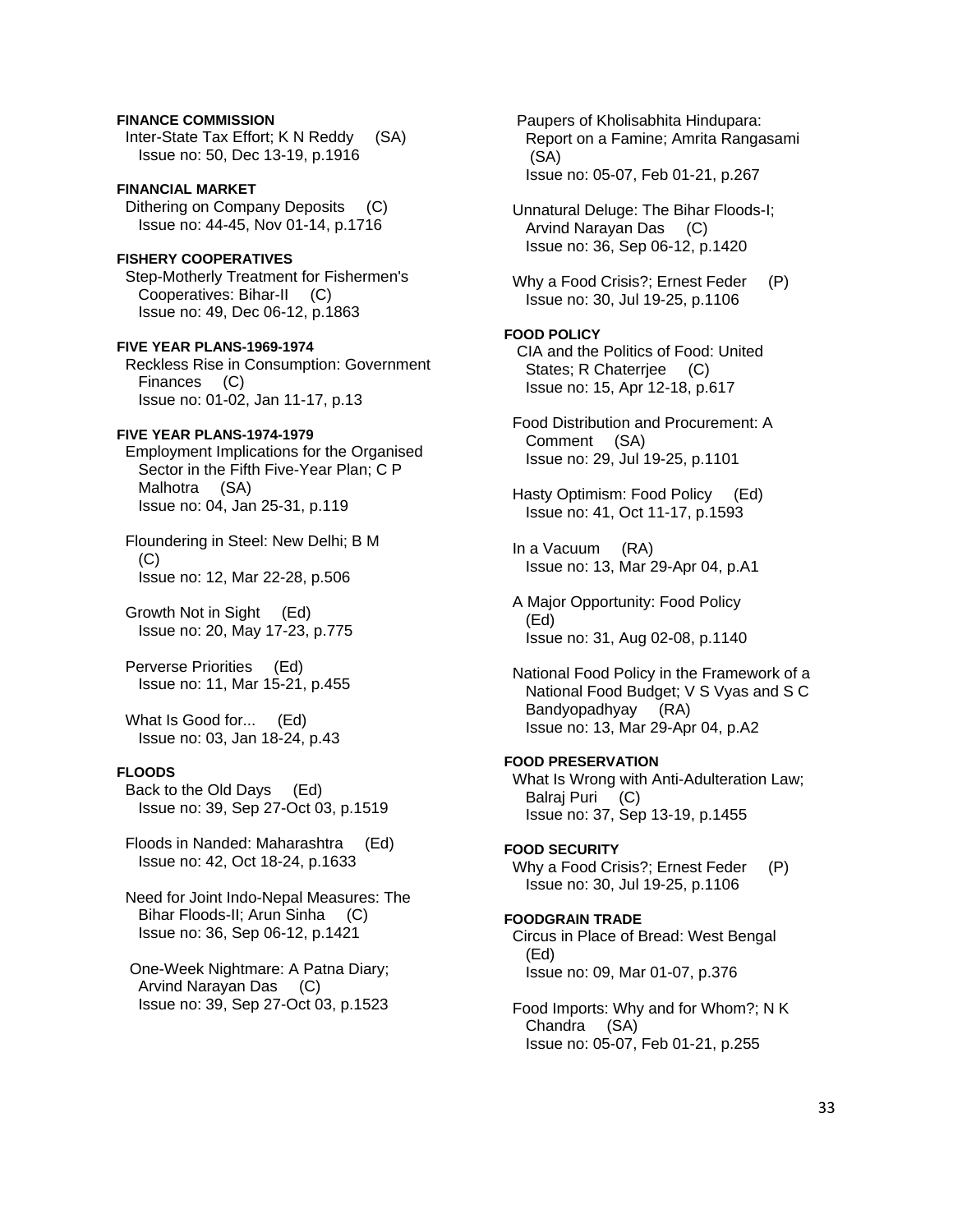# **FOODGRAIN TRADE**

 Foodgrains: Back to Free Market: New Delhi; B M (C) Issue no: 41, Oct 11-17, p.1596

 A Time for FCI: North (C) Issue no: 43, Oct 25-31, p.1677

# **FOODGRAINS PROCUREMENT**

 All Eggs in the Food Basket: New Delhi; B  $M$  (C) Issue no: 11, Mar 15-21, p.462

 Dependent on Imports (RA) Issue no: 39, Sep 27-Oct 03, p.A57

 Food Distribution and Procurement: A Comment (SA) Issue no: 29, Jul 19-25, p.1101

 Growth Round the Corner; S K R and A S (SA) Issue no: 51, Dec 20-26, p.1959

 Monopoly Procurement Scheme in Jeopardy: Maharashtra (C) Issue no: 31, Aug 02-08, p.1144

 Public Distribution and Procurement of Foodgrains: A Proposal ; I S Gulati and T N Krishnan (SA) Issue no: 21, May 24-30, p.829

 A Time for FCI: North (C) Issue no: 43, Oct 25-31, p.1677

# **FOREIGN BANKS**

 L'Affaire National and Grindlays (C) Issue no: 21, May 24-30, p.823

# **FOREIGN COLLABORATIONS**

 No End to Repetitious Import: Foreign Technology (Ed) Issue no: 20, May 17-23, p.776

 Oil: The New Hope: West Bengal (C) Issue no: 41, Oct 11-17, p.1598

 Vendetta against Indigenous Technology: New Delhi; B M (C) Issue no: 14, Apr 05-11, p.571

**FOREIGN DIRECT INVESTMENT**  Foreign Stick for Domestic Work-Horse: The Economy (Ed) Issue no: 08, Feb 22-28, p.336 **FOREIGN EXCHANGE**  Aid Tap (RA) Issue no: 09, Mar 01-07, p.M1 **FOREIGN EXCHANGE REGULATIONS**  Smuggling, Exchange Controls and Indian Economy; Sunanda Sen (SA) Issue no: 05-07, Feb 01-21, p.205 **FOREIGN POLICY**  Defusing and the Aftermath; Romesh Thapar (F) Issue no: 12, Mar 22-28, p.503 Incorrect Handling of Contradictions: Kissinger in Peking (Ed) Issue no: 44-45, Nov 01-14, p.1712 Kashmir and the Detente; Romesh Thapar (F) Issue no: 08, Feb 22-28, p.340 Natural Drift: Foreign Policy (Ed) Issue no: 24, Jun 14-20, p.908 Pressures to Conform: Cuba; Lajpat Rai (C) Issue no: 01-02, Jan 11-17, p.16 Still At Odds With Indochina: Thailand; Harish Chandola (C) Issue no: 47, Nov 22-28, p.1796 Support without Illusions: China and Allende (C) Issue no: 17, Apr 26-May 02, p.690 Victory for Vietnam (Ed) Issue no: 18, May 03-09, p.707

 Winners and Losers: Soviet Union (Ed) Issue no: 18, May 03-09, p.709

# **FOREIGN RELATIONS**  Bhupesh Gupta's World: International Affairs; GPD (SA) Issue no: 05-07, Feb 01-21, p.141

 Closer to China: Cambodia (Ed) Issue no: 36, Sep 06-12, p.1417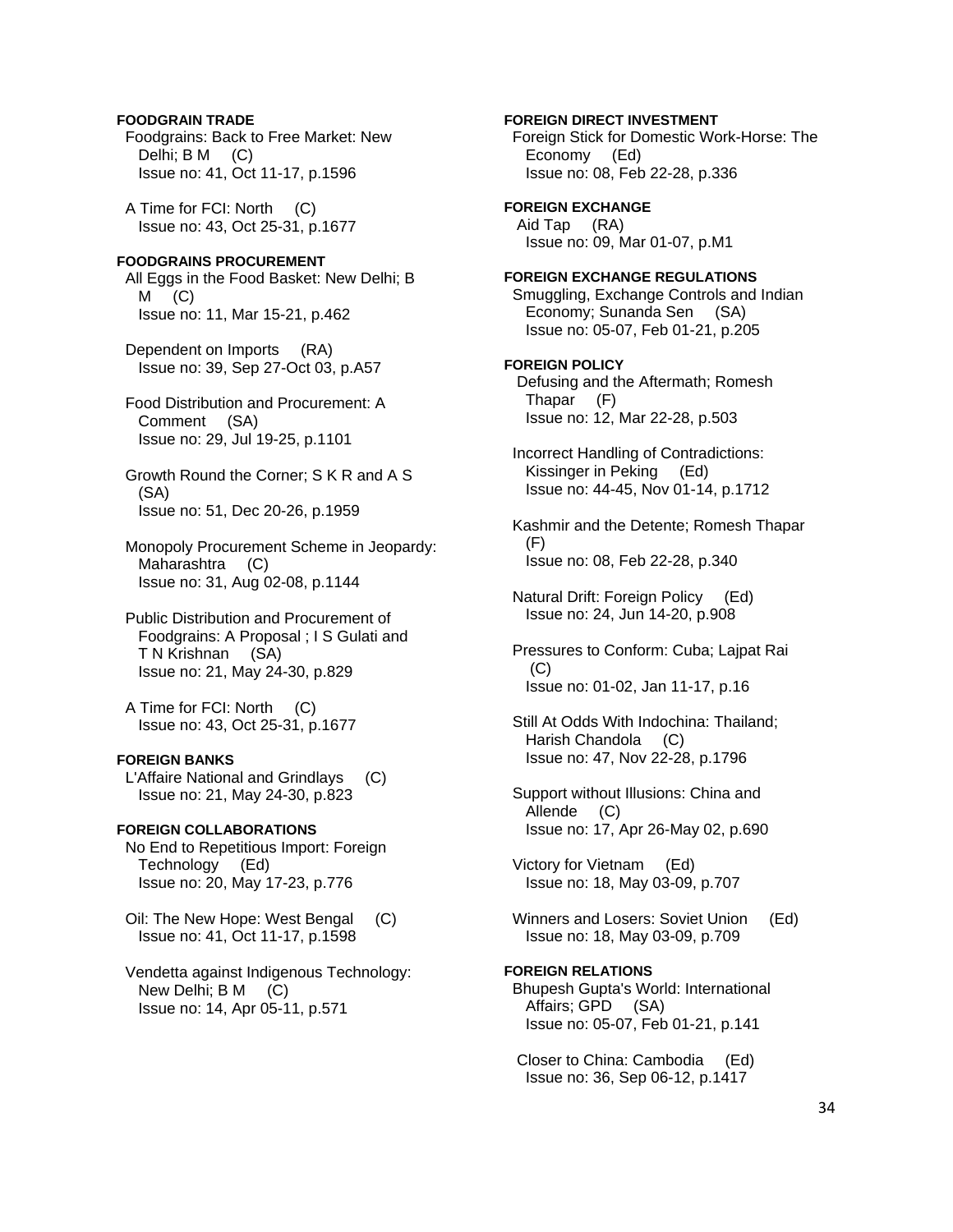# **FOREIGN RELATIONS**

 Fading of Henry Kissinger; Bhabani Sen Gupta (C) Issue no: 19, May 10-16, p.751

 Incorrect Handling of Contradictions: Kissinger in Peking (Ed) Issue no: 44-45, Nov 01-14, p.1712

 Opportunist Anti-Americanism: Thailand (Ed) Issue no: 22, May 31-Jun 06, p.844

 Transition to Independence: Portuguese Africa (Ed) Issue no: 04, Jan 25-31, p.88

 When Will Morale and Credibility Return?; Romesh Thapar (F) Issue no: 13, Mar 29-Apr 04, p.539

### **FOREIGN TRADE**

 Bouncing Back: Japan (Ed) Issue no: 11, Mar 15-21, p.456

 Export Trap (Ed) Issue no: 44-45, Nov 01-14, p.1711

 Growing Capital Exports: Japan (Ed) Issue no: 44-45, Nov 01-14, p.1713

 Indo-Soviet Economic Co-operation: New Delhi; B M (C) Issue no: 22, May 31-Jun 06, p.851

 Limits of Permissiveness: The Economy (Ed) Issue no: 03, Jan 18-24, p.44

 Slow Round: International Trade (Ed) Issue no: 08, Feb 22-28, p.338

 Soviet-American Economic Ties; R G Gidadhubli (C) Issue no: 20, May 17-23, p.787

# **FRANCE**

 Snake's Progress: Exchange Rates (Ed) Issue no: 13, Mar 29-Apr 04, p.538

# **FREEDOM FIGHTERS**

 Not for This Freedom: Tamrapatras; Arun Chowdhury (C) Issue no: 10, Mar 08-14, p.430

 Place for a Tabloid; Nireekshak (F) Issue no: 44-45, Nov 01-14, p.1723 **FUELS**  Bio-gas in China: Technology (Ed) Issue no: 46, Nov 15-21, p.1752 **FUND MANAGEMENT**  New Commission Agents (Ed) Issue no: 38, Sep 20-26, p.1487 **GARMENT AND KNITTING INDUSTRY**  Controlled Cloth (Ed) Issue no: 32, Aug 09-15, p.1179 More Cloth for the Rich (RA) Issue no: 48, Nov 29-Dec 05, p.M105

**FREEDOM OF INFORMATION** 

 Quiet Burial: Controlled Cloth Scheme (Ed) Issue no: 47, Nov 22-28, p.1787

### **GATT**

 Ominous Surpluses: World Trade (Ed) Issue no: 13, Mar 29-Apr 04, p.536

### **GAUHATI**

 Visitations: Assam; M S Prabhakar (C) Issue no: 08, Feb 22-28, p.349

#### **GOA**

 Goa Economic Development Corporation (Ed) Issue no: 14, Apr 05-11, p.597

**GOLD EXCHANGE STANDARD**  Dulled Glitter: Gold (Ed) Issue no: 04, Jan 25-31, p.88

# **GOVERNMENT POLICY**

 Appointments Season; Romesh Thapar (F) Issue no: 14, Apr 05-11, p.567

 Failure of Placatory Measures: Scheduled Tribes; Sumanta Banerjee (C) Issue no: 23, Jun 07-13, p.882

### **GOVERNMENT PROGRAMMES**

 Quiet Burial: Controlled Cloth Scheme (Ed) Issue no: 47, Nov 22-28, p.1787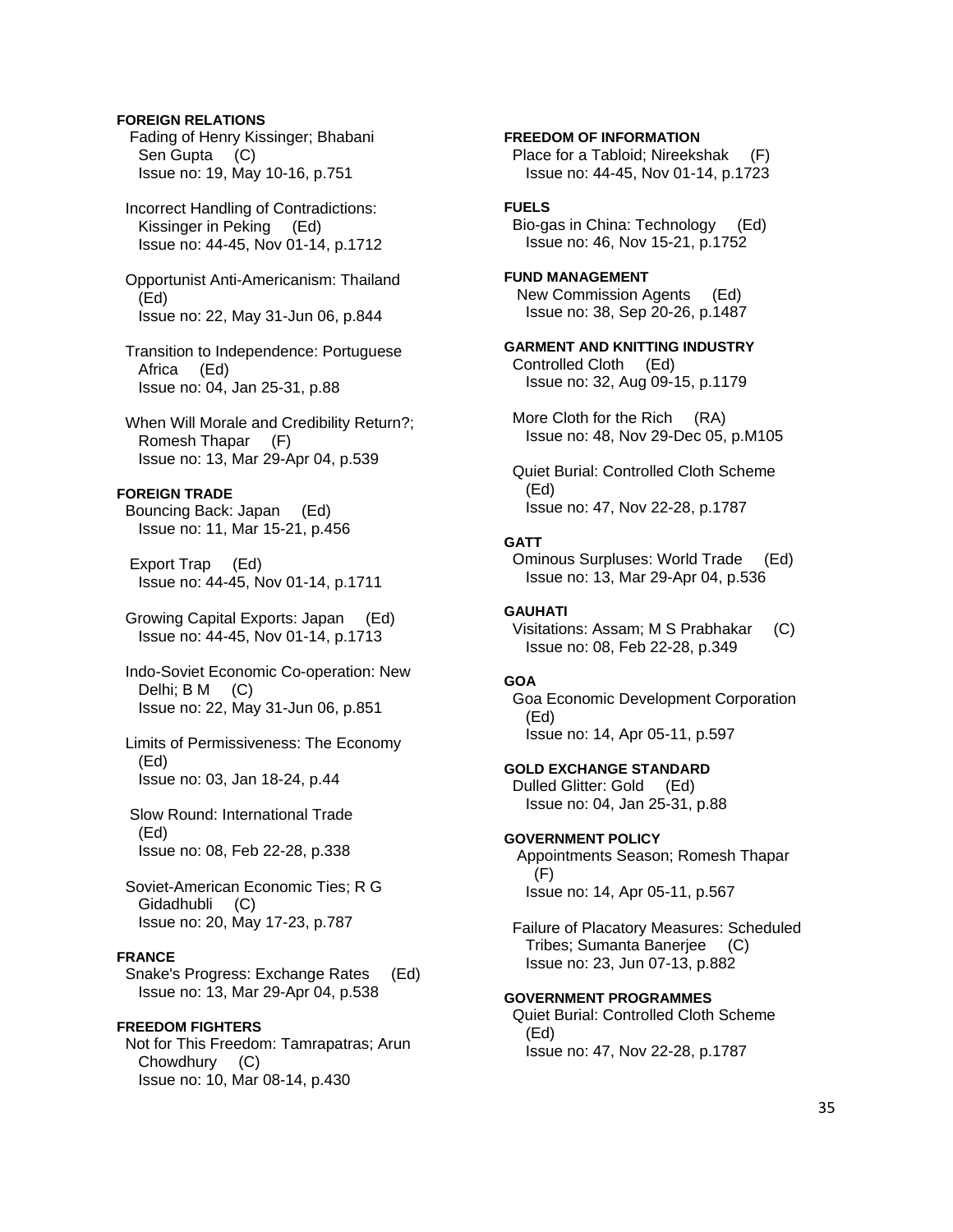# **GREEN REVOLUTION**

 Arrested Green Revolution (C) Issue no: 25-26, Jun 21-Jul 04, p.944

 Genesis of Agrarian Tension in Thanjavur: Findings of a Research Study; K C Alexander (SA) Issue no: 49, Dec 06-12, p.1881

 Green Revolution and Inequality; P N Junankar (RA) Issue no: 13, Mar 29-Apr 04, p.A15

### **GUJARAT**

 Critical June-and Onwards; Romesh Thapar (F) Issue no: 22, May 31-Jun 06, p.848

 A Farce: Gujarat (Ed) Issue no: 16, Apr 19-25, p.644

 Financing of Universities in Gujarat; D T Lakdawala and K R Shah (SA) Issue no: 20, May 17-23, p.795

 Gujarat; Romesh Thapar (F) Issue no: 18, May 03-09, p.713

 Gujarat Industrial Development Corporation (ed) Issue no: 20, May 17-23, p.801

 Gujarat: Pointers to Tomorrow; Romesh Thapar (F) Issue no: 23, Jun 07-13, p.877

 How Officials Sabotage Land Reforms (LE) Issue no: 09, Mar 01-07, p.377

 Little to Do with People: Gujarat Elections (Ed) Issue no: 21, May 24-30, p.809

### **HANOI**

 Hanoi Diary-II; K N Raj (C) Issue no: 01-02, Jan 11-17, p.19

 Hanoi Diary-III; K N Raj (C) Issue no: 03, Jan 18-24, p.61

**HARYANA**  Not a Matter of Mere Budgeting: North  $(C)$ Issue no: 03, Jan 18-24, p.53

 Rural Electrification Loot: Haryana (Ed) Issue no: 04, Jan 25-31, p.89 **HEALTH AND NUTRITION**  Needed: A New Famine Policy; David Morris Morris (SA) Issue no: 05-07, Feb 01-21, p.283 **HEALTHCARE SERVICES**  Doctors in the Dock: Medicine; Anil Awachat (C) Issue no: 52, Dec 27-Jan 02, p.1971 Ivan the Not So Terrible; Imrana Qadeer (BR) Issue no: 43, Oct 25-31, p.1687 World Bank and Health Programmes (Ed) Issue no: 18, May 03-09, p.735 **HIGHER EDUCATION**  Perverse Priorities (Ed) Issue no: 11, Mar 15-21, p.455 **HINDUISM**  Sage of Kanchi: Religion; V Subramaniam (C) Issue no: 31, Aug 02-08, p.1145 **HISTORY**  About an Imaginary People; C S (BR) Issue no: 28, Jul 12-18, p.1048 Background: Portuguese Africa-I; Sankar N Mitra (C) Issue no: 10, Mar 08-14, p.431 A Gezira Diary; A M (F) Issue no: 13, Mar 29-Apr 04, p.549 A Khartoum Diary; A M (C) Issue no: 11, Mar 15-21, p.473 Shape of Things to Come: Portuguese Africa-III; Sankar N Maitra (C) Issue no: 12, Mar 22-28, p.516 Tattered Symbols: History (Ed) Issue no: 36, Sep 06-12, p.1416 Uneven Compendium; B M Sankhdher (BR)

Issue no: 41, Oct 11-17, p.1608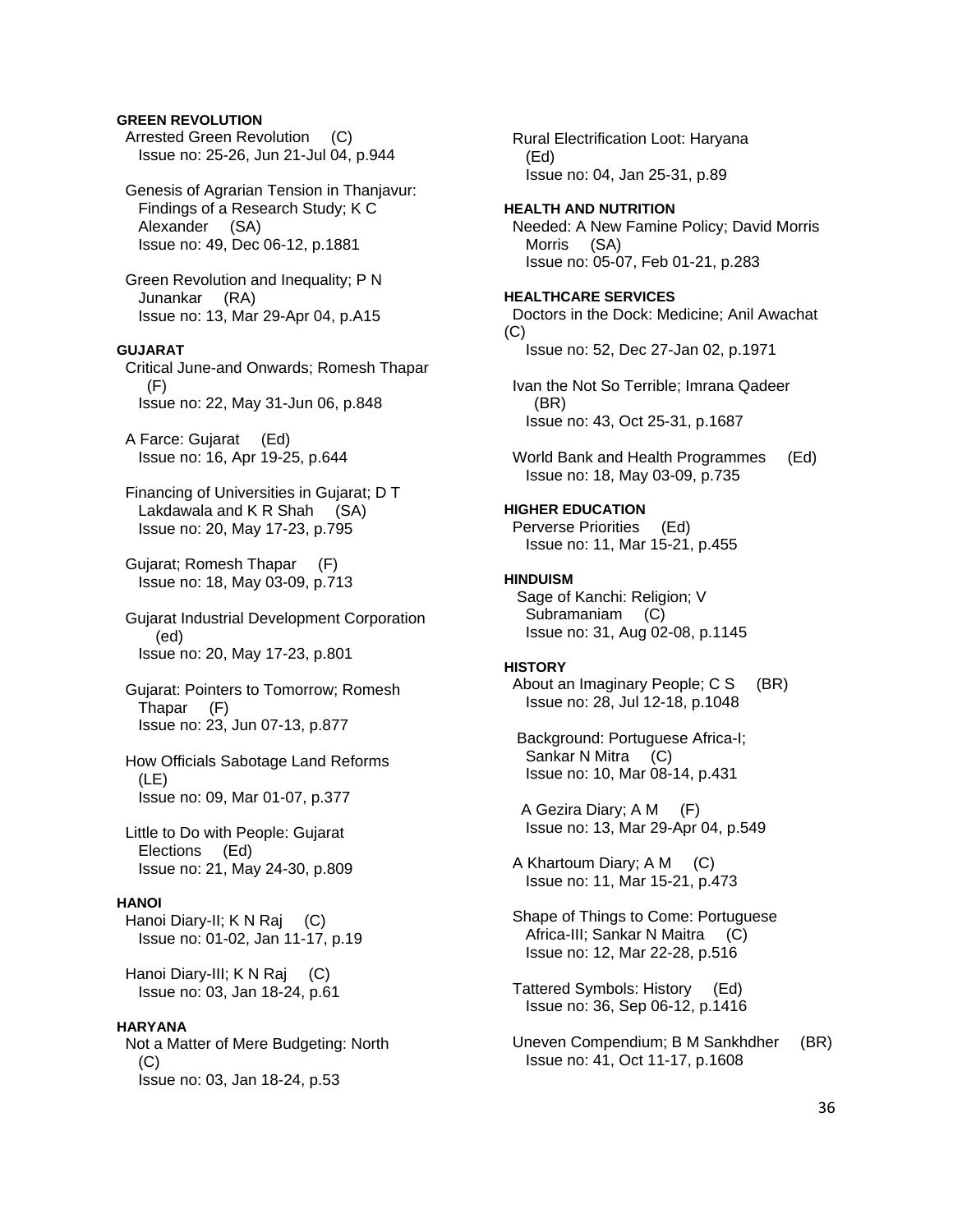## **HISTORY**

 Vietnam's Heroes; Karunakar Gupta (BR) Issue no: 08, Feb 22-28, p.357

## **HOUSEHOLD SAVINGS**

 Contingent upon the Unlikely: The Budget-II; N J Jhaveri (SA) Issue no: 11, Mar 15-21, p.481

 Growth and Diseconomies; Ashok Mitra (SA) Issue no: 43, Oct 25-31, p.1705

#### **HOUSING**

 For Whom: Housing (Ed) Issue no: 47, Nov 22-28, p.1788

 Rent Control in Urban Areas: An Alternative; Deena Khatkhate (SA) Issue no: 05-07, Feb 01-21, p.217

## **HUMAN DEVELOPMENT**

 Is There Hope for Man; Romesh Diwan (BR) Issue no: 48, Nov 29-Dec 05, p.1839

### **HUNGER AND STARVATION**

 Death in Barpeta: Assam; M S Prabhakar (C) Issue no: 10, Mar 08-14, p.423

 Man-Made Famine: Assam; Prabir Baishya  $(C)$ Issue no: 21, May 24-30, p.821

 Starvation Deaths in a 'Surplus' State: Tamil Nadu (C) Issue no: 08, Feb 22-28, p.347

#### **IMF**

 Aid Tap (RA) Issue no: 09, Mar 01-07, p.M1

 Crumbs with Conditions (Ed) Issue no: 16, Apr 19-25, p.643

 IMF's Oil Facility (Ed) Issue no: 09, Mar 01-07, p.M9

 Monetary Portents (Ed) Issue no: 50, Dec 13-19, p.1893

 New Commission Agents (Ed) Issue no: 38, Sep 20-26, p.1487  Problem of Gold Reserves in the New International Payments System; R Kumar (SA) Issue no: 28, Jul 12-18, p.1056

 Special Drawing Rights (Ed) Issue no: 05-07, Feb 01-21, p.220

 Stabilisation, Equity and Growth (Ed) Issue no: 33-35, Aug 16-Sep 05, p.1225

## **IMMIGRATION**

 Immigrants in Their Homeland: Tamil Repatriates Return from Sri Lanka  $(C)$ Issue no: 08, Feb 22-28, p.353

 Keeping the Poor out: Bombay (Ed) Issue no: 13, Mar 29-Apr 04, p.537

 Shrinking Neutral Turf: Overseas Chinese (Ed) Issue no: 30, Jul 26-Aug 01, p.1104

## **IMPERIALISM**

 Capitalism, Imperialism and Underdevelopment; Ranjit Sau (SA) Issue no: 33-35, Aug 16-Sep 05, p.1263

 Destruction and Creation of Development Alternatives; Peter O'Brien (SA) Issue no: 31, Aug 02-08, p.1166

 A Khartoum Diary; A M (C) Issue no: 11, Mar 15-21, p.473

 New Faces: Imperialism (Ed) Issue no: 40, Oct 04-10, p.1558

 Passing of the Unholy Trinity: Ethiopia; Elisabeth Clairmonte (C) Issue no: 39, Sep 27-Oct 03, p.1529

 Price of Petrodollars: International Affairs; GPD (C) Issue no: 24, Jun 14-20, p.925

### **IMPORT POLICY**

 Import Extravaganza (Ed) Issue no: 15, Apr 12-18, p.603

 Imports Not the Basic Problem; Nireekshak (F) Issue no: 22, May 31-Jun 06, p.858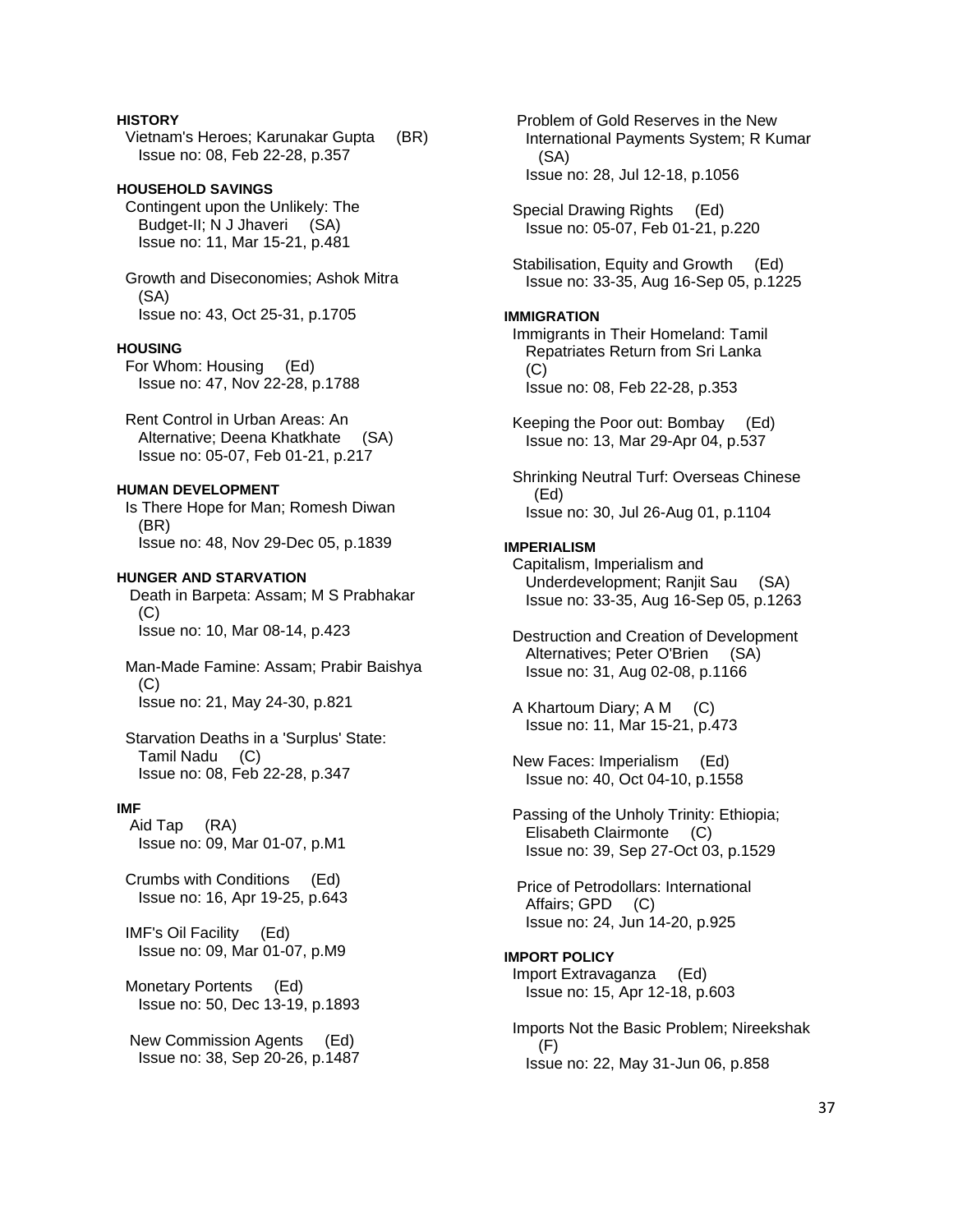### **IMPORTS**

- Aid Outlook: New Delhi; B M (C) Issue no: 29, Jul 19-25, p.1080
- Dependent on Imports (RA) Issue no: 39, Sep 27-Oct 03, p.A57
- Food Imports: Why and for Whom?; N K Chandra (SA) Issue no: 05-07, Feb 01-21, p.255
- Fresh Bounty for Mills: Cotton Imports (Ed) Issue no: 01-02, Jan 11-17, p.03
- Import Extravaganza (Ed) Issue no: 15, Apr 12-18, p.603
- Imports Not the Basic Problem; Nireekshak  $(F)$ Issue no: 22, May 31-Jun 06, p.858
- Monitoring Import of Technology into India; Sumitra Chishti (RA) Issue no: 22, May 31-Jun 06, p.M39
- Political Use of Grain Surpluses: United States; Harish Chandola (C) Issue no: 39, Sep 27-Oct 03, p.1531
- Wrong Peg (Ed) Issue no: 25-26, Jun 21-Jul 04, p.939

### **INCOME DISTRIBUTION**

 Distribution of Rural Income (C) Issue no: 38, Sep 20-26, p.1493

- Distribution of Rural Income; M T R Sarma (LE) Issue no: 44-45, Nov 01-14, p.1714
- Love Song of J Alfred Prufrock; A M (BR) Issue no: 18, May 03-09, p.725
- Not by Statistics Alone; M L Dantwala (RA) Issue no: 16, Apr 19-25, p.661

## **INCOME TAX**

 Distribution of Income among Tax-Payers; Sreelekha Basu (SA) Issue no: 04, Jan 25-31, p.123

 Income-Tax, Corporate Tax and Income Trends in India; Uma Datta Roy Choudhury, L N Rastogi and Gobind Chand (SA) Issue no: 08, Feb 22-28, p.371

 More Concessions: Black Money (Ed) Issue no: 49, Dec 06-12, p.1858

 Tax Consequences of Jagjivan Ram: Taxation (Ed) Issue no: 15, Apr 12-18, p.604

#### **INDEBTEDNESS**

 Indebtedness among Colliery Workers: Dhanbad (C) Issue no: 31, Aug 02-08, p.1147

 Indebtedness among Tribals: West Bengal; Kalyan Chaudhuri (C) Issue no: 47, Nov 22-28, p.1795

## **INDEPENDENCE MOVEMENT**  Angloan Tragedy (Ed) Issue no: 51, Dec 20-26, p.1938

 Entrenching Freedom Struggles: Portuguese Africa-II; Sankar N Maitra (C) Issue no: 11, Mar 15-21, p.471

 Transition to Independence: Portuguese Africa (Ed) Issue no: 04, Jan 25-31, p.88

#### **INDEPENDENCE MOVEMENTS**

 Spring of Victory: Cambodia; Harish Chandola (C) Issue no: 17, Apr 26-May 02, p.692

### **INDIA-BANGLADESH RELATIONS**

 Farakka Project: Calcutta Port's Fate in the Balance; Tushar Rajan Patranabis (SA) Issue no: 13, Mar 29-Apr 04, p.557

- Hyphens That Divide; A G Noorani (BR) Issue no: 10, Mar 08-14, p.436
- Power Worries Linger: West Bengal (C) Issue no: 43, Oct 25-31, p.1677

## **INDIA-BANGLADESH TRADE**  End of Bilateralism: Indo-Bangladesh Trade (Ed) Issue no: 01-02, Jan 11-17, p.04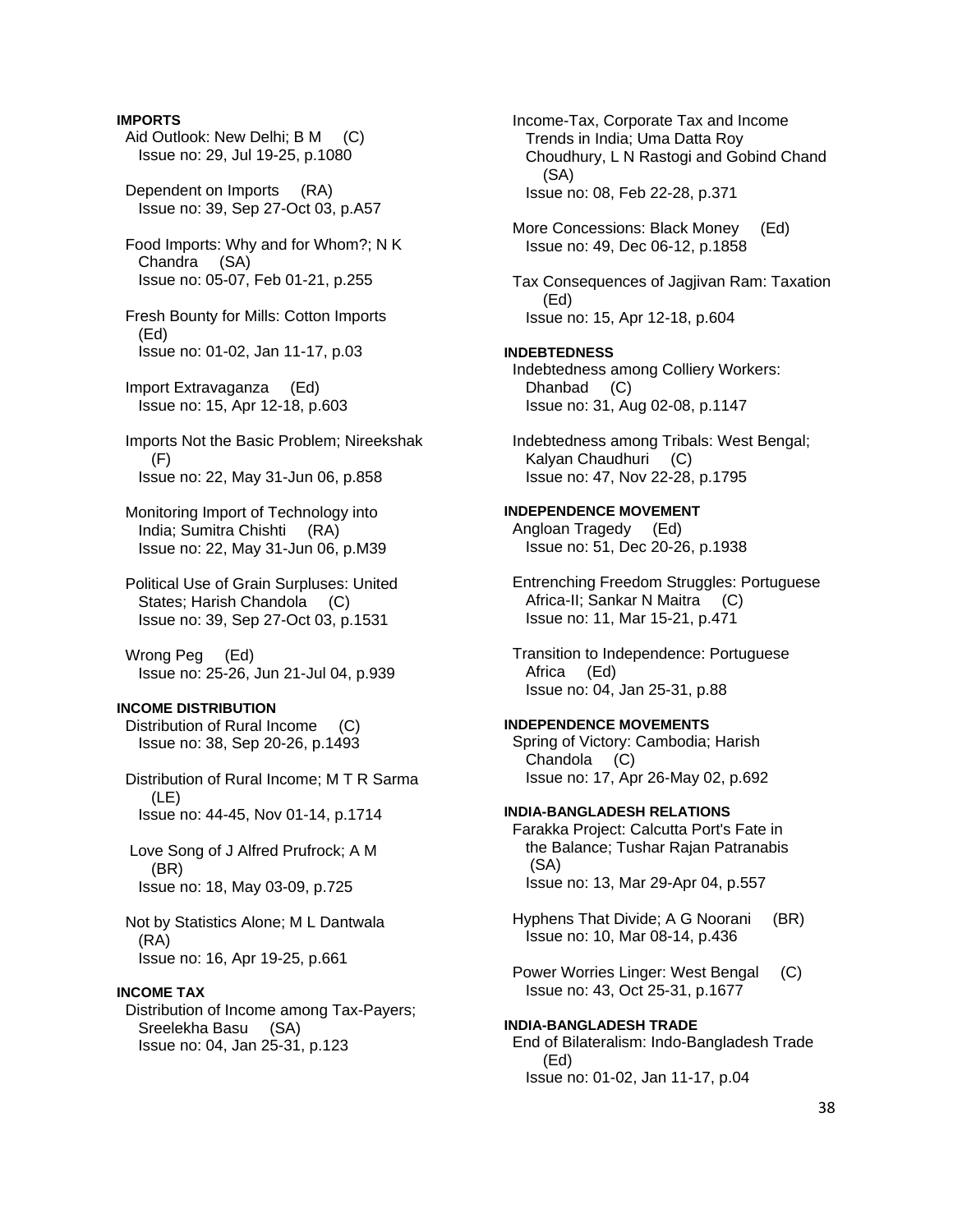## **INDIA-CHINA ECONOMIC RELATIONS**

 China and India: A Comparative Survey of Performance in Economic Development; Thomas E Weisskopf (SA) Issue no: 05-07, Feb 01-21, p.175

## **INDIA-SOVIET UNION ECONOMIC RELATIONS**

 Foreign Aid and the Communist Bloe; Sankar L De (RA) Issue no: 50, Dec 13-19, p.1905

### **INDIA-SOVIET UNION ECONOMIC RELATIONS**

 Foreign Aid and the Communist Bloe; Sankar L De (RA) Issue no: 50, Dec 13-19, p.1905

 Indo-Soviet Economic Co-operation: New Delhi; B M (C) Issue no: 22, May 31-Jun 06, p.851

 Rupee-Rouble Tussle (Ed) Issue no: 14, Apr 05-11, p.563

### **INDIA-SRI LANKA RELATIONS**

 Immigrants in Their Homeland: Tamil Repatriates Return from Sri Lanka  $(C)$ Issue no: 08, Feb 22-28, p.353

### **INDIA-UNITED KINGDOM RELATIONS**

 Nehru's Pre-Independence Socialism; A G Noorani (BR) Issue no: 21, May 24-30, p.827

# **INDIA-UNITED STATES RELATIONS**  Indo-US Relations (Ed)

Issue no: 42, Oct 18-24, p.1631

## **INDONESIA**

 Indonesian Intervention: Timor; Harish Chandola (C) Issue no: 40, Oct 04-10, p.1563

 Indonesian Invasion: East Timor; Harish Chandola (C) Issue no: 51, Dec 20-26, p.1946

 Indonesian Politics: Some Pre-Colonial Aspects; Vishal Singh (C) Issue no: 42, Oct 18-24, p.1640

 Torture of Women Prisoners in Indonesia: Political Prisoners (C) Issue no: 24, Jun 14-20, p.922

## **INDUSTRIAL FINANCE**

 Assessing Managerial Competence for Financing of Projects: An Objective Scheme; G P Mukerji (RA) Issue no: 48, Nov 29-Dec 05, p.M157

## **INDUSTRIAL GROWTH AND DEVELOPMENT**

 Bouncing Back: Japan (Ed) Issue no: 11, Mar 15-21, p.456

 De-industrialisation in India Reconsidered; Raghabendra Chatttopadhyay (SA) Issue no: 12, Mar 22-28, p.523

 Gujarat Industrial Development Corporation (ed) Issue no: 20, May 17-23, p.801

 Mini Steel Fiasco: New Delhi; B M  $(C)$ Issue no: 44-45, Nov 01-14, p.1715

 Never Had It So Good: Corporate Sector (C) Issue no: 51, Dec 20-26, p.1941

- Oil: The New Hope: West Bengal (C) Issue no: 41, Oct 11-17, p.1598
- Putting the Budget in Its Place: North (C) Issue no: 04, Jan 25-31, p.103
- Rates of Growth of Agriculture and Industry; Amal Krishna Dey (RA) Issue no: 25-26, Jun 21-Jul 04, p.A26
- Reincarnation of Gandhian Ideas; Romesh Diwan (BR) Issue no: 52, Dec 27-Jan 02, p.1985

 Return to Fundamentals (Ed) Issue no: 05-07, Feb 01-21, p.131

 Revival of Big Business Interest: West Bengal (C) Issue no: 48, Nov 29-Dec 05, p.1832

 Socialism for Twenty-Two Families; HKP (BR) Issue no: 23, Jun 07-13, p.889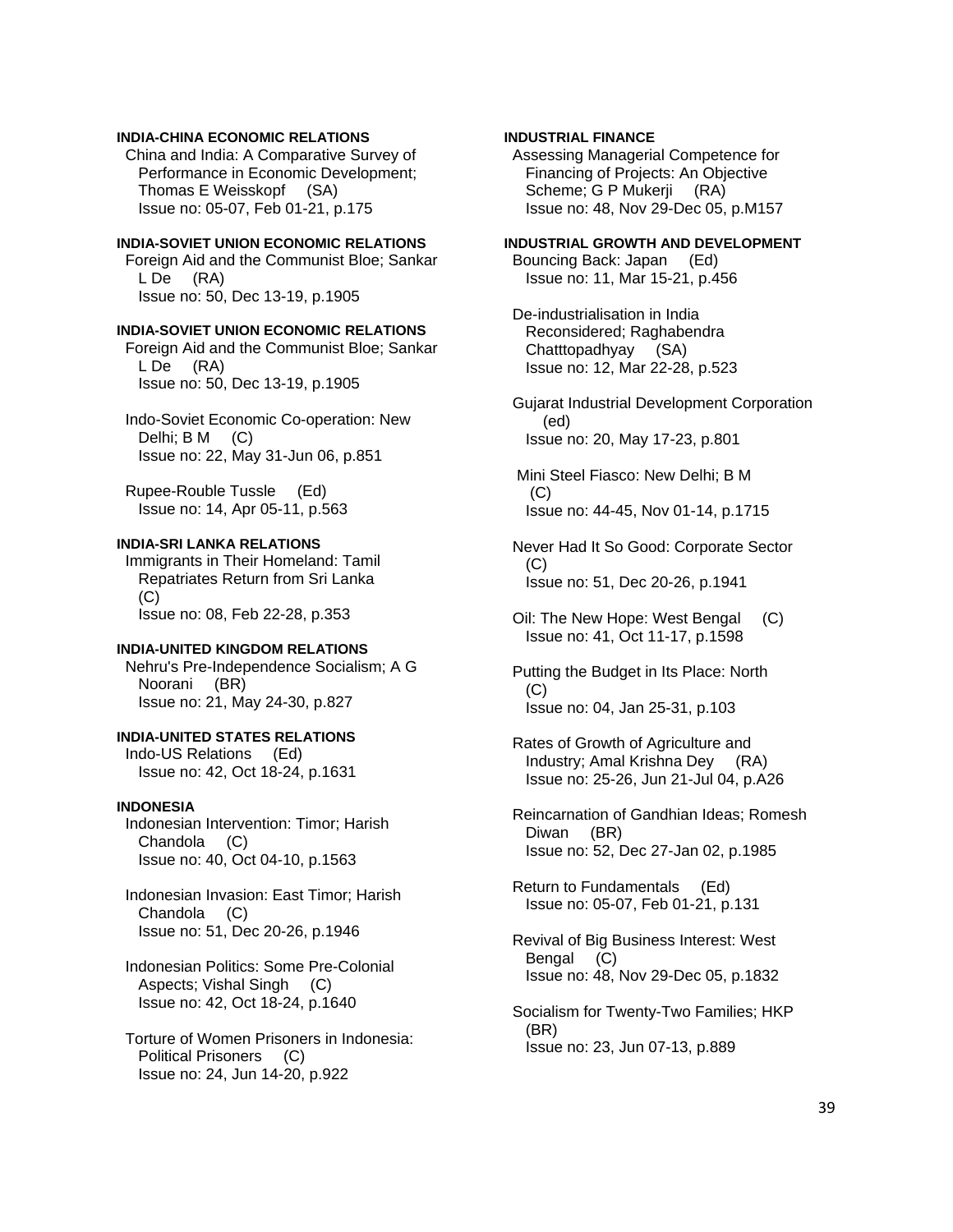## **INDUSTRIAL GROWTH AND DEVELOPMENT**

 Some Characteristics of Industrial Growth in India; A K Bagchi (SA) Issue no: 05-07, Feb 01-21, p.157

## **INDUSTRIAL LABOUR**

 No Cinderella This (Ed) Issue no: 49, Dec 06-12, p.1857

## **INDUSTRIAL LICENSING**

 End of Licensing: Industry (Ed) Issue no: 03, Jan 18-24, p.44

 Revival of Big Business Interest: West Bengal (C) Issue no: 48, Nov 29-Dec 05, p.1832

 Wayward Policies: Industry (Ed) Issue no: 16, Apr 19-25, p.645

## **INDUSTRIAL LOCATION**

 Dispersal or More Concentration?: Maharashtra-II (C) Issue no: 04, Jan 25-31, p.99

## **INDUSTRIAL MANAGEMENT**

 Application of Management Concepts in a College: A Study in Feasibility; Swapan Kumar Bhattacharyya, Swaraj Bandyopadhyay and Binod Kumar (RA) Issue no: 36, Sep 06-12, p.M95

 Assessing Managerial Competence for Financing of Projects: An Objective Scheme; G P Mukerji (RA) Issue no: 48, Nov 29-Dec 05, p.M157

 Changed Times (RA) Issue no: 22, May 31-Jun 06, p.M29

 Dependence in Indian Culture: From Mud Huts to Company Board Rooms; Gouranga P Chattopadhyay (RA) Issue no: 22, May 31-Jun 06, p.M30

 Floundering in Steel: New Delhi; B M (C) Issue no: 12, Mar 22-28, p.506

 Public Sector Management, Social Consciousness, and All That; Bharat Jhunjunwala (RA) Issue no: 09, Mar 01-07, p.M2

 Social Environment and Management's Responsibilities; M N Srinivas (SA) Issue no: 11, Mar 15-21, p.487

 Strategy for Family Planning Programmes in the Industrial Sector; C N S Nambudiri and Baldev R Sharma (RA) Issue no: 09, Mar 01-07, p.M16

 Unwritten Chapter; Nireekshak (F) Issue no: 09, Mar 01-07, p.393

## **INDUSTRIAL POLICY**

 Dispersal or More Concentration?: Maharashtra-II (C) Issue no: 04, Jan 25-31, p.99

 Growth without Priorities: New Delhi; B M (C) Issue no: 17, Apr 26-May 02, p.686

 Output Restriction: Industry (Ed) Issue no: 38, Sep 20-26, p.1488

 Planning: The Next Necessary Stage; Deb Kumar Bose (P) Issue no: 28, Jul 12-18, p.1046

 Problems of Implementation: New Delhi; B M (Ed) Issue no: 33-35, Aug 16-Sep 05, p.1233

 Strengthening the Status Quo: New Delhi; B M (Ed) Issue no: 05-07, Feb 01-21, p.135

Wayward Policies: Industry (Ed) Issue no: 16, Apr 19-25, p.645

### **INDUSTRIAL POLLUTION**  Industry Reluctant to Bear Costs: Pollution (C) Issue no: 50, Dec 13-19, p.1899

### **INDUSTRIAL PRODUCTION**

 Economic Trends and Raw Material Prices in 1976; Angus Hone (RA) Issue no: 48, Nov 29-Dec 05, p.M134

 Intersectoral Flow of Consumer Goods: Some Preliminary Results; Sudipto Mundle (SA) Issue no: 05-07, Feb 01-21, p.165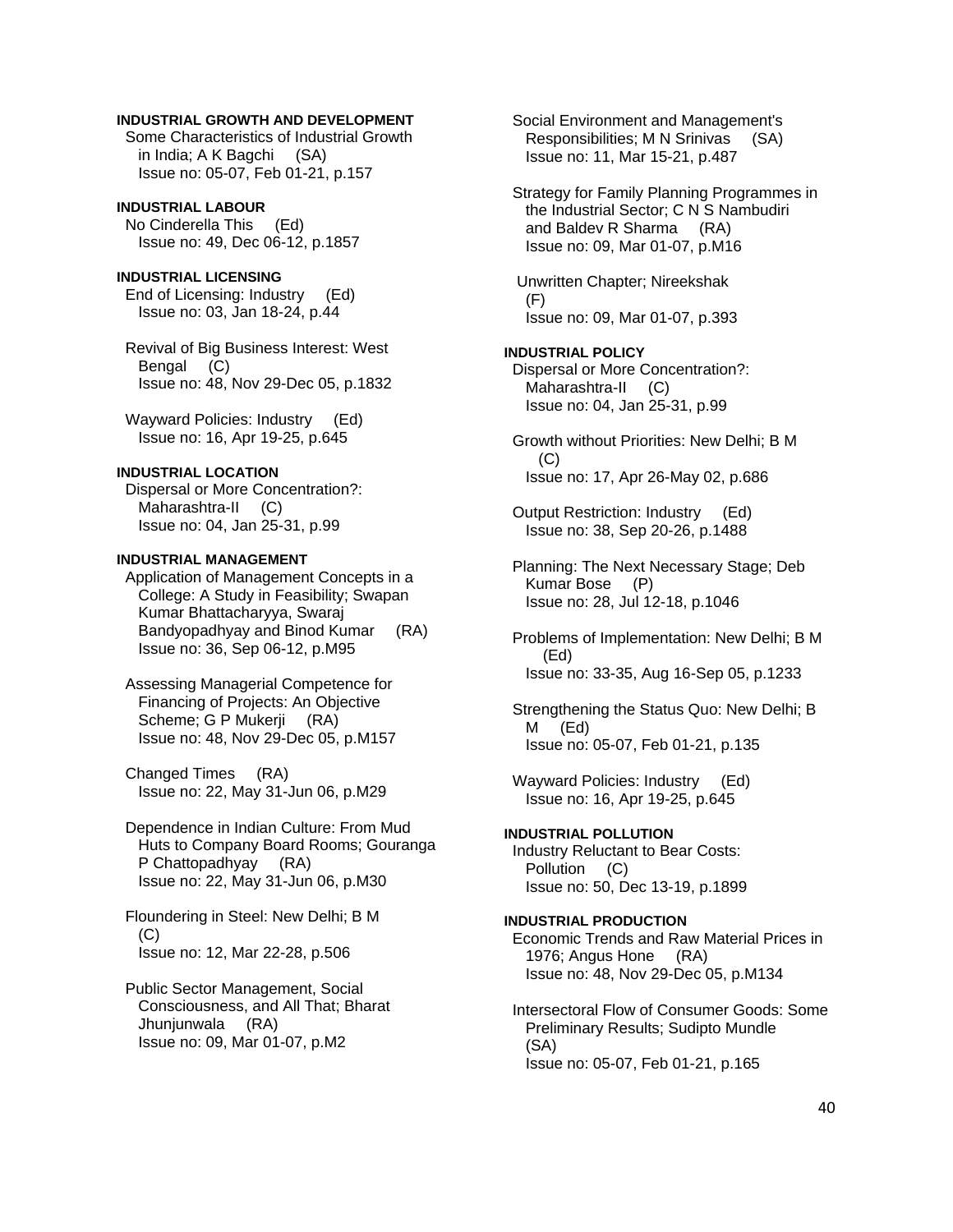## **INDUSTRIAL PRODUCTION**

 Measuring the Surplus in India: Sources and Methods; Dennis Childs and Michael Kidron (SA) Issue no: 09, Mar 01-07, p.399

 New Areas for Private Sector: New Delhi; B  $M$   $(C)$ Issue no: 37, Sep 13-19, p.1451

 Private and Social Rates of Return in Indian Manufacturing; Deepak Lal (SA) Issue no: 52, Dec 27-Jan 02, p.1995

 Productivity Deals: Case of Lube India: Labour-II (C) Issue no: 03, Jan 18-24, p.57

## **INDUSTRIAL PROJECTS**

 Assessing Managerial Competence for Financing of Projects: An Objective Scheme; G P Mukerji (RA) Issue no: 48, Nov 29-Dec 05, p.M157

**INDUSTRIAL RELATIONS**  Avoidable Confrontation: Labour (C) Issue no: 32, Aug 09-15, p.1185

 A Basic Right Denied: Labour (C) Issue no: 41, Oct 11-17, p.1597

 Decline of Trade Union Bosses: Tamil Nadu (C) Issue no: 19, May 10-16, p.747

 Dock Strike: To the Leaders' Rescue: Labour (C) Issue no: 08, Feb 22-28, p.345

 Groping for an Industrial Relations Policy: New Delhi; B M (C) Issue no: 15, Apr 12-18, p.611

 Growing Labour Militancy: Tamil Nadu (C) Issue no: 14, Apr 05-11, p.573

 Kamani Tubes Strike; Y V Chavan (LE) Issue no: 18, May 03-09, p.711

 Kamani Tubes Strike: Labour (C) Issue no: 04, Jan 25-31, p.101

 New Framework for Industrial Relations: New Delhi; B M (C) Issue no: 47, Nov 22-28, p.1789

 Output Restriction: Industry (Ed) Issue no: 38, Sep 20-26, p.1488

 Problems of Implementation: New Delhi; B M (Ed) Issue no: 33-35, Aug 16-Sep 05, p.1233

 Productivity Deals: Case of Lube India: Labour-II (C) Issue no: 03, Jan 18-24, p.57

 Railway Strike in Retrospect: Labour-I (C) Issue no: 03, Jan 18-24, p.53

 Struggle of Workers and Tribal Peasants in Chhotanagpur: Bihar; Narayan Arvind Das (C) Issue no: 09, Mar 01-07, p.384

## **INDUSTRIAL RESEARCH**

 Industrial Cartels and Research; Narendra Singh (C) Issue no: 16, Apr 19-25, p.657

**INDUSTRIAL WORKERS**  Industrial Worker: A Profile: Poona (Ed) Issue no: 48, Nov 29-Dec 05, p.1826

## **INFANT AND CHILD MORTALITY**

 Fall in Mortality Rates in Kerala: An Explanatory Hypothesis; P G K Panikar (SA) Issue no: 47, Nov 22-28, p.1811

## **INFLATION**

DA Issue: New Delhi; B M (C) Issue no: 32, Aug 09-15, p.1183

 Effect of Indexation on Savings in Developing Countries; Pronab Sen (RA) Issue no: 22, May 31-Jun 06, p.M53

 False Paralleis: East Europe (Ed) Issue no: 09, Mar 01-07, p.377

 Inflation, Money and Production; A K Dasgupta (BR) Issue no: 25-26, Jun 21-Jul 04, p.961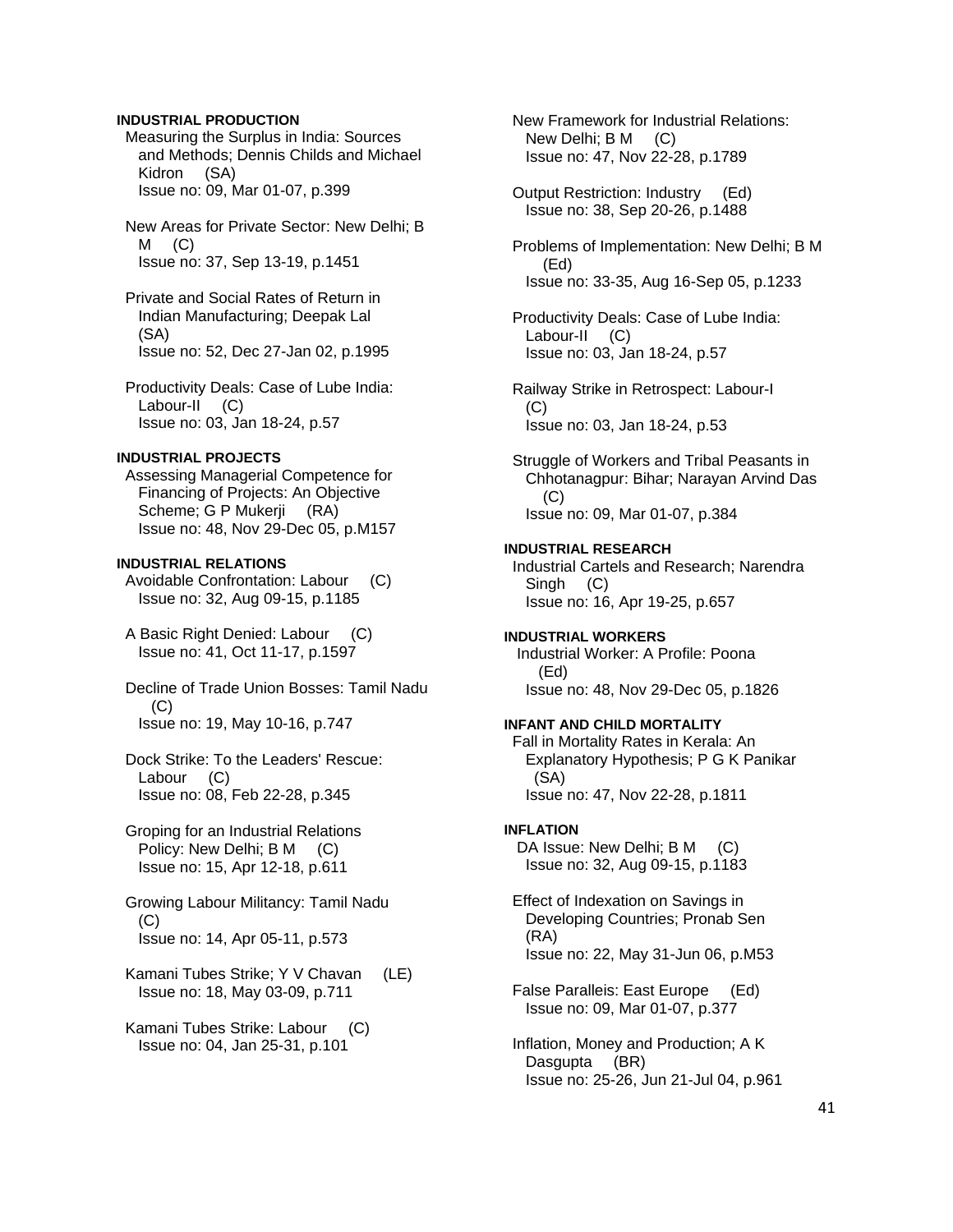## **INFLATION**

 Not So Painful Inflation: Yugoslavia (Ed) Issue no: 01-02, Jan 11-17, p.04

### **INFORMATION AND COMMUNICATION TECHNOLOGY**

 A Political Launching: Aryabhata (Ed) Issue no: 17, Apr 26-May 02, p.677

### **INFORMATION SYSTEM**

 Design and Implementation of Urban Information Systems; R S Ganapathy (SA) Issue no: 44-45, Nov 01-14, p.1747

### **INSURGENCY**

 Building the Great Wall: International Affairs; GPD (C) Issue no: 22, May 31-Jun 06, p.857

## **INTEREST RATES**

 Scramble for Deposits (C) Issue no: 01-02, Jan 11-17, p.14

**INTERNAL DEBT**  Deficit without Purpose (Ed) Issue no: 23, Jun 07-13, p.871

## **INTERNATIONAL AFFAIRS**

 Building the Great Wall: International Affairs; GPD (C) Issue no: 22, May 31-Jun 06, p.857

 Chiao Kuan-hua's World; GPD (F) Issue no: 41, Oct 11-17, p.1595

 Creating Dissension: Indochina; Harish Chandola (C) Issue no: 29, Jul 19-25, p.1085

 Detente: Its Base and Superstructure: International Affairs; GPD (C) Issue no: 30, Jul 26-Aug 01, p.1113

 Forgotten War: International Affairs; GPD (C) Issue no: 03, Jan 18-24, p.52

 Greater and Greater Disorder: International Affairs; GPD (C) Issue no: 09, Mar 01-07, p.383

 Growing Support for Palestinian Struggle: West Asia; A K Essack (C) Issue no: 27, Jul 05-11, p.997

 How the US Made Cambodia's Revolution: International Affairs; GPD (F) Issue no: 12, Mar 22-28, p.498

 Iran, Iraq and the Gulf: West Asia; Saleem M A Khan (C) Issue no: 28, Jul 12-18, p.1044

- Israel versus the Palestinian Nation; Christopher Collingwood (BR) Issue no: 11, Mar 15-21, p.475
- Kissinger's Converts: International Affairs; GPD (C) Issue no: 36, Sep 06-12, p.1427
- Lesson of Angola: International Affairs; GPD (F) Issue no: 49, Dec 06-12, p.1860
- Liberation Gone Sour: International Affairs; GPD (F) Issue no: 48, Nov 29-Dec 05, p.1827
- Moscow's Footsteps: Western Europe (Ed) Issue no: 16, Apr 19-25, p.644
- Other Concerns: West Asia (Ed) Issue no: 13, Mar 29-Apr 04, p.537
- Price of Petrodollars: International Affairs; GPD (C) Issue no: 24, Jun 14-20, p.925
- Smelling the Antlers of a Deer; GPD (C) Issue no: 23, Jun 07-13, p.885

 South-East Asia: Elusive Security; GPD (F) Issue no: 27, Jul 05-11, p.989

- Traps of a Partial Vision: International Affairs; GPD (F) Issue no: 17, Apr 26-May 02, p.683
- A United Vietnam Rises; Romesh Thapar (F) Issue no: 15, Apr 12-18, p.607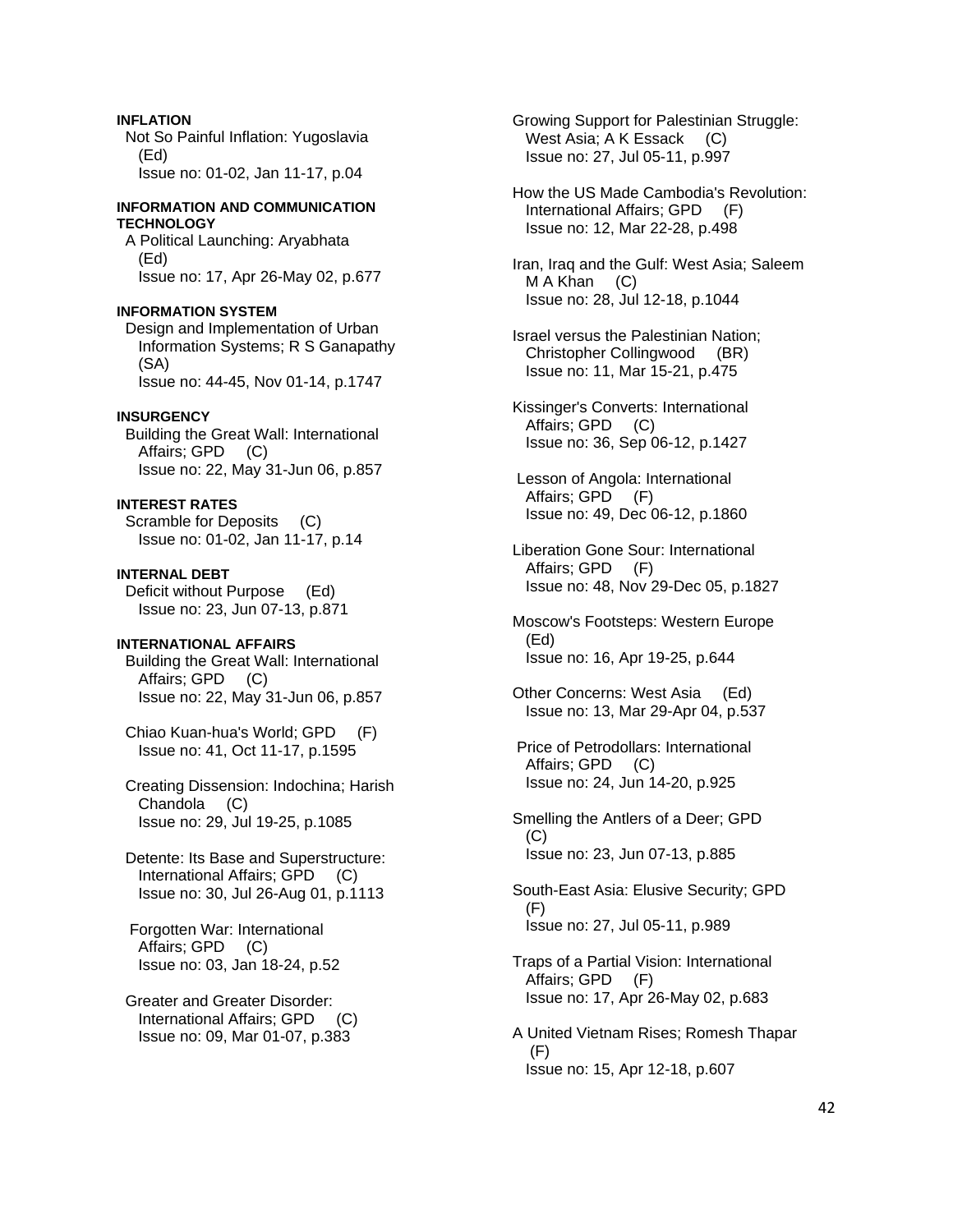## **INTERNATIONAL AFFAIRS**

 Unlearned Lessons: International Affairs (Ed) Issue no: 15, Apr 12-18, p.606

 White Man's Burden: International Affairs; GPD (C) Issue no: 32, Aug 09-15, p.1191

## **INTERNATIONAL ECONOMIC RELATIONS**

 Behind the Facade: Multinationals; R S Ganapathy (C) Issue no: 36, Sep 06-12, p.1425

 Detente: Its Base and Superstructure: International Affairs; GPD (C) Issue no: 30, Jul 26-Aug 01, p.1113

 Economic Squeeze: Asia (Ed) Issue no: 17, Apr 26-May 02, p.677

 Fresh Initiatives: Oil (Ed) Issue no: 23, Jun 07-13, p.873

 Japanese Connection: Brazil (Ed) Issue no: 32, Aug 09-15, p.1180

### **INTERNATIONAL LAW**

 Two Years after Signing the Paris Agreements: Vietnam; Harish Chandola  $(C)$ Issue no: 09, Mar 01-07, p.391

### **INTERNATIONAL POLITICS**

 Another Bout of Waywardness: United States (C) Issue no: 32, Aug 09-15, p.1190

 China's New Constitution; G P Deshpande (SA) Issue no: 05-07, Feb 01-21, p.143

 Dissolving Alliances: US in Asia; J A Naik (C) Issue no: 37, Sep 13-19, p.1459

 Indonesian Intervention: Timor; Harish Chandola (C) Issue no: 40, Oct 04-10, p.1563

 Inspired Speculation: Israel; Surendra Bhutani (C) Issue no: 31, Aug 02-08, p.1150

 New US Strategy in Asia; Harish Chandola (C) Issue no: 23, Jun 07-13, p.887

 Sadat's Deal (Ed) Issue no: 37, Sep 13-19, p.1447

 Secret End to Secret War: Laos (Ed) Issue no: 21, May 24-30, p.808

 Syria's Challenge to Interim Accord: West Asia; Surendra Bhutani (C) Issue no: 41, Oct 11-17, p.1602

#### **INTERNATIONAL RELATIONS**

 American Connection: Still in Demand: Southeast Asia; Pran Chopra  $(C)$ Issue no: 37, Sep 13-19, p.1459

 Congress of Helsinki (Ed) Issue no: 31, Aug 02-08, p.1139

 Creating More Elbow Room: South Asia (Ed) Issue no: 52, Dec 27-Jan 02, p.1966

 Forgotten War: International Affairs; GPD (C) Issue no: 03, Jan 18-24, p.52

 Friction in Sino-US Relations; Harish Chandola (C) Issue no: 46, Nov 15-21, p.1763

 Lesson of Bangladesh (Ed) Issue no: 33-35, Aug 16-Sep 05, p.1229

 Sadat and the Palestinians: West Asia; Surendra Bhutani (C) Issue no: 40, Oct 04-10, p.1564

 Smelling the Antlers of a Deer; GPD (C) Issue no: 23, Jun 07-13, p.885

 South-East Asia: Elusive Security; GPD  $(F)$ Issue no: 27, Jul 05-11, p.989

 Two Years after Signing the Paris Agreements: Vietnam; Harish Chandola  $(C)$ Issue no: 09, Mar 01-07, p.391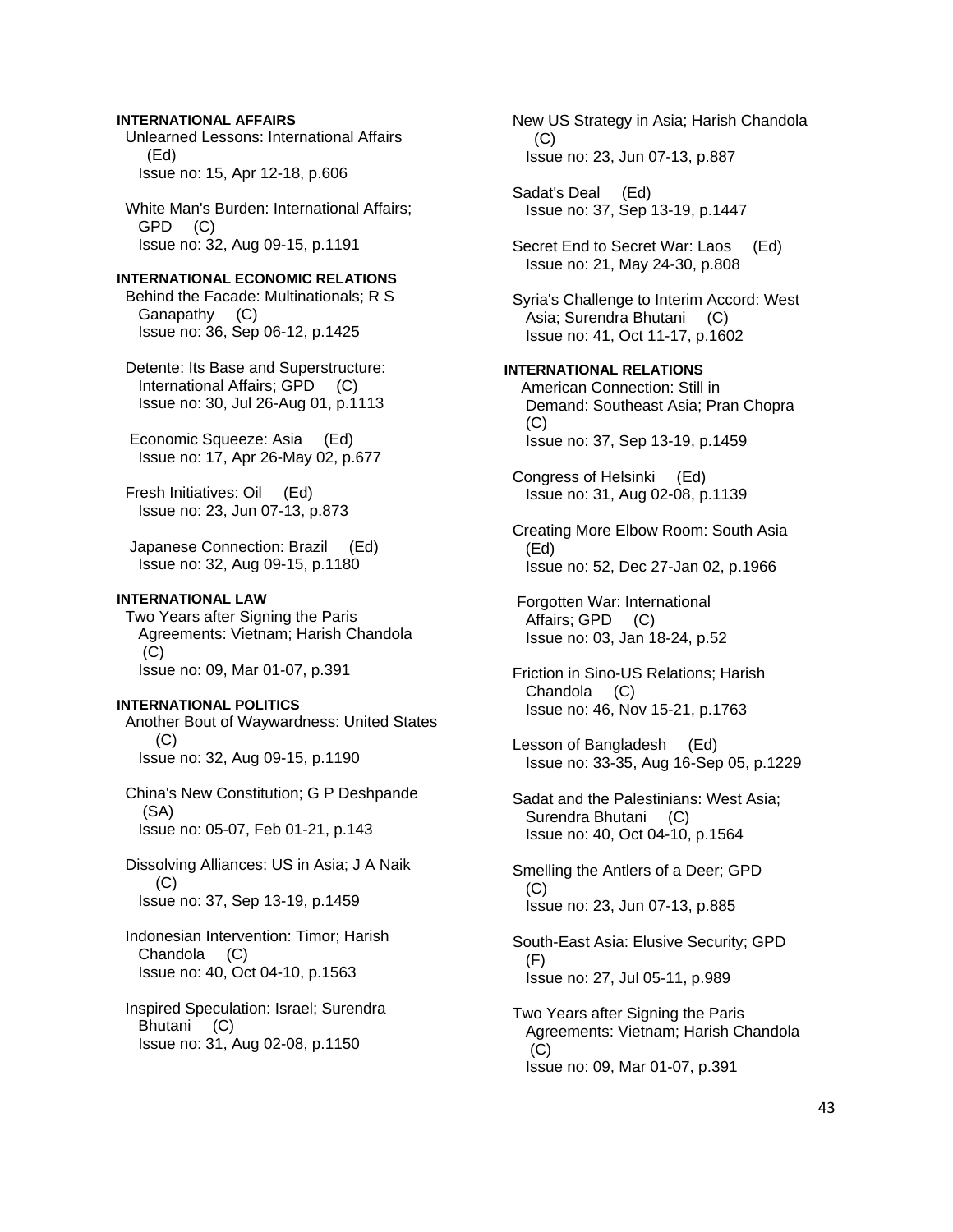## **INTERNATIONAL RELATIONS**

 White Man's Burden: International Affairs; GPD (C) Issue no: 32, Aug 09-15, p.1191

## **INTERNATIONAL TRADE**

 American Multinationals in the USSR: Trends, Implications and Prospects; Sankar L De (SA) Issue no: 30, Jul 26-Aug 01, p.1123

 Dynamics of International Exploitation; Frederick F Clairmonte (C) Issue no: 32, Aug 09-15, p.1186

 Ominous Surpluses: World Trade (Ed) Issue no: 13, Mar 29-Apr 04, p.536

 Slow Round: International Trade (Ed) Issue no: 08, Feb 22-28, p.338

 Turning Point in Economic Ties with West Germany (F) Issue no: 44-45, Nov 01-14, p.1722

## **INVESTMENT**

 Contingent upon the Unlikely: The Budget-II; N J Jhaveri (SA) Issue no: 11, Mar 15-21, p.481

 Elusive Investment and Output (Ed) Issue no: 47, Nov 22-28, p.1785

 Public Sector Management, Social Consciousness, and All That; Bharat Jhunjunwala (RA) Issue no: 09, Mar 01-07, p.M2

 Structural Maladies: The Economy (C) Issue no: 47, Nov 22-28, p.1791

 Tale of Three Surveys (Ed) Issue no: 33-35, Aug 16-Sep 05, p.1227

## **IRAN**

 Iran, Iraq and the Gulf: West Asia; Saleem M A Khan (C) Issue no: 28, Jul 12-18, p.1044

### **IRAQ**

 Iran, Iraq and the Gulf: West Asia; Saleem M A Khan (C) Issue no: 28, Jul 12-18, p.1044

**IRON AND STEEL INDUSTRY**  Floundering in Steel: New Delhi; B M  $(C)$  Issue no: 12, Mar 22-28, p.506 Mini Steel Fiasco: New Delhi; B M  $(C)$  Issue no: 44-45, Nov 01-14, p.1715 Misdeeds of SAIL: New Delhi; B M (C) Issue no: 23, Jun 07-13, p.881 **IRRIGATED LAND**  Misuse of Water: Irrigation (Ed) Issue no: 23, Jun 07-13, p.874 **IRRIGATION**  Administration and the Distribution of Irrigation Benefits; Robert Wade (SA) Issue no: 44-45, Nov 01-14, p.1743 Changing Forms of Agricultural Enterprise in West Bengal: A Note; Nripen Bandyopadhyaya (SA) Issue no: 17, Apr 26-May 02, p.700 Female Work Participation: A Study of Inter-State Differences: A Comment; Narasimha D Reddy (SA) Issue no: 23, Jun 07-13, p.902 Murder to Landlords' Order: Bihar; Arvind

 Narayan Das (C) Issue no: 24, Jun 14-20, p.915

 Struggle for Higher Procurement Prices: North (C) Issue no: 19, May 10-16, p.749

 Tubewell Irrigation: Analysis of Some Technical Alternatives; Ramesh Bhatia and Meera Mehta (RA) Issue no: 52, Dec 27-Jan 02, p.A111

## **IRRIGATION EQUIPMENTS**

 Role of Small-Scale Industries in Economic Development: Irrigation Pumpsets Industry in Coimbatore; Michel Cartillier (SA) Issue no: 44-45, Nov 01-14, p.1732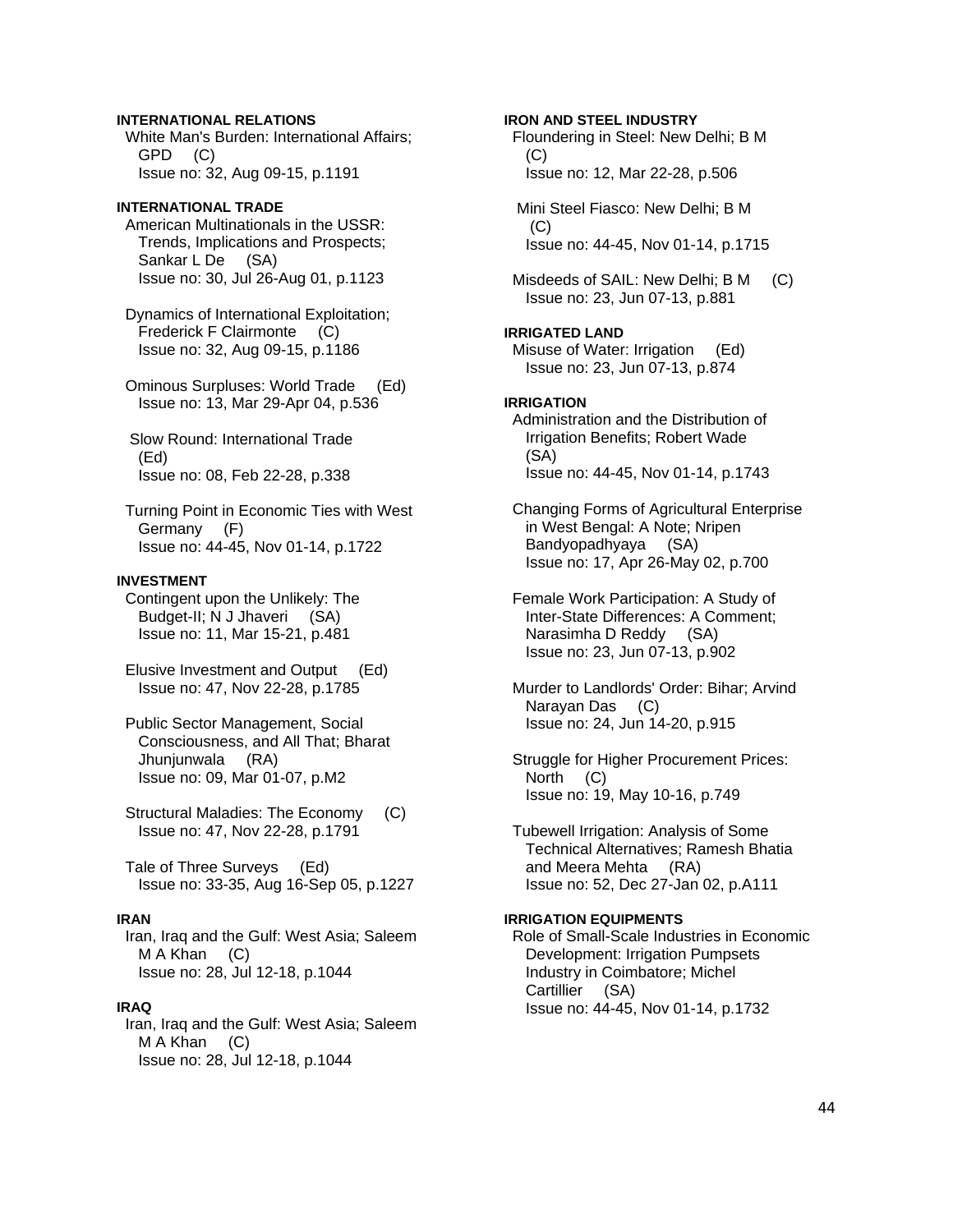## **IRRIGATION PROJECTS**

 Irrigation without Water or Power: North (C) Issue no: 24, Jun 14-20, p.921

## **ISRAEL**

 Inspired Speculation: Israel; Surendra Bhutani (C) Issue no: 31, Aug 02-08, p.1150

 Israel versus the Palestinian Nation; Christopher Collingwood (BR) Issue no: 11, Mar 15-21, p.475

 Sadat and the Palestinians: West Asia; Surendra Bhutani (C) Issue no: 40, Oct 04-10, p.1564

## **ITALY**

 Coming in from the Cold: Italy (Ed) Issue no: 25-26, Jun 21-Jul 04, p.941

## **JABALPUR**

 Wrong Ideas in Wrong Heads (Ed) Issue no: 05-07, Feb 01-21, p.133

#### **JAMMU AND KASHMIR**

 A Reign of Harassment; Romesh Thapar (F) Issue no: 17, Apr 26-May 02, p.685

 Students and Politics: Jammu and Kashmir; Balraj Puri (C) Issue no: 28, Jul 12-18, p.1040

 Timid Economic Start: Jammu and Kashmir; Balraj Puri (C) Issue no: 39, Sep 27-Oct 03, p.1528

### **JAPAN**

 Bouncing Back: Japan (Ed) Issue no: 11, Mar 15-21, p.456

 Further to the Right? Japan (Ed) Issue no: 49, Dec 06-12, p.1858

 Growing Capital Exports: Japan (Ed) Issue no: 44-45, Nov 01-14, p.1713

### **JOURNALISM**

 Place for a Tabloid; Nireekshak (F) Issue no: 44-45, Nov 01-14, p.1723

 Delinking, Diffusion and All That; Nireekshak (F) Issue no: 16, Apr 19-25, p.660 Press Council's Teeth Pulled Out?; Nireekshak (F) Issue no: 20, May 17-23, p.792 Valuable Milch-Cow; Nireekshak (F) Issue no: 13, Mar 29-Apr 04, p.550 **JUDGES**  When Will Morale and Credibility Return?; Romesh Thapar (F) Issue no: 13, Mar 29-Apr 04, p.539 **JUDICIARY**  Cry the Beloved Leader! (Ed) Issue no: 24, Jun 14-20, p.907 Durbari Melodrama: Allahabad Verdict (Ed) Issue no: 24, Jun 14-20, p.908 How Much Freedom: Judiciary (C) Issue no: 09, Mar 01-07, p.386 McCarthyism, Indian-Style; MR (C) Issue no: 04, Jan 25-31, p.105 Plea for Presidential Clemency: Kista Gowd and Bhoomiah (Ed) Issue no: 43, Oct 25-31, p.1673 Politics of Political Execution; Ram Mohan (C) Issue no: 22, May 31-Jun 06, p.852

**JOURNALISTS** 

 When Will Morale and Credibility Return?; Romesh Thapar (F) Issue no: 13, Mar 29-Apr 04, p.539

**JUTE INDUSTRY AND TEXTILES**  IJMA Wins Again: Jute Industry (C) Issue no: 46, Nov 15-21, p.1759

 Industry's Sob Stories: Jute (C) Issue no: 37, Sep 13-19, p.1456

### **KARNATAKA**

 Hyphens That Divide; A G Noorani (BR) Issue no: 10, Mar 08-14, p.436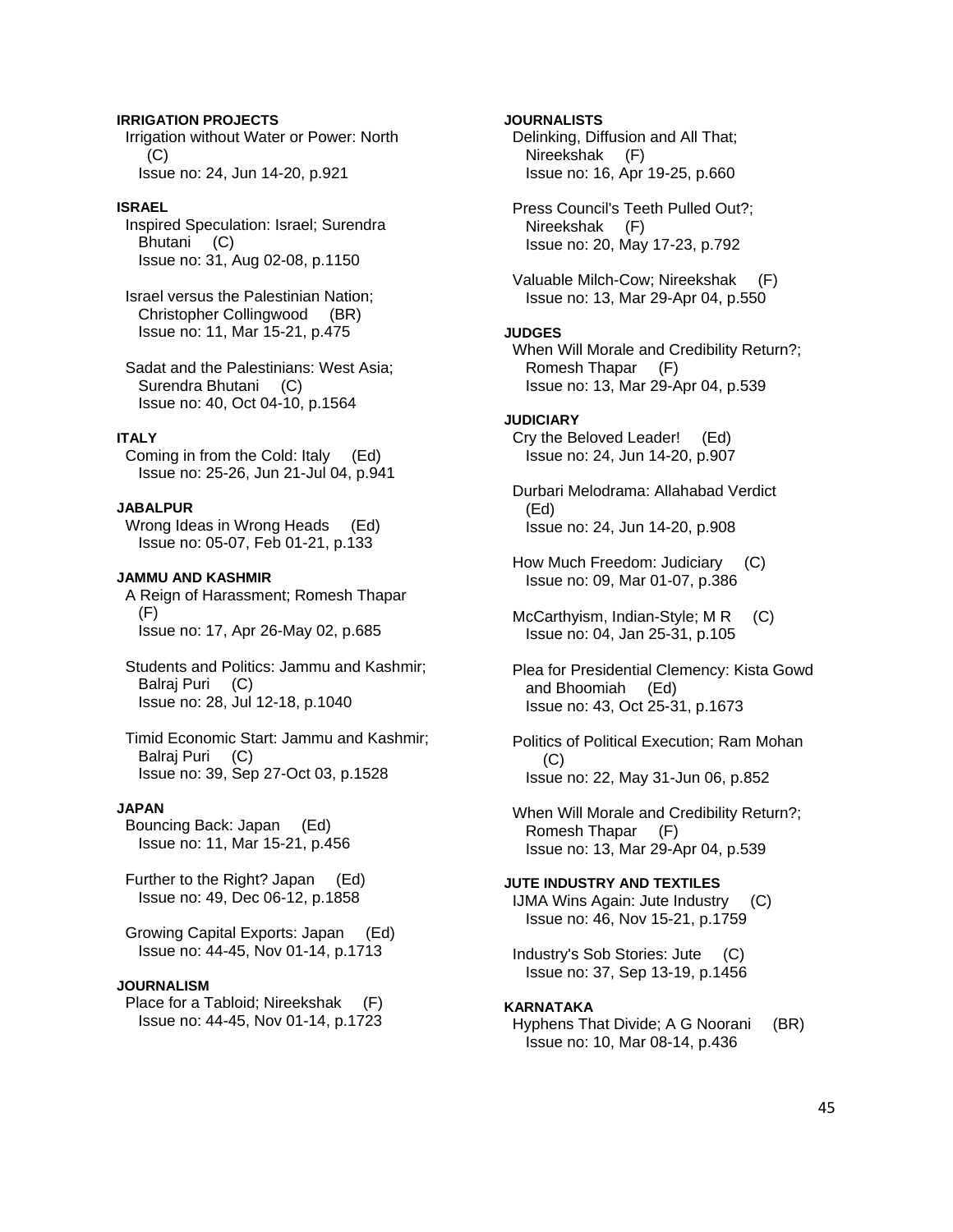## **KASHMIR**

 Gun-Runners and Base Seekers; Romesh Thapar (F) Issue no: 09, Mar 01-07, p.380

 Kashmir and the Detente; Romesh Thapar (F) Issue no: 08, Feb 22-28, p.340

Wasted Years: Kashmir (Ed) Issue no: 10, Mar 08-14, p.417

### **KENYA**

 Murder as Political Manoeuvre: Kenya (Ed) Issue no: 12, Mar 22-28, p.497

### **KERALA**

 Agrarian Legislations and Movements as Sources of Change: The Case of Kerala; T K Oommen (SA) Issue no: 40, Oct 04-10, p.1571

 Between Tweedledum and Tweedledee: Kerala; Apararka (C)

Issue no: 13, Mar 29-Apr 04, p.547

 Commnnism and Communalism in Kerala; Georges Kristoffel Lieten (BR) Issue no: 03, Jan 18-24, p.71

 Education and Unemployment in Kerala; M D Apte (C) Issue no: 28, Jul 12-18, p.1041

- Election Calculations: Kerala; Apararka (C) Issue no: 24, Jun 14-20, p.920
- Fall in Mortality Rates in Kerala: An Explanatory Hypothesis; P G K Panikar (SA) Issue no: 47, Nov 22-28, p.1811

 For Whom: Housing (Ed) Issue no: 47, Nov 22-28, p.1788

 How Much Freedom: Judiciary (C) Issue no: 09, Mar 01-07, p.386

 Kerala Prepares: South; Mohit Sen (C) Issue no: 22, May 31-Jun 06, p.854

 Loss Through Bickering: Kerala (Ed) Issue no: 50, Dec 13-19, p.1894

- Petty Politics: Kerala; Apararka (C) Issue no: 18, May 03-09, p.722
- Shifting Balance: Kerala; Apararka (C) Issue no: 46, Nov 15-21, p.1756
- Unwise Deterrents (RA) Issue no: 36, Sep 06-12, p.M61

## **KEYNESIAN ECONOMICS**  For Every Crisis; Phiroze B Medhora (BR) Issue no: 04, Jan 25-31, p.107

### **KHARTOUM**

 A Khartoum Diary; A M (C) Issue no: 11, Mar 15-21, p.473

### **LABOUR**

- Avoidable Confrontation: Labour (C) Issue no: 32, Aug 09-15, p.1185
- A Basic Right Denied: Labour (C) Issue no: 41, Oct 11-17, p.1597
- Battle of Minimum Wages: Labour (C) Issue no: 11, Mar 15-21, p.467
- CITU's Political Failure: Labour (C) Issue no: 24, Jun 14-20, p.919
- Dock Strike: To the Leaders' Rescue: Labour (C) Issue no: 08, Feb 22-28, p.345
- Growing Labour Militancy: Tamil Nadu (C) Issue no: 14, Apr 05-11, p.573
- Indebtedness among Colliery Workers: Dhanbad (C) Issue no: 31, Aug 02-08, p.1147
- Labour's Right to Bonus; Bagaram Tulpule  $(C)$ Issue no: 43, Oct 25-31, p.1679
- Labour's Share (Ed) Issue no: 40, Oct 04-10, p.1555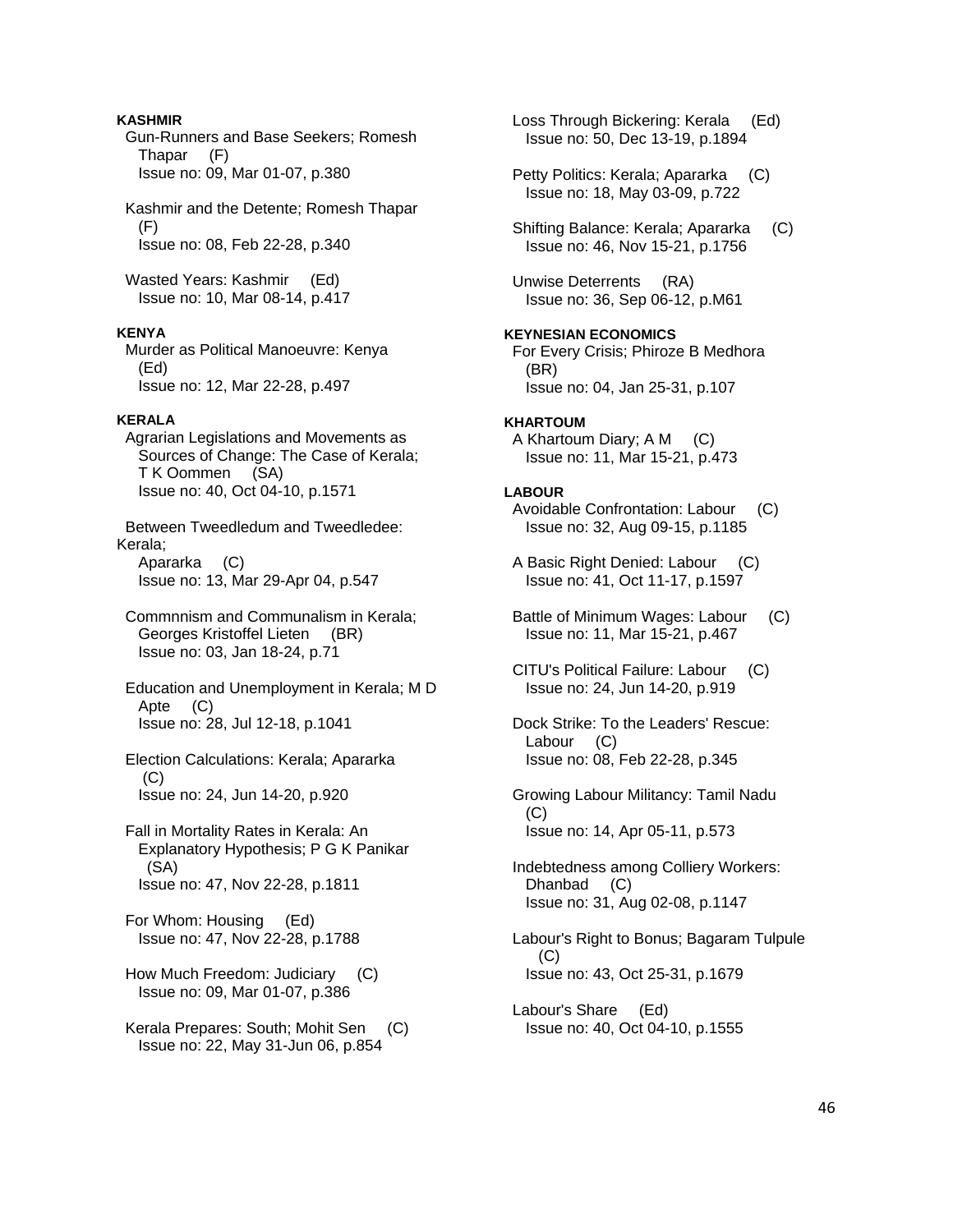## **LABOUR**

 More Laws against Bonded Labour: Bihar; Arun Sinha (C) Issue no: 41, Oct 11-17, p.1601

 Railway Strike in Retrospect: Labour-I (C) Issue no: 03, Jan 18-24, p.53

 Struggle for Minimum Wages: Engineering Workers (C) Issue no: 15, Apr 12-18, p.612

## **LAND HOLDINGS AND OWNERSHIP**

 Land Allotment and Land Alienation: Policies and Programmes for Scheduled Castes and Tribes; Ratna Murdia (SA) Issue no: 32, Aug 09-15, p.1204

- Land Ceilings in Tamil Nadu: Facts and Fictions; Joan P Mencher (SA) Issue no: 05-07, Feb 01-21, p.241
- Land Grab through Loans: Rural Money Lending (Ed) Issue no: 36, Sep 06-12, p.1416
- Marachi Massacre: Bihar-I; Arun Sinha  $(C)$ Issue no: 49, Dec 06-12, p.1862

 Not By Statistics (RA) Issue no: 52, Dec 27-Jan 02, p.A89

 Portrait of a Bengal Zamindar; Chandra Suresh Ghosh (BR) Issue no: 39, Sep 27-Oct 03, p.1537

### **LAND REFORM**

 How Officials Sabotage Land Reforms (LE) Issue no: 09, Mar 01-07, p.377

- Land Reform: Theory, Observation and Action (BR) Issue no: 49, Dec 06-12, p.1872
- Not By Statistics (RA) Issue no: 52, Dec 27-Jan 02, p.A89
- Not Legal Obstacles Alone: North (C) Issue no: 36, Sep 06-12, p.1424

 Sarvodaya and Land Reform; Satya Narain (SA) Issue no: 23, Jun 07-13, p.875

 Scuttling Land Reform; Vasudha Dhagamvar (LE) Issue no: 20, May 17-23, p.781

 Scuttling Land Reform: Maharashtra (C) Issue no: 16, Apr 19-25, p.656

 Tenancy Reform in India (SA) Issue no: 33-35, Aug 16-Sep 05, p.1339

**LANGUAGE AND LITERATURE**  Sic; M S Prabhakar (LE) Issue no: 24, Jun 14-20, p.910

## **LAOS**

 Changes on 30th Anniversary: LAOS (C) Issue no: 46, Nov 15-21, p.1765

 Charter of a New Regime: Laos; Harish Chandola (C) Issue no: 50, Dec 13-19, p.1902

 Lao Patriotic Front's Statement (Ed) Issue no: 28, Jul 12-18, p.1053

Secret End to Secret War: Laos (Ed) Issue no: 21, May 24-30, p.808

## **LATIN AMERICA**

 Dialectics of Underdevelopment; Ranjit Sau (RA) Issue no: 27, Jul 05-11, p.999

- **LAW AND ORDER**  Cry the Beloved Leader! (Ed) Issue no: 24, Jun 14-20, p.907
- Kill Them and Call Them Naxalites: Bihar (Ed) Issue no: 23, Jun 07-13, p.872
- Landlords' Ire: Maharashtra-II (C) Issue no: 10, Mar 08-14, p.426
- Long Night's End: The Law (Ed) Issue no: 49, Dec 06-12, p.1859
- Marachi Massacre: Bihar-I; Arun Sinha  $(C)$ Issue no: 49, Dec 06-12, p.1862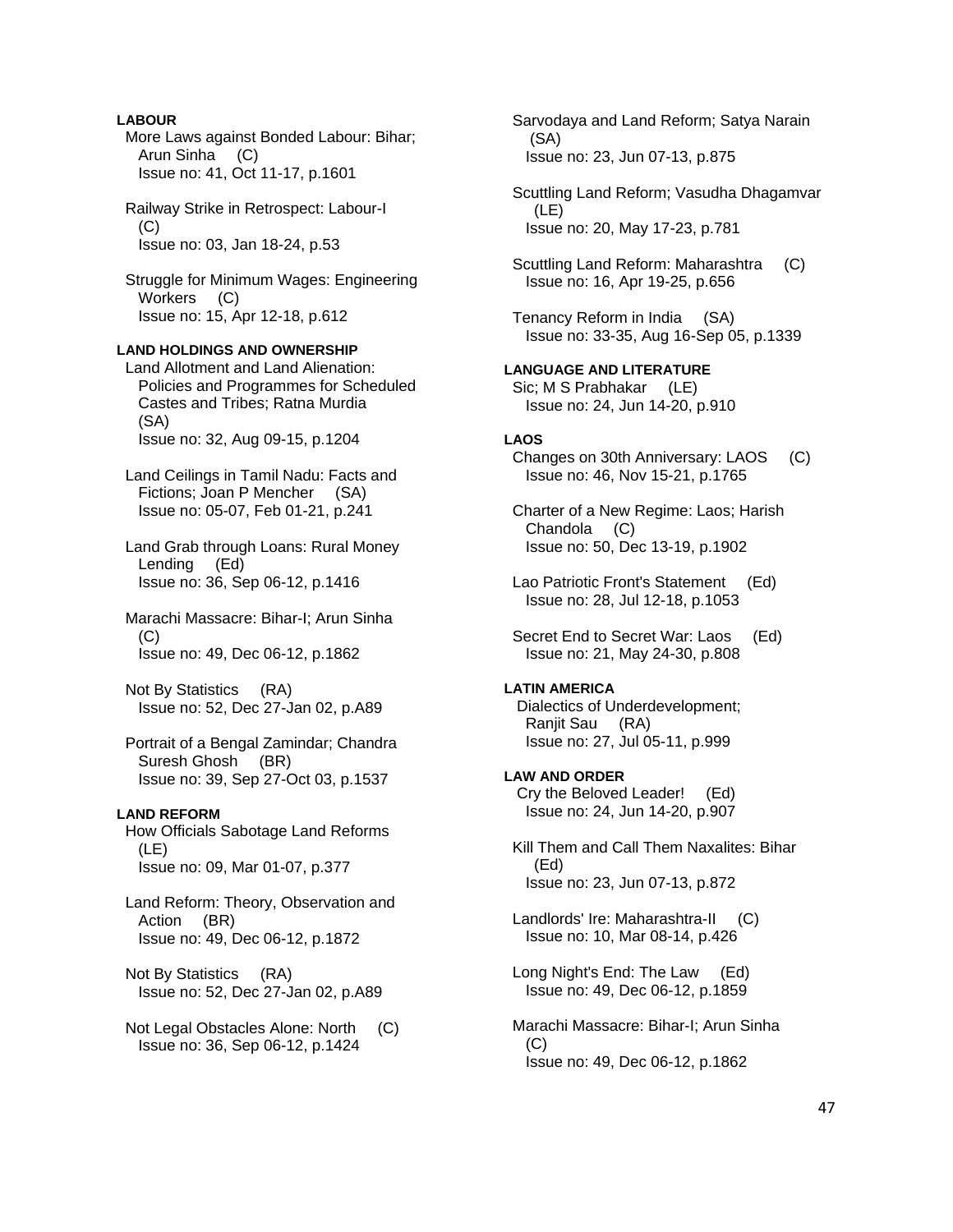## **LAW AND ORDER**

- McCarthyism, Indian-Style; MR (C) Issue no: 04, Jan 25-31, p.105
- Murder in Rangapahar (Ed) Issue no: 17, Apr 26-May 02, p.675
- Murder to Landlords' Order: Bihar; Arvind Narayan Das (C) Issue no: 24, Jun 14-20, p.915
- Police as Censors: Poona (Ed) Issue no: 20, May 17-23, p.776
- Search for Scapegoats: L N Mishra's Murder (Ed) Issue no: 01-02, Jan 11-17, p.02
- Violence of the Chawls: Bombay; Anil Awachat (C) Issue no: 11, Mar 15-21, p.469

## **LAWS AND LEGISLATIONS**

 Agrarian Legislations and Movements as Sources of Change: The Case of Kerala; T K Oommen (SA) Issue no: 40, Oct 04-10, p.1571

- A Basic Right Denied: Labour (C) Issue no: 41, Oct 11-17, p.1597
- Labour's Share (Ed) Issue no: 40, Oct 04-10, p.1555
- Law and the Adivasis: Story of the Peasants of Akkalkuva; S D Kulkarni (SA) Issue no: 25-26, Jun 21-Jul 04, p.973
- Law as an Instrument for Abolition of Untouchability: Case of Rajasthan; Girdhar Behari Sharma (SA) Issue no: 15, Apr 12-18, p.635
- More Laws against Bonded Labour: Bihar; Arun Sinha (C) Issue no: 41, Oct 11-17, p.1601
- Not Legal Obstacles Alone: North (C) Issue no: 36, Sep 06-12, p.1424
- Scant Respect for Law: The Budget (Ed) Issue no: 11, Mar 15-21, p.456

 Unfettered Misuse: Misa; Ram Mohan (C) Issue no: 16, Apr 19-25, p.655

 What Is Wrong with Anti-Adulteration Law; Balraj Puri (C) Issue no: 37, Sep 13-19, p.1455

#### **LEASING**

 Tenurial Conditions and Mode of Exploitation: A Study of Some Villages in Orissa; Krishna Bharadwaj and P K Das (SA) Issue no: 05-07, Feb 01-21, p.221

 Tenurial Conditions and Mode of Exploitation: Study of Some Villages in Orissa: Further Notes; Krishna Bharadwaj and P K Das (RA) Issue no: 25-26, Jun 21-Jul 04, p.A49

## **LEATHER INDUSTRY**

 A Partial Finish: Leather (Ed) Issue no: 14, Apr 05-11, p.566

#### **LEGAL AID**

 Legal Assistance to the Poor: A Critique of the Expert Committee Report; Upendra Baxi (SA) Issue no: 27, Jul 05-11, p.1005

### **LITERACY**

 Female Work Participation: A Study of Inter-State Differences; Leela Gulati (SA) Issue no: 01-02, Jan 11-17, p.35

 Period of Questioning: Sri Lanka; Trevor Drieberg (C) Issue no: 25-26, Jun 21-Jul 04, p.947

#### **LOCAL GOVERNMENT**

 Design and Implementation of Urban Information Systems; R S Ganapathy (SA) Issue no: 44-45, Nov 01-14, p.1747

#### **LONDON**

And Now Chrysler: London (C) Issue no: 48, Nov 29-Dec 05, p.1835

 Lords' Revolt: London; Farrukh Dhondy  $(C)$ Issue no: 49, Dec 06-12, p.1866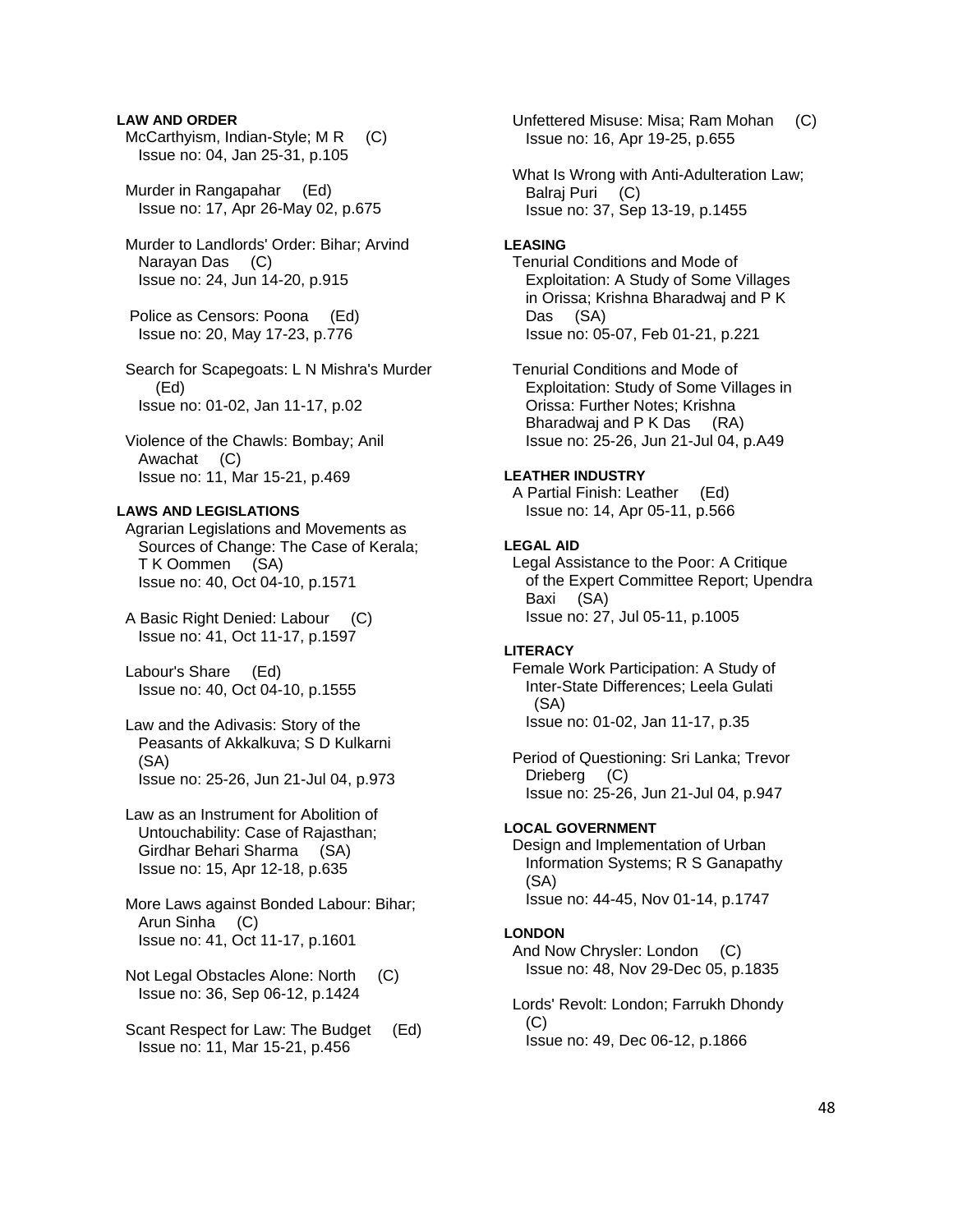## **MADHYA PRADESH**

- Dimensions of Party System Change: Case of Madhya Pradesh; Bashiruddin Ahmed and V B Singh (SA) Issue no: 05-07, Feb 01-21, p.295
- Fighting Jagirdars: Madhya Pradesh (Ed) Issue no: 12, Mar 22-28, p.496
- Formal Probes, New Jagirs: Madhya Pradesh; N K Singh (C) Issue no: 19, May 10-16, p.748
- JP and Jan Sangh: Madhya Pradesh; N K Singh (C) Issue no: 17, Apr 26-May 02, p.691

## **MAHARASHTRA**

- Battle of Minimum Wages: Labour (C) Issue no: 11, Mar 15-21, p.467
- Code of Conduct for Teachers: Education (C) Issue no: 46, Nov 15-21, p.1754
- Deccan Shield Pierced: Maharashtra-I (C) Issue no: 10, Mar 08-14, p.425
- Defence of Democratic Rights; Romesh Thapar (F) Issue no: 01-02, Jan 11-17, p.4A
- A Different Narora: Maharashtra-I (C) Issue no: 04, Jan 25-31, p.98
- Dispersal or More Concentration?: Maharashtra-II (C) Issue no: 04, Jan 25-31, p.99
- Experiment Worth Making: Power (Ed) Issue no: 18, May 03-09, p.708
- Five Years after: Maharashtra (Ed) Issue no: 14, Apr 05-11, p.565
- Floods in Nanded: Maharashtra (Ed) Issue no: 42, Oct 18-24, p.1633
- For the Rural Rich: Maharashtra (C) Issue no: 11, Mar 15-21, p.463
- For Want of Popular Support: Maharashtra (C) Issue no: 24, Jun 14-20, p.918
- Gifts-Unsolicited, of Course: Universities (Ed) Issue no: 01-02, Jan 11-17, p.03
- Justice Delayed-or Denied?: Scheduled Tribes; S D Kulkarni (C) Issue no: 04, Jan 25-31, p.97
- Land Grab through Loans: Rural Money Lending (Ed) Issue no: 36, Sep 06-12, p.1416
- Landlords' Ire: Maharashtra-II (C) Issue no: 10, Mar 08-14, p.426
- Law and the Adivasis: Story of the Peasants of Akkalkuva; S D Kulkarni (SA) Issue no: 25-26, Jun 21-Jul 04, p.973
- Missing Link: Women (C) Issue no: 44-45, Nov 01-14, p.1720
- Misuse of Water: Irrigation (Ed) Issue no: 23, Jun 07-13, p.874
- Monopoly Procurement Scheme in Jeopardy: Maharashtra (C) Issue no: 31, Aug 02-08, p.1144
- Scuttling Land Reform; Vasudha Dhagamvar (LE) Issue no: 20, May 17-23, p.781
- Scuttling Land Reform: Maharashtra (C) Issue no: 16, Apr 19-25, p.656
- Sticky Cotton: Maharashtra (Ed) Issue no: 44-45, Nov 01-14, p.1712
- Struggle for Minimum Wages: Engineering Workers (C) Issue no: 15, Apr 12-18, p.612
- Too Many Government Corporations: Maharashtra (C) Issue no: 51, Dec 20-26, p.1945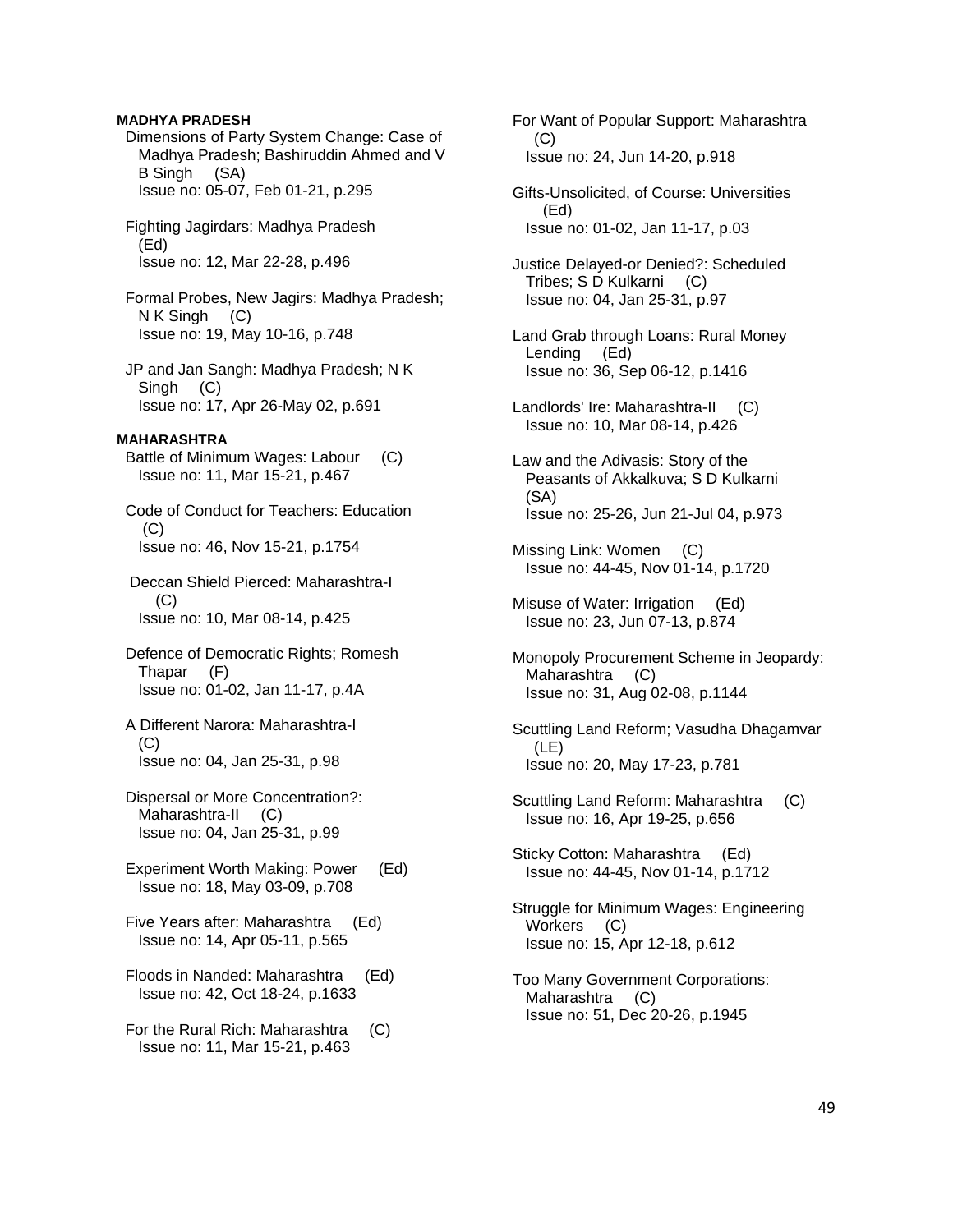## **MALAYSIA**

 Ethnic Insularity and National Identification in a Plural Society Indian Malaysians: A Case Study; Paul D Wiebe and S Mariappen (SA) Issue no: 37, Sep 13-19, p.1477

## **MAOISM**

 How Much Freedom: Judiciary (C) Issue no: 09, Mar 01-07, p.386

### **MATHEMATICAL STATISTICS**

 Mathematical Appendix; Ramprasad Sen **Gupta**  (SA) Issue no: 30, Jul 26-Aug 01, p.1133

### **MEDICAL EDUCATION**

 Misguided Import Substitution: Medical Education (Ed) Issue no: 46, Nov 15-21, p.1751

## **MEDICAL ETHICS**

 Doctors in the Dock: Medicine; Anil Awachat (C) Issue no: 52, Dec 27-Jan 02, p.1971

## **MERGERS AND ACQUISITIONS**

 Calling the Tune without Paying the Piper: Education; G D Sharma and M D Apte (C) Issue no: 12, Mar 22-28, p.508

 Lengthening Sick List: West Bengal (C) Issue no: 39, Sep 27-Oct 03, p.1527

## **MIGRATION**

 Migration from Villages; Biplab Dasgupta and Roy Laishley (SA) Issue no: 42, Oct 18-24, p.1652

 Politics of Population Movements: The Case of Bombay; Mary Fainsod Katzenstein (SA) Issue no: 51, Dec 20-26, p.1955

### **MINISTERS**

 Break-Through in Oil: New Delhi; B M  $(C)$ Issue no: 52, Dec 27-Jan 02, p.1967

## **MISA**

 Unfettered Misuse: Misa; Ram Mohan (C) Issue no: 16, Apr 19-25, p.655

## **MONEY**

 Inflation, Money and Production; A K Dasgupta (BR) Issue no: 25-26, Jun 21-Jul 04, p.961

## **MONEY MARKET**

 Monetary Portents (Ed) Issue no: 50, Dec 13-19, p.1893

#### **MONOPOLIES**

 Higher Price under Cover: North (Ed) Issue no: 16, Apr 19-25, p.645

 Monopoly Procurement Scheme in Jeopardy: Maharashtra (C) Issue no: 31, Aug 02-08, p.1144

## **MOTION PICTURE**

 Approach to Programme Research; Pramod Kale (RA) Issue no: 09, Mar 01-07, p.M19

 Films and Political Consciousness in Tamil Nadu; Robert L Hardgrave and Anthony C Neidhart (SA) Issue no: 01-02, Jan 11-17, p.27

 Many 'Cultures'; Romesh Thapar (F) Issue no: 24, Jun 14-20, p.913

#### **MOZAMBIQUE**

 Transition to Independence: Portuguese Africa (Ed) Issue no: 04, Jan 25-31, p.88

## **MRTP ACT**

 Accent on Production (Ed) Issue no: 27, Jul 05-11, p.983

 Changed Times (RA) Issue no: 22, May 31-Jun 06, p.M29

 Elusive Investment and Output (Ed) Issue no: 47, Nov 22-28, p.1785

 Wayward Policies: Industry (Ed) Issue no: 16, Apr 19-25, p.645

## **MULTINATIONAL CORPORATIONS**

 American Multinationals in the USSR: Trends, Implications and Prospects; Sankar L De (SA) Issue no: 29, Jul 19-25, p.1094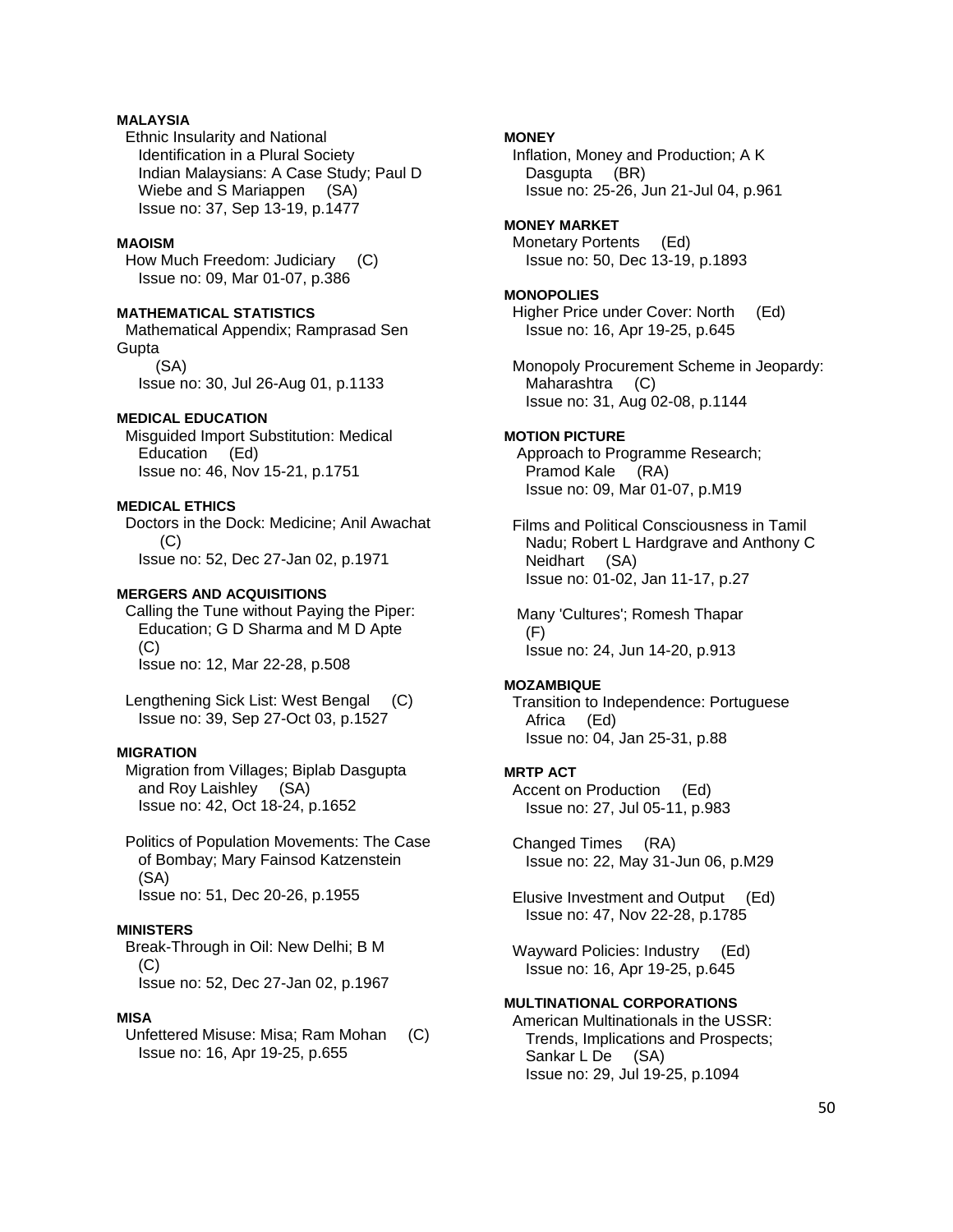## **MULTINATIONAL CORPORATIONS**

 American Multinationals in the USSR: Trends, Implications and Prospects; Sankar L De (SA) Issue no: 30, Jul 26-Aug 01, p.1123

- Behind the Facade: Multinationals; R S Ganapathy (C) Issue no: 36, Sep 06-12, p.1425
- When Will Morale and Credibility Return?; Romesh Thapar (F) Issue no: 13, Mar 29-Apr 04, p.539

## **MUNICIPALITIES**

 Design and Implementation of Urban Information Systems; R S Ganapathy (SA) Issue no: 44-45, Nov 01-14, p.1747

## **MUSLIMS**

 Muslim Caste: Theory and Practice; A R Momin (BR) Issue no: 14, Apr 05-11, p.580

 Pro-Congress Shift: Jamaat-E-Islami; Shamsul Islam (C) Issue no: 20, May 17-23, p.785

## **MYSORE**

 Social Behaviour of Students: A Women's College in Mysore City; Chitra Sivakumar (SA) Issue no: 22, May 31-Jun 06, p.859

### **NAGALAND**

 Day of the Eagle: Ouster of UDF Government: Nagaland; Harish Chandola  $(C)$ Issue no: 14, Apr 05-11, p.575

 Murder in Rangapahar (Ed) Issue no: 17, Apr 26-May 02, p.675

## **NATIONAL INCOME**

 Credibillty Gap: National Income (Ed) Issue no: 08, Feb 22-28, p.336

 Current National Income Statistics: What They Tell; Uma Datta Roy Choudhury and Pratap Narain (SA) Issue no: 39, Sep 27-Oct 03, p.1540

 Structural Maladies: The Economy (C) Issue no: 47, Nov 22-28, p.1791

## **NATIONALISM**

 Colonial Coordinates of Intellectual Life; Suresh Sharma (P) Issue no: 52, Dec 27-Jan 02, p.1979

 Kisan Unrest and the Congress in Uttar Pradesh, 1920-1922; Govind S Kelkar (SA) Issue no: 52, Dec 27-Jan 02, p.1987

 Mainsprings of National Consciousness; L Dewani (BR) Issue no: 38, Sep 20-26, p.1500

### **NATO**

 Dissolving Alliances: US in Asia; J A Naik (C) Issue no: 37, Sep 13-19, p.1459

 Moscow's Footsteps: Western Europe (Ed) Issue no: 16, Apr 19-25, p.644

#### **NAXALISM**

 Disunity over Unity; Praful Gohain (LE) Issue no: 19, May 10-16, p.742

 Disunity over Unity: Naxalites (C) Issue no: 10, Mar 08-14, p.429

 Kill Them and Call Them Naxalites: Bihar (Ed) Issue no: 23, Jun 07-13, p.872

 Murder to Landlords' Order: Bihar; Arvind Narayan Das (C) Issue no: 24, Jun 14-20, p.915

 Politics of Political Execution; Ram Mohan (C) Issue no: 22, May 31-Jun 06, p.852

#### **NAXALITES**

 How Much Freedom: Judiciary (C) Issue no: 09, Mar 01-07, p.386

### **NEW YORK**

 New York City: A Crisis of Confidence: United States; Romir Chatterjee (C) Issue no: 47, Nov 22-28, p.1798

#### **NEWS AGENCIES**

 Kept News Agencies; Nireekshak (F) Issue no: 18, May 03-09, p.712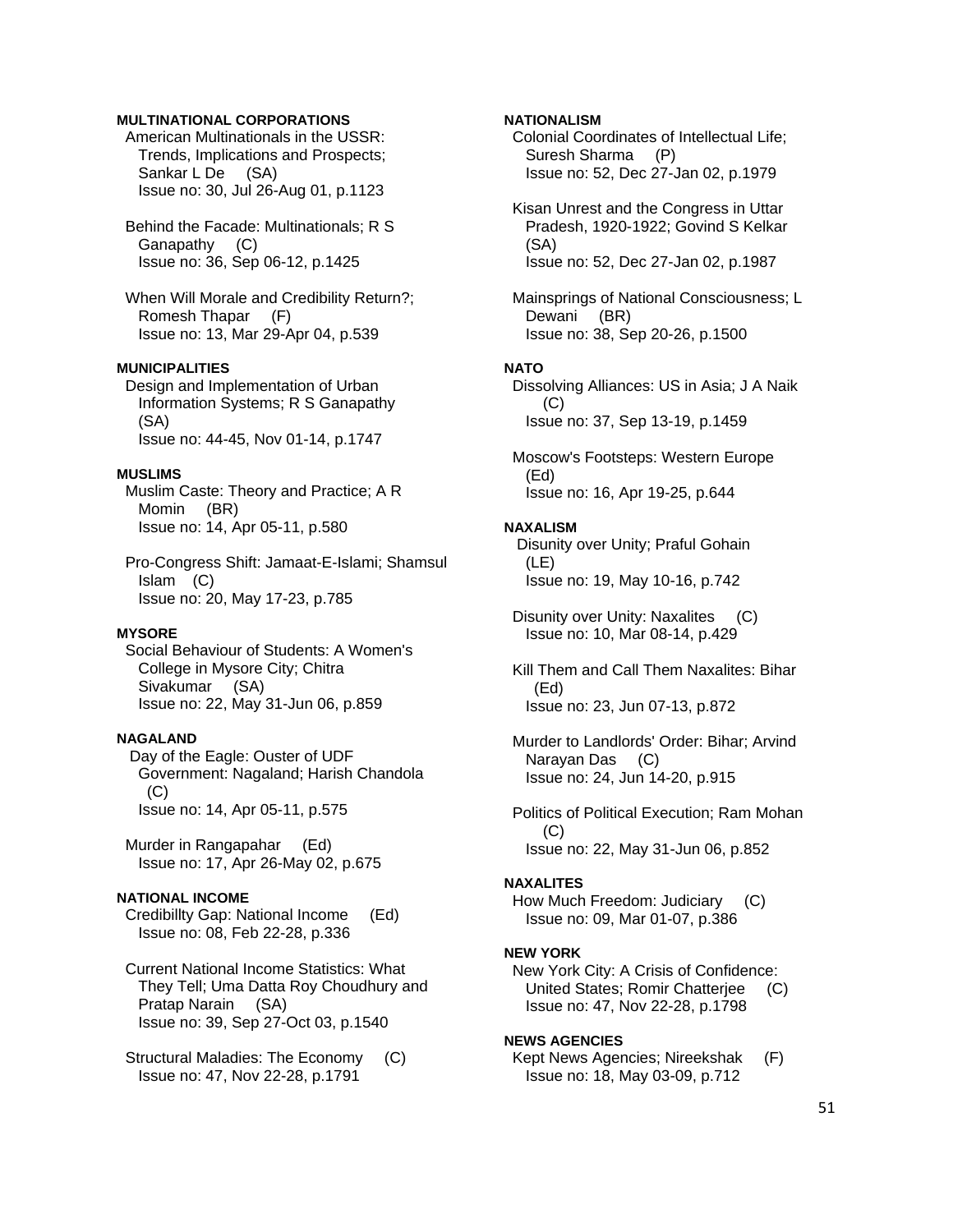## **NIGERIA**

 Tribal Imbalance: Nigeria; Ramanath Narayanswamy (C) Issue no: 32, Aug 09-15, p.1188

### **NOBEL PRIZE**

 Sic; M S Prabhakar (LE) Issue no: 24, Jun 14-20, p.910

## **NON-BANKING FINANCIAL COMPANIES**

 Dithering on Company Deposits (C) Issue no: 44-45, Nov 01-14, p.1716

 Scramble for Deposits (C) Issue no: 01-02, Jan 11-17, p.14

## **NORTH INDIA**

 Himalayan Bounty: North (C) Issue no: 28, Jul 12-18, p.1043

 Not Legal Obstacles Alone: North (C) Issue no: 36, Sep 06-12, p.1424

 A Time for FCI: North (C) Issue no: 43, Oct 25-31, p.1677

#### **NUCLEAR ARMS**

 Inspired Speculation: Israel; Surendra Bhutani (C) Issue no: 31, Aug 02-08, p.1150

 Soviet-American Economic Ties; R G Gidadhubli (C) Issue no: 20, May 17-23, p.787

## **NUCLEAR ENERGY**

Where It May Really Hurt (BR) Issue no: 20, May 17-23, p.793

## **NUCLEAR POLICY**

 India's Nuclear Age: Dubious Cost-Benefit; Aqueil Ahmed (SA) Issue no: 10, Mar 08-14, p.437

 Inspired Speculation: Israel; Surendra Bhutani (C) Issue no: 31, Aug 02-08, p.1150

## **OBITUARIES**

 Man of the Messes: K Kamaraj (Ed) Issue no: 40, Oct 04-10, p.1556

 Wolf Ladejinsky (Ed) Issue no: 29, Jul 19-25, p.1076

### **OCCUPATIONAL MOBILITY**

 Occupational Distribution of Working Women: An Inter-State Comparison; Leela Gulati (SA) Issue no: 43, Oct 25-31, p.1692

#### **OECD**

 New Commission Agents (Ed) Issue no: 38, Sep 20-26, p.1487

#### **OIL**

 Crumbs with Conditions (Ed) Issue no: 16, Apr 19-25, p.643

 Fresh Initiatives: Oil (Ed) Issue no: 23, Jun 07-13, p.873

 Oil Price and Developing Countries; I S Gulati (SA) Issue no: 17, Apr 26-May 02, p.696

 Price of Petrodollars: International Affairs; GPD (C) Issue no: 24, Jun 14-20, p.925

#### **OIL COMPANIES**

 Break-Through in Oil: New Delhi; B M (C) Issue no: 52, Dec 27-Jan 02, p.1967

 Environment and Offshore Oil: Bombay High (Ed) Issue no: 40, Oct 04-10, p.1557

 Other Side of Oil Crisis; Kautilya (P) Issue no: 31, Aug 02-08, p.1143

 Time to Abandon Sterling: Exchange Reserves (Ed) Issue no: 03, Jan 18-24, p.45

### **OILSEEDS**

 Nine Days' Wonder: Groundnut Extractions (Ed) Issue no: 39, Sep 27-Oct 03, p.1521

## **OPEC**

 Congress of Helsinki (Ed) Issue no: 31, Aug 02-08, p.1139

 Economic Prospect for Europe (Ed) Issue no: 17, Apr 26-May 02, p.688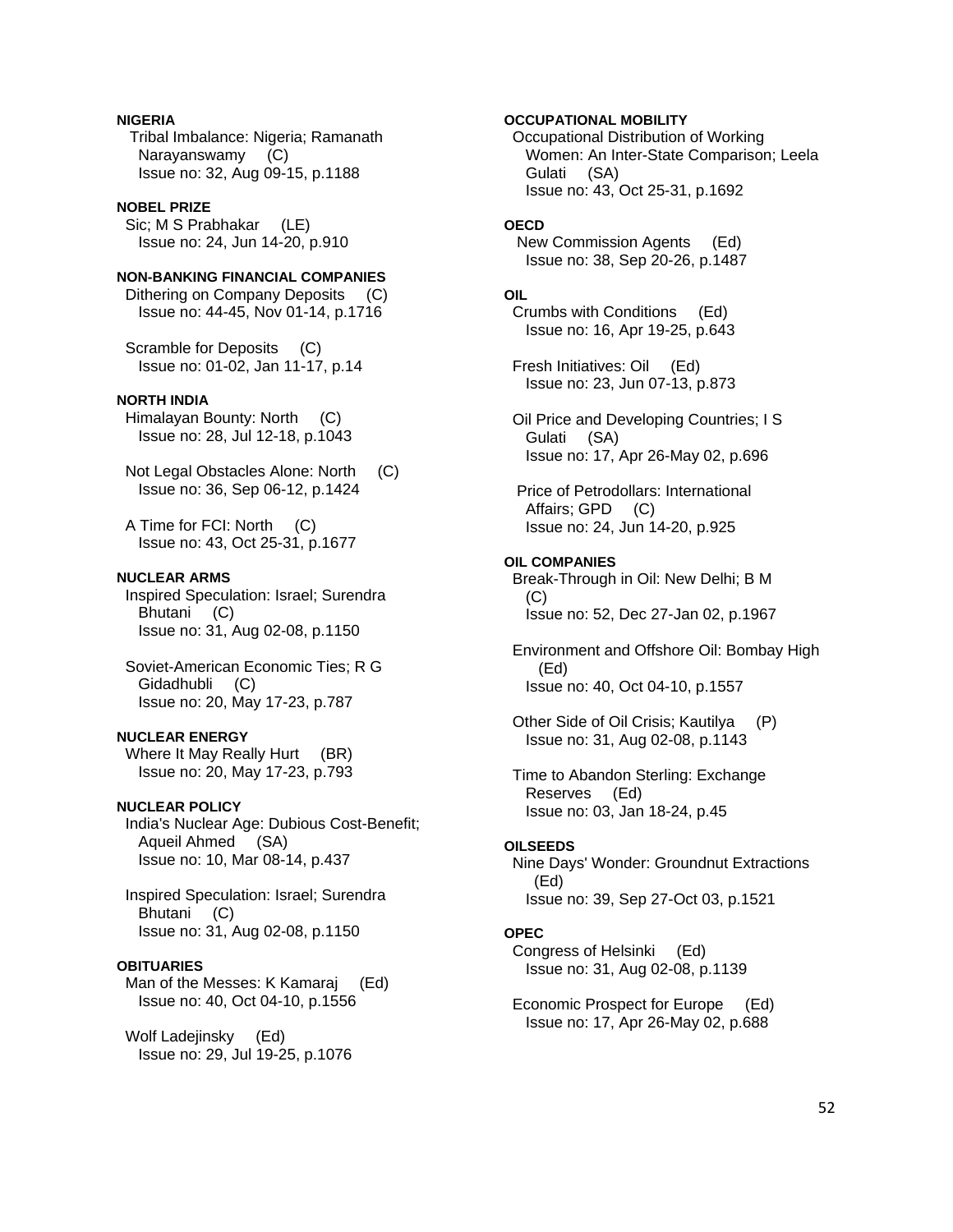## **OPEC**

 Oil Price and Developing Countries; I S Gulati (SA) Issue no: 17, Apr 26-May 02, p.696

 Other Side of Oil Crisis; Kautilya (P) Issue no: 31, Aug 02-08, p.1143

## **ORISSA**

 Back to the Old Days (Ed) Issue no: 39, Sep 27-Oct 03, p.1519

 Social Stratification in an Orissa Village; Jaganath Pathy (SA) Issue no: 23, Jun 07-13, p.893

 Tenurial Conditions and Mode of Exploitation: A Study of Some Villages in Orissa; Krishna Bharadwaj and P K Das (SA) Issue no: 05-07, Feb 01-21, p.221

 Tenurial Conditions and Mode of Exploitation: Study of Some Villages in Orissa: Further Notes; Krishna Bharadwaj and P K Das (RA) Issue no: 25-26, Jun 21-Jul 04, p.A49

## **PAKISTAN**

 Arms Supplies to Pakistan (F) Issue no: 12, Mar 22-28, p.501

 Consolidation of the Regime: Pakistan; Tariq Ali (C) Issue no: 21, May 24-30, p.825

 Parliamentary Game; GPD (F) Issue no: 43, Oct 25-31, p.1683

 Ragged Opposition: Pakistan (Ed) Issue no: 42, Oct 18-24, p.1632

 Socialism for Twenty-Two Families; HKP (BR) Issue no: 23, Jun 07-13, p.889

### **PALESTINE**

 Israel versus the Palestinian Nation; Christopher Collingwood (BR) Issue no: 11, Mar 15-21, p.475

## **PANCHAYATS**

 Environment, Technology and Decision-Making in Panchayati Raj Institutions; S N Dubey (SA) Issue no: 03, Jan 18-24, p.75

#### **PARLIAMENT**

 Press Council's Teeth Pulled Out?; Nireekshak (F) Issue no: 20, May 17-23, p.792

#### **PATNA**

 Innocents at a Conference: Patna; Arun Sinha (C) Issue no: 50, Dec 13-19, p.1899

 One-Week Nightmare: A Patna Diary; Arvind Narayan Das (C) Issue no: 39, Sep 27-Oct 03, p.1523

### **PEASANTS**

 Farmers' Response to Prices; Jairus Banaji (BR) Issue no: 32, Aug 09-15, p.1195

 Kisan Unrest and the Congress in Uttar Pradesh, 1920-1922; Govind S Kelkar (SA) Issue no: 52, Dec 27-Jan 02, p.1987

## **PER CAPITA INCOME**

 Distribution of Rural Income (C) Issue no: 38, Sep 20-26, p.1493

 Female Work Participation: A Reply; Leela Gulati (SA) Issue no: 32, Aug 09-15, p.1215

 Where Spirits Command: North (C) Issue no: 22, May 31-Jun 06, p.854

**PETROCHEMICAL INDUSTRY**  IPCL Story: Petrochemicals; R S Ganapathy (C) Issue no: 38, Sep 20-26, p.1495

## **PHARMACEUTICAL INDUSTRY**

 Changed Times (RA) Issue no: 22, May 31-Jun 06, p.M29

 Development of Indian Sector in Drug Industry (C) Issue no: 21, May 24-30, p.819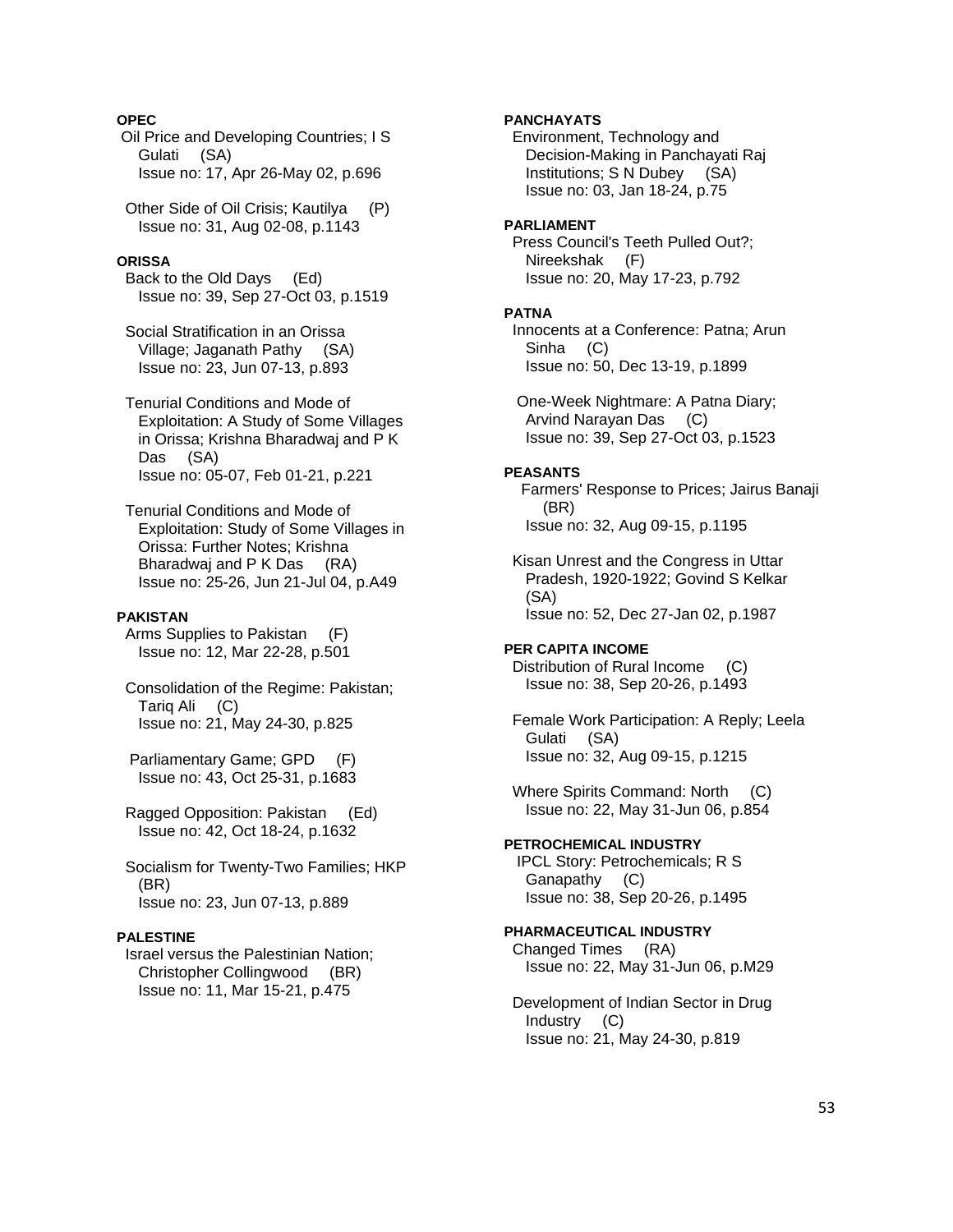## **PHARMACEUTICAL INDUSTRY**

 Distribution of Essential Drugs and Common Household Remedies; K C Chatterjee (SA) Issue no: 14, Apr 05-11, p.588

 Much Chaff in Hathi Report; D J S K (OP) Issue no: 24, Jun 14-20, p.927

 Not by Half-Measures: Pharmaceutical Industry;  $A G$  (C) Issue no: 03, Jan 18-24, p.60

 Scuttling the Hathi Report: New Delhi; B M (C) Issue no: 21, May 24-30, p.818

#### **PHILIPPINES**

 CIA's Hidden Wars: The Philippines (Ed) Issue no: 52, Dec 27-Jan 02, p.1967

### **PHYSICIANS**

 Doctors in the Dock: Medicine; Anil Awachat (C) Issue no: 52, Dec 27-Jan 02, p.1971

## **PLANNING COMMISSION**

 Absent Political Will; Romesh Thapar (F) Issue no: 03, Jan 18-24, p.51

 Annual Plan: New Delhi; B M (C) Issue no: 30, Jul 26-Aug 01, p.1109

 Changing Priorities: North (C) Issue no: 49, Dec 06-12, p.1865

 Delusion of Self-Reliance: New Delhi; B M  $(C)$ Issue no: 39, Sep 27-Oct 03, p.1522

 Familiar Odour of Budgeting; Romesh Thapar (F) Issue no: 10, Mar 08-14, p.420

 Growth without Priorities: New Delhi; B M (C) Issue no: 17, Apr 26-May 02, p.686

 Not a Simple Matter of Finance: Backward Areas (C) Issue no: 17, Apr 26-May 02, p.687

 Repercussions of an Assassination; Romesh Thapar (F) Issue no: 01-02, Jan 11-17, p.05

 Return to Fundamentals (Ed) Issue no: 05-07, Feb 01-21, p.131

 Strengthening the Status Quo: New Delhi; B M (Ed) Issue no: 05-07, Feb 01-21, p.135

 Structural Changes Ruled Out: New Delhi; B  $M$  (C) Issue no: 46, Nov 15-21, p.1753

What Is Good for... (Ed) Issue no: 03, Jan 18-24, p.43

## **POLICE ATROCITIES**

 Kill Them and Call Them Naxalites: Bihar (Ed) Issue no: 23, Jun 07-13, p.872

 Police as Censors: Poona (Ed) Issue no: 20, May 17-23, p.776

## **POLITICAL ECONOMY**

 Agricultural Holdings Tax Nullified: North (C) Issue no: 13, Mar 29-Apr 04, p.546

 Chile: Parliamentary Socialism and Class Struggle; T V Sathya Murthy (SA) Issue no: 14, Apr 05-11, p.583

 Familiar Odour of Budgeting; Romesh Thapar (F) Issue no: 10, Mar 08-14, p.420

 Growth Not in Sight (Ed) Issue no: 20, May 17-23, p.775

 Jawaharlal Nehru and Economic Change; Manmohan H K Singh (SA) Issue no: 33-35, Aug 16-Sep 05, p.1325

 Jawaharlal Nehru and the Capitalist Class, 1936; Bipan Chandra (SA) Issue no: 33-35, Aug 16-Sep 05, p.1307

 Trials of Strength?; Romesh Thapar (F) Issue no: 16, Apr 19-25, p.648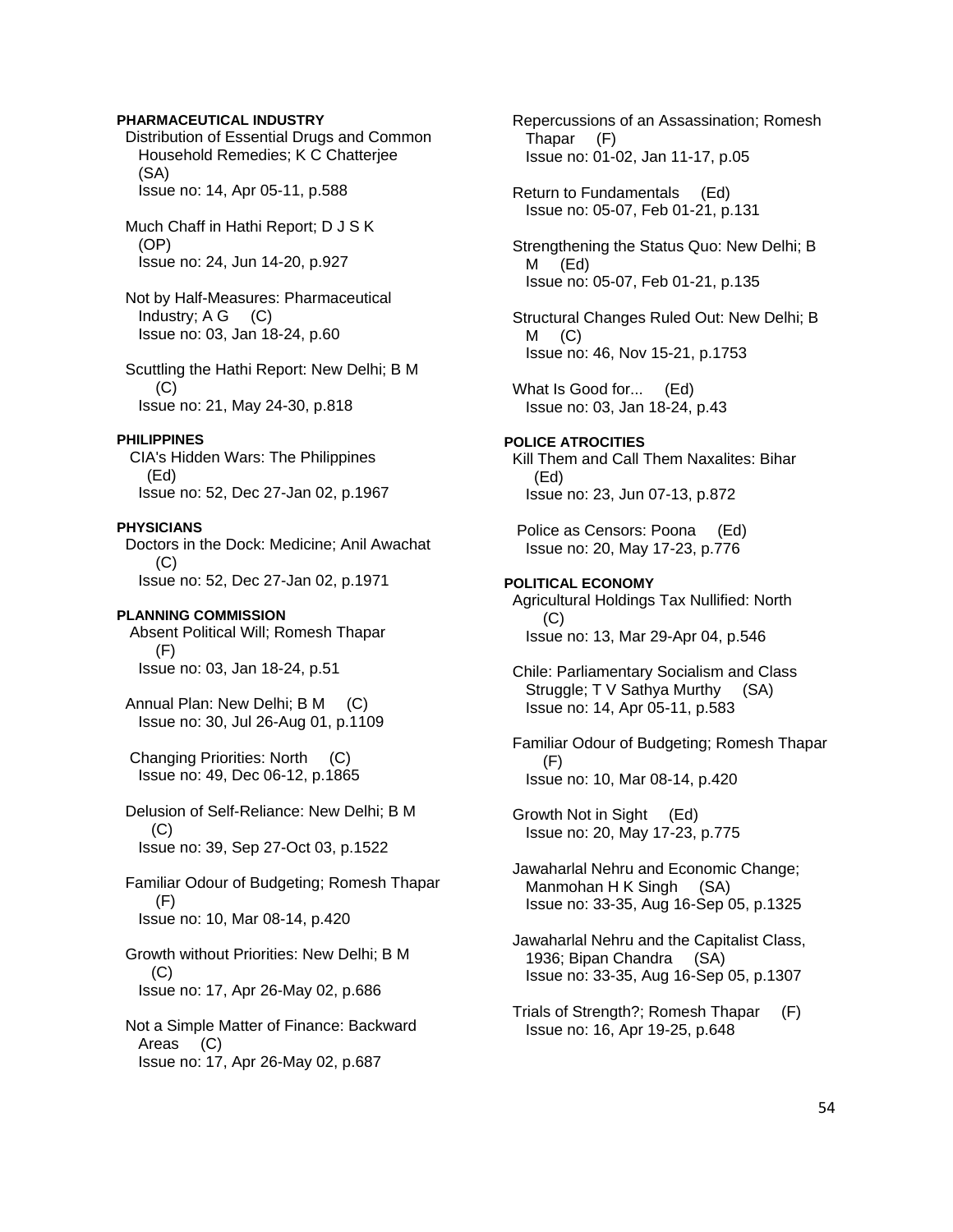## **POLITICAL HISTORY**

 Behind American Politics; M S Prabhakar (BR) Issue no: 36, Sep 06-12, p.1431

 Ho Chi Minh Trail: Vietnam (Ed) Issue no: 14, Apr 05-11, p.564

 Indonesian Politics: Some Pre-Colonial Aspects; Vishal Singh (C) Issue no: 42, Oct 18-24, p.1640

 Mainsprings of National Consciousness; L Dewani (BR) Issue no: 38, Sep 20-26, p.1500

 Nehru's Pre-Independence Socialism; A G Noorani (BR) Issue no: 21, May 24-30, p.827

### **POLITICAL MOVEMENTS**

 CPM's Double Manoeuvre: West Bengal (C) Issue no: 19, May 10-16, p.750

 How the US Made Cambodia's Revolution: International Affairs; GPD (F) Issue no: 12, Mar 22-28, p.498

 JP in Andhra: South; Mohit Sen (C) Issue no: 19, May 10-16, p.749

 Keeping the Lid on: Portugal (Ed) Issue no: 11, Mar 15-21, p.458

 Lao Patriotic Front's Statement (Ed) Issue no: 28, Jul 12-18, p.1053

 Lords' Revolt: London; Farrukh Dhondy (C) Issue no: 49, Dec 06-12, p.1866

 Material Base of Santhal Movement: Bihar  $(C)$ Issue no: 11, Mar 15-21, p.464

 Revolution in Peril: Portugal (C) Issue no: 29, Jul 19-25, p.1087

 Setback for the Revolution: Portugal (Ed) Issue no: 41, Oct 11-17, p.1594

 Spring of Victory: Cambodia; Harish Chandola (C) Issue no: 17, Apr 26-May 02, p.692

## **POLITICAL PARTIES**

 Blinkered Statistics; Georges Kristoffel Lieten (BR) Issue no: 09, Mar 01-07, p.395

 Break-Up of Coalition: Sri Lanka (Ed) Issue no: 37, Sep 13-19, p.1448

 Coming in from the Cold: Italy (Ed) Issue no: 25-26, Jun 21-Jul 04, p.941

 A Congress Split or Slow Erosion?; Romesh Thapar (F) Issue no: 11, Mar 15-21, p.461

 Consolidation of the Regime: Pakistan; Tariq Ali (C) Issue no: 21, May 24-30, p.825

 CPM's Double Manoeuvre: West Bengal (C) Issue no: 19, May 10-16, p.750

 Critical June-and Onwards; Romesh Thapar (F) Issue no: 22, May 31-Jun 06, p.848

 Cry the Beloved Leader! (Ed) Issue no: 24, Jun 14-20, p.907

 Dimensions of Party System Change: Case of Madhya Pradesh; Bashiruddin Ahmed and V B Singh (SA) Issue no: 05-07, Feb 01-21, p.295

 Durbari Melodrama: Allahabad Verdict (Ed) Issue no: 24, Jun 14-20, p.908

 Eclipse of the Centre-Left: Sri Lanka; Trevor Drieberg (C) Issue no: 37, Sep 13-19, p.1457

 Election Calculations: Kerala; Apararka (C) Issue no: 24, Jun 14-20, p.920

 For Ever and Ever: The Emergency; Ram Mohan (C) Issue no: 13, Mar 29-Apr 04, p.545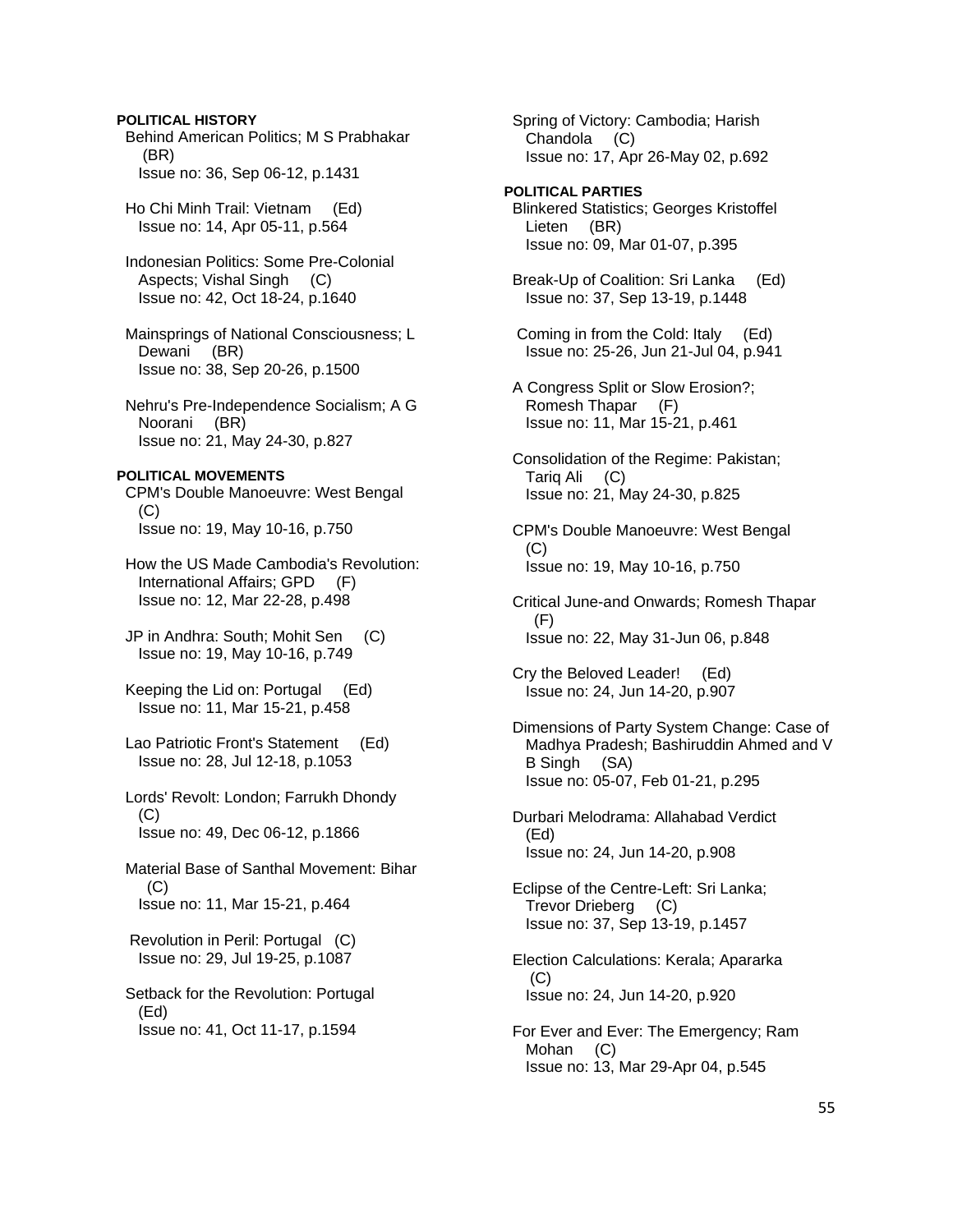## **POLITICAL PARTIES**

 Gujarat; Romesh Thapar (F) Issue no: 18, May 03-09, p.713

 Gujarat: Pointers to Tomorrow; Romesh Thapar (F) Issue no: 23, Jun 07-13, p.877

- Innocents at a Conference: Patna; Arun Sinha (C) Issue no: 50, Dec 13-19, p.1899
- JP in Andhra: South; Mohit Sen (C) Issue no: 19, May 10-16, p.749
- Offensive by Vested Interests: Australia (Ed) Issue no: 47, Nov 22-28, p.1786
- Operation 'Total Revolution': Bihar; Janardhan Thakur (C) Issue no: 08, Feb 22-28, p.344
- Parliamentary Game; GPD (F) Issue no: 43, Oct 25-31, p.1683
- Petty Politics: Kerala; Apararka (C) Issue no: 18, May 03-09, p.722
- Playing around in the States; Romesh Thapar (F) Issue no: 19, May 10-16, p.744
- Political Fermentation; Romesh Thapar (F) Issue no: 05-07, Feb 01-21, p.137
- Post-Election Bickering: Portugal (Ed) Issue no: 23, Jun 07-13, p.872
- Pro-Congress Shift: Jamaat-E-Islami; Shamsul Islam (C) Issue no: 20, May 17-23, p.785
- Shifting Balance: Kerala; Apararka (C) Issue no: 46, Nov 15-21, p.1756
- Tamil Nadu's Uncertainties; Arati Devi (LE) Issue no: 27, Jul 05-11, p.986
- Tamil Nadu's Uncertainties: South; Mohit Sen (C) Issue no: 23, Jun 07-13, p.884

 Torture of Women Prisoners in Indonesia: Political Prisoners (C) Issue no: 24, Jun 14-20, p.922 Totems and Taboos of Left Mythology; Pranab K Bardhan and Ashok Rudra (P) Issue no: 17, Apr 26-May 02, p.693 Trials of Strength?; Romesh Thapar (F) Issue no: 16, Apr 19-25, p.648 **POLITICAL PERSONALITIES**  Appointments Season; Romesh Thapar  $(F)$  Issue no: 14, Apr 05-11, p.567 Between Tweedledum and Tweedledee: Kerala; Apararka (C) Issue no: 13, Mar 29-Apr 04, p.547 Critical June-and Onwards; Romesh Thapar (F) Issue no: 22, May 31-Jun 06, p.848 Deccan Shield Pierced: Maharashtra-I (C) Issue no: 10, Mar 08-14, p.425 Decline of Press Conferences; Nireekshak (F) Issue no: 03, Jan 18-24, p.69 Fading of Henry Kissinger; Bhabani Sen Gupta (C) Issue no: 19, May 10-16, p.751 A Farce: Gujarat (Ed) Issue no: 16, Apr 19-25, p.644 Further to the Right? Japan (Ed) Issue no: 49, Dec 06-12, p.1858 Gujarat; Romesh Thapar (F) Issue no: 18, May 03-09, p.713 Gun-Runners and Base Seekers; Romesh Thapar (F) Issue no: 09, Mar 01-07, p.380 Jawaharlal Nehru and Economic Change; Manmohan H K Singh (SA) Issue no: 33-35, Aug 16-Sep 05, p.1325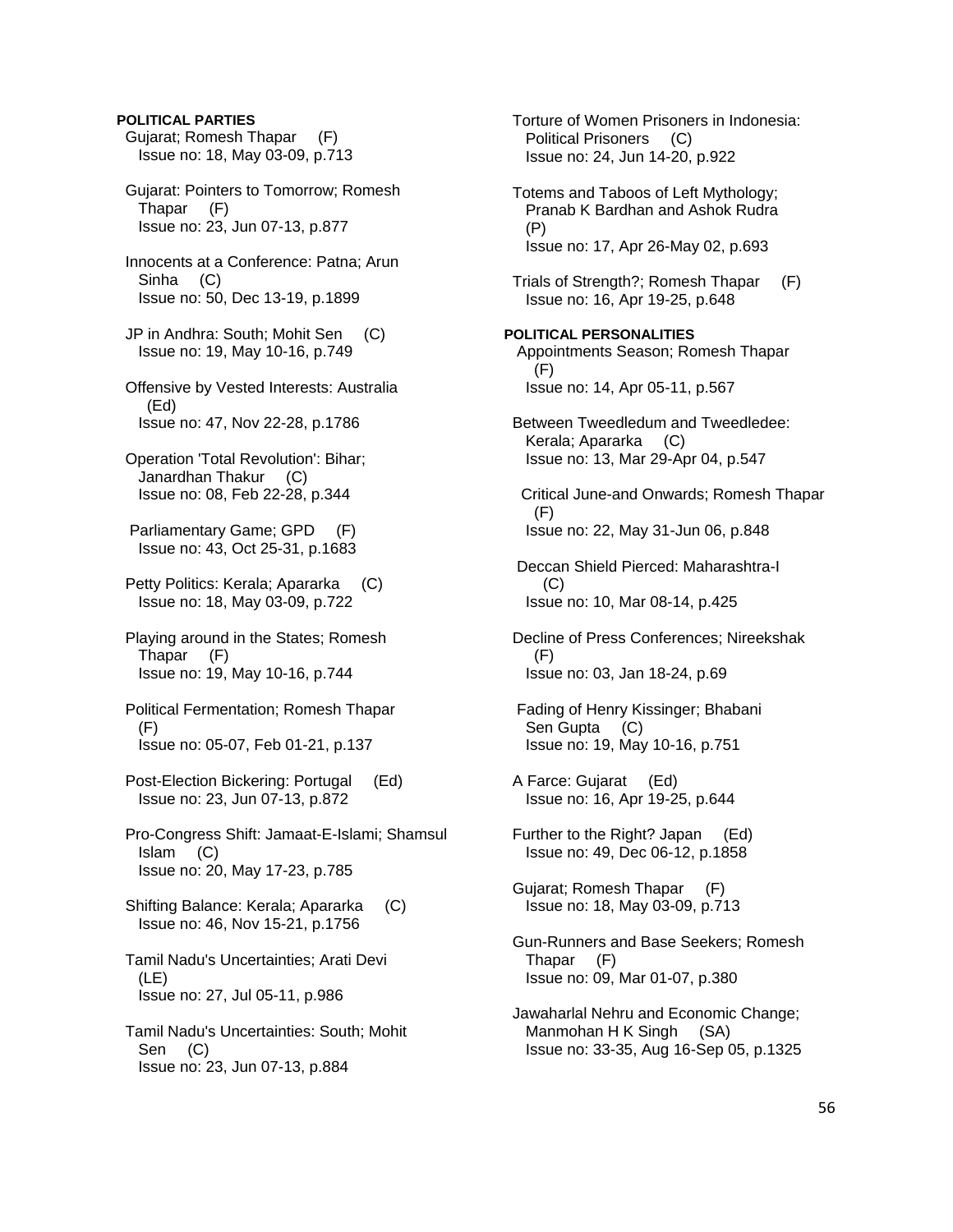## **POLITICAL PERSONALITIES**

 Jawaharlal Nehru and the Capitalist Class, 1936; Bipan Chandra (SA) Issue no: 33-35, Aug 16-Sep 05, p.1307

 JP and Jan Sangh: Madhya Pradesh; N K Singh (C) Issue no: 17, Apr 26-May 02, p.691

 Loss Through Bickering: Kerala (Ed) Issue no: 50, Dec 13-19, p.1894

 Man of the Messes: K Kamaraj (Ed) Issue no: 40, Oct 04-10, p.1556

 Political Fermentation; Romesh Thapar (F) Issue no: 05-07, Feb 01-21, p.137

 Sardar Vallabhbhai Patel at 100; Howard Spodek (SA) Issue no: 50, Dec 13-19, p.1925

 Sardar, Wrong or Right; Rukmini Bhaya (BR) Issue no: 19, May 10-16, p.755

 Strengthening the Status Quo: New Delhi; B M (Ed) Issue no: 05-07, Feb 01-21, p.135

 Tamil Nadu after Kamaraj: South; Mohit Sen  $(C)$ Issue no: 42, Oct 18-24, p.1639

Wasted Years: Kashmir (Ed) Issue no: 10, Mar 08-14, p.417

Winners and Losers: Soviet Union (Ed) Issue no: 18, May 03-09, p.709

 Wrong Ideas in Wrong Heads (Ed) Issue no: 05-07, Feb 01-21, p.133

### **POLITICAL POWER**

 Election Talk and All That; Romesh Thapar (F) Issue no: 04, Jan 25-31, p.91

 New US Strategy in Asia; Harish Chandola  $(C)$ Issue no: 23, Jun 07-13, p.887

 A Political Launching: Aryabhata (Ed) Issue no: 17, Apr 26-May 02, p.677

 Pro-Congress Shift: Jamaat-E-Islami; Shamsul Islam (C) Issue no: 20, May 17-23, p.785

 Spurious Talk of Peace: Big Powers (Ed) Issue no: 22, May 31-Jun 06, p.844

 Structure of Indian Radicalism; D L Sheth (SA) Issue no: 05-07, Feb 01-21, p.319

 Tribal Imbalance: Nigeria; Ramanath Narayanswamy (C) Issue no: 32, Aug 09-15, p.1188

**POLITICAL PRISONERS**  Defence of Democratic Rights; Romesh Thapar (F) Issue no: 01-02, Jan 11-17, p.4A

 Torture of Women Prisoners in Indonesia: Political Prisoners (C) Issue no: 24, Jun 14-20, p.922

# **POLITICAL SCIENCE**

 Greater and Greater Disorder: International Affairs; GPD (C) Issue no: 09, Mar 01-07, p.383

 Importance of the Superstructure: China; G P Deshpande (C) Issue no: 09, Mar 01-07, p.387

 Political Science in India: Academic Colonialism and Lessons for the Third World; C P Bhambhri (SA) Issue no: 18, May 03-09, p.730

# **POLITICAL SCIENTISTS**  Political Science in India: Academic

 Colonialism and Lessons for the Third World; C P Bhambhri (SA) Issue no: 18, May 03-09, p.730

## **POLITICAL SITUATION**

 Agricultural Holdings Tax Nullified: North (C) Issue no: 13, Mar 29-Apr 04, p.546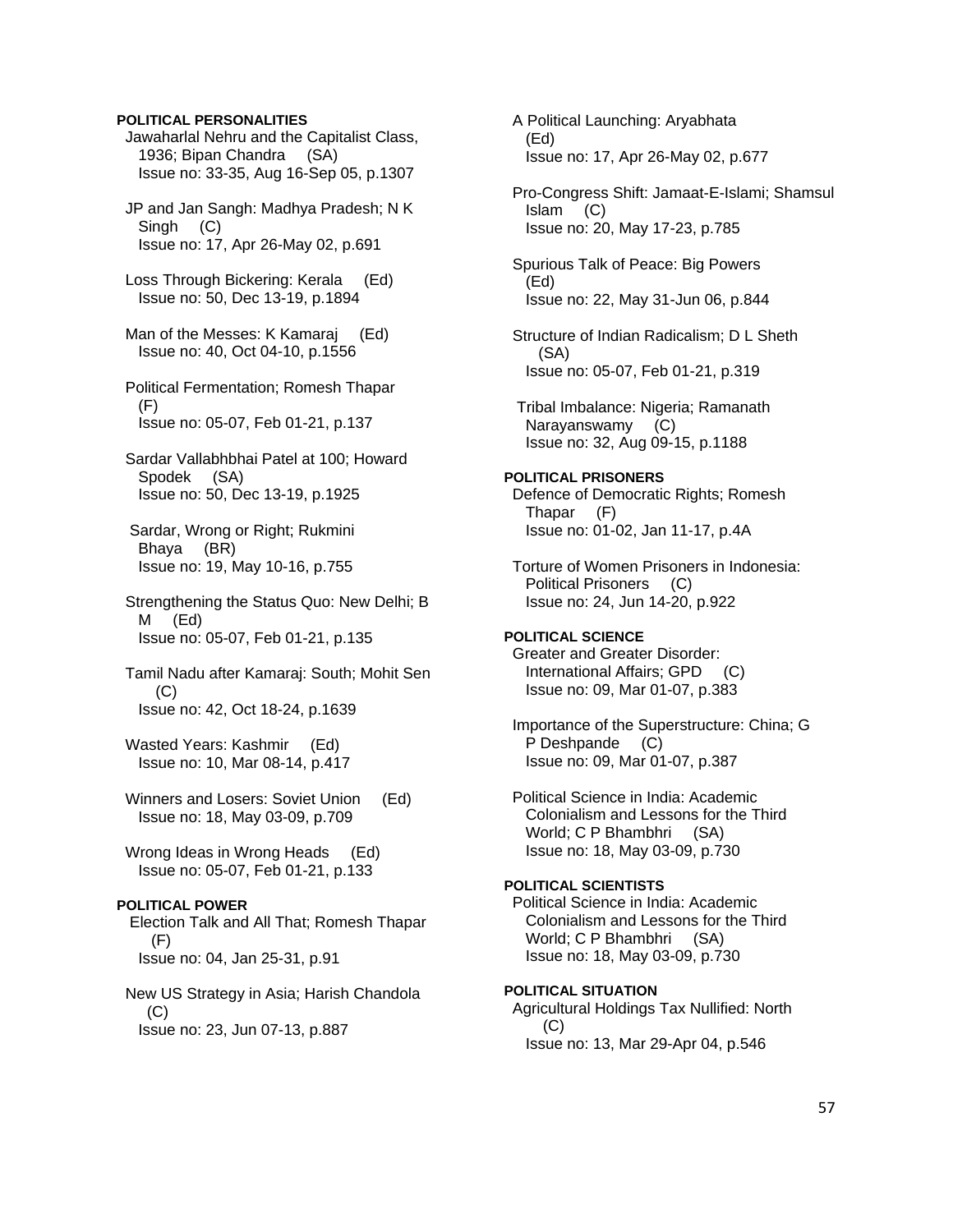## **POLITICAL SITUATION**

 Behind American Politics; M S Prabhakar (BR) Issue no: 36, Sep 06-12, p.1431

 Beleaguered Thieu: Vietnam (Ed) Issue no: 01-02, Jan 11-17, p.02

 Between Tweedledum and Tweedledee: Kerala; Apararka (C) Issue no: 13, Mar 29-Apr 04, p.547

 Blinkered Statistics; Georges Kristoffel Lieten (BR) Issue no: 09, Mar 01-07, p.395

 Break-Up of Coalition: Sri Lanka (Ed) Issue no: 37, Sep 13-19, p.1448

 Changes on 30th Anniversary: LAOS (C) Issue no: 46, Nov 15-21, p.1765

 Charter of a New Regime: Laos; Harish Chandola (C) Issue no: 50, Dec 13-19, p.1902

 Chile: Parliamentary Socialism and Class Struggle; T V Sathya Murthy (SA) Issue no: 14, Apr 05-11, p.583

 Circus in Place of Bread: West Bengal (Ed) Issue no: 09, Mar 01-07, p.376

 Coming in from the Cold: Italy (Ed) Issue no: 25-26, Jun 21-Jul 04, p.941

 Communism and Communalism in Kerala; Georges Kristoffel Lieten (BR) Issue no: 03, Jan 18-24, p.71

 A Congress Split or Slow Erosion?; Romesh Thapar (F) Issue no: 11, Mar 15-21, p.461

 Consolidation of the Regime: Pakistan; Tarik Ali (C) Issue no: 21, May 24-30, p.825

 Constitutional Changes (ED) Issue no: 52, Dec 27-Jan 02, p.1965

 Coping with Big Brother: Rumania (Ed) Issue no: 04, Jan 25-31, p.90

 Critical June-and Onwards; Romesh Thapar (F) Issue no: 22, May 31-Jun 06, p.848 Day of the Eagle: Ouster of UDF Government: Nagaland; Harish Chandola  $(C)$  Issue no: 14, Apr 05-11, p.575 Deccan Shield Pierced: Maharashtra-I (C) Issue no: 10, Mar 08-14, p.425 Defusing and the Aftermath; Romesh Thapar (F) Issue no: 12, Mar 22-28, p.503 A Different Narora: Maharashtra-I  $(C)$  Issue no: 04, Jan 25-31, p.98 Dimensions of Party System Change: Case of Madhya Pradesh; Bashiruddin Ahmed and V B Singh (SA) Issue no: 05-07, Feb 01-21, p.295 Doing Business With Apartheid: Sweden  $(C)$  Issue no: 52, Dec 27-Jan 02, p.1973 Durbari Melodrama: Allahabad Verdict (Ed) Issue no: 24, Jun 14-20, p.908 Eclipse of the Centre-Left: Sri Lanka; Trevor Drieberg (C) Issue no: 37, Sep 13-19, p.1457 Election Calculations: Kerala; Apararka (C) Issue no: 24, Jun 14-20, p.920 Emergency in Bangladesh (Ed) Issue no: 01-02, Jan 11-17, p.1 A Farce: Gujarat (Ed) Issue no: 16, Apr 19-25, p.644 Films and Political Consciousness in Tamil

 Nadu; Robert L Hardgrave and Anthony C Neidhart (SA) Issue no: 01-02, Jan 11-17, p.27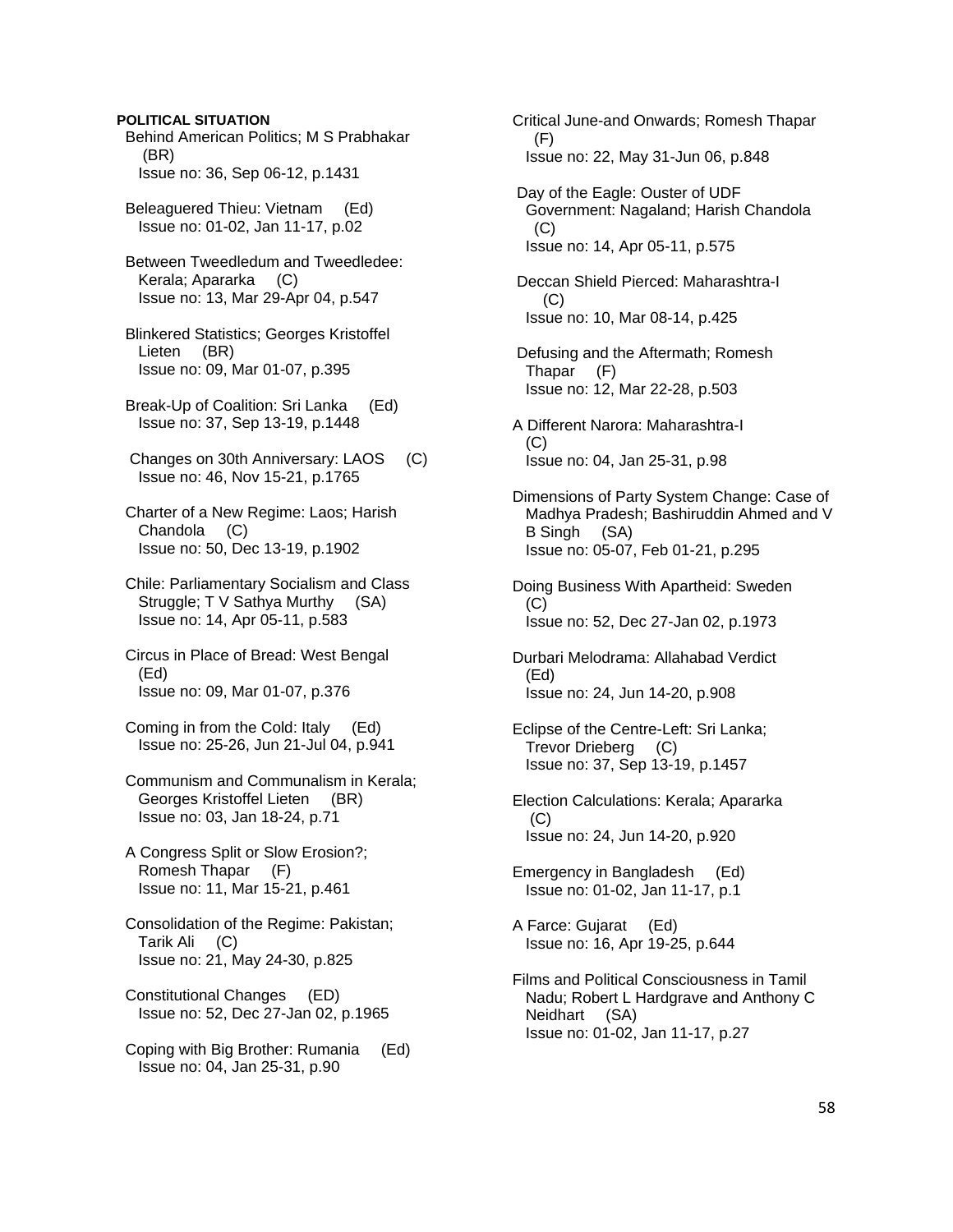## **POLITICAL SITUATION**

 For Ever and Ever: The Emergency; Ram Mohan (C) Issue no: 13, Mar 29-Apr 04, p.545

 Further to the Right? Japan (Ed) Issue no: 49, Dec 06-12, p.1858

 Greater and Greater Disorder: International Affairs; GPD (C) Issue no: 09, Mar 01-07, p.383

 Gujarat; Romesh Thapar (F) Issue no: 18, May 03-09, p.713

 Gujarat: Pointers to Tomorrow; Romesh Thapar (F) Issue no: 23, Jun 07-13, p.877

 Gun-Runners and Base Seekers; Romesh Thapar (F) Issue no: 09, Mar 01-07, p.380

 Importance of the Superstructure: China; G P Deshpande (C) Issue no: 09, Mar 01-07, p.387

 Indonesian Politics: Some Pre-Colonial Aspects; Vishal Singh (C) Issue no: 42, Oct 18-24, p.1640

 JP and Jan Sangh: Madhya Pradesh; N K Singh (C) Issue no: 17, Apr 26-May 02, p.691

 Kashmir and the Detente; Romesh Thapar (F) Issue no: 08, Feb 22-28, p.340

 Keeping the Lid on: Portugal (Ed) Issue no: 11, Mar 15-21, p.458

 Kerala Prepares: South; Mohit Sen (C) Issue no: 22, May 31-Jun 06, p.854

 Left in Portugal; Margarida Losa Mendiratta (LE) Issue no: 23, Jun 07-13, p.874

 Lesson of Angola: International Affairs; GPD (F) Issue no: 49, Dec 06-12, p.1860

 Liberation Gone Sour: International Affairs; GPD (F) Issue no: 48, Nov 29-Dec 05, p.1827 Little to Do with People: Gujarat Elections (Ed) Issue no: 21, May 24-30, p.809 Loss Through Bickering: Kerala (Ed) Issue no: 50, Dec 13-19, p.1894 Murder as Political Manoeuvre: Kenya (Ed) Issue no: 12, Mar 22-28, p.497 New Milestone in MISA (Ed) Issue no: 22, May 31-Jun 06, p.843 New Trends in Andhra: South; Mohit Sen (C) Issue no: 04, Jan 25-31, p.106 Offensive by Vested Interests: Australia (Ed) Issue no: 47, Nov 22-28, p.1786 Operation 'Total Revolution': Bihar; Janardhan Thakur (C) Issue no: 08, Feb 22-28, p.344 Our Political 'Style'; Romesh Thapar (F) Issue no: 20, May 17-23, p.780 Parliamentary Game; GPD (F) Issue no: 43, Oct 25-31, p.1683 Period of Questioning: Sri Lanka; Trevor Drieberg (C) Issue no: 25-26, Jun 21-Jul 04, p.947 Petty Politics: Kerala; Apararka (C) Issue no: 18, May 03-09, p.722 Playing around in the States; Romesh Thapar (F) Issue no: 19, May 10-16, p.744 Playing into the Hands of the Right: Portugal (Ed) Issue no: 39, Sep 27-Oct 03, p.1520 Political Fermentation; Romesh Thapar (F)

Issue no: 05-07, Feb 01-21, p.137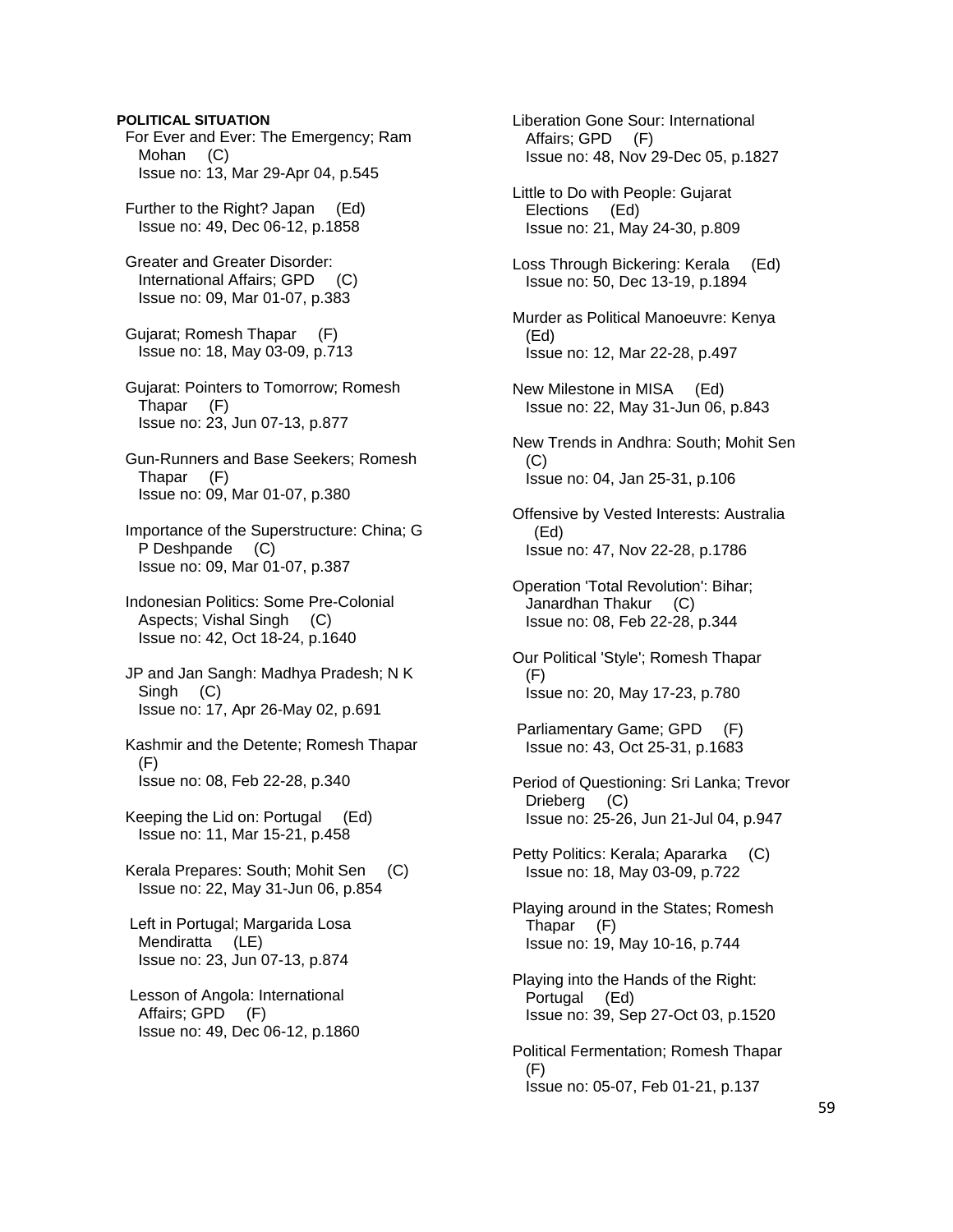## **POLITICAL SITUATION**

 Portugal; Tarik Ali (LE) Issue no: 43, Oct 25-31, p.1674

- Post-Election Bickering: Portugal (Ed) Issue no: 23, Jun 07-13, p.872
- Radicalism on Leash: Portugal (Ed) Issue no: 13, Mar 29-Apr 04, p.538
- Ragged Opposition: Pakistan (Ed) Issue no: 42, Oct 18-24, p.1632
- Revolution in Peril: Portugal  $(C)$ Issue no: 29, Jul 19-25, p.1087
- Revolutionaries-and Others: Angola (C) Issue no: 18, May 03-09, p.723
- Secret End to Secret War: Laos (Ed) Issue no: 21, May 24-30, p.808
- Shifting Balance: Kerala; Apararka (C) Issue no: 46, Nov 15-21, p.1756
- Social Stratification in an Orissa Village; Jaganath Pathy (SA) Issue no: 23, Jun 07-13, p.893
- Tamil Nadu after Kamaraj: South; Mohit Sen (C) Issue no: 42, Oct 18-24, p.1639
- Tamil Nadu's Uncertainties; Arati Devi (LE) Issue no: 27, Jul 05-11, p.986
- Tamil Nadu's Uncertainties: South; Mohit Sen (C) Issue no: 23, Jun 07-13, p.884
- Too Many Government Corporations: Maharashtra (C) Issue no: 51, Dec 20-26, p.1945
- Torture of Women Prisoners in Indonesia: Political Prisoners (C) Issue no: 24, Jun 14-20, p.922
- Towards Early Reunification: Vietnam; Harish Chandola (C) Issue no: 48, Nov 29-Dec 05, p.1832
- Trials of Strength?; Romesh Thapar (F) Issue no: 16, Apr 19-25, p.648
- Tribal Imbalance: Nigeria; Ramanath Narayanswamy (C) Issue no: 32, Aug 09-15, p.1188
- Uneasy Transition: Spain; Ajit Roy (C) Issue no: 47, Nov 22-28, p.1797
- Unlearned Lessons: International Affairs (Ed) Issue no: 15, Apr 12-18, p.606
- A Very Indian Summer; Romesh Thapar (F) Issue no: 21, May 24-30, p.813
- Wages of Populism: Argentina (Ed) Issue no: 27, Jul 05-11, p.984
- Wasted Years: Kashmir (Ed) Issue no: 10, Mar 08-14, p.417
- What Statistics Don't Tell; Ghanshyam Shah (BR) Issue no: 41, Oct 11-17, p.1607
- Winners and Losers: Soviet Union (Ed) Issue no: 18, May 03-09, p.709
- Winter of Content: Europe (C) Issue no: 51, Dec 20-26, p.1947
- Worsening Crisis: Portugal (Ed) Issue no: 28, Jul 12-18, p.1036
- Wrong Ideas in Wrong Heads (Ed) Issue no: 05-07, Feb 01-21, p.133
- **POLITICAL SYSTEM**  Another Domino: Cambodia (Ed) Issue no: 12, Mar 22-28, p.496
- Charter of a New Regime: Laos; Harish Chandola (C) Issue no: 50, Dec 13-19, p.1902
- Coping with Big Brother: Rumania (Ed) Issue no: 04, Jan 25-31, p.90
- Murder in Rangapahar (Ed) Issue no: 17, Apr 26-May 02, p.675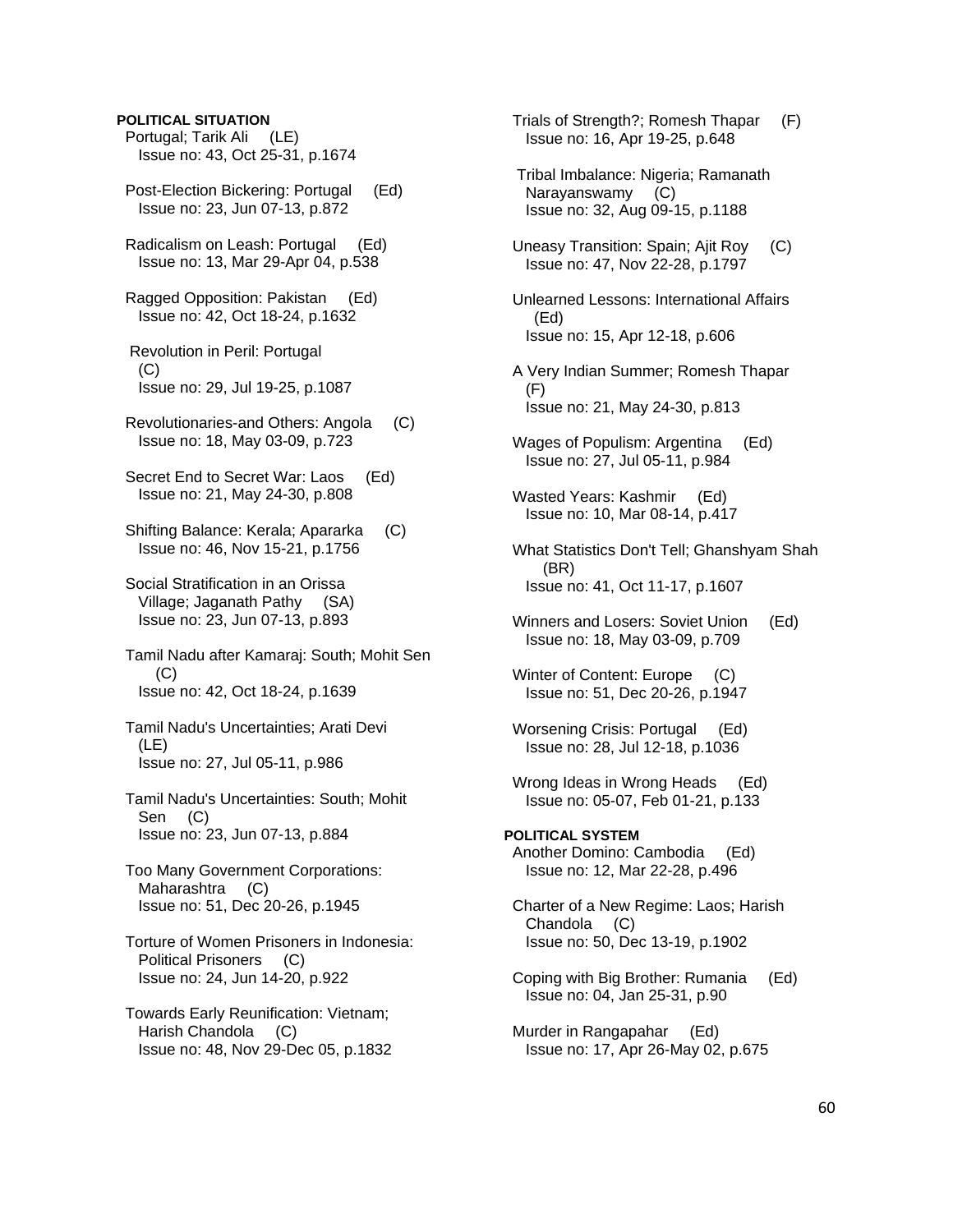## **POLITICAL SYSTEM**

 Radicalism on Leash: Portugal (Ed) Issue no: 13, Mar 29-Apr 04, p.538

 Return to Conservative Rule: Australia (Ed) Issue no: 51, Dec 20-26, p.1940

 Structure of Indian Radicalism; D L Sheth (SA) Issue no: 05-07, Feb 01-21, p.319

 Uneasy Transition: Spain; Ajit Roy (C) Issue no: 47, Nov 22-28, p.1797

 Worsening Crisis: Portugal (Ed) Issue no: 28, Jul 12-18, p.1036

## **POLITICAL VIOLENCE**

 Murder as Political Manoeuvre: Kenya (Ed) Issue no: 12, Mar 22-28, p.497

 Repercussions of an Assassination; Romesh Thapar (F) Issue no: 01-02, Jan 11-17, p.05

 Search for Scapegoats: L N Mishra's Murder (Ed) Issue no: 01-02, Jan 11-17, p.02

## **POLITICS AND CASTE**

 Weavers in Pre-Modern South India; Richard A Frasca (SA) Issue no: 30, Jul 26-Aug 01, p.1119

## **POLITICS AND EDUCATION**

 Bread, Butter, and Jam Stir: Jawaharlal Nehru University (C) Issue no: 17, Apr 26-May 02, p.689

- Command Performance; D R Goyal (LE) Issue no: 23, Jun 07-13, p.875
- A Command Performance: Vice-Chancellors (Ed) Issue no: 13, Mar 29-Apr 04, p.536

 Students and Politics: Jammu and Kashmir; Balraj Puri (C) Issue no: 28, Jul 12-18, p.1040

## **POLITICS AND POLITICS**

 Liberation Gone Sour: International Affairs; GPD (F) Issue no: 48, Nov 29-Dec 05, p.1827

### **POLITICS AND RELIGION**

 Creating More Elbow Room: South Asia (Ed) Issue no: 52, Dec 27-Jan 02, p.1966

 Politics of Wakf Boards: Jama Masjid Riot (C) Issue no: 08, Feb 22-28, p.343

### **POLLUTION**

 Industry Reluctant to Bear Costs: Pollution (C) Issue no: 50, Dec 13-19, p.1899

### **POONA**

 Industrial Worker: A Profile: Poona (Ed) Issue no: 48, Nov 29-Dec 05, p.1826

 Police as Censors: Poona (Ed) Issue no: 20, May 17-23, p.776

### **POPULATION**

 Bogey of 'Over-Population'; Harish Chandola (C) Issue no: 08, Feb 22-28, p.351

 De-industrialisation in India Reconsidered; Raghabendra Chatttopadhyay (SA) Issue no: 12, Mar 22-28, p.523

## **POPULATION POLICY**

 Bogey of 'Over-Population'; Harish Chandola (C) Issue no: 08, Feb 22-28, p.351

#### **PORTUGAL**

 Keeping the Lid on: Portugal (Ed) Issue no: 11, Mar 15-21, p.458

 Left in Portugal; Margarida Losa Mendiratta (LE) Issue no: 23, Jun 07-13, p.874

 Playing into the Hands of the Right: Portugal (Ed) Issue no: 39, Sep 27-Oct 03, p.1520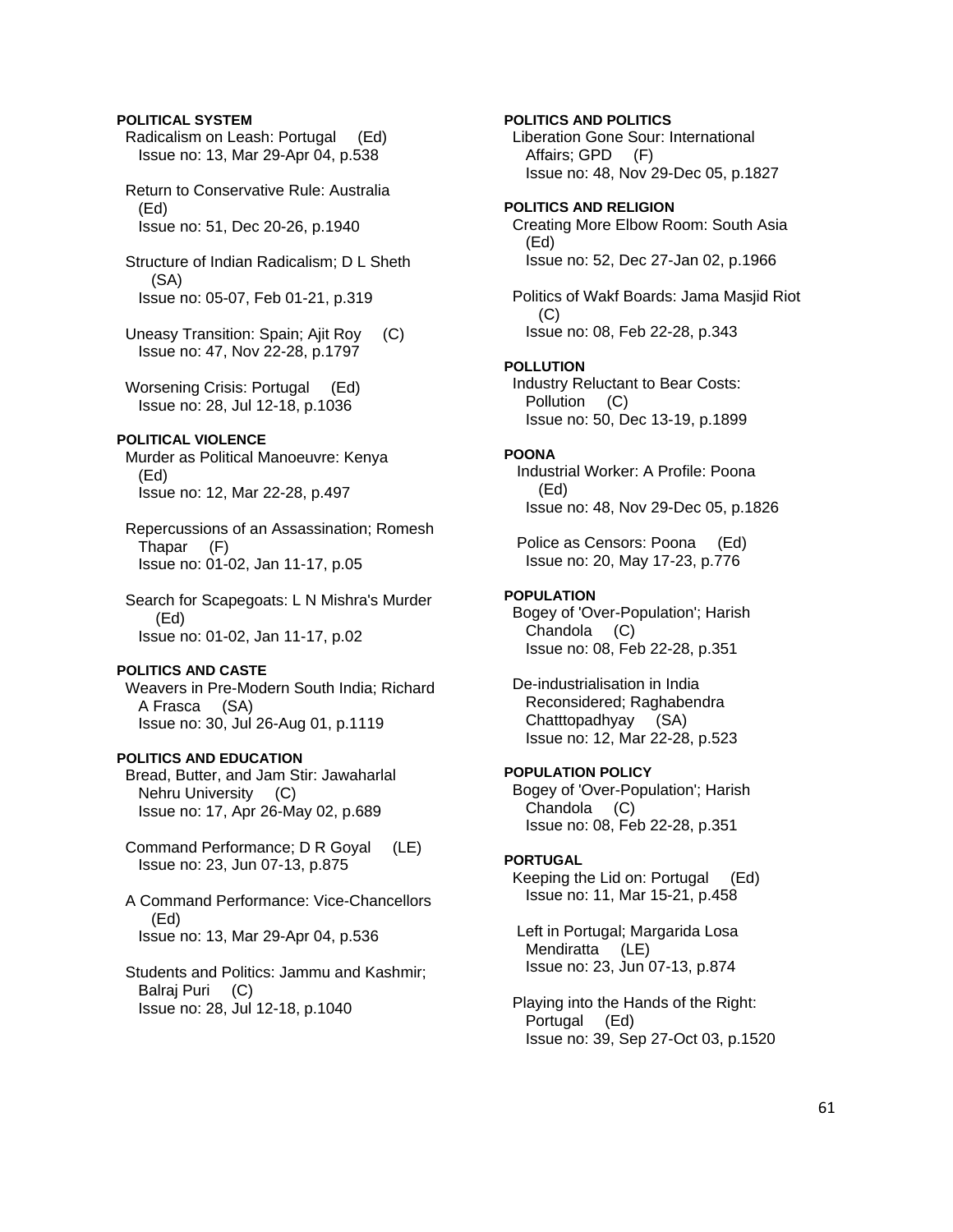## **PORTUGAL**

- Portugal; Tariq Ali (LE) Issue no: 43, Oct 25-31, p.1674
- Post-Election Bickering: Portugal (Ed) Issue no: 23, Jun 07-13, p.872
- Radicalism on Leash: Portugal (Ed) Issue no: 13, Mar 29-Apr 04, p.538

 Revolution in Peril: Portugal  $(C)$ Issue no: 29, Jul 19-25, p.1087

- Setback for the Revolution: Portugal (Ed) Issue no: 41, Oct 11-17, p.1594
- Worsening Crisis: Portugal (Ed) Issue no: 28, Jul 12-18, p.1036

### **PORTUGUESE**

 Background: Portuguese Africa-I; Sankar N Mitra (C) Issue no: 10, Mar 08-14, p.431

 Entrenching Freedom Struggles: Portuguese Africa-II; Sankar N Maitra (C) Issue no: 11, Mar 15-21, p.471

#### **POVERTY**

 Family Planning Success Stories; Rukmini Bhaya (BR) Issue no: 31, Aug 02-08, p.1156

 Not by Statistics Alone; M L Dantwala (RA) Issue no: 16, Apr 19-25, p.661

 Wasted Propaganda: Family Planning; Sumanta Banerjee (C) Issue no: 37, Sep 13-19, p.1452

## **POWER GENERATION**

 Experiment Worth Making: Power (Ed) Issue no: 18, May 03-09, p.708

 Himalayan Bounty: North (C) Issue no: 28, Jul 12-18, p.1043

 Irrigation without Water or Power: North  $(C)$ Issue no: 24, Jun 14-20, p.921

 Power Plants: Back to Imports?: New Delhi; B M (C) Issue no: 38, Sep 20-26, p.1492

### **POWER INDUSTRY**

 Experiment Worth Making: Power (Ed) Issue no: 18, May 03-09, p.708

 Himalayan Bounty: North (C) Issue no: 28, Jul 12-18, p.1043

 Power Plants: Back to Imports?: New Delhi;  $BM$  (C) Issue no: 38, Sep 20-26, p.1492

 Power Worries Linger: West Bengal (C) Issue no: 43, Oct 25-31, p.1677

## **PRECIOUS METALS**

 Dulled Glitter: Gold (Ed) Issue no: 04, Jan 25-31, p.88

 Leakages: Silver Exports (Ed) Issue no: 27, Jul 05-11, p.985

### **PRESS**

 CIA and the Politics of Food: United States; R Chaterrjee (C) Issue no: 15, Apr 12-18, p.617

 Decline of Press Conferences; Nireekshak (F) Issue no: 03, Jan 18-24, p.69

- Delinking, Diffusion and All That; Nireekshak (F) Issue no: 16, Apr 19-25, p.660
- From Delinking to Restructuring; Nireekshak (F) Issue no: 49, Dec 06-12, p.1861
- Fudged Economics; Nireekshak (F) Issue no: 12, Mar 22-28, p.504

 Ghost Press; Nireekshak (F) Issue no: 14, Apr 05-11, p.579

- Imports Not the Basic Problem; Nireekshak (F) Issue no: 22, May 31-Jun 06, p.858
- Kept News Agencies; Nireekshak (F) Issue no: 18, May 03-09, p.712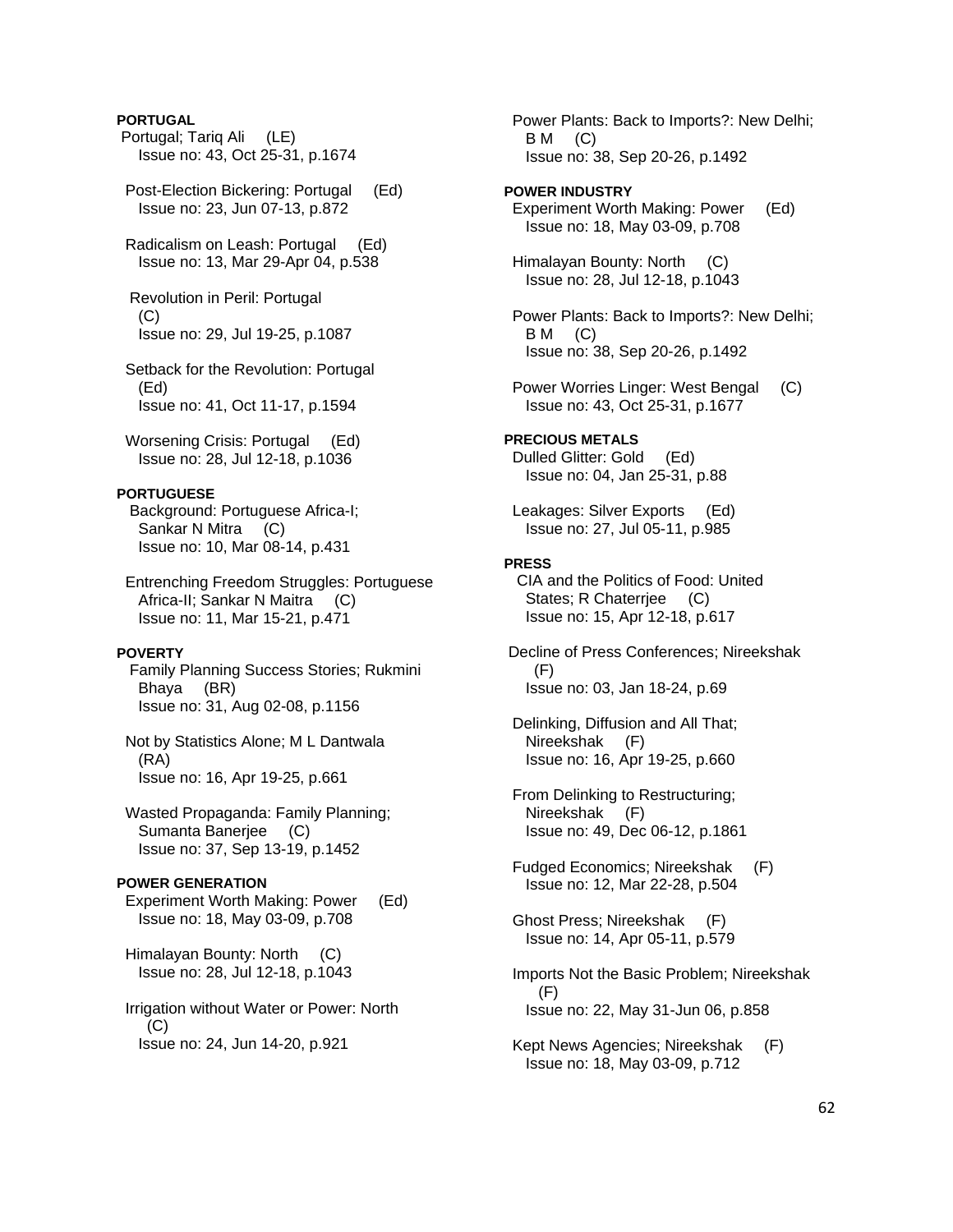## **PRESS**

 New Regimen: The Press (Ed) Issue no: 51, Dec 20-26, p.1939 Place for a Tabloid; Nireekshak (F) Issue no: 44-45, Nov 01-14, p.1723 Press Council's Teeth Pulled Out?; Nireekshak (F) Issue no: 20, May 17-23, p.792 Privilege and Partisanship; Nireekshak (F) Issue no: 01-02, Jan 11-17, p.07 Strong Potion; Nireekshak (F) Issue no: 52, Dec 27-Jan 02, p.1975 Unwritten Chapter; Nireekshak (F) Issue no: 09, Mar 01-07, p.393 Valuable Milch-Cow; Nireekshak (F) Issue no: 13, Mar 29-Apr 04, p.550 Verghese Case; Nireekshak (F) Issue no: 40, Oct 04-10, p.1565 **PRESS FREEDOM**  New Regimen: The Press (Ed) Issue no: 51, Dec 20-26, p.1939 Verghese Case; Nireekshak (F) Issue no: 40, Oct 04-10, p.1565 **PRICE CONTROL**  Quiet Burial: Controlled Cloth Scheme (Ed) Issue no: 47, Nov 22-28, p.1787 **PRICES**  Anything but Growth (Ed) Issue no: 21, May 24-30, p.807 Bio-gas in China: Technology (Ed) Issue no: 46, Nov 15-21, p.1752 Commitment, Not Conviction (Ed) Issue no: 19, May 10-16, p.739 Commodity Price Stabilisation (Ed) Issue no: 13, Mar 29-Apr 04, p.556 Crumbs with Conditions (Ed) Issue no: 16, Apr 19-25, p.643

 Dividends and Stock Prices: The Indian Experience; Sankar L De (RA) Issue no: 36, Sep 06-12, p.M62 Dulled Glitter: Gold (Ed) Issue no: 04, Jan 25-31, p.88 Economic Trends and Raw Material Prices in 1976; Angus Hone (RA) Issue no: 48, Nov 29-Dec 05, p.M134 Familiar Odour of Budgeting; Romesh Thapar (F) Issue no: 10, Mar 08-14, p.420 Farmers' Response to Prices; Jairus Banaji (BR) Issue no: 32, Aug 09-15, p.1195 Fresh Initiatives: Oil (Ed) Issue no: 23, Jun 07-13, p.873 In a Vacuum (RA) Issue no: 13, Mar 29-Apr 04, p.A1 Industry's Sob Stories: Jute (C) Issue no: 37, Sep 13-19, p.1456 Oil Price and Developing Countries; I S Gulati (SA) Issue no: 17, Apr 26-May 02, p.696 Other Side of Oil Crisis; Kautilya (P) Issue no: 31, Aug 02-08, p.1143 Price Bubble (Ed) Issue no: 12, Mar 22-28, p.495 Price of Petrodollars: International Affairs; GPD (C) Issue no: 24, Jun 14-20, p.925 Relative Prices of Cereals, 1952 to 1970; S K Chakrabarti (RA) Issue no: 25-26, Jun 21-Jul 04, p.A43 A Social Cost Approach to Choice of Technology in Building Construction; K P Kannan and R J S Spence (RA) Issue no: 48, Nov 29-Dec 05, p.M143 Starvation Deaths in a 'Surplus' State: Tamil Nadu (C) Issue no: 08, Feb 22-28, p.347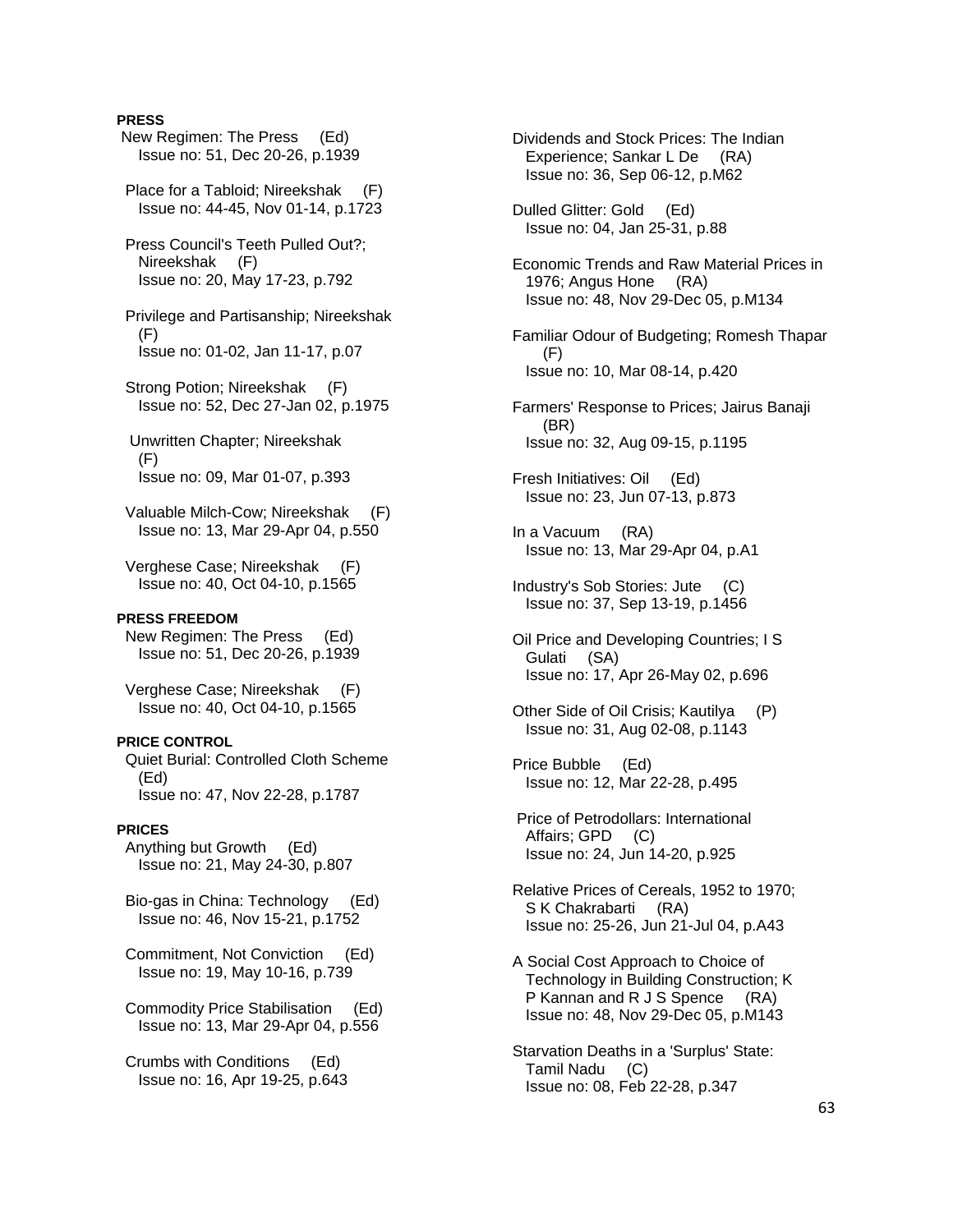## **PRICES**

 Struggle for Higher Procurement Prices: North (C) Issue no: 19, May 10-16, p.749

 Troubles of Gandak Project: South; Arun Sinha (C) Issue no: 42, Oct 18-24, p.1637

 World Raw Material Shortage and Price Fluctuations, 1972-1974: How Should Industry Plan?; Angus Hone (RA) Issue no: 09, Mar 01-07, p.M9

## **PRIVATE SECTOR**

 At Private Sector's Service (Ed) Issue no: 13, Mar 29-Apr 04, p.535

 New Areas for Private Sector: New Delhi; B  $M$  (C) Issue no: 37, Sep 13-19, p.1451

## **PRODUCTIVITY**

 Accent on Production (Ed) Issue no: 27, Jul 05-11, p.983

 Export Prospects for 1975-76; Angus Hone (C) Issue no: 13, Mar 29-Apr 04, p.543

 Incentives and Productivity; Bagaram Tulpule (BR) Issue no: 42, Oct 18-24, p.1647

 Labour-Intensive Construction Methods and Unemployment: World Bank Study on Substitution of Labour and Equipment in Civil Construction; Claes Croner (SA) Issue no: 46, Nov 15-21, p.1771

### **PROFESSIONAL ETHICS**

Social Mobility; N R Sheth (BR) Issue no: 48, Nov 29-Dec 05, p.1839

## **PROHIBITION**

 How Realistic: Prohibition (Ed) Issue no: 41, Oct 11-17, p.1593

## **PUBLIC DISTRIBUTION SYSTEM**

 Public Distribution and Procurement of Foodgrains: A Proposal ; I S Gulati and T N Krishnan (SA) Issue no: 21, May 24-30, p.829

 Changing Priorities: North (C) Issue no: 49, Dec 06-12, p.1865 Rural Electrification Loot: Haryana (Ed) Issue no: 04, Jan 25-31, p.89 **PUBLIC HEALTH**  Fall in Mortality Rates in Kerala: An Explanatory Hypothesis; P G K Panikar (SA) Issue no: 47, Nov 22-28, p.1811 **PUBLIC SECTOR ENTERPRISES**  At Private Sector's Service (Ed) Issue no: 13, Mar 29-Apr 04, p.535 Decline and Fall of Public Sector: The Budget-I; S K Rao and Prabha T Patnaik (SA) Issue no: 11, Mar 15-21, p.477 Incentives and Productivity; Bagaram Tulpule (BR) Issue no: 42, Oct 18-24, p.1647 Public Sector Management, Social Consciousness, and All That; Bharat Jhunjunwala (RA) Issue no: 09, Mar 01-07, p.M2 Reckless Rise in Consumption: Government Finances (C) Issue no: 01-02, Jan 11-17, p.13 **PUBLISHING INDUSTRY**  New Regimen: The Press (Ed) Issue no: 51, Dec 20-26, p.1939 Unwritten Chapter; Nireekshak (F) Issue no: 09, Mar 01-07, p.393 **PUNJAB**  Agricultural Holdings Tax Nullified: North (C) Issue no: 13, Mar 29-Apr 04, p.546 Arrested Green Revolution (C)

PUBLIC EXPENDITURE

 Changing Priorities: North (C) Issue no: 49, Dec 06-12, p.1865

Issue no: 25-26, Jun 21-Jul 04, p.944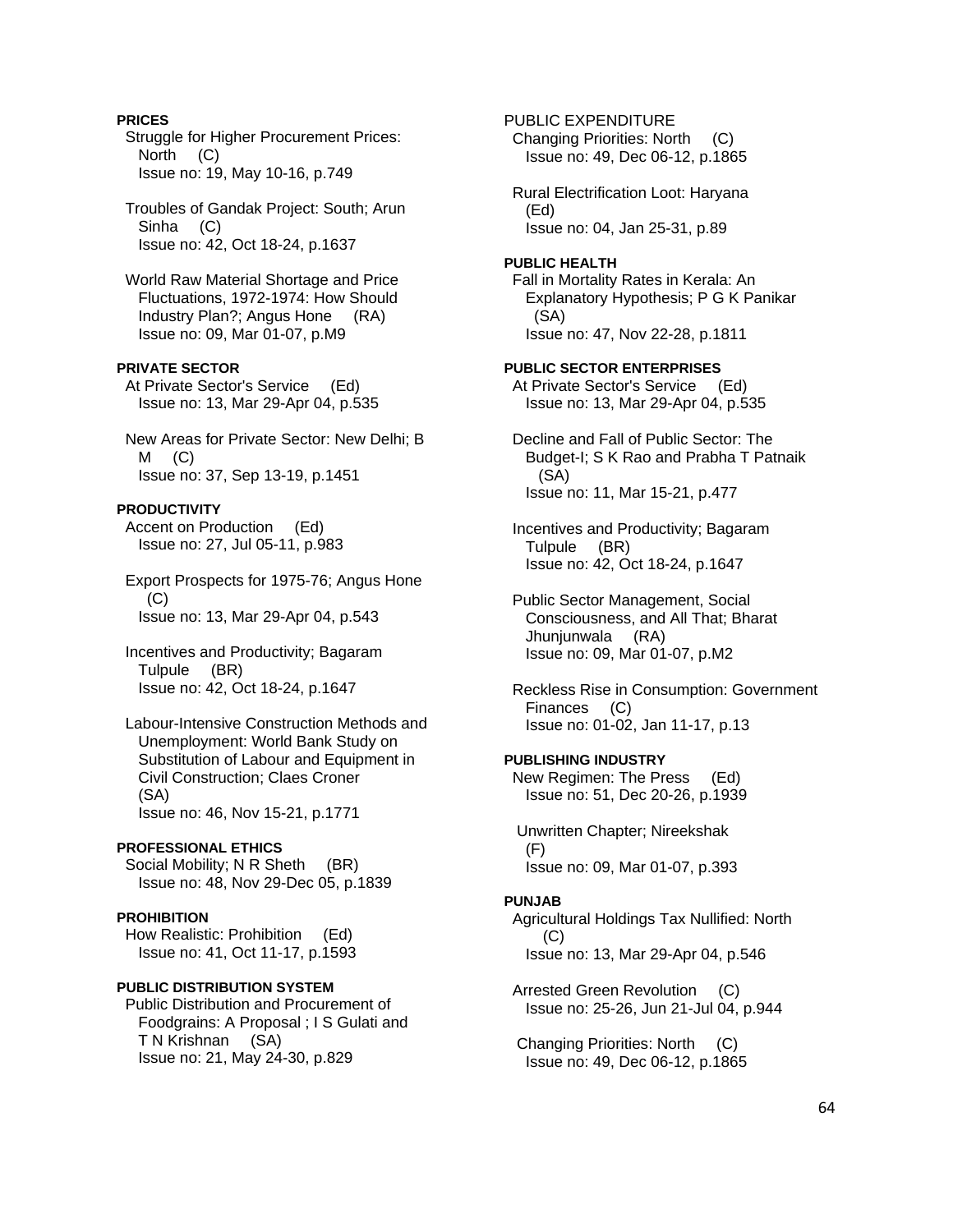## **PUNJAB**

 Paying for Past Sins: North (C) Issue no: 39, Sep 27-Oct 03, p.1526

 Plugging Sales Tax Evasion: North (C) Issue no: 30, Jul 26-Aug 01, p.1110

 Putting the Budget in Its Place: North  $(C)$ Issue no: 04, Jan 25-31, p.103

 Recent Farmers' Agitations in Punjab; Nirmal Azad (SA) Issue no: 17, Apr 26-May 02, p.702

 Some Aspects of the Economics of Harvest Combines in Punjab; M S Mishra, Prasant A K Pattanaik and K Sundaram (RA) Issue no: 39, Sep 27-Oct 03, p.A65

Where Spirits Command: North (C) Issue no: 22, May 31-Jun 06, p.854

## **RACIAL DISCRIMINATION**

 Arrested Green Revolution (C) Issue no: 25-26, Jun 21-Jul 04, p.944

 Science, Technology and Racism: South Africa; R S Ganapathy (C) Issue no: 31, Aug 02-08, p.1151

#### **RAILWAYS**

 Commercial Aspects of Railways and Freight-Rating Policy; S K Bose (SA) Issue no: 38, Sep 20-26, p.1511

 Freight Rating Policy for Indian Railways; S K Bose (SA) Issue no: 37, Sep 13-19, p.1467

 Inconclusive Tussle: Computers (Ed) Issue no: 27, Jul 05-11, p.984

 Neglected Developmental Role: Railways (Ed) Issue no: 41, Oct 11-17, p.1592

 Railway Strike in Retrospect: Labour-I (C) Issue no: 03, Jan 18-24, p.53

 Transport Statistics in India: An Evaluation; T R Kesharwani (OP) Issue no: 32, Aug 09-15, p.1200

 Who Can Question the State: Bengal; Arun Chowdhury (C) Issue no: 11, Mar 15-21, p.465

### **RAJASTHAN**

 Famine and Famine Policies: Some Empirical Evidence; N S Jodha (SA) Issue no: 41, Oct 11-17, p.1609

 Law as an Instrument for Abolition of Untouchability: Case of Rajasthan; Girdhar Behari Sharma (SA) Issue no: 15, Apr 12-18, p.635

## **RAW MATERIAL**

 Economic Trends and Raw Material Prices in 1976; Angus Hone (RA) Issue no: 48, Nov 29-Dec 05, p.M134

 World Raw Material Shortage and Price Fluctuations, 1972-1974: How Should Industry Plan?; Angus Hone (RA) Issue no: 09, Mar 01-07, p.M9

### **RBI**

 Cause for Concern (Ed) Issue no: 04, Jan 25-31, p.87

 Commitment, Not Conviction (Ed) Issue no: 19, May 10-16, p.739

 Deficit without Purpose (Ed) Issue no: 23, Jun 07-13, p.871

 L'Affaire National and Grindlays (C) Issue no: 21, May 24-30, p.823

 Monetary Portents (Ed) Issue no: 50, Dec 13-19, p.1893

 Seasonal Ritual (Ed) Issue no: 46, Nov 15-21, p.1749

 Structural Maladies: The Economy (C) Issue no: 47, Nov 22-28, p.1791

 Tale of Three Surveys (Ed) Issue no: 33-35, Aug 16-Sep 05, p.1227

## **REFUGEES**

 Endless Waiting: Refugees (Ed) Issue no: 25-26, Jun 21-Jul 04, p.940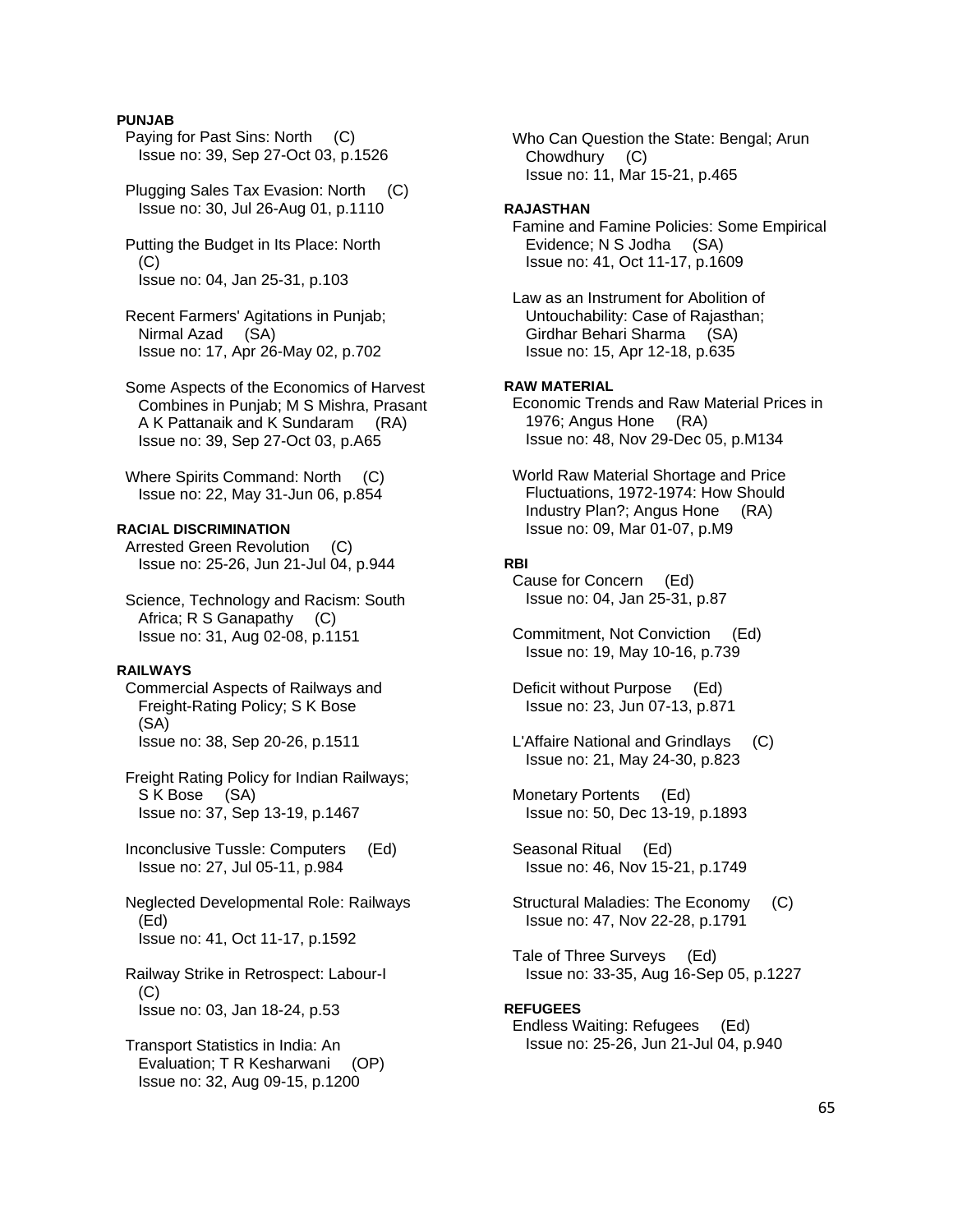**REFUGEES**  Who Are the Refugees? Vietnam; Harish Chandola (C) Issue no: 15, Apr 12-18, p.614

**REGIONAL DISPARITIES**  Ethnic Insularity and National Identification in a Plural Society Indian Malaysians: A Case Study; Paul D Wiebe and S Mariappen (SA) Issue no: 37, Sep 13-19, p.1477

 Female Work Participation: A Study of Inter-State Differences; Leela Gulati (SA) Issue no: 01-02, Jan 11-17, p.35

 Inter-Regional Disparities in per Capita Production and Productivity of Foodgrains: A Preliminary Note on Trends; N Krishnaji (F) Issue no: 33-35, Aug 16-Sep 05, p.1377

 Politics of Population Movements: The Case of Bombay; Mary Fainsod Katzenstein (SA) Issue no: 51, Dec 20-26, p.1955

 A Typology of Village Socio-Economic Systems: From Indian Village Studies; Biplab Dasgupta (SA) Issue no: 33-35, Aug 16-Sep 05, p.1395

### **REGIONAL IDENTITY**

 Background: Portuguese Africa-I; Sankar N Mitra (C) Issue no: 10, Mar 08-14, p.431

 Death in Barpeta: Assam; M S Prabhakar (C) Issue no: 10, Mar 08-14, p.423

 Hanoi Diary-II; K N Raj (C) Issue no: 01-02, Jan 11-17, p.19

 A Levantine Diary; A M (F) Issue no: 12, Mar 22-28, p.518

 Visitations: Assam; M S Prabhakar (C) Issue no: 08, Feb 22-28, p.349

## **REGIONAL PLANNING AND DEVELOPMENT**  JP's Real Mission: Bihar (C)

Issue no: 12, Mar 22-28, p.509

 Not a Simple Matter of Finance: Backward Areas (C) Issue no: 17, Apr 26-May 02, p.687

 Planning: The Next Necessary Stage; Deb Kumar Bose (P) Issue no: 28, Jul 12-18, p.1046

 Shahjahanabad and the Master Plan for Delhi: A Critical Appraisal; Biswajit Banerjee (SA) Issue no: 46, Nov 15-21, p.1779

### **RELIEF AND REHABILITATION**

 Back to the Old Days (Ed) Issue no: 39, Sep 27-Oct 03, p.1519

 Famine and Famine Policies: Some Empirical Evidence; N S Jodha (SA) Issue no: 41, Oct 11-17, p.1609

 Many Uses: Drought (Ed) Issue no: 19, May 10-16, p.741

 Needed: A New Famine Policy; David Morris Morris (SA) Issue no: 05-07, Feb 01-21, p.283

 One-Week Nightmare: A Patna Diary; Arvind Narayan Das (C) Issue no: 39, Sep 27-Oct 03, p.1523

 Starvation Deaths in a 'Surplus' State: Tamil Nadu (C) Issue no: 08, Feb 22-28, p.347

## **RELIGION**

 Sage of Kanchi: Religion; V Subramaniam (C) Issue no: 31, Aug 02-08, p.1145

## **RENT**

 Rent Control in Urban Areas: An Alternative; Deena Khatkhate (SA) Issue no: 05-07, Feb 01-21, p.217

## **RESEARCH AND DEVELOPMENT**

 Foreign Participation in Research Project: Bihar (C) Issue no: 42, Oct 18-24, p.1634

 Still No Policy: Energy; R S Ganapathy  $(C)$ Issue no: 27, Jul 05-11, p.993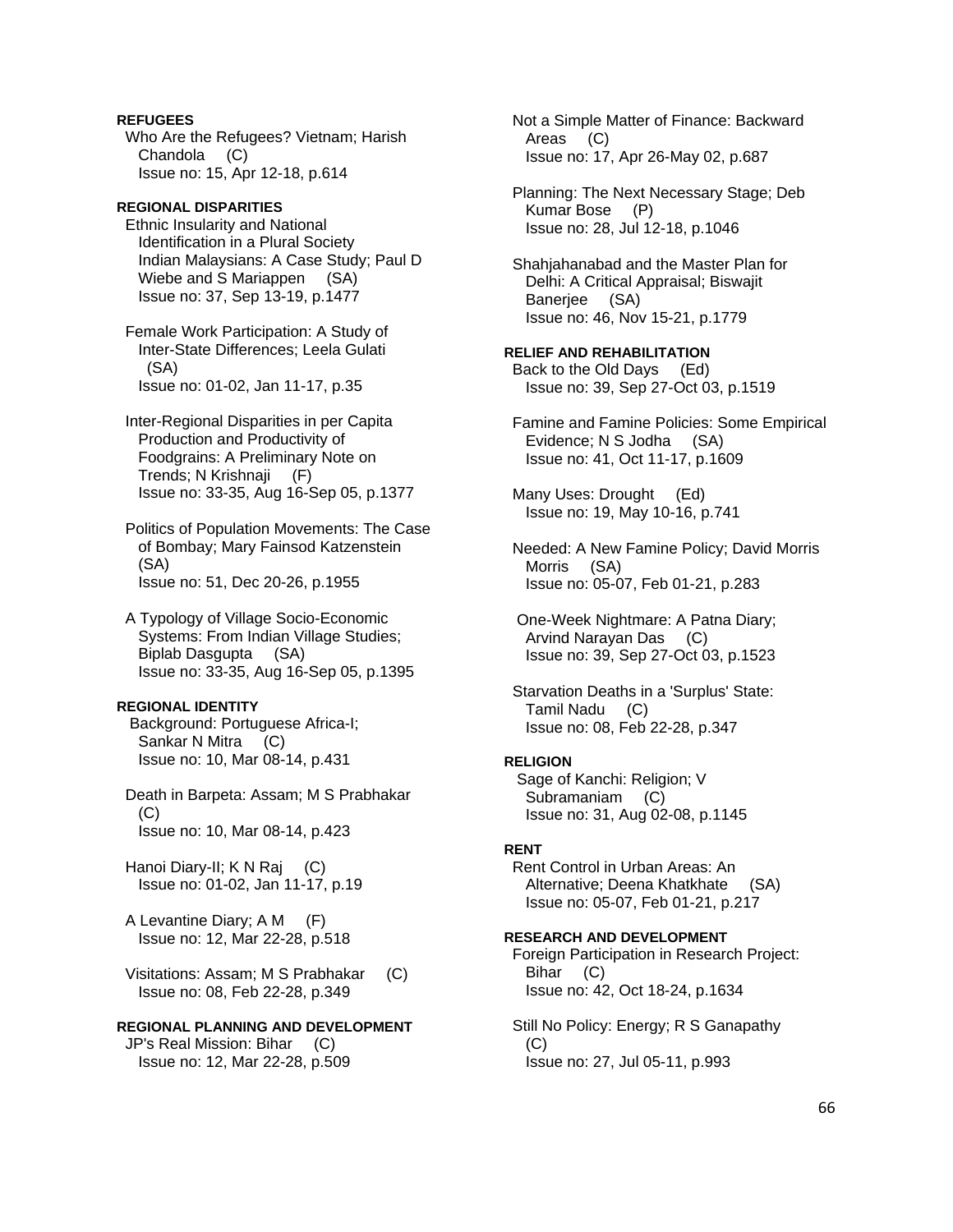### **RESEARCH COLLABORATIONS**

 Foreign Participation in Research Project: Bihar (C) Issue no: 42, Oct 18-24, p.1634

## **REVOLUTION**

 Changes on 30th Anniversary: LAOS (C) Issue no: 46, Nov 15-21, p.1765

 How the US Made Cambodia's Revolution: International Affairs; GPD (F) Issue no: 12, Mar 22-28, p.498

 Lords' Revolt: London; Farrukh Dhondy  $(C)$ Issue no: 49, Dec 06-12, p.1866

 Playing into the Hands of the Right: Portugal (Ed) Issue no: 39, Sep 27-Oct 03, p.1520

 Revolution in Peril: Portugal (C) Issue no: 29, Jul 19-25, p.1087

 Setback for the Revolution: Portugal (Ed) Issue no: 41, Oct 11-17, p.1594

## **RICE**

 Man-Made Famine: Assam; Prabir Baishya  $(C)$ Issue no: 21, May 24-30, p.821

### **RIVER WATER DISPUTES**

 Hyphens That Divide; A G Noorani (BR) Issue no: 10, Mar 08-14, p.436

 Hyphens That Divide; A G Noorani (BR) Issue no: 10, Mar 08-14, p.436

### **RUBBER AND RUBBER INDUSTRY**

 Compensation to Whom and for What: Sri Lanka; Tissa Balasuriya (C) Issue no: 30, Jul 26-Aug 01, p.1110

### **RUMANIA**

 Coping with Big Brother: Rumania (Ed) Issue no: 04, Jan 25-31, p.90

### **RURAL AREA**

 Distribution of Rural Income (C) Issue no: 38, Sep 20-26, p.1493  Distribution of Rural Income; M T R Sarma (LE) Issue no: 44-45, Nov 01-14, p.1714

 Land Allotment and Land Alienation: Policies and Programmes for Scheduled Castes and Tribes; Ratna Murdia (SA) Issue no: 32, Aug 09-15, p.1204

 Migration from Villages; Biplab Dasgupta and Roy Laishley (SA) Issue no: 42, Oct 18-24, p.1652

 More to Be Done: Rural Indebtedness (Ed) Issue no: 28, Jul 12-18, p.1036

 Tenurial Conditions and Mode of Exploitation: A Study of Some Villages in Orissa; Krishna Bharadwaj and P K Das (SA) Issue no: 05-07, Feb 01-21, p.221

RURAL BANKS New Banks for Old (Ed) Issue no: 48, Nov 29-Dec 05, p.1825

 Personnel Management for Rural Banking; N R Sheth and B G Shah (SA) Issue no: 20, May 17-23, p.802

 Token Start on Rural Banks: New Delhi; B M (C) Issue no: 40, Oct 04-10, p.1559

### **RURAL DEVELOPMENT**

 Environment, Technology and Decision-Making in Panchayati Raj Institutions; S N Dubey (SA) Issue no: 03, Jan 18-24, p.75

 India and the Colonial Mode of Production; Hamza Alavi (SA) Issue no: 33-35, Aug 16-Sep 05, p.1235

 Rural Telecast for Development: An Impressionistic Model; N P Singh and P M Shingi (SA) Issue no: 36, Sep 06-12, p.1433

#### **SALES TAX**

 Sales Tax Exemptions in India; M C Purohit (SA) Issue no: 10, Mar 08-14, p.445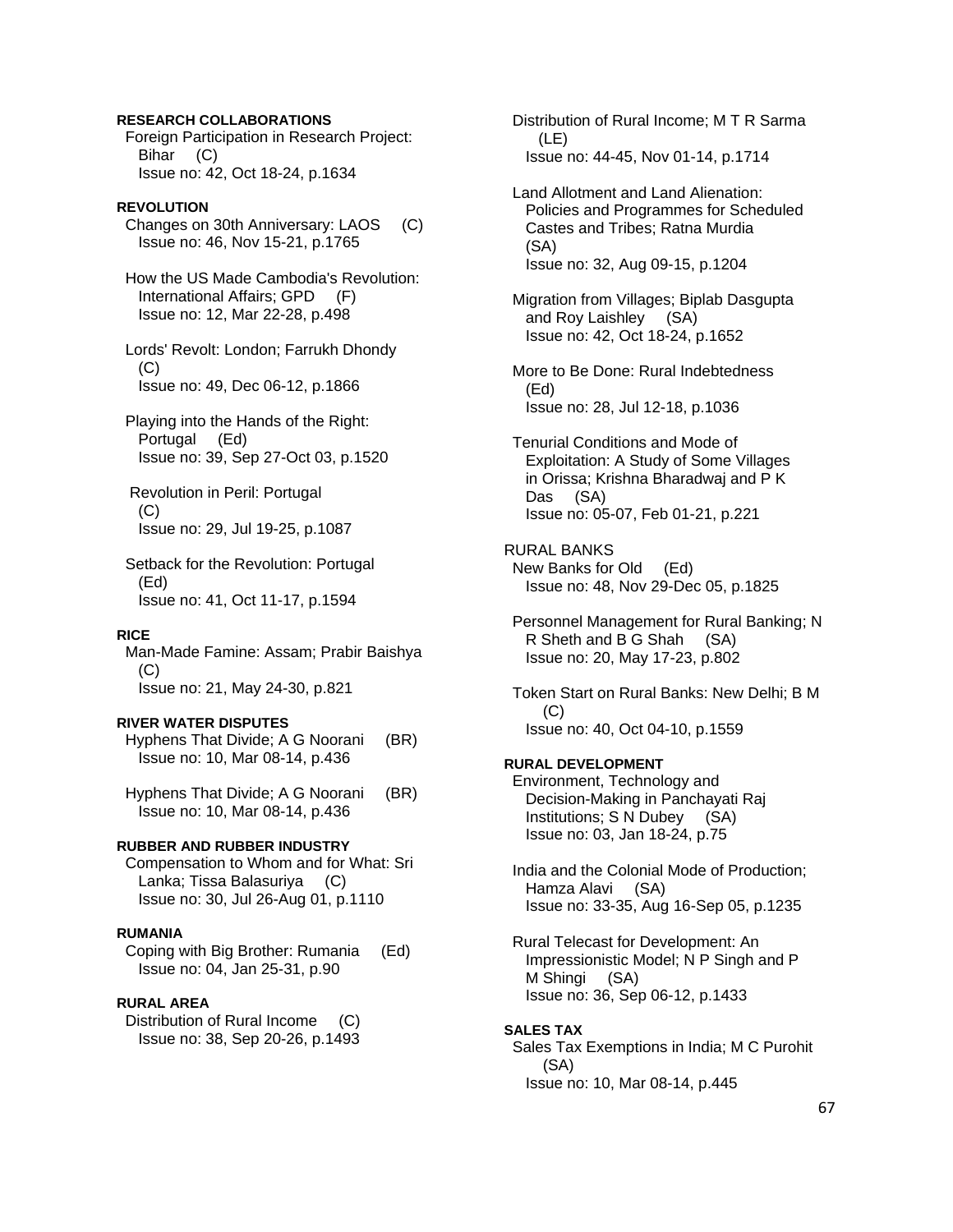# **SCAMS AND SCANDALS**

 Our Political 'Style'; Romesh Thapar (F) Issue no: 20, May 17-23, p.780

### **SCHEDULED CASTES AND TRIBES**

 Exploited by Co-operatives: Scheduled Tribes; N Y Naidu (C) Issue no: 18, May 03-09, p.718

 Failure of Placatory Measures: Scheduled Tribes; Sumanta Banerjee (C) Issue no: 23, Jun 07-13, p.882

 Justice Delayed-or Denied?: Scheduled Tribes; S D Kulkarni (C) Issue no: 04, Jan 25-31, p.97

 Land Allotment and Land Alienation: Policies and Programmes for Scheduled Castes and Tribes; Ratna Murdia (SA) Issue no: 32, Aug 09-15, p.1204

 To Keep Them on Their Knees: Scheduled Castes (Ed) Issue no: 19, May 10-16, p.740

## **SCIENCE AND TECHNOLOGY**

 INSAT TV Plan: Questionable Features and Parameters; B D Dhawan (SA) Issue no: 41, Oct 11-17, p.1625

 New-Look NCST: Science and Technology; R S Ganapathy (C) Issue no: 12, Mar 22-28, p.507

 Science, Technology and Racism: South Africa; R S Ganapathy (C) Issue no: 31, Aug 02-08, p.1151

 SIPRI's Contribution; Jashbhai Patel (BR) Issue no: 40, Oct 04-10, p.1567

 Too Exclusive to be Effective: Science (Ed) Issue no: 51, Dec 20-26, p.1938

 Traps of a Partial Vision: International Affairs; GPD (F) Issue no: 17, Apr 26-May 02, p.683

## **SCIENCE POLICY**

 African Regional Science Plan (Ed) Issue no: 15, Apr 12-18, p.641

 Too Exclusive to be Effective: Science (Ed) Issue no: 51, Dec 20-26, p.1938

#### **SDR**

 After the Sterling Connection (Ed) Issue no: 36, Sep 06-12, p.1415

 IMF's Oil Facility (Ed) Issue no: 09, Mar 01-07, p.M9

 Problem of Gold Reserves in the New International Payments System; R Kumar (SA) Issue no: 28, Jul 12-18, p.1056

 Special Drawing Rights (Ed) Issue no: 05-07, Feb 01-21, p.220

### **SEX RATIO**

 Female Work Participation: A Study of Inter-State Differences; Leela Gulati (SA) Issue no: 01-02, Jan 11-17, p.35

 Why Has the Proportion of Women in India's Population Been Declining; Kumudini Dandekar (SA) Issue no: 42, Oct 18-24, p.1663

### **SHAHJAHANBAD**

 Shahjahanabad and the Master Plan for Delhi: A Critical Appraisal; Biswajit Banerjee (SA) Issue no: 46, Nov 15-21, p.1779

#### **SHIPPING INDUSTRY**

 Shipping and Developing Countries; Badal Roy (SA) Issue no: 49, Dec 06-12, p.1876

#### **SHIV SENA**

 Politics of Population Movements: The Case of Bombay; Mary Fainsod Katzenstein (SA) Issue no: 51, Dec 20-26, p.1955

#### **SLUMS**

 Economics and Diseconomies of 'Clearance': Slums; D N Moorty (C) Issue no: 40, Oct 04-10, p.1562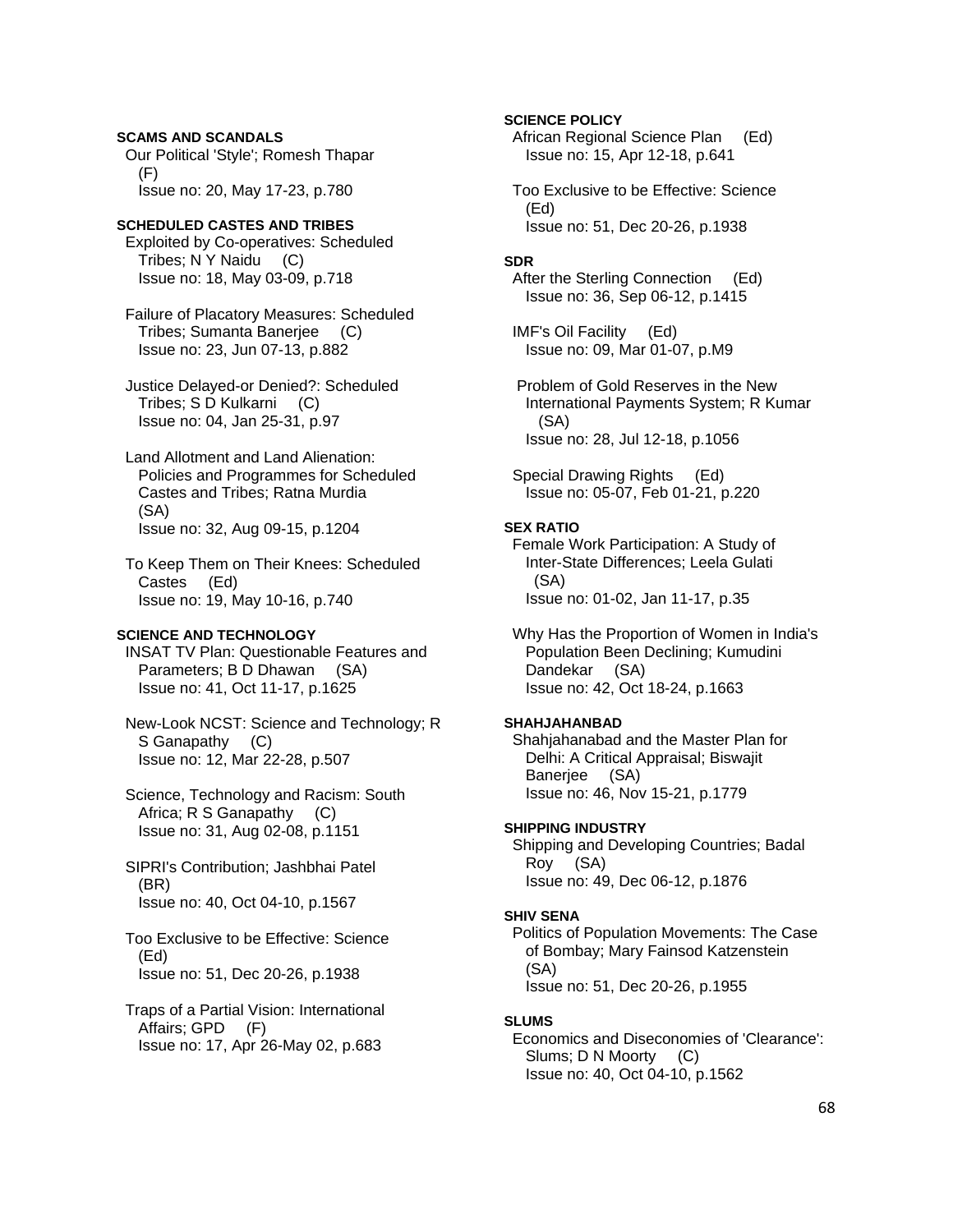## **SLUMS**

 Slums (Ed) Issue no: 28, Jul 12-18, p.1035

### **SMALL FARMERS**

 Landlords' Ire: Maharashtra-II (C) Issue no: 10, Mar 08-14, p.426

 More to Be Done: Rural Indebtedness (Ed) Issue no: 28, Jul 12-18, p.1036

## **SMALL-SCALE INDUSTRIES**

 Role of Small-Scale Industries in Economic Development: Irrigation Pumpsets Industry in Coimbatore; Michel Cartillier (SA) Issue no: 44-45, Nov 01-14, p.1732

 Wayward Policies: Industry (Ed) Issue no: 16, Apr 19-25, p.645

## **SOCIAL BEHAVIOUR**

 Social Behaviour of Students: A Women's College in Mysore City; Chitra Sivakumar (SA) Issue no: 22, May 31-Jun 06, p.859

### **SOCIAL CHANGE**

 Agrarian Legislations and Movements as Sources of Change: The Case of Kerala; T K Oommen (SA) Issue no: 40, Oct 04-10, p.1571

 Agrarian Unrest and Economic Change in Rural Bihar: Three Case Studies; Pradhan H Prasad (SA) Issue no: 24, Jun 14-20, p.931

 Films and Political Consciousness in Tamil Nadu; Robert L Hardgrave and Anthony C Neidhart (SA) Issue no: 01-02, Jan 11-17, p.27

 Social Development and a Strategy for Urbanisation: Absence of a Positive Approach to Urbanisation; M S Gore (SA) Issue no: 04, Jan 25-31, p.110

 Understanding Social Reality (C) Issue no: 46, Nov 15-21, p.1760

## **SOCIAL CLASSES**

 Law as an Instrument for Abolition of Untouchability: Case of Rajasthan; Girdhar Behari Sharma (SA) Issue no: 15, Apr 12-18, p.635

Man Is the Measure; Rukmini Bhaya (BR) Issue no: 44-45, Nov 01-14, p.1730

### **SOCIAL CONDITIONS**

 Arrested Green Revolution (C) Issue no: 25-26, Jun 21-Jul 04, p.944

 A Diary from Nowhere; A M (F) Issue no: 14, Apr 05-11, p.578

 Period of Questioning: Sri Lanka; Trevor Driebe R G (C) Issue no: 25-26, Jun 21-Jul 04, p.947

 Shape of Things to Come: Portuguese Africa-III; Sankar N Maitra (C) Issue no: 12, Mar 22-28, p.516

 A Typology of Village Socio-Economic Systems: From Indian Village Studies; Biplab Dasgupta (SA) Issue no: 33-35, Aug 16-Sep 05, p.1395

## **SOCIAL MOVEMENTS**

 Sarvodaya and Land Reform; Satya Narain (SA) Issue no: 23, Jun 07-13, p.875

 Women's Movement and the Economic Crisis: United States; Renee Blakkan (C) Issue no: 12, Mar 22-28, p.512

## **SOCIAL SCIENCE RESEARCH**

 Approach to Programme Research; Pramod Kale (RA) Issue no: 09, Mar 01-07, p.M19

 Understanding Social Reality (C) Issue no: 46, Nov 15-21, p.1760

 Village Studies, Participant Observation and Social Science Research in India; M N Srinivas (F) Issue no: 33-35, Aug 16-Sep 05, p.1387

### **SOCIAL SCIENTISTS**

 What, Why, but Not How: Cocoyoc Declaration (C) Issue no: 10, Mar 08-14, p.427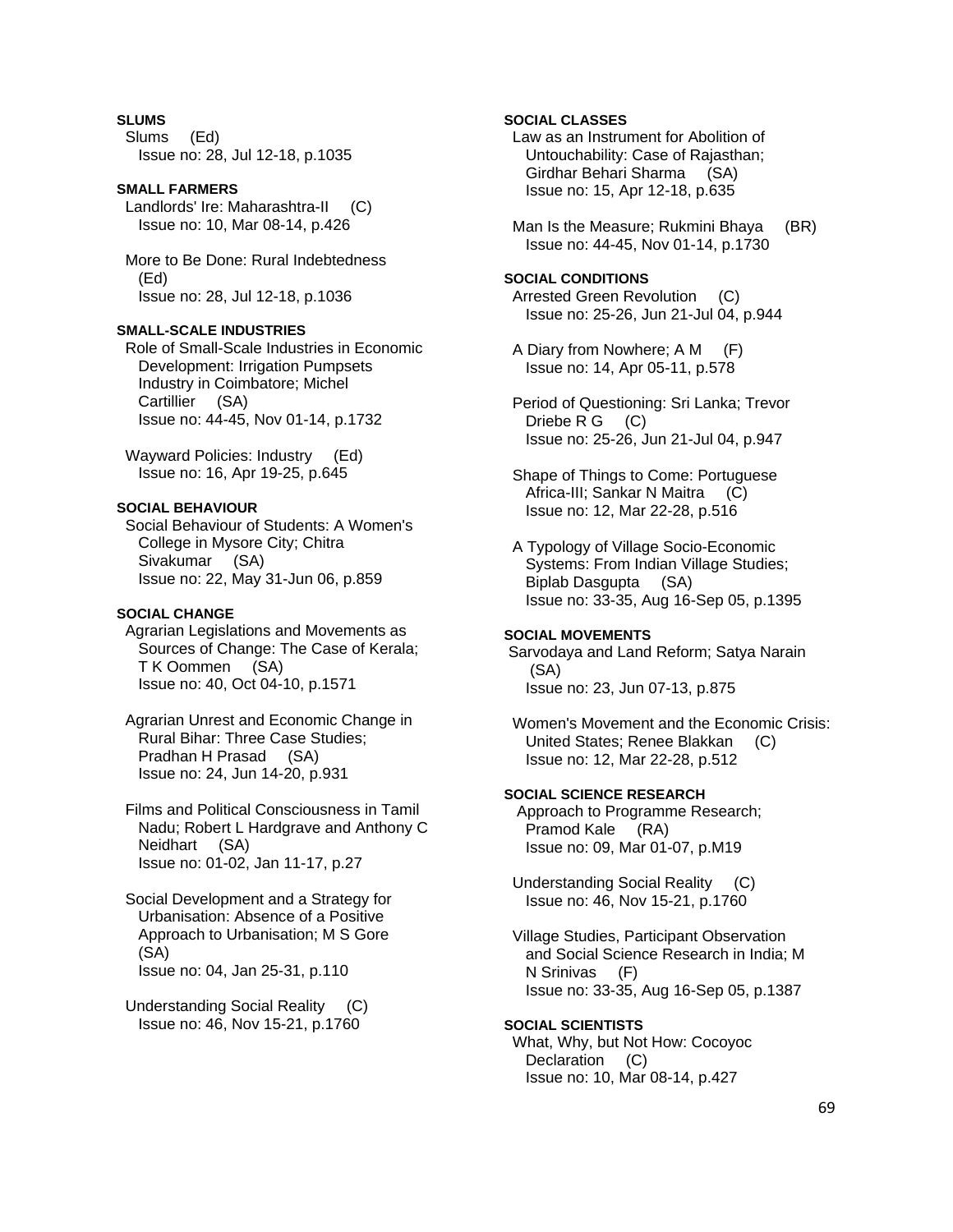## **SOCIAL STRATIFICATION**

 Chile: Parliamentary Socialism and Class Struggle; T V Sathya Murthy (SA) Issue no: 15, Apr 12-18, p.623

 Class Struggles in Uganda; Mahmood Mamdani (SA) Issue no: 33-35, Aug 16-Sep 05, p.1277

 Green Revolution and Inequality; P N Junankar (RA) Issue no: 13, Mar 29-Apr 04, p.A15

 Muslim Caste: Theory and Practice; A R Momin (BR) Issue no: 14, Apr 05-11, p.580

 Social Behaviour of Students: A Women's College in Mysore City; Chitra Sivakumar (SA) Issue no: 22, May 31-Jun 06, p.859

 Social Inequalities and Development in India; Victor D'Souza (SA) Issue no: 19, May 10-16, p.770

Social Mobility; N R Sheth (BR) Issue no: 48, Nov 29-Dec 05, p.1839

 Social Stratification in an Orissa Village; Jaganath Pathy (SA) Issue no: 23, Jun 07-13, p.893

 Some Characteristics of the Agrarian Social Structure of Tamil Nadu; K C Alexander (SA) Issue no: 16, Apr 19-25, p.664

 To Keep Them on Their Knees: Scheduled Castes (Ed) Issue no: 19, May 10-16, p.740

#### **SOCIAL SYSTEM**

 Social Environment and Management's Responsibilities; M N Srinivas (SA) Issue no: 11, Mar 15-21, p.487

## **SOCIAL WELFARE**

 Dishing out the Goodies: Youth Policy (Ed) Issue no: 51, Dec 20-26, p.1940

## **SOCIALISM**

 Chile: Parliamentary Socialism and Class Struggle; T V Sathya Murthy (SA) Issue no: 15, Apr 12-18, p.623

 Totems and Taboos of Left Mythology; Pranab K Bardhan and Ashok Rudra (P) Issue no: 17, Apr 26-May 02, p.693

#### **SOCIOLOGY**

Man Is the Measure; Rukmini Bhaya (BR) Issue no: 44-45, Nov 01-14, p.1730

 Understanding Social Reality (C) Issue no: 46, Nov 15-21, p.1760

 Village Studies, Participant Observation and Social Science Research in India; M N Srinivas (F) Issue no: 33-35, Aug 16-Sep 05, p.1387

### **SOUTH AFRICA**

 Science, Technology and Racism: South Africa; R S Ganapathy (C) Issue no: 31, Aug 02-08, p.1151

## **SOUTH INDIA**

 JP in Andhra: South; Mohit Sen (C) Issue no: 19, May 10-16, p.749

 Weavers in Pre-Modern South India; Richard A Frasca (SA) Issue no: 30, Jul 26-Aug 01, p.1119

#### **SOVIET UNION**

 American Multinationals in the USSR: Trends, Implications and Prospects; Sankar L De (SA) Issue no: 30, Jul 26-Aug 01, p.1123

 Harsh Winter for Brezhnev: Soviet Union (Ed) Issue no: 50, Dec 13-19, p.1895

 Moscow's Footsteps: Western Europe (Ed) Issue no: 16, Apr 19-25, p.644

 Spurious Talk of Peace: Big Powers (Ed) Issue no: 22, May 31-Jun 06, p.844

 Winners and Losers: Soviet Union (Ed) Issue no: 18, May 03-09, p.709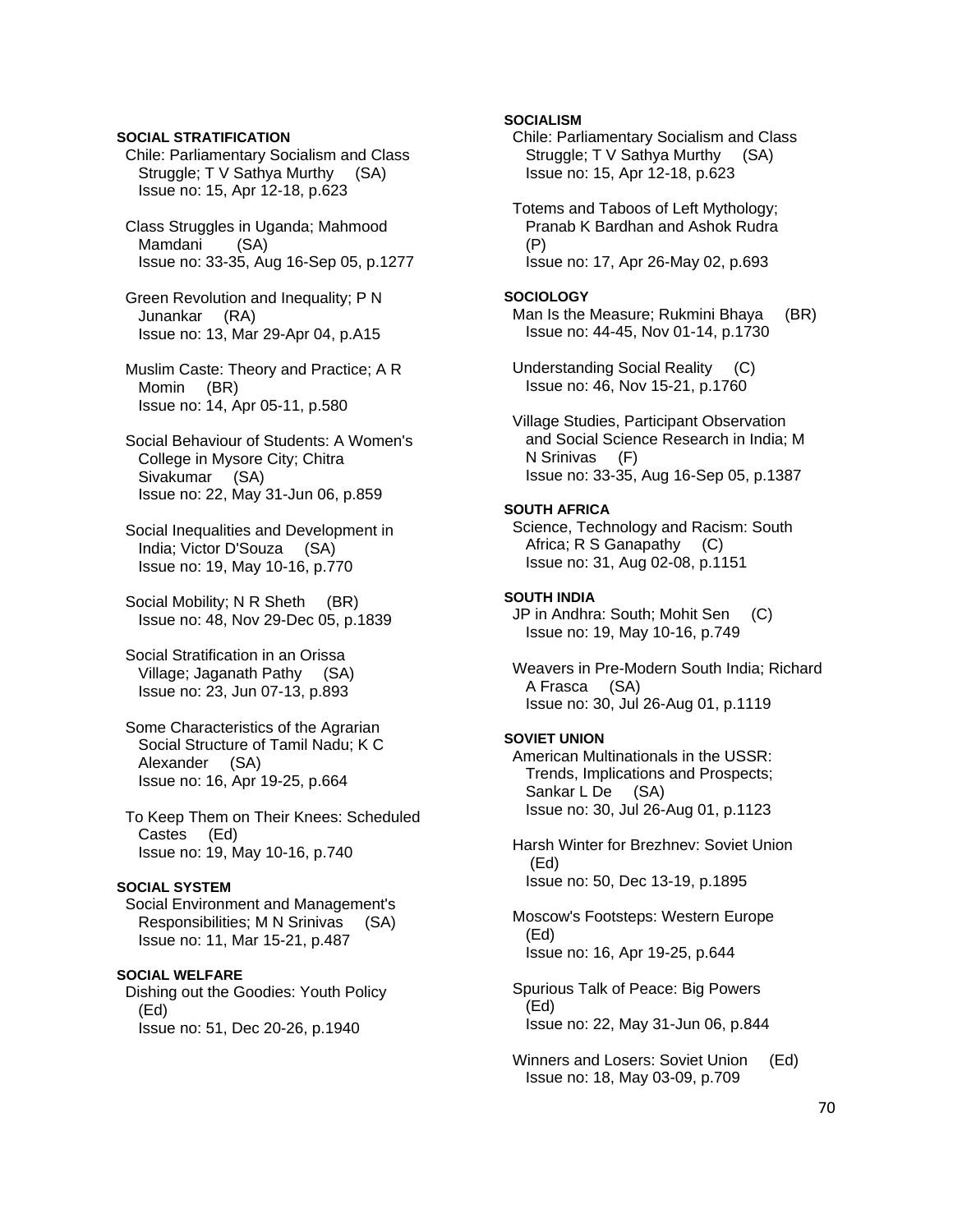#### **SPAIN**

 Uneasy Transition: Spain; Ajit Roy (C) Issue no: 47, Nov 22-28, p.1797

 US to the Rescue: Spain (Ed) Issue no: 41, Oct 11-17, p.1594

**SPECIAL ECONOMIC ZONES**  Empire-Building: Electronics (C) Issue no: 20, May 17-23, p.784

#### **SRI LANKA**

 Break-Up of Coalition: Sri Lanka (Ed) Issue no: 37, Sep 13-19, p.1448

 Compensation to Whom and for What: Sri Lanka; Tissa Balasuriya (C) Issue no: 30, Jul 26-Aug 01, p.1110

 Eclipse of the Centre-Left: Sri Lanka; Trevor Drieberg (C) Issue no: 37, Sep 13-19, p.1457

 Period of Questioning: Sri Lanka; Trevor Drieberg (C) Issue no: 25-26, Jun 21-Jul 04, p.947

#### **STOCK EXCHANGE**

 Clash of Priorities: Stock Exchange (Ed) Issue no: 10, Mar 08-14, p.416

## **STOCK MARKET**

 Cash Means Forward: Stock Markets (Ed) Issue no: 38, Sep 20-26, p.1488

 Cheers, Cheers: Stock Market (Ed) Issue no: 30, Jul 26-Aug 01, p.1104

 Dividends and Stock Prices: The Indian Experience; Sankar L De (RA) Issue no: 36, Sep 06-12, p.M62

 Year End Market: Stock Market (Ed) Issue no: 52, Dec 27-Jan 02, p.1966

#### **STRIKES AND LOCKOUTS**

 Circus in Place of Bread: West Bengal (Ed) Issue no: 09, Mar 01-07, p.376

 Dock Strike: To the Leaders' Rescue: Labour (C) Issue no: 08, Feb 22-28, p.345

 For Want of Popular Support: Maharashtra  $(C)$ Issue no: 24, Jun 14-20, p.918

 Kamani Tubes Strike; Y V Chavan (LE) Issue no: 18, May 03-09, p.711

 Kamani Tubes Strike: Labour (C) Issue no: 04, Jan 25-31, p.101

 Railway Strike in Retrospect: Labour-I  $(C)$ Issue no: 03, Jan 18-24, p.53

#### **STUDENTS**

 Bread, Butter, and Jam Stir: Jawaharlal Nehru University (C) Issue no: 17, Apr 26-May 02, p.689

 Students and Politics: Jammu and Kashmir; Balraj Puri (C) Issue no: 28, Jul 12-18, p.1040

## **SUGAR INDUSTRY**

 Careful Pampering: Sugar (Ed) Issue no: 19, May 10-16, p.740

- Familiar Lifting Exercise: Sugar (Ed) Issue no: 15, Apr 12-18, p.604
- Mutual Benefit Society: Sugar (Ed) Issue no: 25-26, Jun 21-Jul 04, p.943
- Problems and Prospects of Sugar Industry; Maruthai P Pillai (F) Issue no: 36, Sep 06-12, p.1445

 Short Memory: Sugar (Ed) Issue no: 32, Aug 09-15, p.1180

 Short Memory: Sugar (Ed) Issue no: 43, Oct 25-31, p.1673

 Superfluous Munificence Sugar (Ed) Issue no: 48, Nov 29-Dec 05, p.1826

 Unconvincing Case: Sugar (Ed) Issue no: 38, Sep 20-26, p.1489

### **SWEDEN**

 Doing Business With Apartheid: Sweden (C) Issue no: 52, Dec 27-Jan 02, p.1973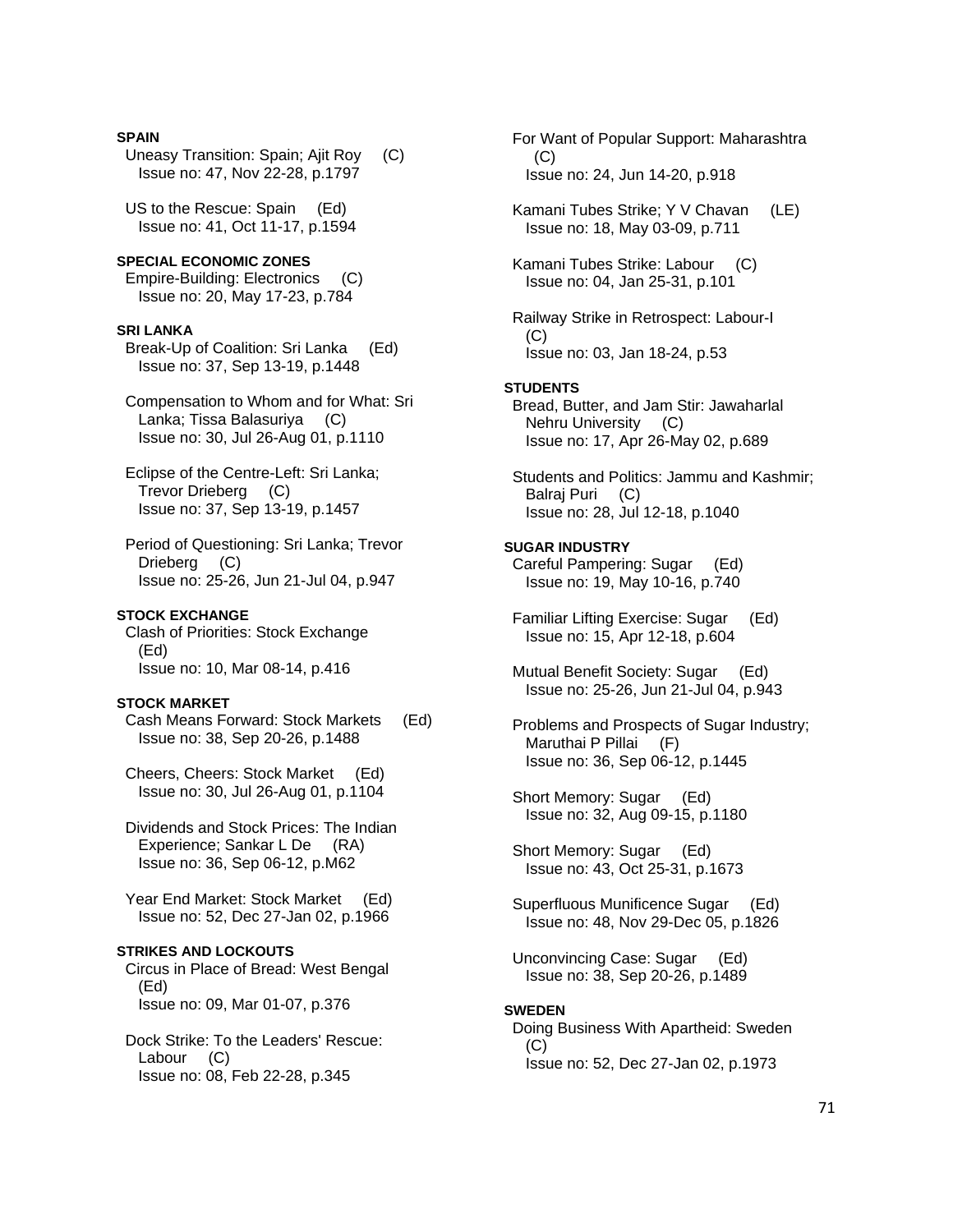## **SWITZERLAND**

 A Swiss Diary; A M (F) Issue no: 15, Apr 12-18, p.607

**TAMIL NADU**  Decline of Trade Union Bosses: Tamil Nadu  $(C)$ Issue no: 19, May 10-16, p.747

 Films and Political Consciousness in Tamil Nadu; Robert L Hardgrave and Anthony C Neidhart (SA) Issue no: 01-02, Jan 11-17, p.27

 Growing Labour Militancy: Tamil Nadu (C) Issue no: 14, Apr 05-11, p.573

- Hyphens That Divide; A G Noorani (BR) Issue no: 10, Mar 08-14, p.436
- Land Ceilings in Tamil Nadu: Facts and Fictions; Joan P Mencher (SA) Issue no: 05-07, Feb 01-21, p.241

 School Teachers' Plight: Tamil Nadu (C) Issue no: 40, Oct 04-10, p.1560

- Some Characteristics of the Agrarian Social Structure of Tamil Nadu; K C Alexander (SA) Issue no: 16, Apr 19-25, p.664
- Starvation Deaths in a 'Surplus' State: Tamil Nadu (C) Issue no: 08, Feb 22-28, p.347
- Tamil Nadu after Kamaraj: South; Mohit Sen (C) Issue no: 42, Oct 18-24, p.1639

 Tamil Nadu's Uncertainties; Arati Devi (LE) Issue no: 27, Jul 05-11, p.986

 Tamil Nadu's Uncertainties: South; Mohit Sen (C) Issue no: 23, Jun 07-13, p.884

 Urbanisation and Economic Change: A Pre-Theoretic Investigation of Tamil Nadu; C T Kurien and Josef James (SA) Issue no: 08, Feb 22-28, p.359

**TAX EVASION**  Coaxing the Tax Evader (Ed) Issue no: 41, Oct 11-17, p.1591 Plugging Sales Tax Evasion: North (C) Issue no: 30, Jul 26-Aug 01, p.1110 **TAX EXEMPTIONS**  For the Rural Rich: Maharashtra (C) Issue no: 11, Mar 15-21, p.463 Sales Tax Exemptions in India; M C Purohit (SA) Issue no: 10, Mar 08-14, p.445 **TAX PAYERS**  Distribution of Income among Tax-Payers; Sreelekha Basu (SA) Issue no: 04, Jan 25-31, p.123 **TAX REFORMS**  A Proposal for Reforming Corporation Tax; I S Gulati and Amaresh Bagchi (SA) Issue no: 05-07, Feb 01-21, p.195 **TAXATION**  Agricultural Holdings Tax Nullified: North (C) Issue no: 13, Mar 29-Apr 04, p.546 Changing the Corporate Tax Base; V D Lall (SA) Issue no: 12, Mar 22-28, p.531 Coaxing the Tax Evader (Ed) Issue no: 41, Oct 11-17, p.1591 Growth through 'Incentives': New Delhi; B  $M$  (C) Issue no: 50, Dec 13-19, p.1897 Income-Tax, Corporate Tax and Income Trends in India; Uma Datta Roy Choudhury, L N Rastogi and Gobind Chand (SA) Issue no: 08, Feb 22-28, p.371

 Inter-State Tax Effort; K N Reddy (SA) Issue no: 50, Dec 13-19, p.1916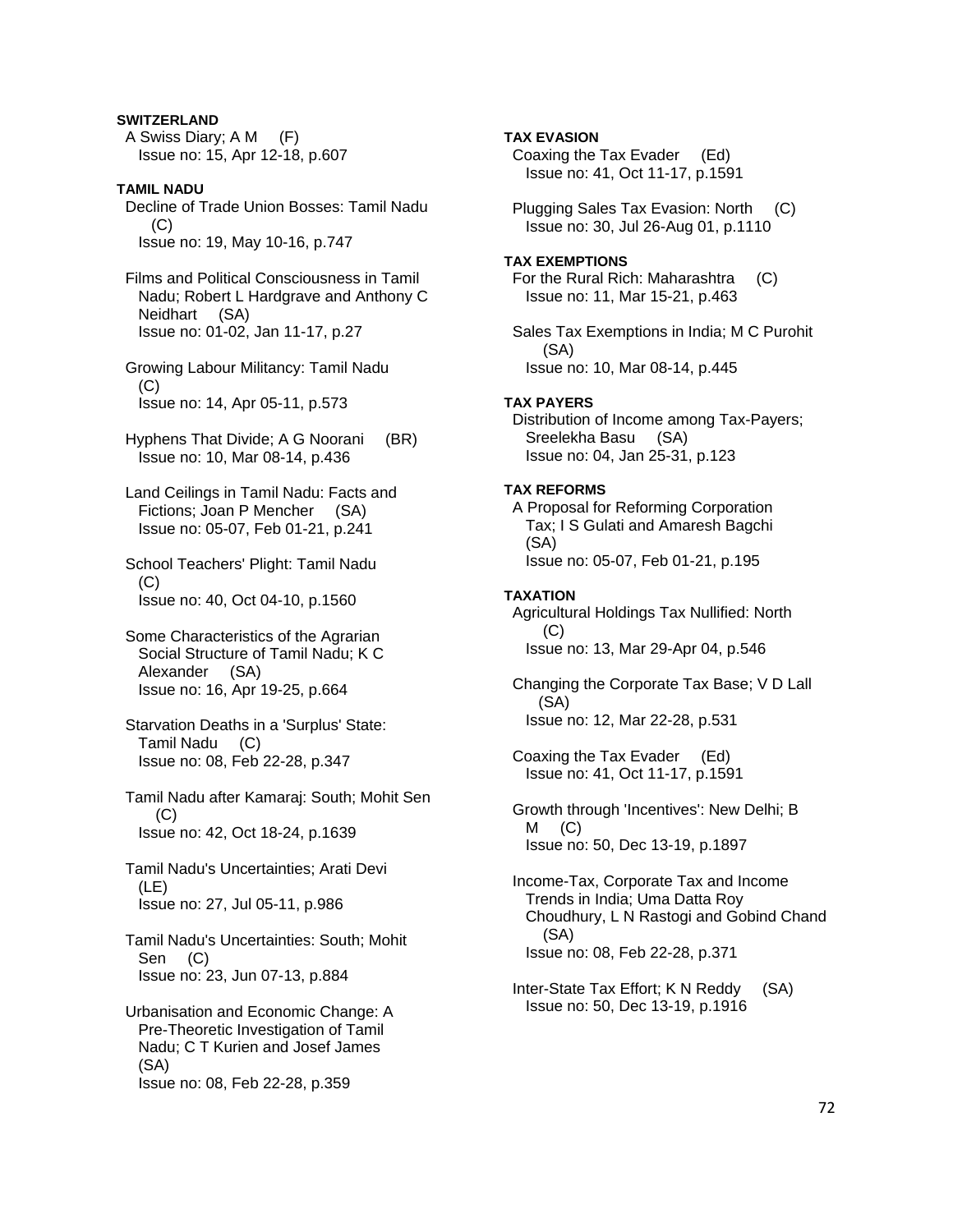# **TAXATION**

 A Proposal for Reforming Corporation Tax; I S Gulati and Amaresh Bagchi (SA) Issue no: 05-07, Feb 01-21, p.195

 Tax Consequences of Jagjivan Ram: Taxation (Ed) Issue no: 15, Apr 12-18, p.604

#### **TEA INDUSTRY**

 Compensation to Whom and for What: Sri Lanka; Tissa Balasuriya (C) Issue no: 30, Jul 26-Aug 01, p.1110

## **TEACHERS**

 Code of Conduct for Teachers: Education (C) Issue no: 46, Nov 15-21, p.1754

 School Teachers' Plight: Tamil Nadu (C) Issue no: 40, Oct 04-10, p.1560

 Sen Committee and After: Education  $(C)$ Issue no: 47, Nov 22-28, p.1790

 Subtle Co-ordination: Assam (Ed) Issue no: 25-26, Jun 21-Jul 04, p.940

#### **TEACHING METHODS**

 Code of Conduct for Teachers: Education  $(C)$ Issue no: 46, Nov 15-21, p.1754

 Sen Committee and After: Education  $(C)$ Issue no: 47, Nov 22-28, p.1790

### **TECHNOLOGY AND DEVELOPMENT**

 Economics of Groundwater Utilisation: Traditional versus Modern Techniques; B D Dhawan (RA) Issue no: 25-26, Jun 21-Jul 04, p.A31

 Monitoring Import of Technology into India; Sumitra Chishti (RA) Issue no: 22, May 31-Jun 06, p.M39

 New-Look NCST: Science and Technology; R S Ganapathy (C) Issue no: 12, Mar 22-28, p.507

No End to Repetitious Import: Foreign

 Technology (Ed) Issue no: 20, May 17-23, p.776

 Technology and Social Dynamics: Feudalism and Its Decline; Ramprasad Sen Gupta (SA) Issue no: 38, Sep 20-26, p.1504

#### **TECHNOLOGY TRANSFER**

 Monitoring Import of Technology into India; Sumitra Chishti (RA) Issue no: 22, May 31-Jun 06, p.M39

# **TELENGANA**

 Sarvodaya Farce: Land; Ram Mohan  $(C)$ Issue no: 18, May 03-09, p.720

**TELEVISION**  Clamour for Excise Relief: New Delhi; B M  $(C)$ Issue no: 43, Oct 25-31, p.1675

 Financing Indian Television System; B D Dhawan (SA) Issue no: 18, May 03-09, p.727

 INSAT TV Plan: Questionable Features and Parameters; B D Dhawan (SA) Issue no: 41, Oct 11-17, p.1625

 Rural Telecast for Development: An Impressionistic Model; N P Singh and P M Shingi (SA) Issue no: 36, Sep 06-12, p.1433

#### **TENANCY**

 A Gezira Diary; A M (F) Issue no: 13, Mar 29-Apr 04, p.549

 Tenancy Reform in India (SA) Issue no: 33-35, Aug 16-Sep 05, p.1339

 Tenurial Conditions and Mode of Exploitation: A Study of Some Villages in Orissa; Krishna Bharadwaj and P K Das (SA) Issue no: 05-07, Feb 01-21, p.221

 Tenurial Conditions and Mode of Exploitation: Study of Some Villages in Orissa: Further Notes; Krishna Bharadwaj and P K Das (RA) Issue no: 25-26, Jun 21-Jul 04, p.A49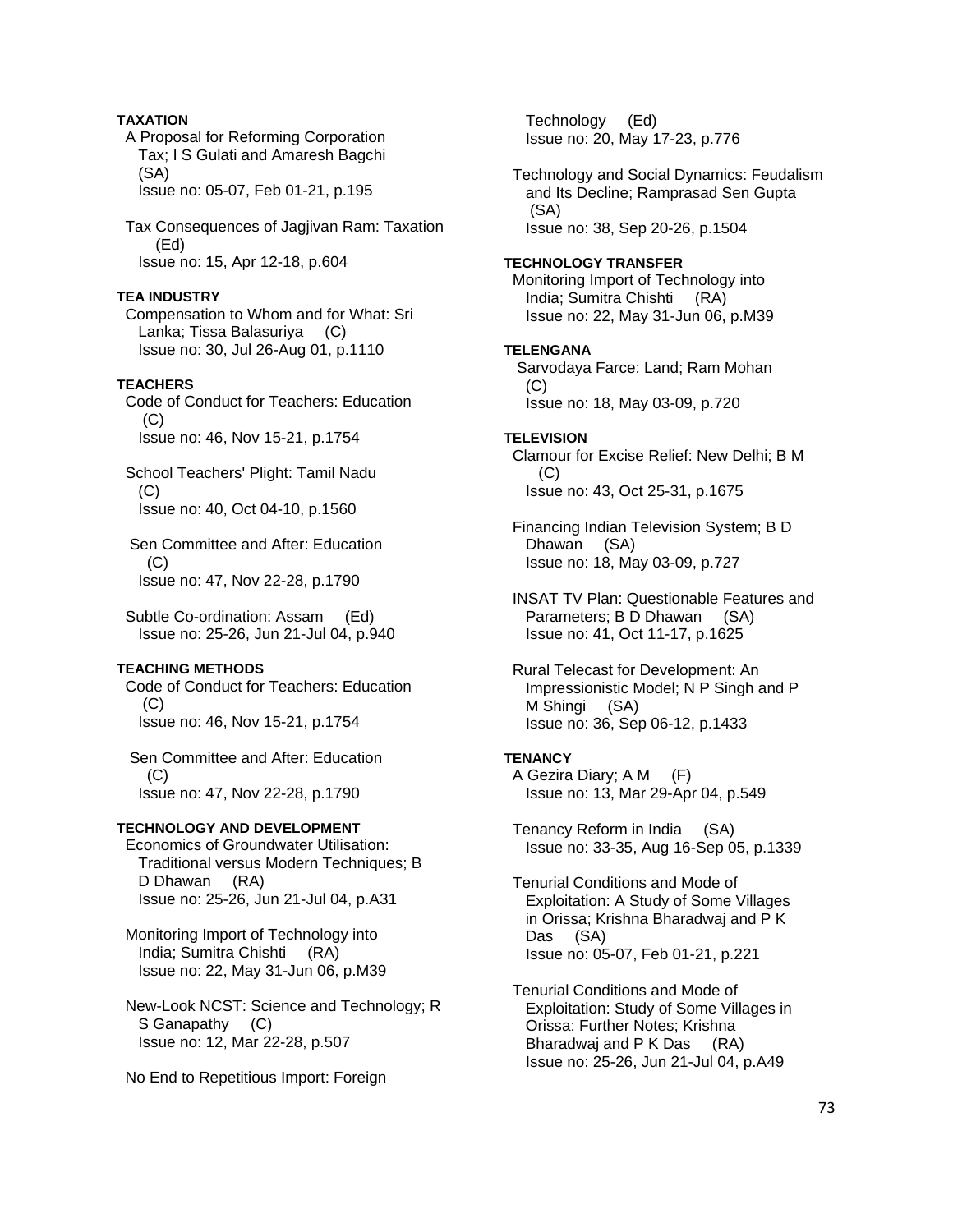# **TEXTILES**

 More Cloth for the Rich (RA) Issue no: 48, Nov 29-Dec 05, p.M105

### **THAILAND**

 Opportunist Anti-Americanism: Thailand (Ed) Issue no: 22, May 31-Jun 06, p.844

 Still At Odds With Indochina: Thailand; Harish Chandola (C) Issue no: 47, Nov 22-28, p.1796

#### **THANJAVUR**

 Genesis of Agrarian Tension in Thanjavur: Findings of a Research Study; K C Alexander (SA) Issue no: 49, Dec 06-12, p.1881

### **TIMOR**

 Indonesian Intervention: Timor; Harish Chandola (C) Issue no: 40, Oct 04-10, p.1563

#### **TRADE POLICY**

 Monitoring Import of Technology into India; Sumitra Chishti (RA) Issue no: 22, May 31-Jun 06, p.M39

### **TRADE UNIONS**

 CITU's Political Failure: Labour (C) Issue no: 24, Jun 14-20, p.919

 Decline of Trade Union Bosses: Tamil Nadu  $(C)$ Issue no: 19, May 10-16, p.747

 Dock Strike: To the Leaders' Rescue: Labour (C) Issue no: 08, Feb 22-28, p.345

 Kamani Tubes Strike; Y V Chavan (LE) Issue no: 18, May 03-09, p.711

 New Framework for Industrial Relations: New Delhi; B M (C) Issue no: 47, Nov 22-28, p.1789

 Problems of Implementation: New Delhi; B M (Ed) Issue no: 33-35, Aug 16-Sep 05, p.1233

 Productivity Deals: Case of Lube India: Labour-II (C) Issue no: 03, Jan 18-24, p.57

## **TRANSPORTATION**

 Freight Rating Policy for Indian Railways; S K Bose (SA) Issue no: 37, Sep 13-19, p.1467

 Lop-Sided Priorities: Transportation (Ed) Issue no: 52, Dec 27-Jan 02, p.1966

 Transport Statistics in India: An Evaluation; T R Kesharwani (OP) Issue no: 32, Aug 09-15, p.1200

 Transportation and Equity; R S Ganapathy (BR) Issue no: 30, Jul 26-Aug 01, p.1117

 Who Can Question the State: Bengal; Arun Chowdhury (C) Issue no: 11, Mar 15-21, p.465

## **TRIBAL DEVELOPMENT**

 Failure of Placatory Measures: Scheduled Tribes; Sumanta Banerjee (C) Issue no: 23, Jun 07-13, p.882

## **TRIBAL LAND**

 Five Years after: Maharashtra (Ed) Issue no: 14, Apr 05-11, p.565

 Justice Delayed-or Denied?: Scheduled Tribes; S D Kulkarni (C) Issue no: 04, Jan 25-31, p.97

#### **TRIBALS**

 Indebtedness among Tribals: West Bengal; Kalyan Chaudhuri (C) Issue no: 47, Nov 22-28, p.1795

 Landlords' Ire: Maharashtra-II (C) Issue no: 10, Mar 08-14, p.426

 Law and the Adivasis: Story of the Peasants of Akkalkuva; S D Kulkarni (SA) Issue no: 25-26, Jun 21-Jul 04, p.973

 Sage of Kanchi: Religion; V Subramaniam (C) Issue no: 31, Aug 02-08, p.1145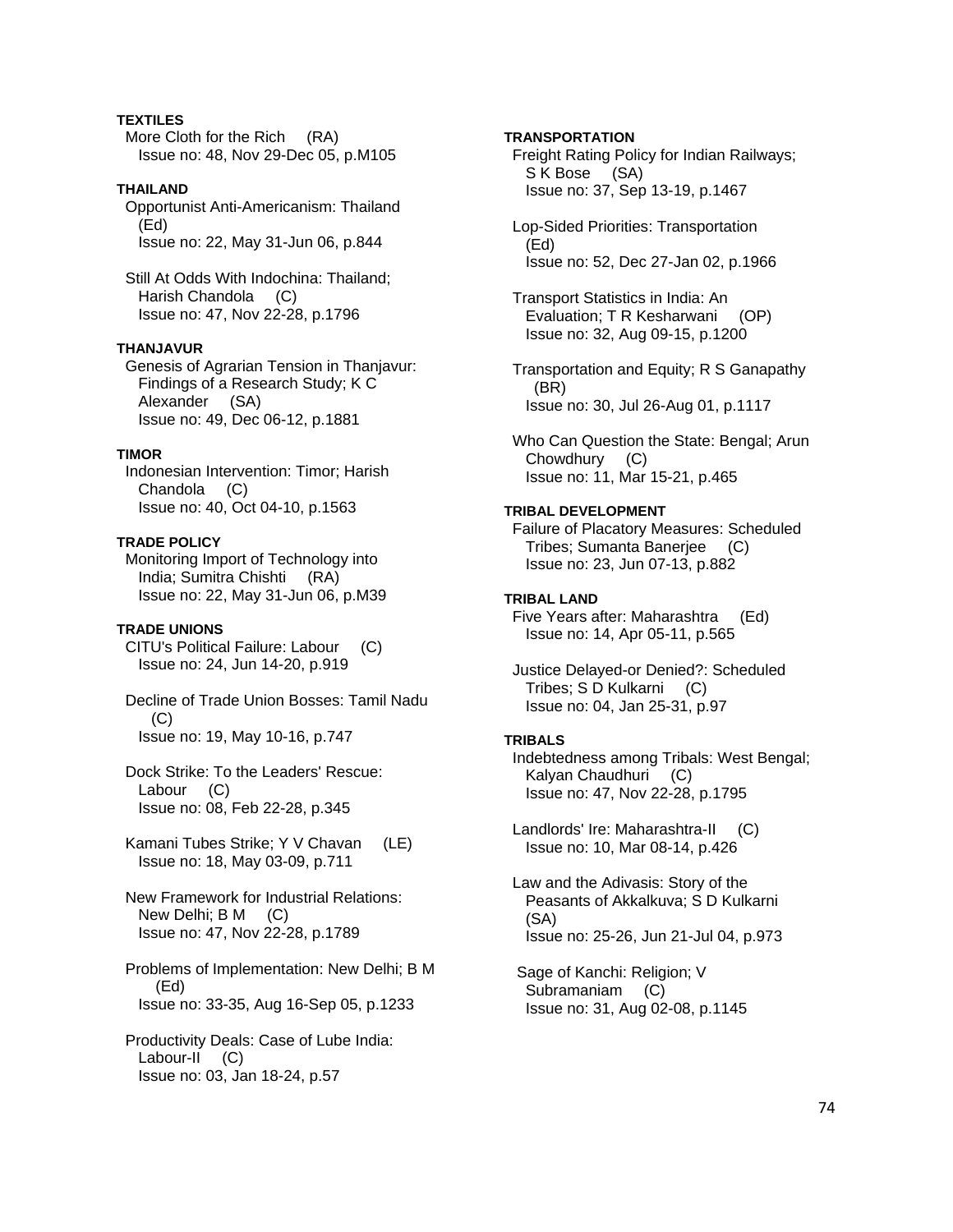# **TRIBALS**

 Struggle of Workers and Tribal Peasants in Chhotanagpur: Bihar; Arvind Narayan Das (C) Issue no: 09, Mar 01-07, p.384

### **TRIPURA**

 New Milestone in MISA (Ed) Issue no: 22, May 31-Jun 06, p.843

## **UGANDA**

 Class Struggles in Uganda; Mahmood Mamdani (SA) Issue no: 33-35, Aug 16-Sep 05, p.1277

### **UNCTAD**

 Commodity Earnings Instability: A Modest Proposal; JDAC (P) Issue no: 38, Sep 20-26, p.1491

 Dynamics of International Exploitation; Frederick F Clairmonte (C) Issue no: 32, Aug 09-15, p.1186

 India and the Colonial Mode of Production; Ashok Rudra (SA) Issue no: 42, Oct 18-24, p.1668

 What, Why, but Not How: Cocoyoc Declaration (C) Issue no: 10, Mar 08-14, p.427

### **UNDERDEVELOPMENT**

 Capitalism, Imperialism and Underdevelopment; Ranjit Sau (SA) Issue no: 33-35, Aug 16-Sep 05, p.1263

### **UNEMPLOYMENT**

 Education and Unemployment in Kerala; M D Apte (C) Issue no: 28, Jul 12-18, p.1041

 Gandhi Is Alive and Well; Romesh Diwan (BR) Issue no: 46, Nov 15-21, p.1769

 Labour-Intensive Construction Methods and Unemployment: World Bank Study on Substitution of Labour and Equipment in Civil Construction; Claes Croner (SA) Issue no: 46, Nov 15-21, p.1771

## **UNITED KINGDOM**

 Heads I Win, Tails You Lose: London; Farrukh Dhondy (C) Issue no: 20, May 17-23, p.788

 Misleading Outcome: UK and EEC (C) Issue no: 25-26, Jun 21-Jul 04, p.945

Winter of Content: Europe (C) Issue no: 51, Dec 20-26, p.1947

# **UNITED NATIONS**

 Bogey of 'Over-Population'; Harish Chandola (C) Issue no: 08, Feb 22-28, p.351

 Chiao Kuan-hua's World; GPD (F) Issue no: 41, Oct 11-17, p.1595

 Congress of Helsinki (Ed) Issue no: 31, Aug 02-08, p.1139

 Paris Pinnacle: Illusions and Reality; Edmond de Clermont (C) Issue no: 48, Nov 29-Dec 05, p.1828

## **UNITED STATES**

 Another Bout of Waywardness: United States (C) Issue no: 32, Aug 09-15, p.1190

 Behind American Politics; M S Prabhakar (BR) Issue no: 36, Sep 06-12, p.1431

 CIA and the Politics of Food: United States; R Chaterriee (C) Issue no: 15, Apr 12-18, p.617

 Grain Power: United States (Ed) Issue no: 43, Oct 25-31, p.1672

 Political Use of Grain Surpluses: United States; Harish Chandola (C) Issue no: 39, Sep 27-Oct 03, p.1531

 US Balance of Payment (Ed) Issue no: 28, Jul 12-18, p.1047

 Women's Movement and the Economic Crisis: United States; Renee Blakkan (C) Issue no: 12, Mar 22-28, p.512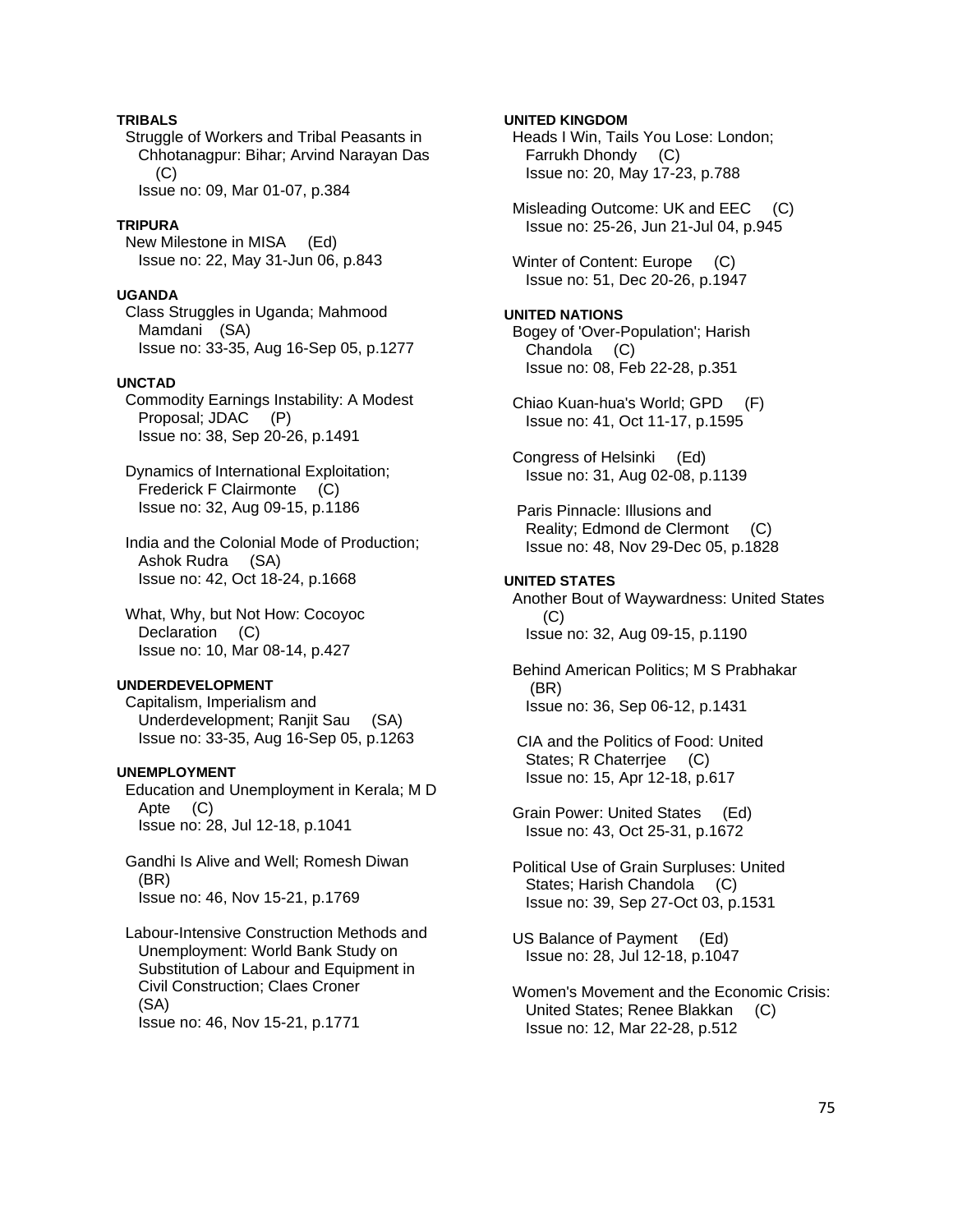### **UNITED STATES-CHINA RELATIONS**

 A Barren Trip: Ford in Peking (Ed) Issue no: 50, Dec 13-19, p.1894

 Friction in Sino-US Relations; Harish Chandola (C) Issue no: 46, Nov 15-21, p.1763

### **UNITED STATES-SOVIET UNION ECONOMIC RELATIONS**

 Soviet-American Economic Ties; R G Gidadhubli (C) Issue no: 20, May 17-23, p.787

### **UNITED STATES-SOVIET UNION ECONOMIC RELATIONS**

 American Multinationals in the USSR: Trends, Implications and Prospects; Sankar L De (SA) Issue no: 29, Jul 19-25, p.1094

 Wheat and Soviet American Politics; R G Gidadhubli (C) Issue no: 49, Dec 06-12, p.1865

## **UNITED STATES-SPAIN RELATIONS**

 US to the Rescue: Spain (Ed) Issue no: 41, Oct 11-17, p.1594

# **UNITED STATES-VIETNAM RELATIONS**

 Fading of Henry Kissinger; Bhabani Sen Gupta (C) Issue no: 19, May 10-16, p.751

 Who Are the Refugees? Vietnam; Harish Chandola (C) Issue no: 15, Apr 12-18, p.614

## **UNIVERSITIES**

 Bread, Butter, and Jam Stir: Jawaharlal Nehru University (C) Issue no: 17, Apr 26-May 02, p.689

- Command Performance; D R Goyal (LE) Issue no: 23, Jun 07-13, p.875
- A Command Performance: Vice-Chancellors (Ed) Issue no: 13, Mar 29-Apr 04, p.536
- Fighting Jagirdars: Madhya Pradesh (Ed) Issue no: 12, Mar 22-28, p.496

 Financing of Universities in Gujarat; D T Lakdawala and K R Shah (SA) Issue no: 20, May 17-23, p.795

 Formal Probes, New Jagirs: Madhya Pradesh; N K Singh (C) Issue no: 19, May 10-16, p.748

 Gifts-Unsolicited, of Course: Universities (Ed) Issue no: 01-02, Jan 11-17, p.03

 Restructuring Our Universities; Amrik Singh (SA) Issue no: 48, Nov 29-Dec 05, p.1847

 What Ails the Indian Universities?; Amrik Singh (SA) Issue no: 22, May 31-Jun 06, p.867

### **UNIVERSITY ADMINISTRATION**

 Bread, Butter, and Jam Stir: Jawaharlal Nehru University (C) Issue no: 17, Apr 26-May 02, p.689

 Fighting Jagirdars: Madhya Pradesh (Ed) Issue no: 12, Mar 22-28, p.496

### **UNTOUCHABLES**

 Law as an Instrument for Abolition of Untouchability: Case of Rajasthan; Girdhar Behari Sharma (SA) Issue no: 15, Apr 12-18, p.635

## **URBAN DEVELOPMENT**

 Alternative Strategies of Urban Development: A Systems Approach to Evaluation; D N Basu (RA) Issue no: 36, Sep 06-12, p.M99

 Design and Implementation of Urban Information Systems; R S Ganapathy (SA) Issue no: 44-45, Nov 01-14, p.1747

#### **URBANIZATION**

 Alternative Strategies of Urban Development: A Systems Approach to Evaluation; D N Basu (RA) Issue no: 36, Sep 06-12, p.M99

 Rent Control in Urban Areas: An Alternative; Deena Khatkhate (SA) Issue no: 05-07, Feb 01-21, p.217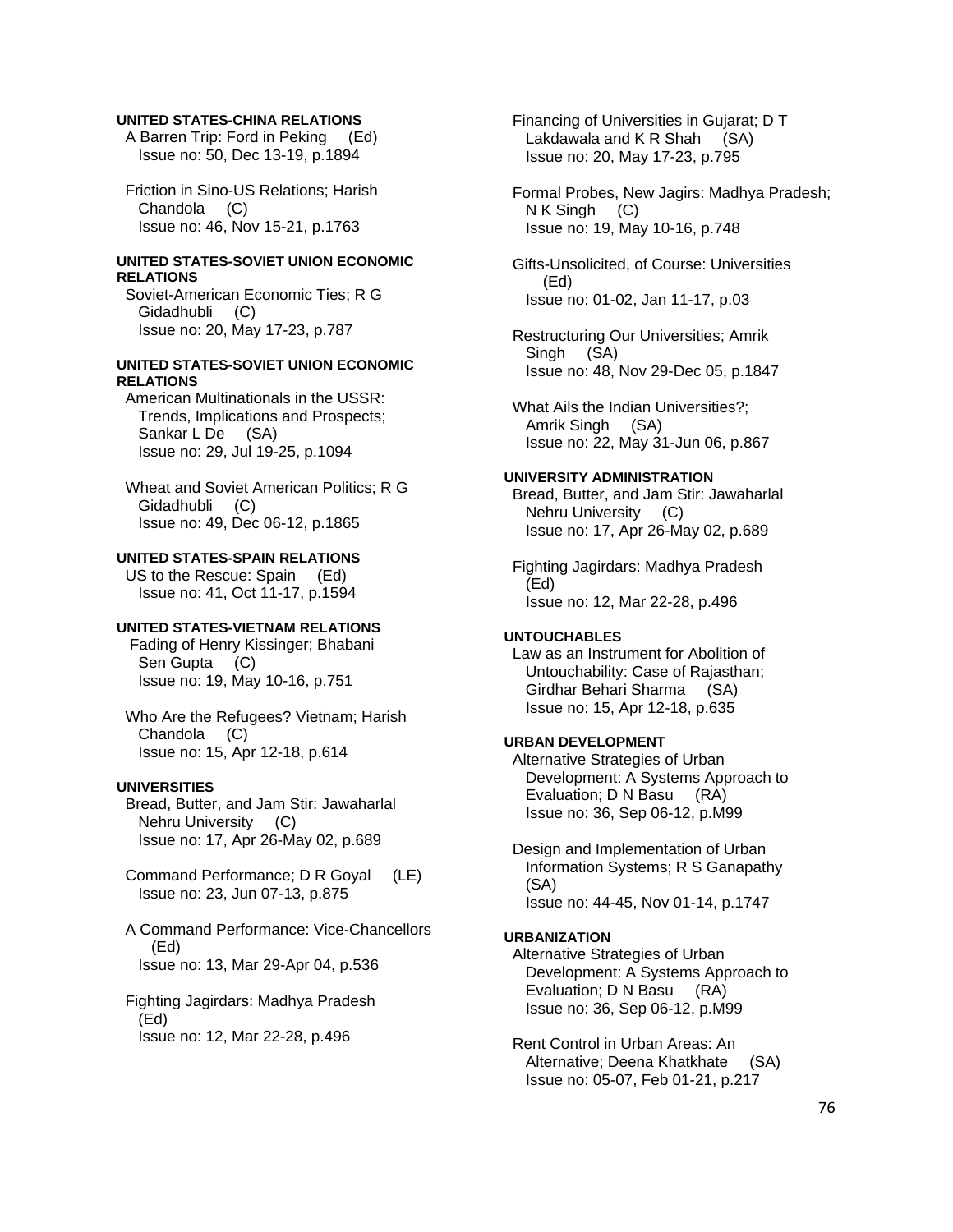# **URBANIZATION**

 Social Development and a Strategy for Urbanisation: Absence of a Positive Approach to Urbanisation; M S Gore (SA)

Issue no: 04, Jan 25-31, p.110

 Urbanisation and Economic Change: A Pre-Theoretic Investigation of Tamil Nadu; C T Kurien and Josef James (SA) Issue no: 08, Feb 22-28, p.359

## **UTTAR PRADESH**

 Kisan Unrest and the Congress in Uttar Pradesh, 1920-1922; Govind S Kelkar (SA) Issue no: 52, Dec 27-Jan 02, p.1987

- Mysteries of the Dhora; Robert Wade (C) Issue no: 29, Jul 19-25, p.1081
- Our Political 'Style'; Romesh Thapar (F) Issue no: 20, May 17-23, p.780
- Wasted Propaganda: Family Planning; Sumanta Banerjee (C) Issue no: 37, Sep 13-19, p.1452

### **VEGETABLE OIL INDUSTRY**

 Tackling the Edible Oil Famine; K T Achaya (SA) Issue no: 19, May 10-16, p.758

### **VIETNAM**

 Beleaguered Thieu: Vietnam (Ed) Issue no: 01-02, Jan 11-17, p.02

 Burning the Savages (BR) Issue no: 52, Dec 27-Jan 02, p.1983

 Ho Chi Minh Trail: Vietnam (Ed) Issue no: 14, Apr 05-11, p.564

- Towards Early Reunification: Vietnam; Harish Chandola (C) Issue no: 48, Nov 29-Dec 05, p.1832
- Two Years after Signing the Paris Agreements: Vietnam; Harish Chandola  $(C)$ Issue no: 09, Mar 01-07, p.391
- A United Vietnam Rises; Romesh Thapar (F) Issue no: 15, Apr 12-18, p.607
- Victory for Vietnam (Ed) Issue no: 18, May 03-09, p.707
- Vietnam's Heroes; Karunakar Gupta (BR) Issue no: 08, Feb 22-28, p.357
- Who Are the Refugees? Vietnam; Harish Chandola (C) Issue no: 15, Apr 12-18, p.614

### **VOTING**

 Elections to Delhi Metropolitan Council: An Analysis of Electoral and Ecological Variables; Raj Chandidas (SA) Issue no: 25-26, Jun 21-Jul 04, p.964

## **WAGES, PERKS AND BONUS**

 Battle of Minimum Wages: Labour (C) Issue no: 11, Mar 15-21, p.467

 Bonus Package: The Economy (Ed) Issue no: 46, Nov 15-21, p.1750

DA Issue: New Delhi; B M (C) Issue no: 32, Aug 09-15, p.1183

- Implementation, Still the Achilles Heel: Agricultural Labour; Hiranmay Dhar (C) Issue no: 50, Dec 13-19, p.9101
- Incentives and Productivity; Bagaram Tulpule (BR) Issue no: 42, Oct 18-24, p.1647
- Kamani Tubes Strike: Labour (C) Issue no: 04, Jan 25-31, p.101
- Labour's Right to Bonus; Bagaram Tulpule (C) Issue no: 43, Oct 25-31, p.1679
- Labour's Share (Ed) Issue no: 40, Oct 04-10, p.1555
- Minimum Wages Legislation for Agricultural Labour: A Review; G Parthasarathy and Dasaradha Rama Rao (RA) Issue no: 39, Sep 27-Oct 03, p.A76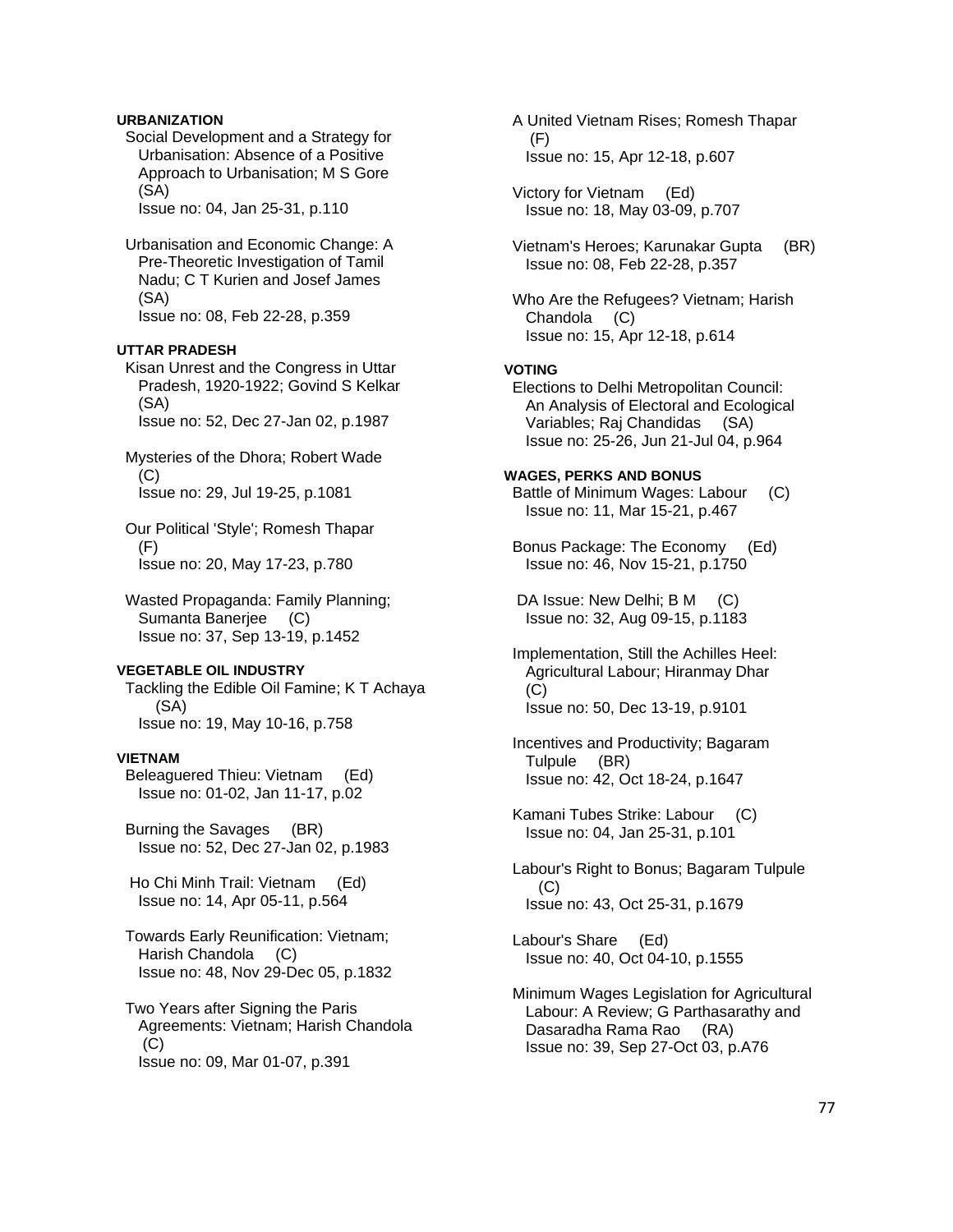### **WAGES, PERKS AND BONUS**

 Minimum Wages: Farm Workers (Ed) Issue no: 29, Jul 19-25, p.1076

 Struggle for Minimum Wages: Engineering Workers (C) Issue no: 15, Apr 12-18, p.612

 Valuable Milch-Cow; Nireekshak (F) Issue no: 13, Mar 29-Apr 04, p.550

## **WAGON INDUSTRY**

 Wagon Industry in Doldrums: West Bengal (C) Issue no: 52, Dec 27-Jan 02, p.1969

## **WARS AND WARFARE**

 Bhupesh Gupta's World: International Affairs; GPD (SA) Issue no: 05-07, Feb 01-21, p.141

 Burning the Savages (BR) Issue no: 52, Dec 27-Jan 02, p.1983

 Creating Dissension: Indochina; Harish Chandola (C) Issue no: 29, Jul 19-25, p.1085

 Implication of Franco-Pak Mirage Construction Project; Ravi Rikhye (C) Issue no: 46, Nov 15-21, p.1761

 Indonesian Invasion: East Timor; Harish Chandola (C) Issue no: 51, Dec 20-26, p.1946

 SIPRI's Contribution; Jashbhai Patel (BR) Issue no: 40, Oct 04-10, p.1567

 Victory for Vietnam (Ed) Issue no: 18, May 03-09, p.707

 Who Are the Refugees? Vietnam; Harish Chandola (C) Issue no: 15, Apr 12-18, p.614

 Yom Kippur War in Retrospect: West Asia; Surendra Bhutani (C) Issue no: 48, Nov 29-Dec 05, p.1836

## **WATER CRISIS**

 Growing Support for Palestinian Struggle: West Asia; A K Essack (C) Issue no: 27, Jul 05-11, p.997

### **WATER RESOURCE MANAGEMENT**

 Administration and the Distribution of Irrigation Benefits; Robert Wade (SA) Issue no: 44-45, Nov 01-14, p.1743

 Economics of Groundwater Utilisation: Traditional versus Modern Techniques; B D Dhawan (RA) Issue no: 25-26, Jun 21-Jul 04, p.A31

 Farakka Project: Calcutta Port's Fate in the Balance; Tushar Rajan Patranabis (SA) Issue no: 13, Mar 29-Apr 04, p.557

 Misuse of Water: Irrigation (Ed) Issue no: 23, Jun 07-13, p.874

 Wasted Waterways: West Bengal; Tushar Rajan Patranabis (C) Issue no: 27, Jul 05-11, p.995

#### **WEST AFRICA**

 New Faces: Imperialism (Ed) Issue no: 40, Oct 04-10, p.1558

#### **WEST ASIA**

 Syria's Challenge to Interim Accord: West Asia; Surendra Bhutani (C) Issue no: 41, Oct 11-17, p.1602

 Yom Kippur War in Retrospect: West Asia; Surendra Bhutani (C) Issue no: 48, Nov 29-Dec 05, p.1836

### **WEST BENGAL**

 Agrarian Transformation in a District of West Bengal; Khoda Newaj and Ashok Rudra (RA) Issue no: 13, Mar 29-Apr 04, p.A22

 Agrarian Transformation in a District of West Bengal; Khoda Newaj (LE) Issue no: 32, Aug 09-15, p.1182

 Blinkered Statistics; Georges Kristoffel Lieten (BR) Issue no: 09, Mar 01-07, p.395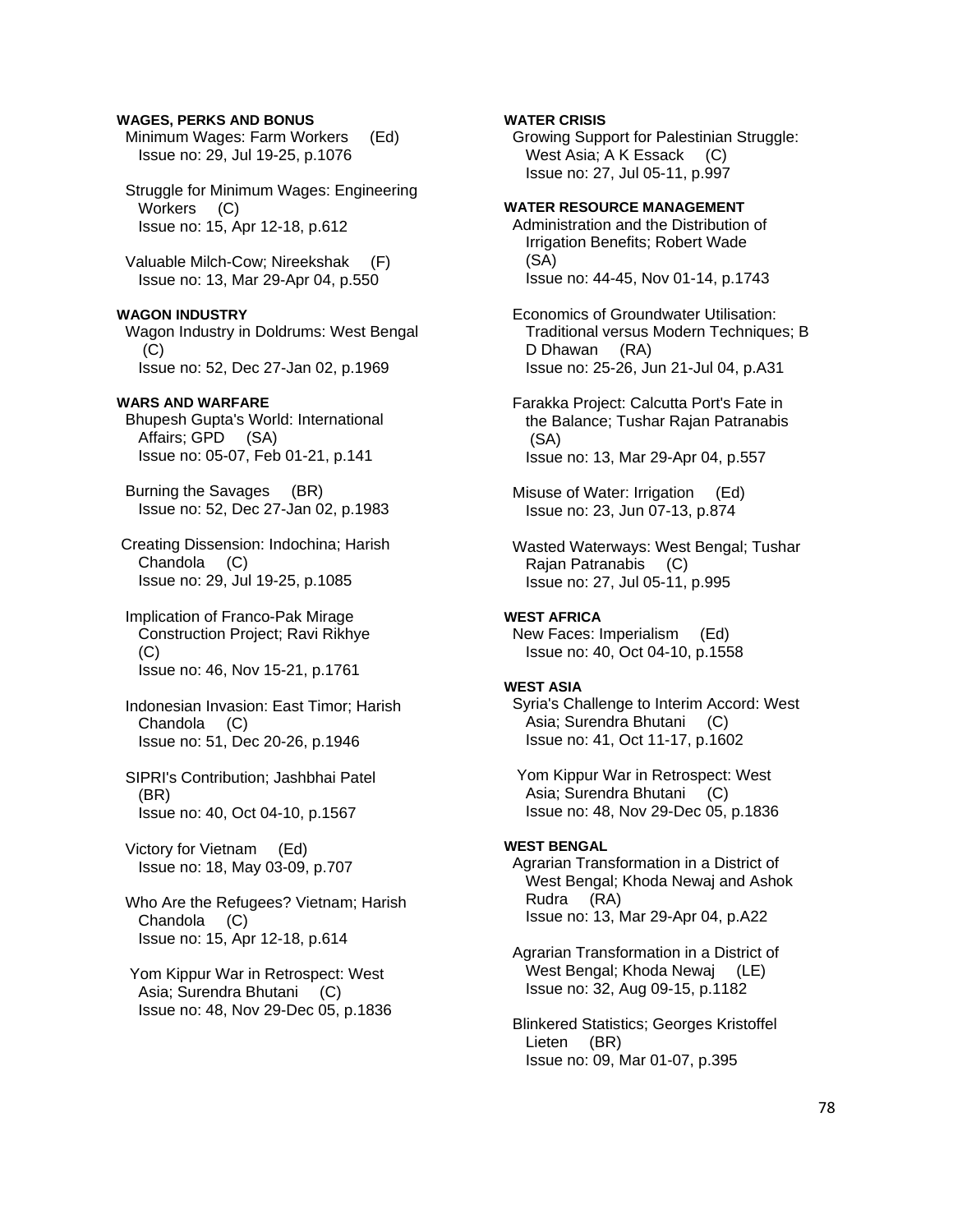## **WEST BENGAL**

 Changing Forms of Agricultural Enterprise in West Bengal: A Note; Nripen Bandyopadhyaya (SA) Issue no: 17, Apr 26-May 02, p.700

 Circus in Place of Bread: West Bengal (Ed) Issue no: 09, Mar 01-07, p.376

 CPM's Double Manoeuvre: West Bengal  $(C)$ Issue no: 19, May 10-16, p.750

 Endless Waiting: Refugees (Ed) Issue no: 25-26, Jun 21-Jul 04, p.940

 Entrepreneurship in West Bengal, 1959-1970; Swaraj Bandyopadhyay, Swapan De and Arup Dastidar (RA) Issue no: 09, Mar 01-07, p.M25

 Indebtedness among Tribals: West Bengal; Kalyan Chaudhuri (C) Issue no: 47, Nov 22-28, p.1795

 Lengthening Sick List: West Bengal (C) Issue no: 39, Sep 27-Oct 03, p.1527

 Loans as a Part of Agrarian Relations: Some Results of a Preliminary Survey in West Bengal; Ashok Rudra (SA) Issue no: 28, Jul 12-18, p.1049

 Neglected Section: Contract Labour (Ed) Issue no: 28, Jul 12-18, p.1037

- Oil: The New Hope: West Bengal (C) Issue no: 41, Oct 11-17, p.1598
- Portrait of a Bengal Zamindar; Chandra Suresh Ghosh (BR) Issue no: 39, Sep 27-Oct 03, p.1537
- Power Worries Linger: West Bengal (C) Issue no: 43, Oct 25-31, p.1677
- Revival of Big Business Interest: West Bengal (C) Issue no: 48, Nov 29-Dec 05, p.1832

 Share-Cropping Arrangements in West Bengal; Ashok Rudra (RA) Issue no: 39, Sep 27-Oct 03, p.A58

 Wagon Industry in Doldrums: West Bengal  $(C)$ Issue no: 52, Dec 27-Jan 02, p.1969

 Wasted Waterways: West Bengal; Tushar Rajan Patranabis (C) Issue no: 27, Jul 05-11, p.995

 Who Can Question the State: Bengal; Arun Chowdhury (C) Issue no: 11, Mar 15-21, p.465

### **WEST GERMANY**

 Turning Point in Economic Ties with West Germany (F) Issue no: 44-45, Nov 01-14, p.1722

#### **WHEAT**

 Higher Price under Cover: North (Ed) Issue no: 16, Apr 19-25, p.645

 A Major Opportunity: Food Policy (Ed) Issue no: 31, Aug 02-08, p.1140

 Wheat and Soviet American Politics; R G Gidadhubli (C) Issue no: 49, Dec 06-12, p.1865

**WHOLESALE PRICE**  Anything but Growth (Ed) Issue no: 21, May 24-30, p.807

 Price Bubble (Ed) Issue no: 12, Mar 22-28, p.495

# **WOMEN**

 From the Messes to the Masses: Women (C) Issue no: 51, Dec 20-26, p.1943

 Missing Link: Women (C) Issue no: 44-45, Nov 01-14, p.1720

 Torture of Women Prisoners in Indonesia: Political Prisoners (C) Issue no: 24, Jun 14-20, p.922

 Why Has the Proportion of Women in India's Population Been Declining; Kumudini Dandekar (SA) Issue no: 42, Oct 18-24, p.1663